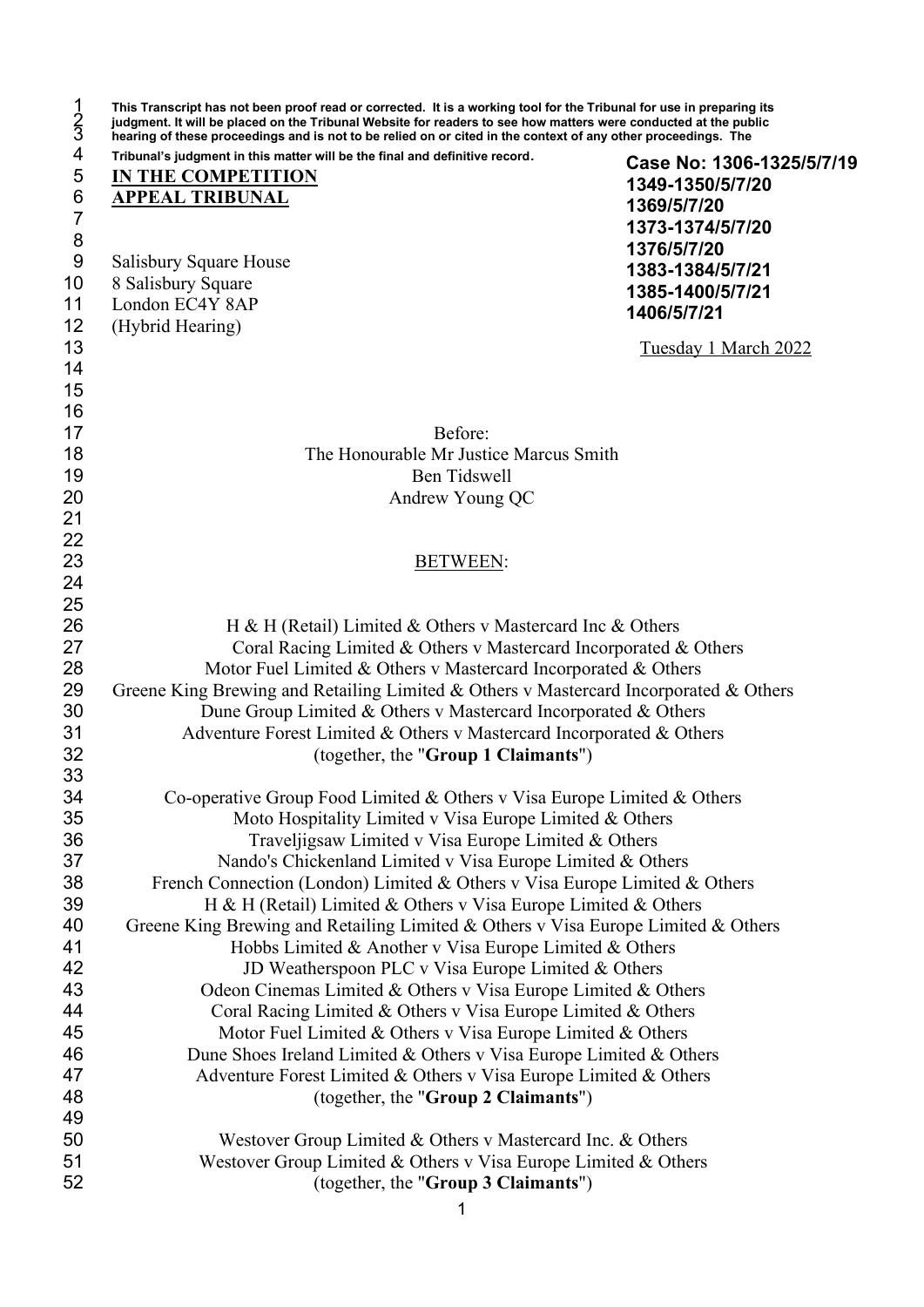| 1                       | Richer Sounds Plc v Mastercard Incorporated and Others                                          |
|-------------------------|-------------------------------------------------------------------------------------------------|
| $\overline{\mathbf{c}}$ | (the "Group 4 Claimant")                                                                        |
| 3                       |                                                                                                 |
| $\overline{\mathbf{4}}$ | Furniture Village Limited v Mastercard Incorporated and Others                                  |
| 5                       | Caprice Holdings Limited and Others v Mastercard Incorporated and Others                        |
| 6                       | Pendragon PLC and Others v Mastercard Incorporated and Others                                   |
| $\overline{7}$          | J L and Company Limited & Others v Mastercard Incorporated & Others                             |
| 8                       | (together, the "Group 5 Claimants")                                                             |
| 9                       |                                                                                                 |
| 10                      | Alan Howard (Stockport) Limited & Others v Mastercard Incorporated & Others                     |
| 11                      | Alan Howard (Stockport) Limited & Others v Visa Europe Limited & Others                         |
| 12                      | (together, the "Group 6 Claimants")                                                             |
| 13<br>14                |                                                                                                 |
| 15                      | Soho House UK Limited & Others v Visa Europe Limited & Others                                   |
|                         | Pendragon PLC & Others v Visa Europe Limited & Others                                           |
| 16<br>17                | Fattal Leonardo Royal Berlin Operation GmbH & Co. KG & Others v Visa Europe<br>Limited & Others |
| 18<br>19                | MY Realisations Limited and FB Realisations 2017 Limited v Visa Europe Limited &<br>Others      |
| 20                      | Furniture Village Limited v Visa Europe Limited & Others                                        |
| 21                      | Caprice Holdings Limited & Others v Visa Europe Limited & Others                                |
| 22                      | GrandVision N.V. & Others v Visa Europe Limited & Others                                        |
| 23                      | Euromaster France & Others v Visa Europe Limited & Others                                       |
| 24                      | Firmdale Hotels plc & Others v Visa Europe Limited & Others                                     |
| 25                      | Globalgrange Ltd & Others v Visa Europe Limited & Others                                        |
| 26                      | Shiva Hotels Heathrow Limited & Others v Visa Europe Limited & Others                           |
| 27                      | New World Hospitality UK Limited and My Bright Limited v Visa Europe Limited &                  |
| 28                      | Others                                                                                          |
| 29                      | Grove F&B Limited & Others v Visa Europe Limited & Others                                       |
| 30                      | Baglioni (UK) Limited v Visa Europe Limited & Others                                            |
| 31                      | Edwardian Ltd & Others v Visa Europe Limited & Others                                           |
| 32                      | Melton House Investments Limited & Others v Visa Europe Limited & Others                        |
| 33                      | (together, the "Group 7 Claimants")                                                             |
| 34                      |                                                                                                 |
| 35                      |                                                                                                 |
| 36                      |                                                                                                 |
| 37                      |                                                                                                 |
|                         |                                                                                                 |
| 38                      | <u>APPEARANCES</u>                                                                              |
| 39                      |                                                                                                 |
| 40                      | Kassie Smith QC and Fiona Banks (On behalf of the Claimants in Groups 1-3 and 5-7)              |
| 41                      | Christopher Brown (On behalf of the Group 4 Claimant)                                           |
| 42                      | Brian Kennelly QC, Daniel Piccinin and Isabel Buchanan (On behalf of Visa)                      |
| 43                      | Matthew Cook QC and Hugo Leith (On behalf of Mastercard)                                        |
| 44                      |                                                                                                 |
| 45                      |                                                                                                 |
| 46                      |                                                                                                 |
| 47                      |                                                                                                 |
| 48                      |                                                                                                 |
| 49                      |                                                                                                 |
|                         |                                                                                                 |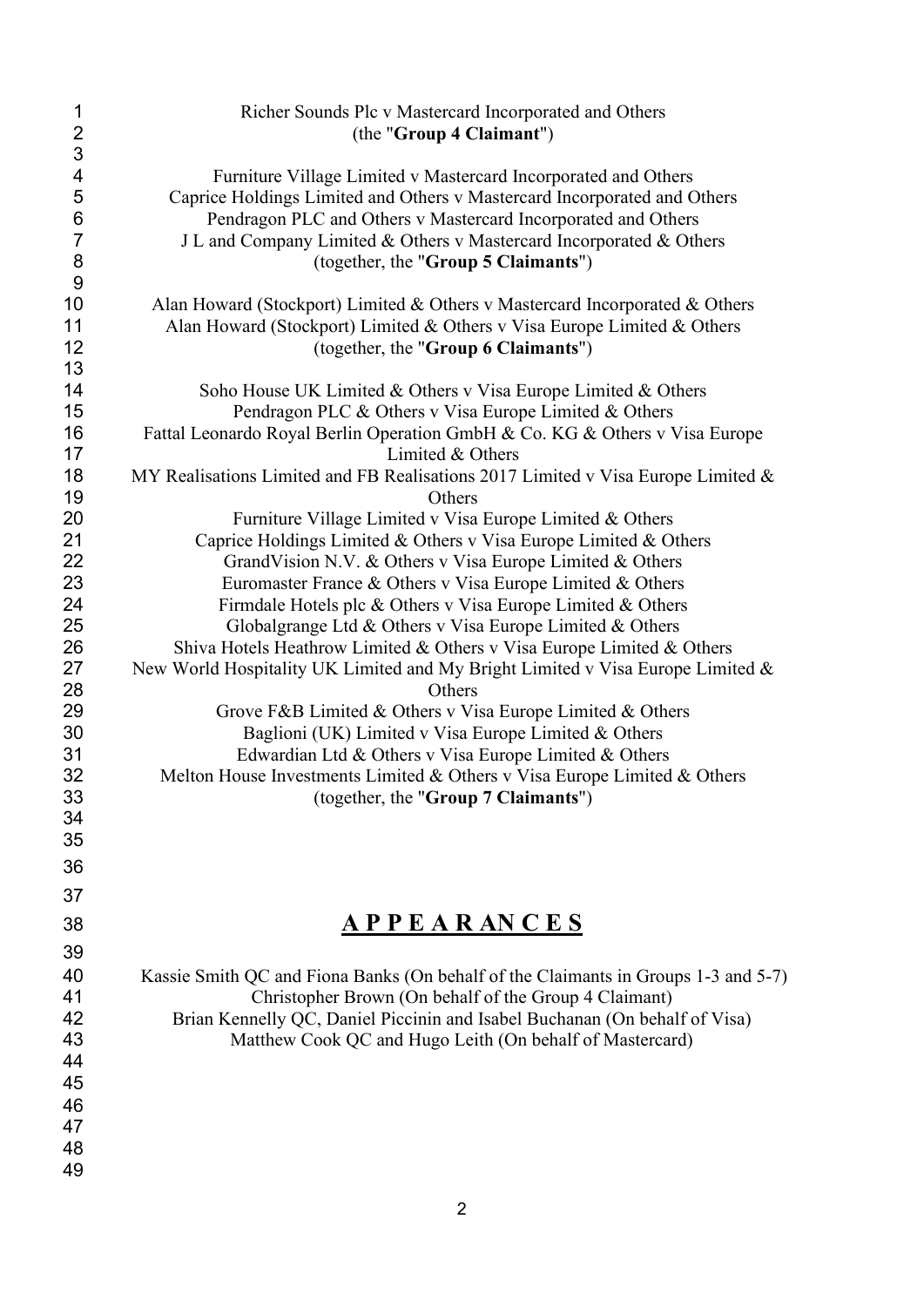| $\mathbf 1$<br>$\overline{c}$<br>34567<br>8<br>$\overline{9}$<br>10<br>11<br>12 | Digital Transcription by Epiq Europe Ltd<br>Lower Ground 20 Furnival Street London EC4A 1JS<br>Tel No: 020 7404 1400 Fax No: 020 7404 1424<br>Email: ukclient@epiqglobal.co.uk |
|---------------------------------------------------------------------------------|--------------------------------------------------------------------------------------------------------------------------------------------------------------------------------|
| 13                                                                              | Tuesday, 1st March 2022                                                                                                                                                        |
| 14                                                                              | (10.00 am)                                                                                                                                                                     |
| 15                                                                              | <b>HOUSEKEEPING</b>                                                                                                                                                            |
| 16                                                                              | THE PRESIDENT: Good morning and welcome to everyone. We have a few                                                                                                             |
| 17                                                                              | housekeeping<br>things to address and then something<br>than<br>more                                                                                                           |
| 18                                                                              | housekeeping, which we are going to go through, but I will start with                                                                                                          |
| 19                                                                              | housekeeping.                                                                                                                                                                  |
| 20                                                                              | These proceedings are being live-streamed, as you will all appreciate, and so I will                                                                                           |
| 21                                                                              | start with the customary warning.                                                                                                                                              |
| 22                                                                              | These proceedings are in open court and whilst they are being streamed to the                                                                                                  |
| 23                                                                              | public, there is to be no recording, transmission or photography of what is                                                                                                    |
| 24                                                                              | being transmitted and breach of that rule is liable to have very serious                                                                                                       |
| 25                                                                              | consequences. It hasn't happened so far and I am sure it won't happen                                                                                                          |
| 26                                                                              | today, but that warning needs to be given.                                                                                                                                     |
| 27                                                                              | Secondly, we are, I think, a newly constituted tribunal. We have for reasons that are                                                                                          |
| 28                                                                              | obvious, but which we may want to discuss later on, a tribunal comprising                                                                                                      |
| 29                                                                              | three chairs. We ought to put on the record that we, all of us, have at least                                                                                                  |
| 30                                                                              | one credit card, at least one debit card, and given the range of parties, there                                                                                                |
| 31                                                                              | are inevitably going to be links between ourselves and the claimants. I, for                                                                                                   |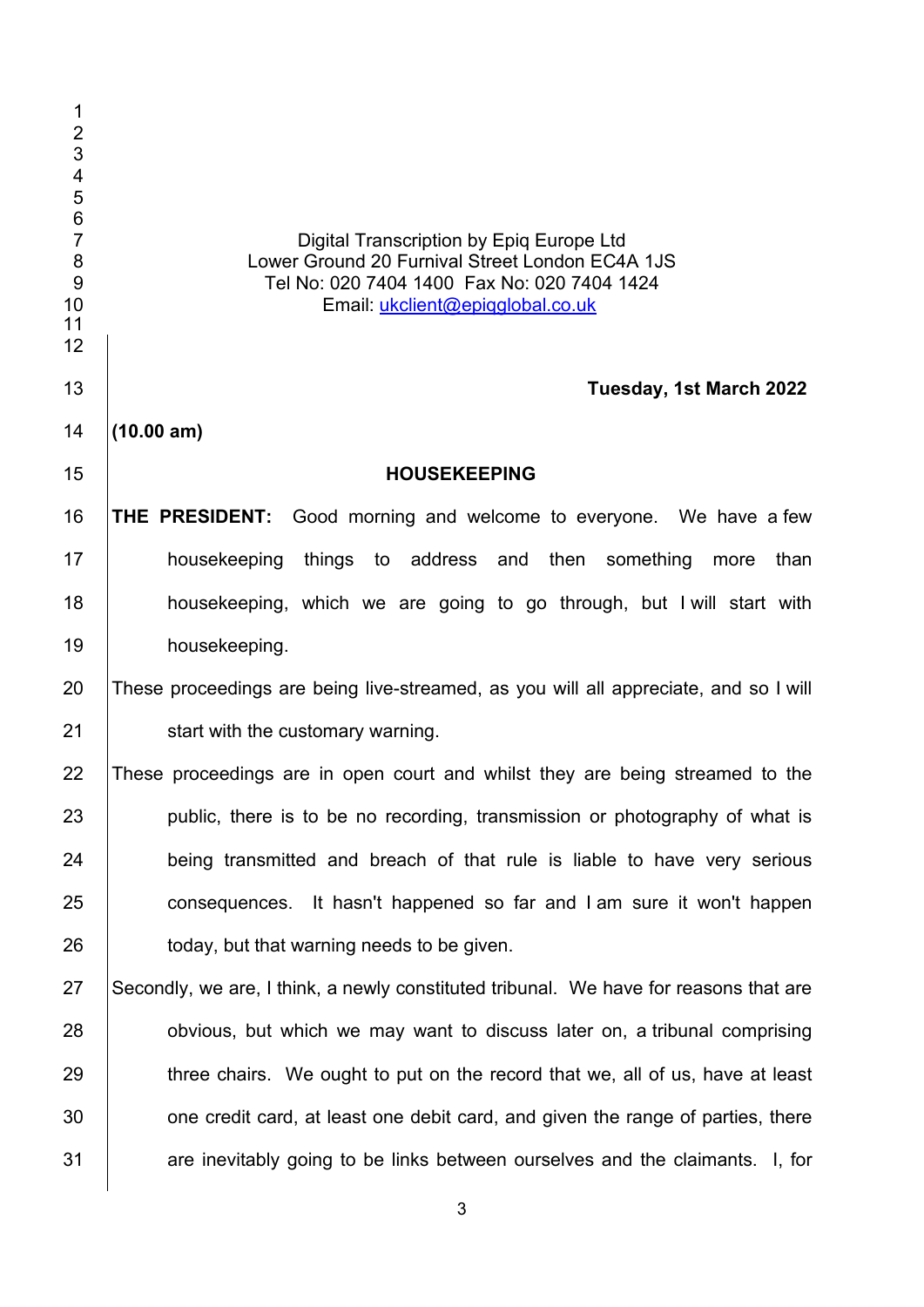1 example, live in Cambridge and I see that a Cambridge local authority is a claimant. We have scanned the list of claimants. Nothing obvious has struck us as being a disabling factor, but I think everyone needs to be aware 4 T that if you were to try and identify connections between the panel and the | parties, you would inevitably find some. I think it is appropriate that that be **put on the record for everyone to understand.** 

 The third point of housekeeping is just to say that we have read with attention the **parties' written submissions and we are very grateful for that. We have also 9** read a little bit more widely, but in light of the written submissions we have **formed a provisional view as to how we want to approach these proceedings.**  We are very conscious that the parties have addressed us in light of 12 an agenda that was framed by the Tribunal and therefore any implied criticism **find** of the points that we are going to discuss should be directed entirely at me, **but we think that a rather different process ought to be followed. What we**  propose to do after we have invited the parties to respond to the **housekeeping questions and any points they might have is to go through how** 17 we think these cases ought to be tried. We would then propose to rise for 18 about an hour to an hour and a half to enable the parties to consider just how 19 much they object to the process we have articulated and we will spend the **Fig.** rest of the day dealing with the issues that arise out of what we have **proposed, either to kill it dead or to work out the nuances of how it should** work.

23 So with that series of housekeeping/health warnings, do the parties have anything **they want to raise by way of housekeeping themselves?** 

 **MS SMITH:** No, Sir. I don't think we have any points to raise in light of that. I don't **know whether you need me to introduce everyone.** I think you know who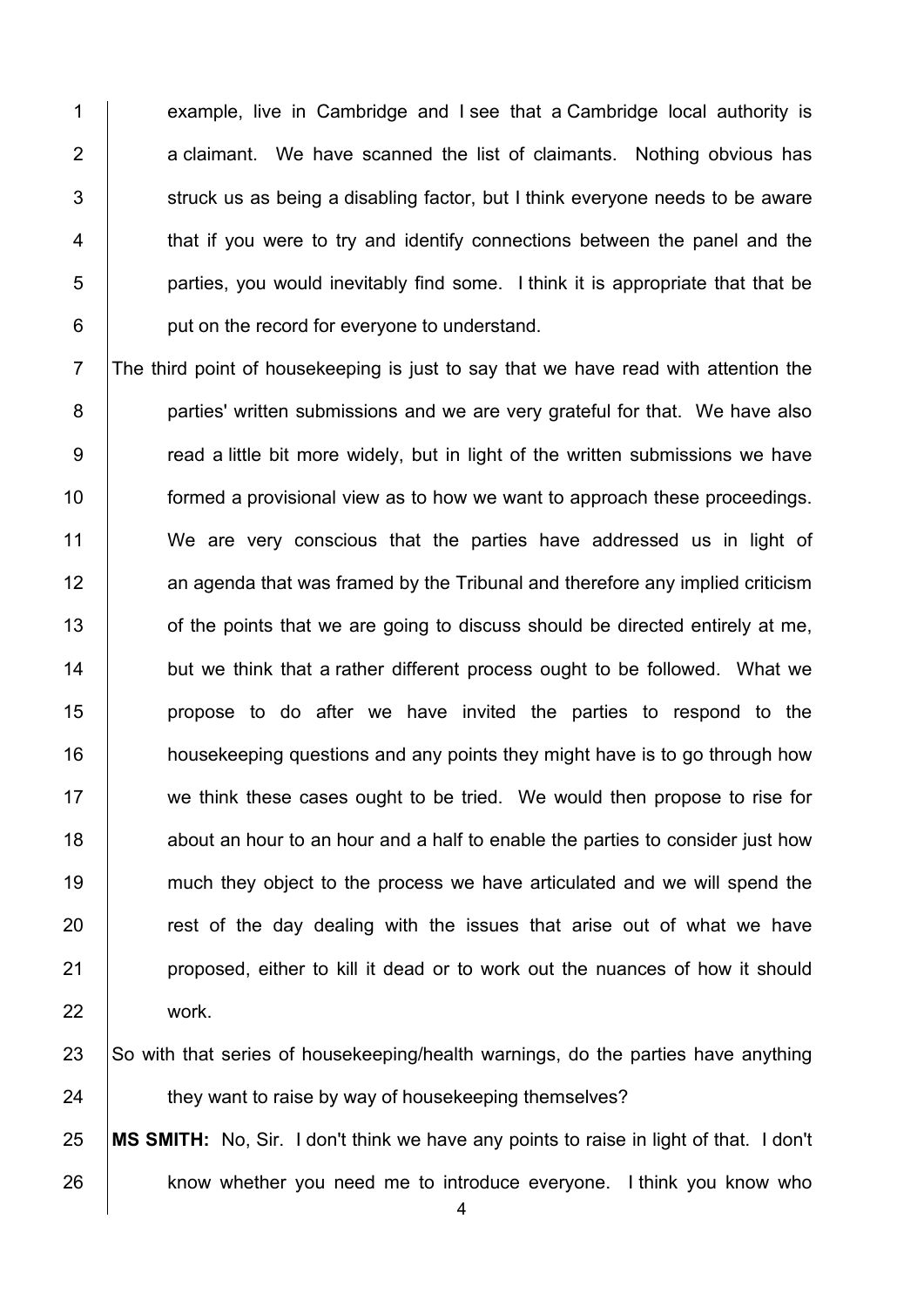| 1              | everyone is sitting here. So I have nothing further to say.                            |
|----------------|----------------------------------------------------------------------------------------|
| $\overline{2}$ | <b>THE PRESIDENT:</b> I am very grateful. We have the benefit of a regular cast of     |
| 3              | people.                                                                                |
| 4              | <b>MS SMITH: All too familiar.</b>                                                     |
| 5              | <b>THE PRESIDENT:</b> We are very pleased to see familiar faces again. So thank you    |
| 6              | for that.                                                                              |
| $\overline{7}$ | MS SMITH: Sir.                                                                         |
| 8              | <b>THE PRESIDENT:</b> Does anyone else have any points of housekeeping?                |
| $9\,$          | <b>MR BROWN:</b> Nothing from me, sir.                                                 |
| 10             | <b>THE PRESIDENT: Grateful. I see silence.</b>                                         |
| 11             | MR KENNELLY: Nothing from me.                                                          |
| 12             |                                                                                        |
| 13             | <b>DISCUSSION RE WAY FORWARD</b>                                                       |
| 14             | <b>THE PRESIDENT:</b> Mr Cook, I take your silence as consent.                         |
| 15             | The way forward. As I said at the outset, the agenda is very much informed by the      |
| 16             | process of (inaudible) litigation with lead parties, sample claims, disclosure         |
| 17             | plus perhaps questionnaires addressed to non-lead parties, expert evidence             |
| 18             | and then trial. We think that it is important to take stock at the beginning of        |
| 19             | what may be similarly large proceedings of what we have seen in the Trucks             |
| 20             | litigation. What we are seeing is this. We have a series of very substantial           |
| 21             | trials being listed before this Tribunal. Trucks 1 is about 12 weeks long.             |
| 22             | Trucks 2 and Trucks 3 are in excess of 20 weeks each, scheduled for hearing            |
| 23             | in 2023 and 2024. Now that means in effect a year in court in Trucks 2 and in          |
| 24             | Trucks 3 with everyone accumulating substantial costs.                                 |
| 25             | In advance of these three very significant trials, and I stress that it's not a closed |
| 26             | list -- there may be a Trucks 4, a Trucks $5 -$ the indications are that we are        |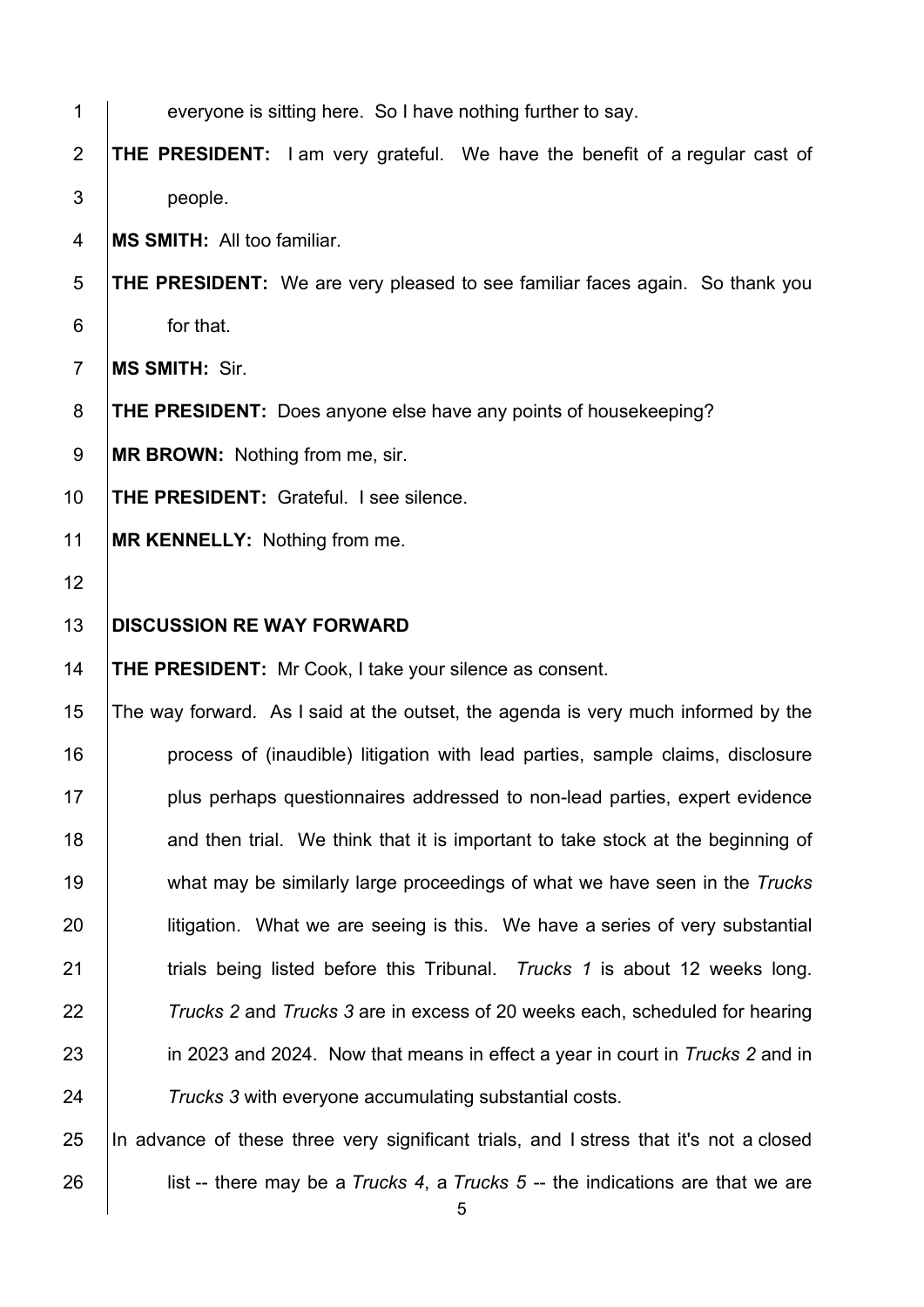not going to stop at *Trucks 3* -- the demand for sequels is unending -- in 2 advance of these trials there has been a series of very substantial disclosure **Exercises involving disclosure of substantial amounts of documentation and Fig. 2** multiple hearings before a differently constituted Tribunal to this one. Again, **b** enormous time and enormous cost.

 As a measure of this, I am not going to try to term the lever arch equivalent of the  $\parallel$  electronic disclosure that has taken place. I can't say what the volume is. 8 What I can say is that the volume of correspondence regarding disclosure that 9 <br>9 arises in front of each hearing runs to several lever arch files and that I think is **an** indication of cost and complexity that is undesirable, even if it is necessary. Thirdly, a significant number of experts retained by all parties scrutinise these **documents** and deal with the very complex questions like pass-on by 13 Terreference to the vast underlying set of documents that are produced as the **Figure** result of disclosure.

15 Then with these very significant trials and their attendant costs comes the disbenefit 16 we consider of there not being a binding outcome save on the actual parties 17 to the proceedings. The *Trucks* litigation, as we understand it, proceeds on 18 the basis that each trial is only of persuasive effect and the litigation occurs in 19 the hope and probably the expectation that the parties will read across the 20 **outcome in the trials, but they are not bound by the outcome.** 

21 Now we consider that it is vital that this Tribunal learns from experience. We think 22 that if we dialled back three or so years and were placed in the position of the 23 Tribunal that has been managing the *Trucks* litigation and, like us it is 24 a three-chair Tribunal presided over by Mr Justice Roth, my predecessor, we  $25$   $\parallel$  think we would have done exactly the same as they did. We would have had 26 sampling trials and what we have here, but we now know the outcome, and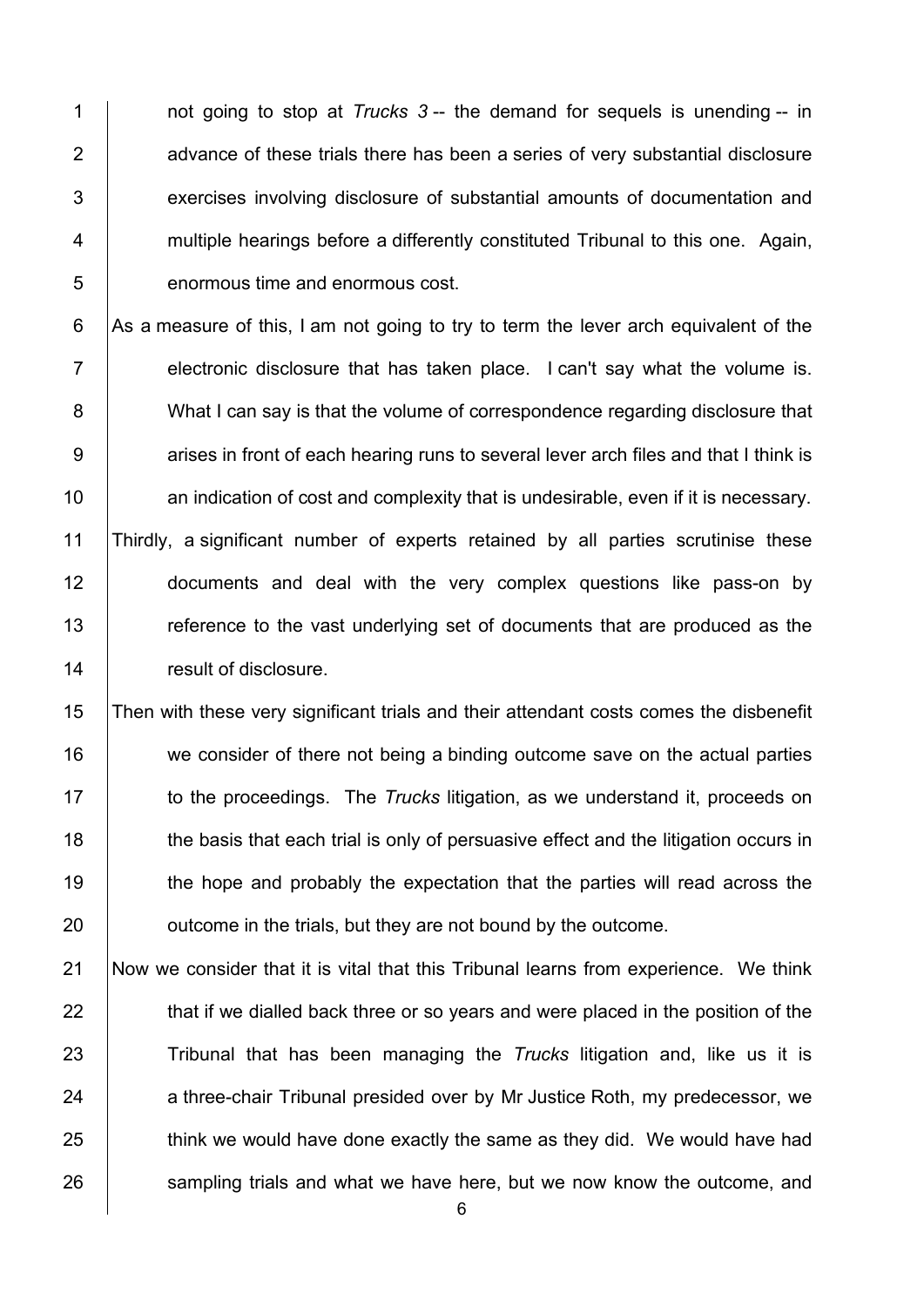1 we consider that, without in any sense being critical of what has gone before,  $\parallel$  that we need to learn from experience, and it is incumbent upon us all at this stage of the proceedings to take a step back and to consider whether things **can be done differently and more proportionately in accordance with the**   $\vert$  overriding objective, and it is in that spirit that the proposals we are now 6 making are advanced.

 It may be that we end up in exactly the same procedural situation as *Trucks* and that 8 is absolutely fine. If that's where we end up, so be it, but we do consider that 9 that needs to be a positive decision rather than a question that we simply **follow** by default and that is, as I have said, because of the very significant **costs that the process involves, and whilst there are, I am sure, differences that one could articulate between** *Trucks* and MIF litigation, there are also considerable similarities.

## 14 So we advance the thoughts that I am going to articulate rather tentatively. As I said 15 earlier, what we will do is, we will invite the parties to think about those 16 **proposals for an hour or so and to push back, if so advised, as hard as you** 17 | wish.

18 Let me also make clear that if any party considers that they need longer to consider 19 the matter, we will be open to submission on those points. We do not want 20 the parties to feel that they are having a procedural course imposed upon 21 **them without the opportunity to address us fully and properly.** So, if you need 22 more than an hour, do let us know.

 There is, we consider, an entirely understandable distinction being drawn between 24 issues in dispute that relate to infringement and issues in dispute that relate to quantum. Traditionally, the view has been taken that quantum cannot be **litigated in a group action and we have seen that most clearly in the** *Lloyd v*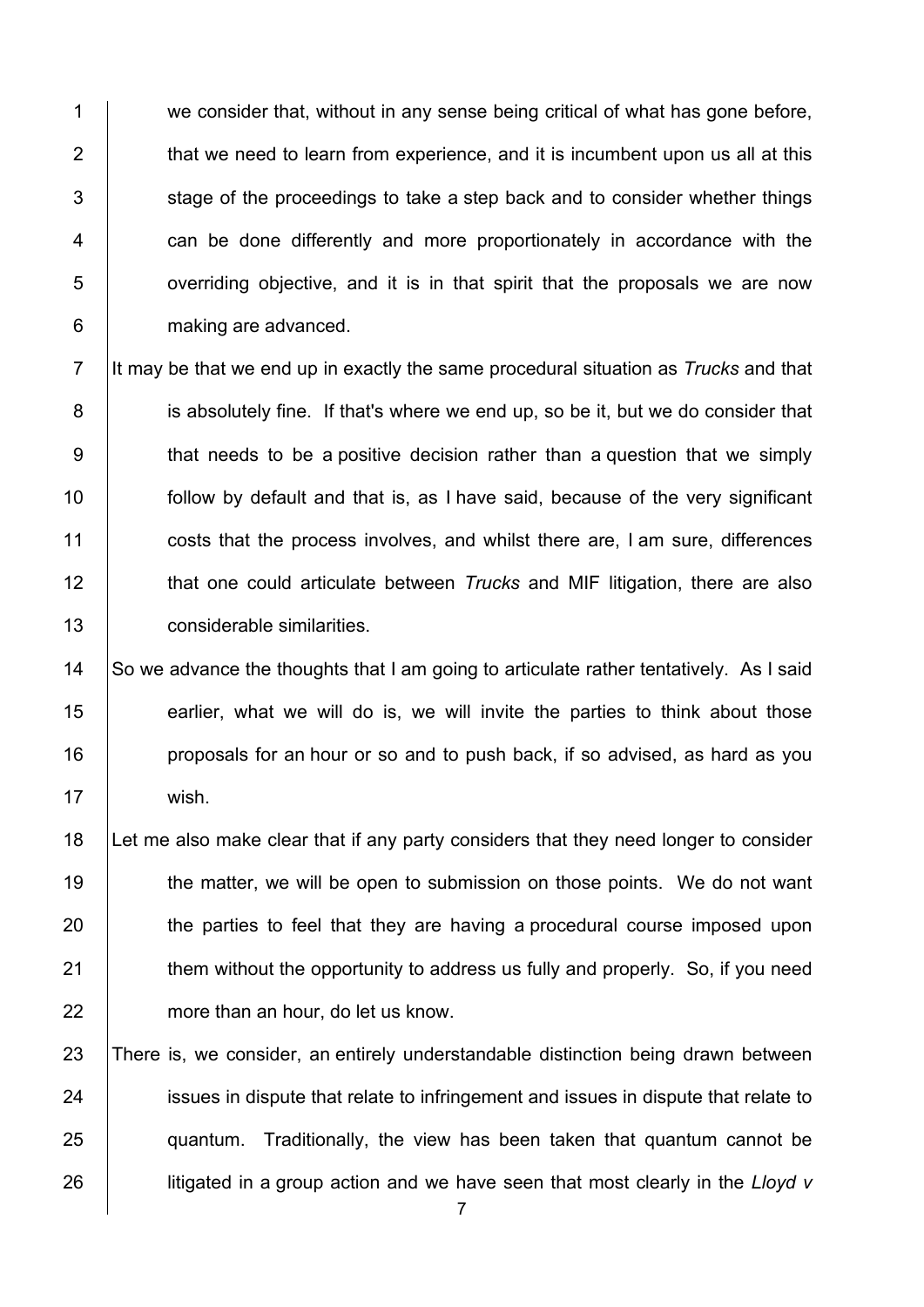*Google* outcome in the Supreme Court, but we think that is not always or necessarily the case. The *Lloyd's* litigation is an example where this was **Example 1** emphatically not the case. There were hundreds of litigants there but it was 4 | possible to identify in a rolled-up way what each claimant's loss was. We  $\Box$  consider, albeit for very different reasons, that this case may be similar.

 We anticipate, having scanned the pleadings, that pass-through or pass-on is going  $\vert$  to be a major issue, not only in the claims which come before us in these 8 | proceedings but in relation to other claims before differently constituted 9 | tribunals, and we have in mind particularly the Merricks class action.

10 | Our question to the parties is how far is it true to say that pass-on or retention of **I** losses is truly an individual matter? As has been articulated in the Supreme Court in *Sainsbury's*, there are four principal options that a merchant might **have when faced with an unlawful overcharge like an unlawfully increased** 14 MIF. First, the merchant may do nothing in relation to the increased cost and **therefore suffer a corresponding reduction in profit or an enhanced loss or, Secondly, the merchant can respond by reducing discretionary expenditure on his business such as reducing his marketing and advertising budget or Fig. 7** restricting his capital expenditure, or, thirdly, the merchant can seek to reduce 19 its costs by negotiating with many of its suppliers or, fourthly, the merchant 20 can pass on the costs by increasing the prices that it charges to its customers. Which option or combination of options a merchant will adopt will depend on the 22 markets in which it operates, and its response may very well be influenced by 23 whether the cost was one to which it alone was subjected or one which was **Shared by its competitors.** 

 The question which arises, which has not so far as we are aware been fully 26 discussed in proceedings, is how far such issues are to be resolved by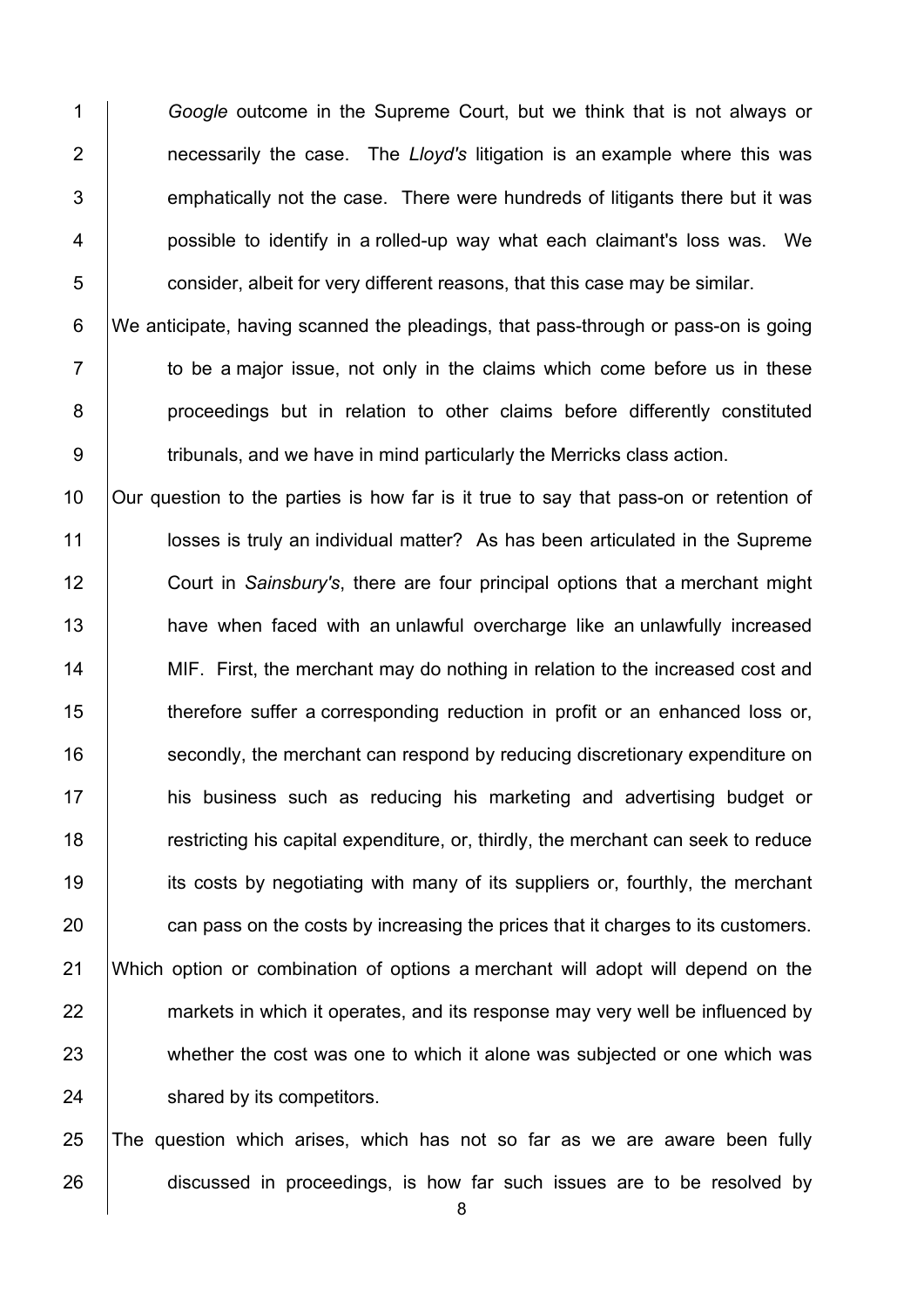**Fig. 2** reference to the specifics of an undertakings business and how far they are to 2 be resolved by the circumstances of the market in which the undertaking finds itself. We venture to suggest that the latter is much more likely to be the **case, at least in this instance, than the former.** 

5 Now that I would like to flag seems to me to be a point on which we would welcome  $6$  submission from the parties, because it contains within it a number of very 7 significant implications.

8 The first implication is that if we are right, then quantum may be much more 9 **party-generic than party-specific.** 

10 Secondly, and related to that first point, disclosure may as a result be much less 11 significant, and it may be that disclosure should not in the case of significant 12 quantum issues be produced in the absence of an expert and lawyer-led 13 **framing of the issues, and I put expert and lawyer in that order quite** 14  $\parallel$  deliberately, because it seems to me that it is the expert that is likely to be key 15 with the lawyer articulating in legal form that which the expert considers to 16 | matter.

17 The third implication, and also related to the two points I have already made, there is 18 the extent to which even such quantum issues can and ought to be generally 19 binding.

20 So with that insight that we have generic questions of infringement and potentially 21 **generic questions of quantum, we are attracted by a process that operates** 22 **All Exercise 22 along the following lines.** 

23 First, using the pleadings as a starting point, the parties with their lawyers and 24 experts frame for the Tribunal's approval a series of common issues that arise 25 across all actions, embracing not only infringement but most quantum issues 26 also. We provisionally agree with Visa's submission that the infringement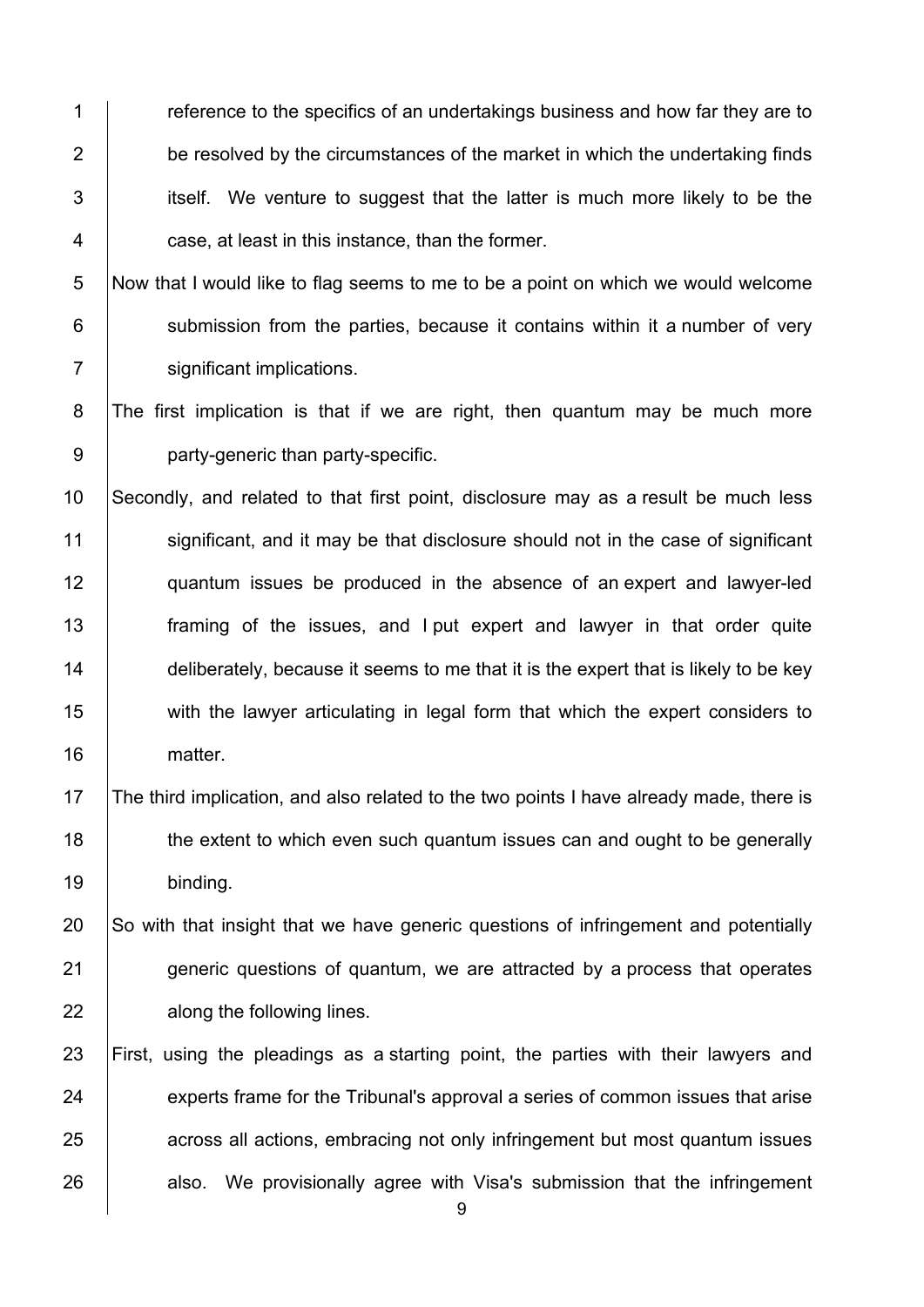1 issues are common issues that ought, so far as is possible, to be determined 2 in one go and in a manner that is binding on all the parties. If that is wrong,  $\parallel$  then it would be extremely helpful to hear from the parties on that point; in **1** other words, even if we are wrong about the question of commonality in relation to quantum, we consider that the process we are outlining is one that we ought to adopt *pro tem*, even if that means that at some point going forward we have to rethink and begin to determine individual issues 8 individually or by reference to sample claimants, but we are not as matters 9 Stand in favour of embarking on a sampling exercise at this stage of the **proceedings**.

 Thirdly, having identified and defined the common issues, we try them. We probably 12 try them in linked batches rather than in one go, but we are open to 13 | suggestions on that, probably not today but for the future. We think that 14 a single hearing would probably be too much, but we are not, I stress, ruling 15 this out. If we are dealing with issues in linked batches, then clearly they will **need to be framed in a logical and sequential order.** 

 Essentially what we see is that we will have comprising the entire trial a series of preliminary issues. "*Preliminary issues*" is actually a misnomer, because we **don't anticipate a set piece trial at the end of the process.** We simply **And Studing anticipate a series of preliminary issues, which will end up with resolution.** 

 Prima facie we consider that all parties would be bound by the outcome of these **preliminary issues.** This would not be a weak *Ashmore v British Coal Corporation* abuse of process binding us but a fully fledged issue estoppel *res judicata*. The only difference we consider is that any appeals arising out of 25 a particular issue would be occurring at the end of the total process rather 26 than at the conclusion of each stage and we would want the parties to buy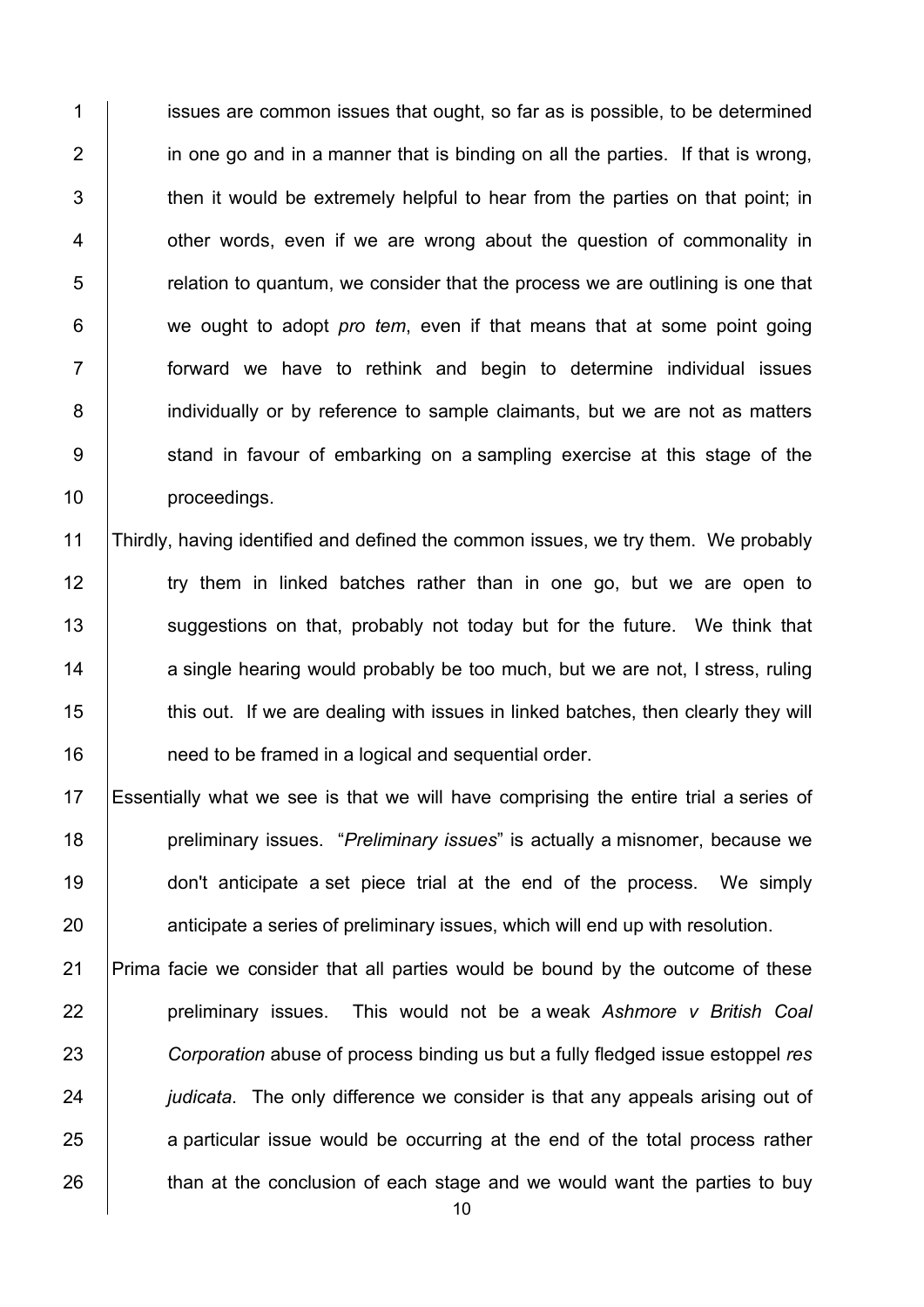1 into that. We don't see any attraction in having appeals at the end of a given stage such that the whole process is delayed for years while the appeal | process is run. We think that all parties should proceed on the basis that we  $\vert$  are absolutely not closing out their right of appeal, but their right of appeal 5 should occur at the end of this process rather than in *media res*. Again that is something on which we would be grateful for the parties' views, because it does, I think, affect how this process works.

8 The issues having been defined, one would move straight to the expert analysis 9 without further articulation in the pleadings of the parties' cases and we stress 10 without disclosure. By that I mean we are not opposed to disclosure taking 11 **place.** We regard disclosure as a very important part of the UK trial process, 12 **in particular before this Tribunal, but we consider in this case disclosure has** 13 to be expert-led. We see no point in issues-based disclosure in accordance 14 With the Practice Direction that prevails in the High Court -- we see no point in 15 issues-based disclosure occurring without the experts articulating precisely 16 what they need to see. Precisely how such disclosure would be effected is 17 **Fig.** open to discussion. We see a judicious mixture of data being provided rather 18 than documents, specific and targeted requests for information, that is to say 19 interrogatories, questionnaires to specific persons and, very much as a last 20 **Fig. 20** resort, traditional documentary disclosure.

 We consider that it is important that the experts involved in the process be limited, **Fig.** otherwise one will have a cacophony of divergent views as to how particular **i** issues are to be sliced. We think, plucking figures from the air, that 24 Mastercard and Visa should have two experts each, which they can pool if so 25 advised, and that the claimants can have no more than four between all **claimant classes however represented in these proceedings. Again, that's**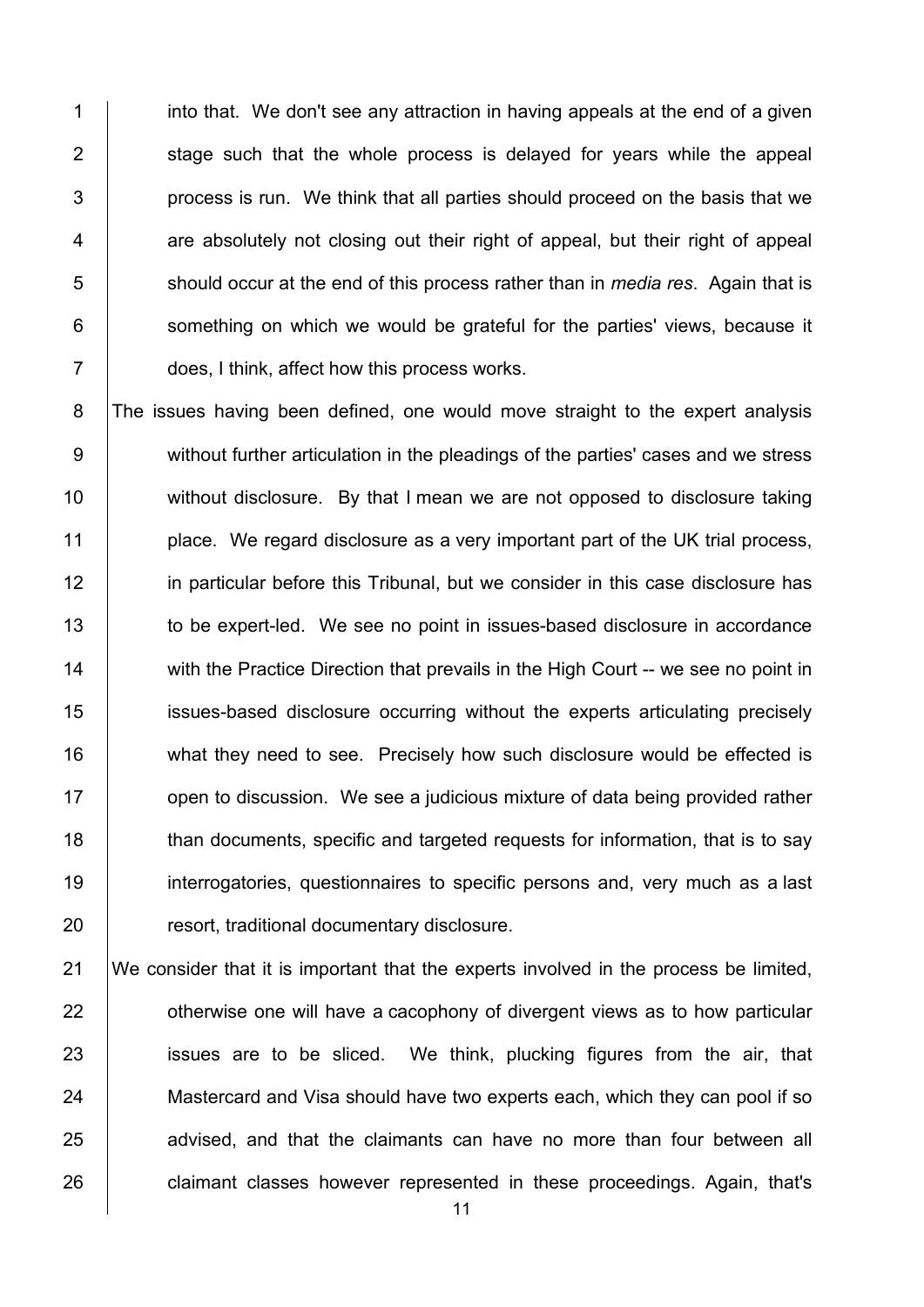1 Something we are very happy to hear the parties on, but we consider that it is  $2 \mid$  critical that the relevant expert pool be limited at the outset.

 That would bring us to mode of trial. We will assume staged proceedings and we 4 are fortunate that the majority of the claimants presently before us are **Fig.** Fepresented by two firms who are very helpfully co-operating. There will  $\parallel$  therefore be no difficulty in having access to the relevant disclosure and the  $\parallel$  relevant example parties where a point requires examples. So, we are rather 8 | surprisingly, given our agenda, coming out against sampling on an overtly 9 | ordered basis. We have no difficulty in the experts identifying areas of **interest amongst the pools of claimants and indeed areas of interest between**  Visa and Mastercard, but it is the case that we see the experts in the manner 12 we described ranging freely, but subject to Tribunal control, across a vast **array of data.** 

 We would envisage staged proceedings taking place over, say, a two-week or **eight-day period.** Supposing three issues, hypothetically speaking, we see 16 these hearings being structured in the following way. The claimants would **have, say, three days to open and adduce their evidence.** We would then **have one day of down time.** The proceedings would, we anticipate, be live-streamed and anyone watching who is not a party represented before the 20 Tribunal on these occasions would have the opportunity to make themselves **heard during this one-day down time.** In other words, we would have 22 effectively a walk-in opportunity for persons who are claimants but not **Fig. 23 represented in the manner we have described before the Tribunal. We would** 24 then have three days for Visa and Mastercard to respond and adduce their **evidence and one-day claimant reply.** 

We put that forward as an example, but it is an important example, because we are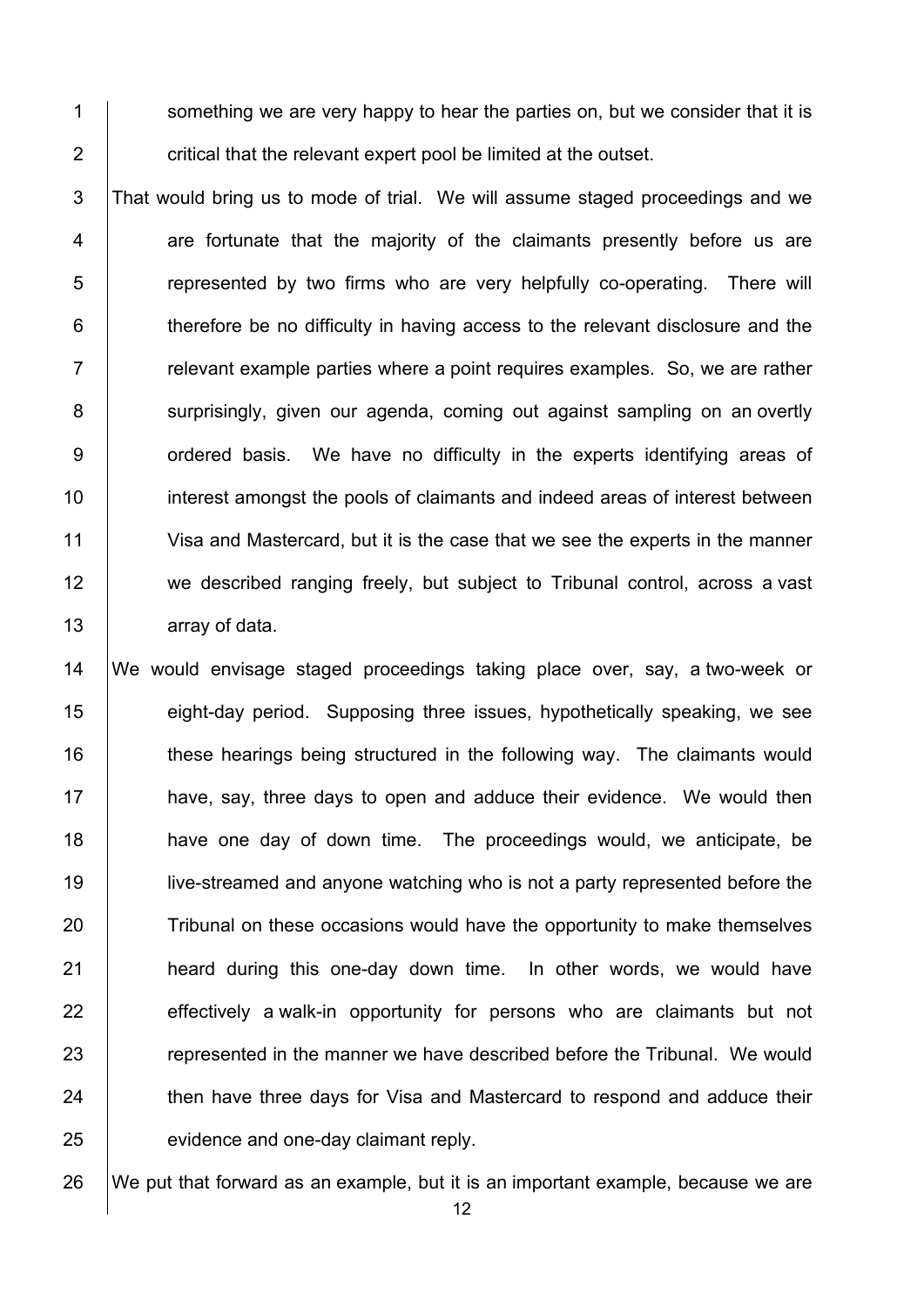1 conscious that there are other claimants in the pipeline and that not everyone 2 who is bringing a claim of this sort is actually at this point in time before the  $3$  Tribunal, and one of the points we have in mind is how we tie in for purposes 4 | of consistency parties who are not at this moment in time specifically 5 **Fig.** represented in the action.

6 There are a couple of other points that I should address, because they arise out of 7 **this overall process.** Essentially what we envisage is a process where we 8 deal with the generic issues as generic issues as long as we can. In other 9 words, we create a series of binding issue by issue decisions which 10 **progressively narrow towards quantum.** What we would like to see as the 11 **overall objective is a situation where the individual questions of quantum,** 12 which inevitably are going to arise, are actually reduced to an essential 13 Spreadsheet analysis of quantum, whereby the process is so clearly 14  $\parallel$  articulated as to what is and what is not claimable, that it is capable of being 15 done in a more or less cookie cutter style way, really as was envisaged by the 16 court in *Ashmore*, where one had a series of broadly similar claims of 17 discrimination.

18 We also consider that this process of articulating and deciding common issues is 19 anecessary consequence of the Court of Appeal's injunction in MIF cases 20 that they be transferred to this Tribunal. The reason for that transfer is not 21 merely because this Tribunal is an expert Tribunal for the purposes of 22 **Fig. 22 resolving competition issues. That undoubtedly was a factor, but it is not, we** 23 **consider**, the critical factor.

24 The point about interchange fees and the unlawful overcharge in respect of those is 25 **that one has both direct and indirect claims arising out of them.** As the 26 damages directive makes clear, such claims should exist and, to be clear,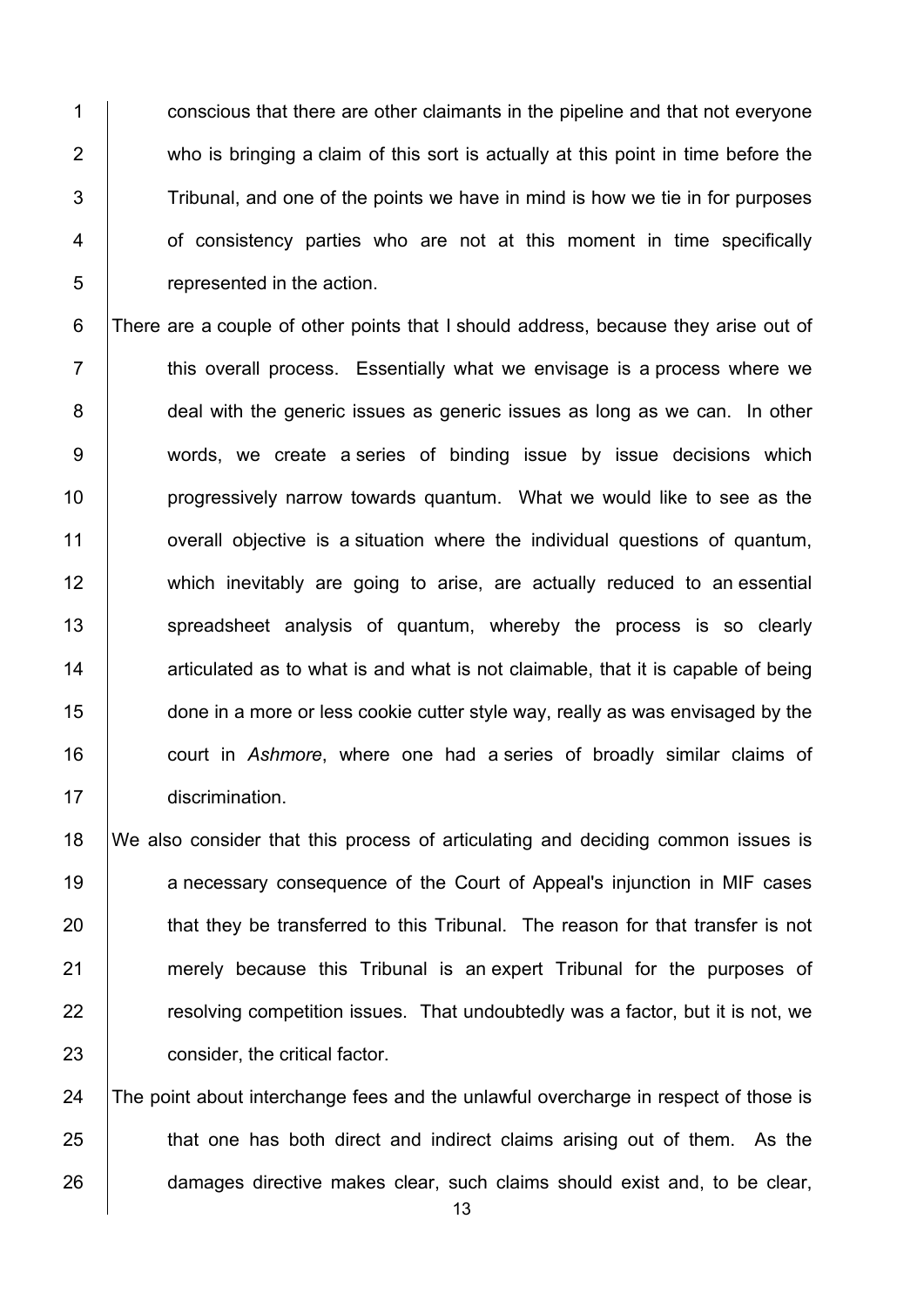1 they do exist in this jurisdiction, but as the damages directive also makes  $\vert$  clear, and also as is consistent with the law of this jurisdiction, one must not 3 have either duplicated damages or cases where damages are not awarded in **both the direct and the indirect claim, resulting in under-compensation.** What **b** one must achieve is a form of precise compensation where there is neither **over-payment nor under-receipt.** 

 $7$  That, as it seems to us, is why one needs to try these cases under one roof so that 8 there is a consciousness of the various different matters that are appearing in 9 this Tribunal, and I have particularly in mind in this case the fact that before 10 **a** differently constituted tribunal we have the Merricks collective proceedings, 11 which have recently been certified.

12 Now I have no idea as to the extent of the overlap between the Merricks indirect 13 **claim and the direct claims that are being framed here, but we would be quite** 14 Surprised if there was not such an overlap given the rather elusive nature of 15 the pass-through of costs. The fact is that costs can be passed on in 16 **a** multitude of different ways where variables comprise not merely the manner 17 **or** of passing on but also the time-frame in which those costed are passed on. 18 An unlawful overcharge may not be recoverable instantly, but may be 19 The recoverable after a period of time when the opportunity arises. We simply 20 don't know.

21 We appreciate that the Merricks claim appears to end somewhere earlier than the 22 | claims in this case, and it may be that our concern about overlap is 23 misconceived. If that is right, then, again, we would be pleased to know that, 24 but it doesn't, I think, undermine the fundamental point that there needs to be 25 consistency across cases in how pass-through is evaluated. It seems to us 26 that is an objective that we should achieve even where the claim for damages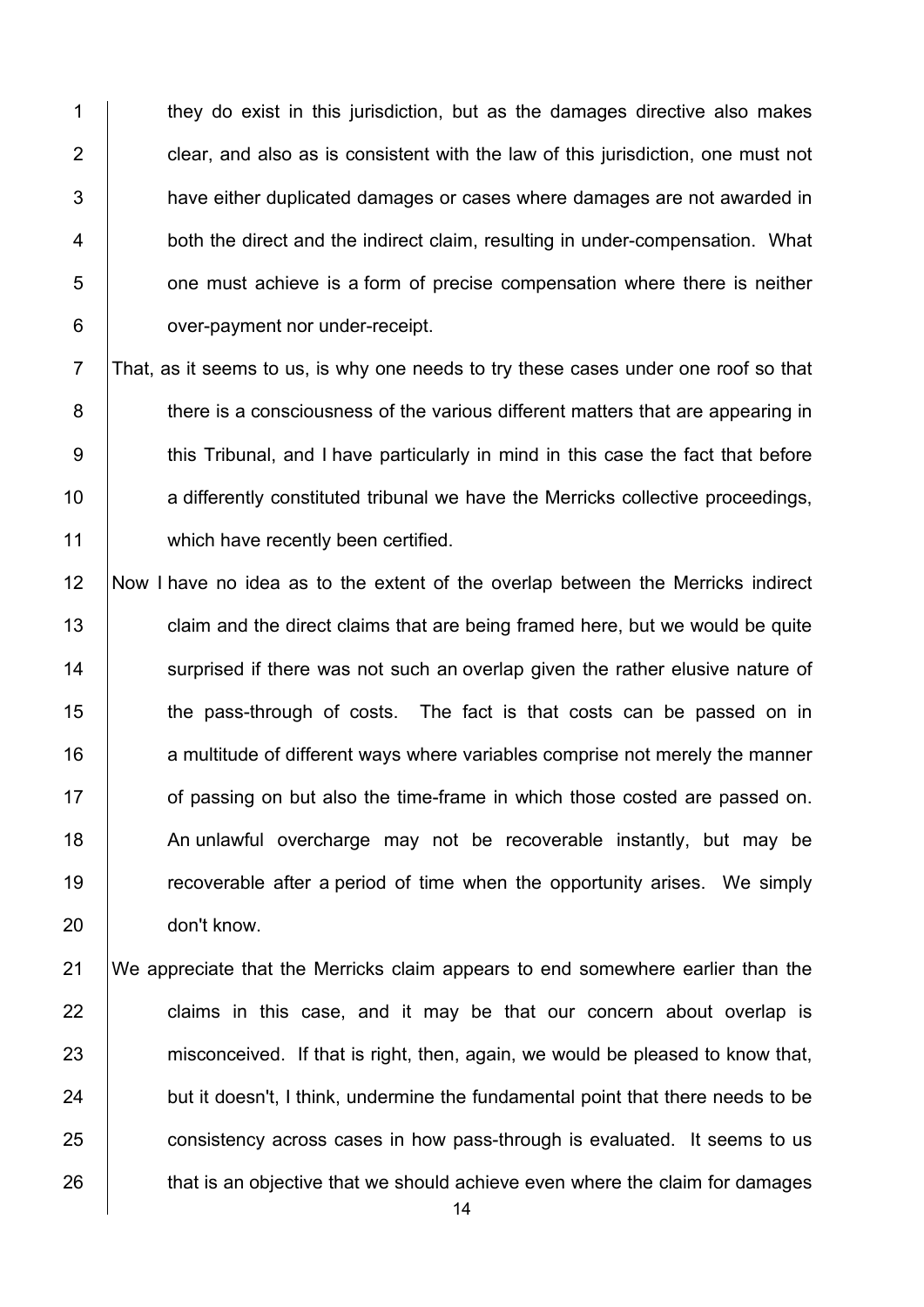1 is actually only related in conceptual terms as a matter of pass-on and is not, **in fact, duplicative.** 

3 So that brings us to the correspondence that we received recently from Scott+Scott. On 25th February 2022, Scott+Scott wrote in respect of certain claimants in the proceedings, *GrandVision NV & Others v Visa* in case number 6 | 1391/5/7/21(T). Essentially what was produced was a draft consent order 7 Staying those proceedings and inviting the Tribunal's consent to the stay that 8 | was sought.

9 I haven't made that order and it seemed to us that whilst we have no difficulty in **permitting the parties staying the proceedings, we do consider that the premise that underlies the draft consent order, namely that the parties be Fig.** relieved from the sampling exercise, has been, if we follow the process that 13 we have articulated, comprehensively undermined. So, what we are saying is **that, whilst we are prepared to make an order staying these proceedings, that**  would be on the explicit basis that the parties to the stay would be bound by **16** any issues that we determined in this way. It seems to us that that is both 17 inherent in the process that we have articulated and something that the **parties to this particular consent order need to consider before it is made.** 

 That has been, I am sorry to say, rather a long description of what we intend, but we **hope that the parties can take it on board and respond constructively, by** 21 which we mean either critical improvements or critical opposition -- we are | neutral as to which emerges -- but we hope that can be done if we adjourn for **let us say an hour until 11.45.** If the parties need anything more, then, of course, we will hear them, and if they have anything to say now, then **budge 1** obviously we will hear you now.

**MS SMITH:** Sir, we will, of course, adjourn and consider your proposals but could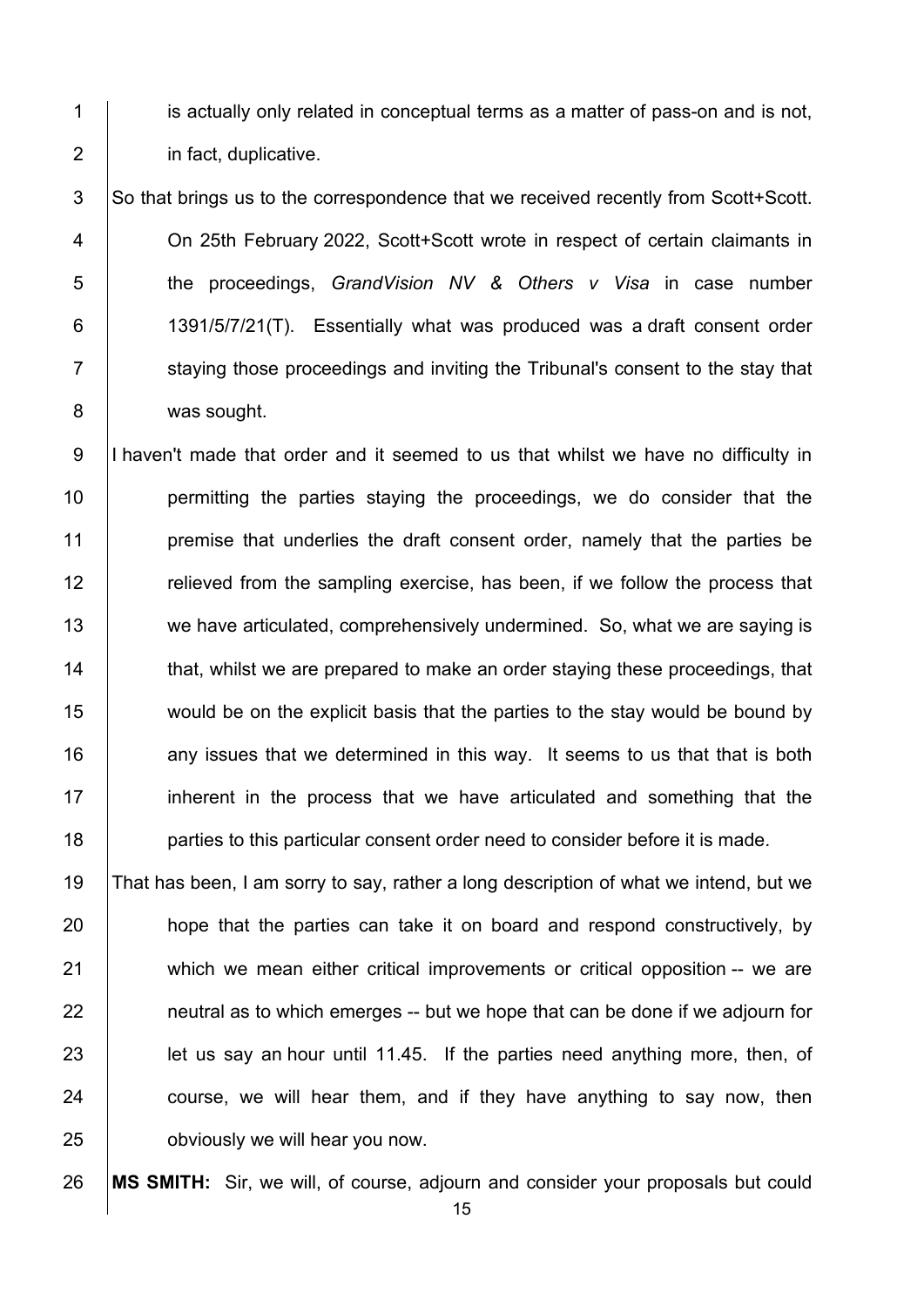1 | I just ask a couple of points of clarification that immediately arise from what **you have said?** 

**THE PRESIDENT:** Of course.

 **MS SMITH:** First of all, could I ask as to who the Tribunal specifically envisages **being bound by the findings arising from the staged proceedings?** I was | assuming that the only parties who could be bound by the findings are all  $\vert$  those parties, those claimants listed essentially in the groups, the fifth to 8 Seventh groups of claimants who are in front of you today. I see, sir, you are **1** nodding that those would be the parties who are bound by the findings.

 So those, as I understand it, will be the parties who are represented in the **proceedings that you envisage having and the staged proceedings that you Fig.** envisage taking place over the two-week, eight-day period, the three days for 13 the claimants to open, the one day of down time and then the three days for Visa and Mastercard. If that is the case, that the only parties who will be **bound by the findings on the common issues are the parties who are** 16 The represented, my question was what was the purpose of having a day, 17 an opportunity, for other claimants who are not represented and, as 18 | I understand it, not bound by the findings to make submissions and make 19 | representations?

 **THE PRESIDENT:** Well, you have put your finger on one of the problems that this **litigation has, which is that we have several hundred claims that are formally**  before us where we can decide and bind the parties, because they are before 23 us. We have several hundred more claims which are in the pipeline in various stages. Although we can't decide anything to do with that, what we want to 25 give thought to is a process by which we can actually sweep these claims into **the litigation that is ongoing.**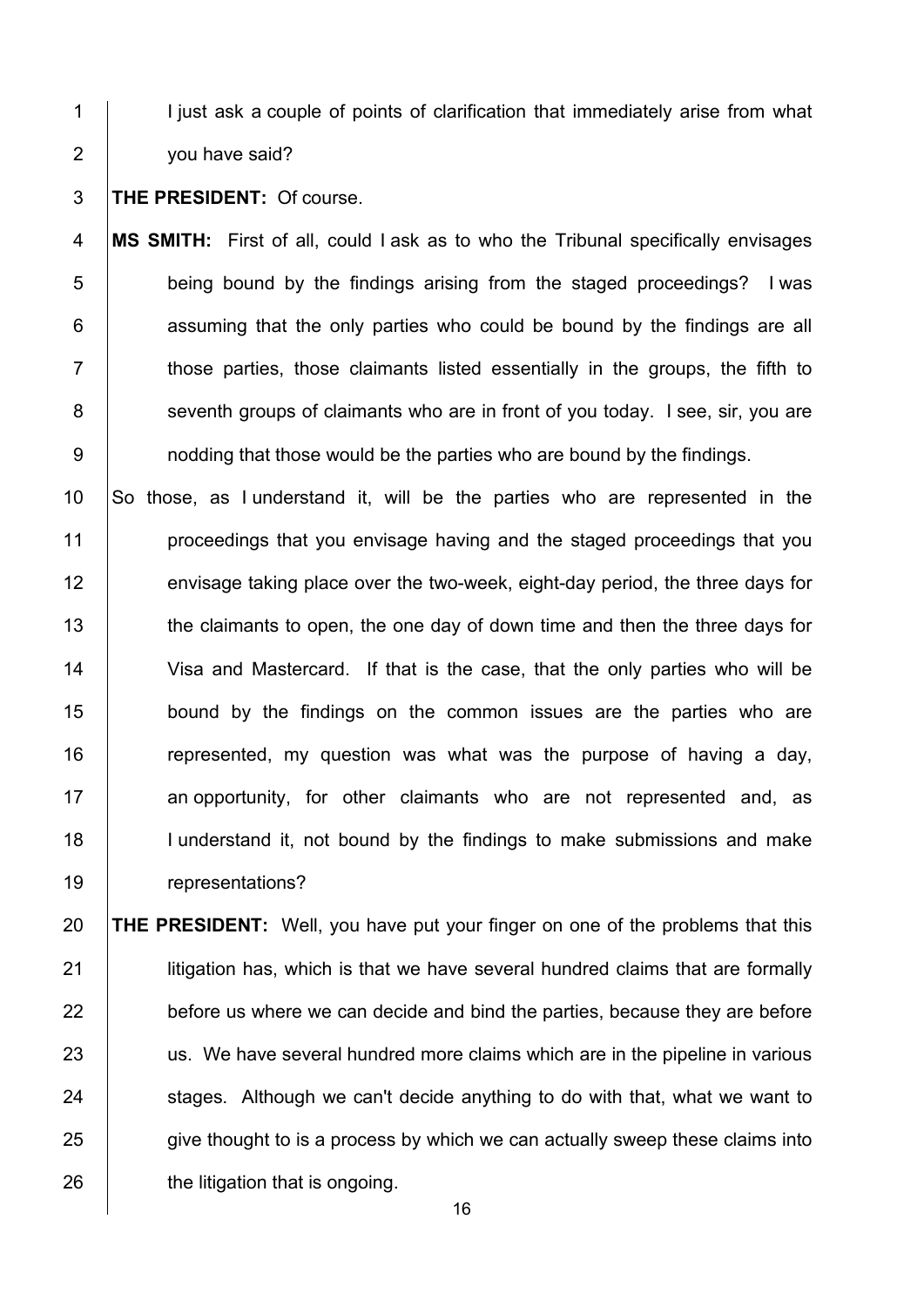Now that raises quite obvious issues about fair hearing and representation and bindingness, and it seems to us that we can't possibly create a system where | parties not before us are bound without a hearing. However, we do want to leave the door open to an *Ashmore* type estoppel where someone who comes in late without good excuse and with a claim that is to all intents and purposes similar to the claims that we have been trying, that such a litigant should not be unduly advantaged by coming late. So we have explicitly built into the **process a situation where there is an opportunity for a non-represented party**  to come in opportunistically, as it were, to say "*Hang on a minute. I am different*", in order to abrogate the weight of the abuse of process jurisdiction that arises out of *Ashmore*. That's why we have put it in there. It is not 12 Something I think which ought to trouble the parties before us today, but I am 13 very grateful to you, Ms Smith, for raising it, because I do want on the record, as it were, for the pipeline cases that we are not particularly keen on having 15 a process like this that repeats itself. We are going to do what we can, **consistent with the overriding objective and fairness, to knock all these claims**  $\parallel$  on the head in a consistent and fair way. So that is why we have the day. It may very well be that it proves to be an unnecessarily baroque addition to a

**process**, and it may be that we simply can't do what we would like to do, **hamely resolve everything in one process, but that was our thinking.** 

**MS SMITH:** Thank you, sir.

22 Can I also ask the second question of clarification, which is just the process that you 23 have laid out. As I understand it, it is a three-stage process, one, formulation **of common issues, two, expert analysis, three, trial of those common issues.** 25 Just so that I can be absolutely clear, there's no suggestion that there be two 26 stages of trial so that trials to define the common issues at the end of stage 1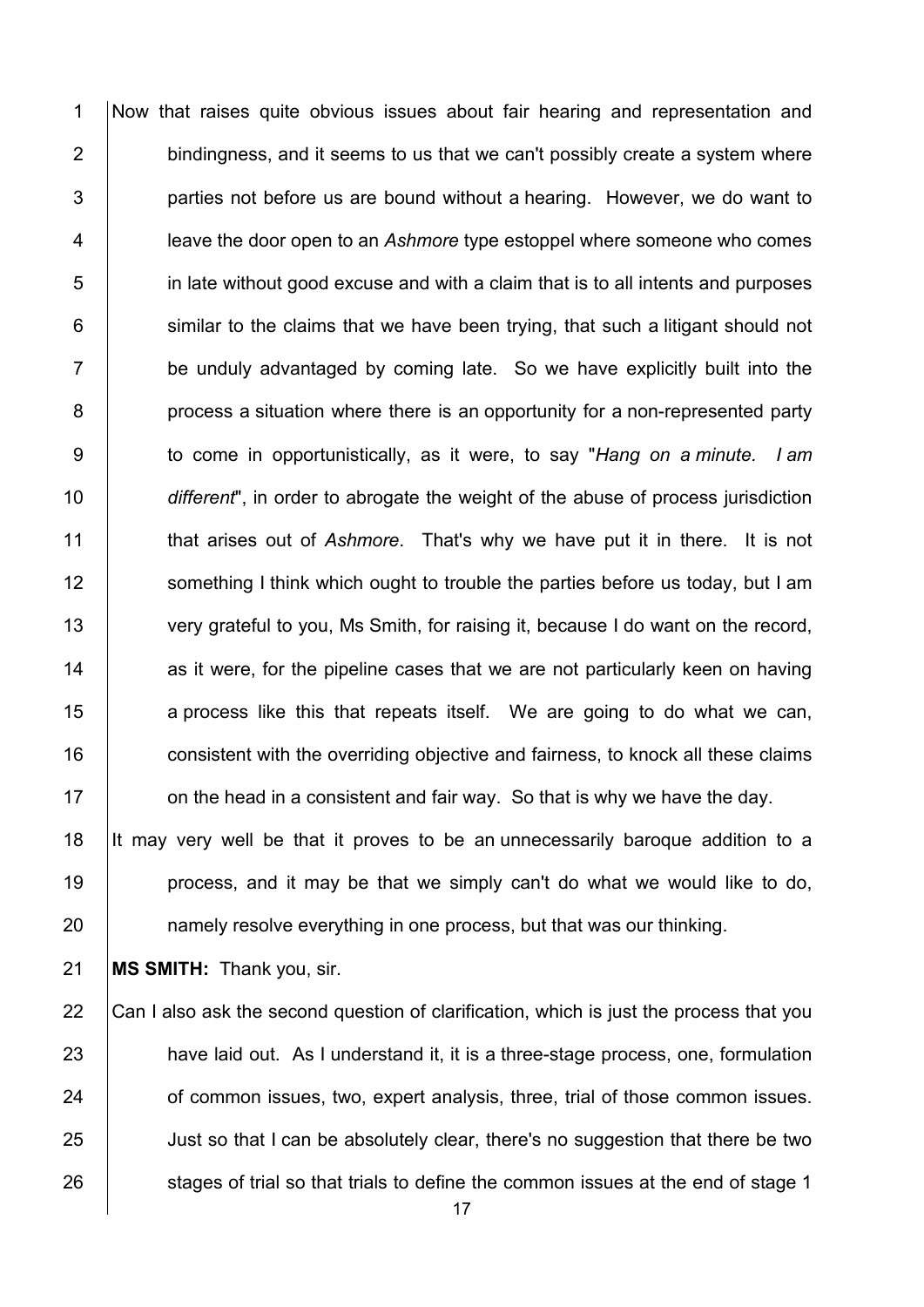1 and then the expert analysis and then the trials, because, sir, you mentioned **that there might be a series of hearings.** 

**THE PRESIDENT:** Yes.

- **MS SMITH:** But then you suggested that there be just one period of hearings over -- **b** one hearing in effect of about two-weeks, eight-days.
- **THE PRESIDENT:** I understand your concern. No. I was making a hypothetical description of how one particular issue might be tried or several issues might 8 be tried over a two-week period. I think we are under no illusions that there 9 would need to be more than a single two-week trial to resolve all the matters **in dispute.** I mean, if I am wrong about that, I would be delighted to hear it, 11 but I really don't think we will be. So, we envisage a series of hearings, **because I don't think a single trial would work.**

**MS SMITH:** Yes.

 **THE PRESIDENT:** But you are absolutely right. We would envisage a formulation **our-** of the issues and the involvement of the experts across all of the issues from 16 | the outset, and then a sequential trial of those issues thereafter, but we do **See significant front-loading of matters.** 

18 There will come a point, but we want to push it off as late as possible, where there 19 will have to be a splitting where one hits, as it were, the individual as against 20 the generic, but we want to make that occur as late as possible, and a significant part of our thinking is that actually, contrary to expectation, the **quantum issues in this type of case are actually generic and not individual.** 

 $\mid$  So, I am not saying, of course, that it's one shoe fits all in the case of pass-on. What 24 I think I am saying is that the parameters that affect how costs are passed on are likely to be not susceptible of sampling in the traditional way. We think, and we put this forward as an example and not anything more, that how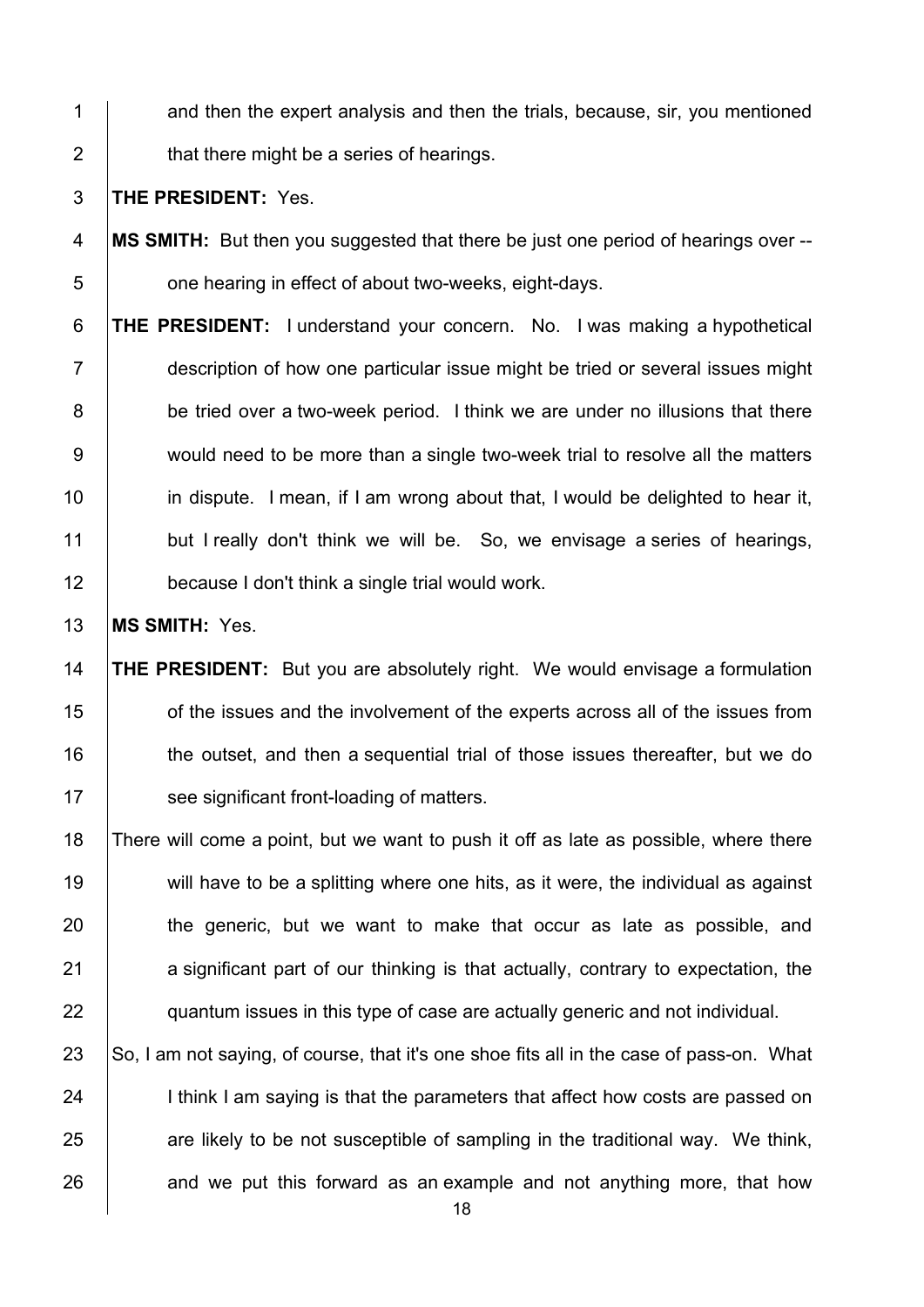1 | pass-on is affected is likely to depend on parameters like the expensiveness **b** of the goods being sold.

3 If you are flogging a Rolls Royce and you have someone who has a credit card limit  $\vert$  that's big enough to buy one, the scale of the MIF is unlikely to be an issue, 5 because you will just slap it on the price. If, on the other hand, it's a pack of | apples from a small retailer on the High Street, then the ability to slap the MIF  $\vert$  on to the apples is likely to be much harder and the chances are you will be **absorbing the losses in some other way.** 

9 So, there will be common themes.

**MS SMITH:** Yes.

 **THE PRESIDENT:** It is just that we think that the experts should formulate those **common themes and be at liberty to pick on the data that elucidates them Fig.** across the pool of claimants and using the data that will vest in Mastercard  $\parallel$  and Visa in that sort of focused way. In achieving that end we are incredibly **1** assisted by the fact that the claimant pool is diverse, but the claimant **Theory Fe** representative pool is not, and that is, we consider, a massive advantage at the moment at least in this case, which wasn't the case in *Trucks*, and it's **18** an advantage that we have every intention of seizing upon to the extent we 19 | properly can.

 **MS SMITH:** So, without pre-judging what the common issues might be in any way at 21 all, but to take an example, for example, if one of the common issues were defined to be '*can a particular type of MIF be exempted under 101(3)*', that 23 issue would be formulated as one of the common issues. Next step would be expert input in that question. This is the data the experts say we need to see 25 in order to define, to determine, that issue and then there would be a trial **probably just on that issue which would follow the process that you have set**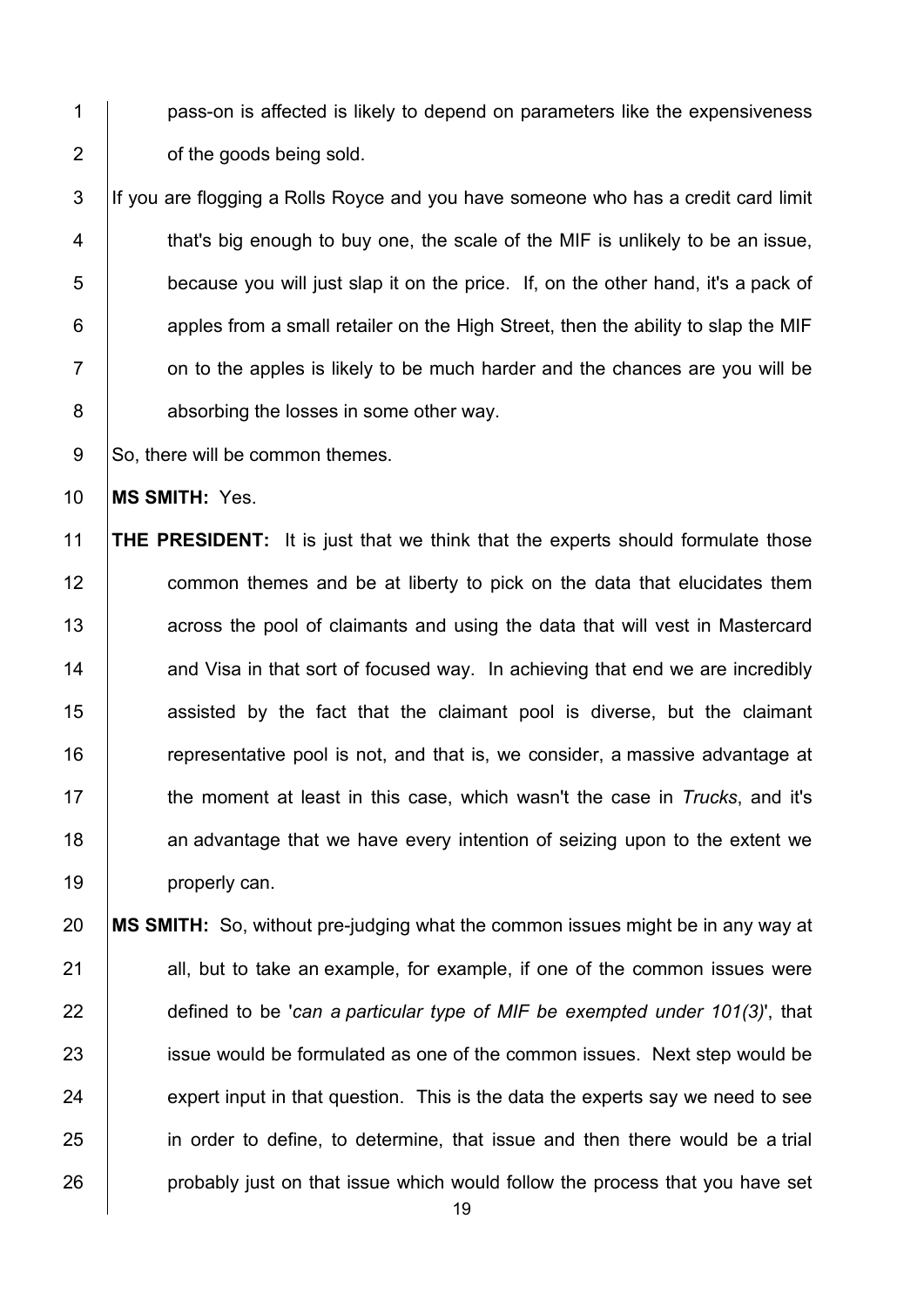1 | out of the two-week period. For example, that would be what you would 2 envisage.

 **THE PRESIDENT:** Exactly what you are saying, with this rider. I think there will be 4 | a degree of iteration in the process. I mean, we can probably all of us say that 101(3) is an issue and I would have no problem in saying we are going to **have a trial of that as a separate issue.** We then get to the economists input  $7 \parallel$  into this. What I would anticipate well before the trial of that particular issue is **an articulation of what is actually in play, that is altogether more specific.** 

**MS SMITH:** Yes.

 **THE PRESIDENT:** Now I don't think it would be wise to identify that process here 11 and now, save in the most general way; in other words, we will do it issue by **igns** issue; we will do it in this way expert-led. We would have to have a series of 13 case management conferences at which the disputes which I think we should 14 Say we expect to arise, because these are not easy issues, the disputes are 15 There is clarity at a relatively earlier stage as to what exactly **i** is going to fall within one of the segments. It may be that that certainty is **Achieved at different stages for different issues, which is why the logical SACC** sequencing of the issues matters so much.

 Equally it seems to us likely, though not inevitable, that the determination of one **particular issue is going to affect the outcome and direction of later matters,** 21 and that's why the question of appeal is actually so tricky, because one could see that if 101(3) went in Visa and Mastercard's direction, there might very 23 well be an argument for saying "Look, there's no point in trying later matters. *We need to resolve whether that outcome is right by way of an appeal*", in which case obviously that's something we would want to consider.

So what I said about the appeal process between stages is itself a nuanced question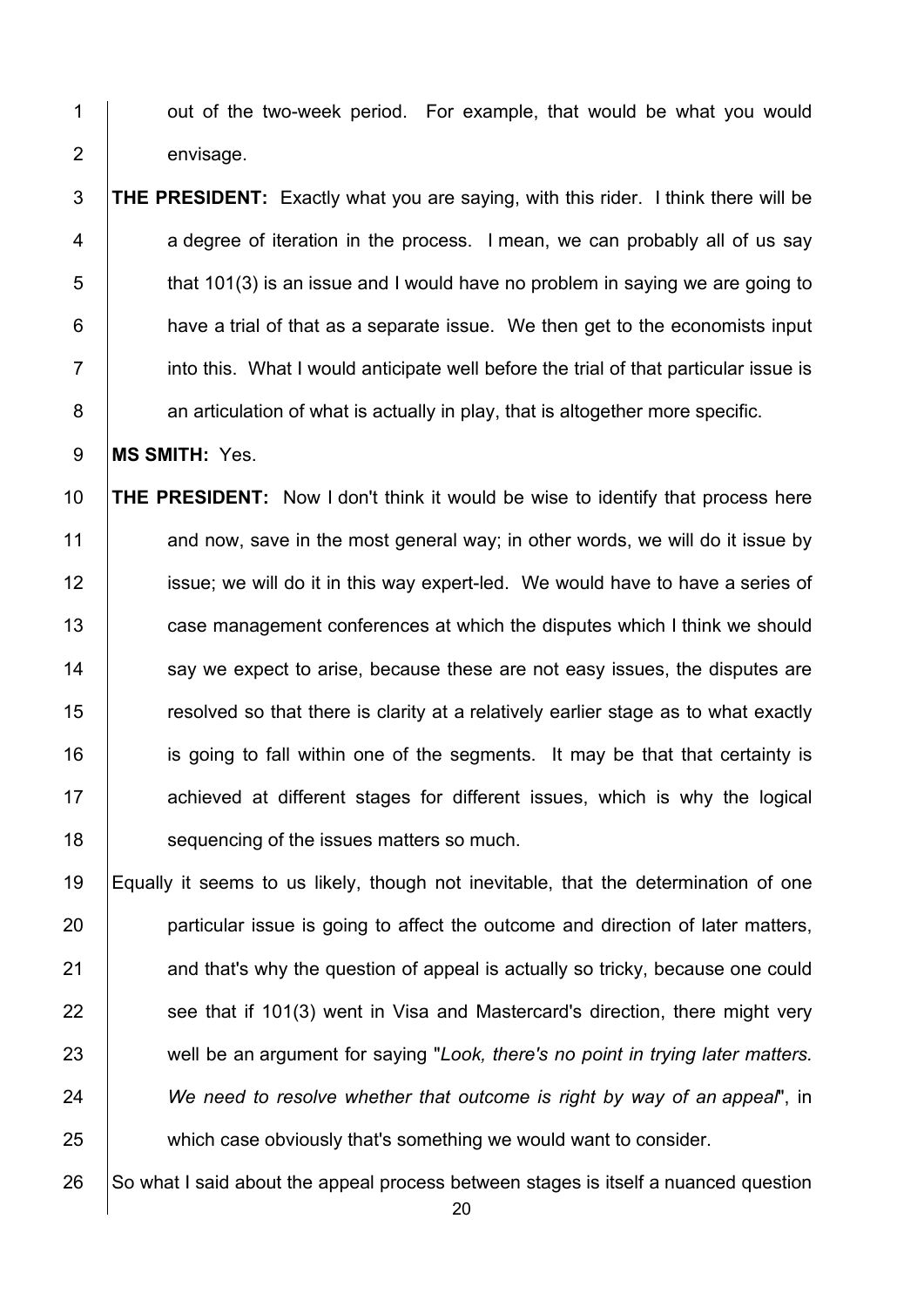1 that is dependent upon the process itself. What I think I would want, though, 2  $\parallel$  from the parties is a degree of buy-in into the notion that the right to apply for  $3$  | permission to appeal is something that can be pushed off by the Tribunal to 4 a later date in the Tribunal's discretion after, of course, hearing the parties 5 concerned.

6 Ms Smith, that was a very helpful series of interjections. I would want to resolve any  $7$  | points of clarification that any party had before we adiourn. So, if you have 8 any points, please do raise them, otherwise we will rise I think until midday 9 now. Yes.

 **MR BROWN:** Just for my part, it is not so much a request for clarification. It is just  $\parallel$  that an hour may not -- I apprehend that an hour may not be quite enough. 12 We may need a little longer because there is an awful lot to digest. It is **a** point you have already made yourself, sir.

14 **THE PRESIDENT:** It is an awful lot to digest. Is that a general feeling, because 15 **there is no point in shoehorning the parties into a limited period.** 

16 What we could do is we could rise until 1 o'clock. We'd take the short adjournment 17 between 12.00 and 1.00 and then resume the hearing at 1 o'clock and run 18  $\parallel$  through the afternoon until -- I have to rise early today, because I have 19 a commitment outside court, which is why we started at 10 o'clock, but I have 20  $\vert$  to rise I think at 3.55 today. So, we have limits on the available time today,  $21$  but, of course, we also have tomorrow, and to be clear, if any party wants to 22 make submissions about adjourning this more generally, then we will hear 23 them, because it is very important to get this right, not to make a decision 24 today that might prove to be an undesirable one that we have to unwind later. 25 So, two hours you have. If you need more than that, we will obviously hear 26 you.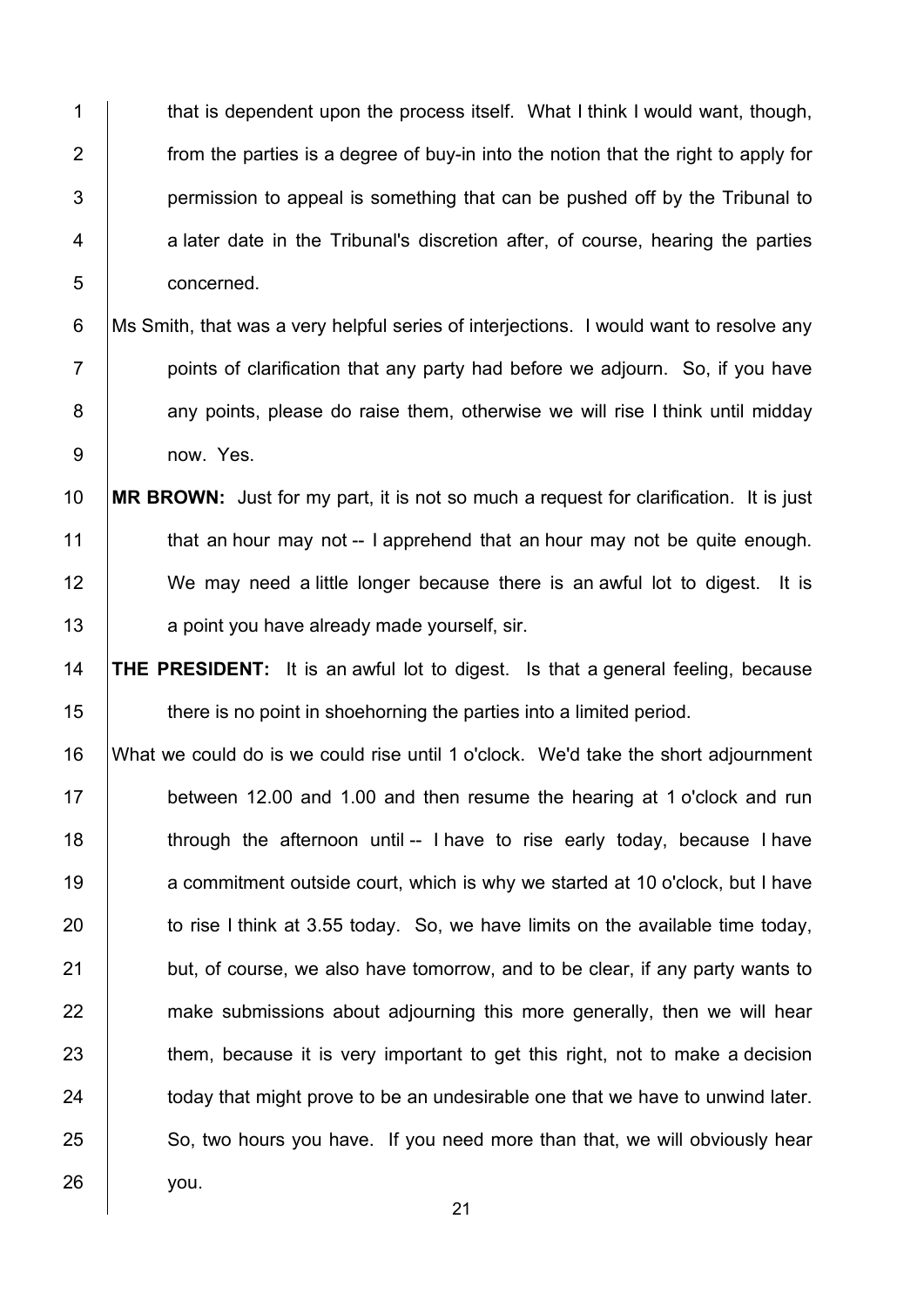1 **MR BROWN:** Yes. For my part I would certainly look for 1 o'clock with the 2 **adjournment in between. Thank you.** 

3 **THE PRESIDENT:** Very good. Mr Cook.

4 **MR COOK:** Sir, just a couple of points. The issues here are potentially most 5 Sum significant for Mastercard on the basis the indications the Tribunal are giving  $6$   $\vert$  are that there might be issues that are looked at here which have significant  $7$  impacts on the Merricks claim, which you will recognise is a very big claim. 8 The exact scale of the number depends partly on the decision that's awaited 9 **from the Tribunal most recently, but certainly we are talking about numbers in** 10 excess of £10 million. There's also a separate law firm instructed. I am 11 **instructed as counsel, but it is Freshfields who are instructed in that claim.** 12 Those kinds of issues are the ones which for the moment I am happy to say 13 let us come back at 1 o'clock but on the basis that in that time I will need to 14 take substantial instructions on whether we feel this is something, for 15 **example, that we will need to talk to our head office in the United States. You** 16 **know, it has such a potential significant impact for us that this may be** 17 a greater issue. I don't want to do more for the moment than simply flag that 18 up until I have taken instructions but that's going to be one of the first things 19 | I am going to be asking my clients.

20 Firstly, do we have enough people awake at the moment to deal with this sensibly? 21 | I appreciate New York will be open very soon but nonetheless to actually  $22$  ensure that we have talked through these issues may take longer than that 23 **timescale.** That is more a point for the moment to flag.

24 **THE PRESIDENT:** Again, I think that is a point that is well taken. Let me be clear 25 **that we have a sense of ever-widening circles in this litigation. What we do** 26 **not want to decide today is the extent of bindingness on persons who are not**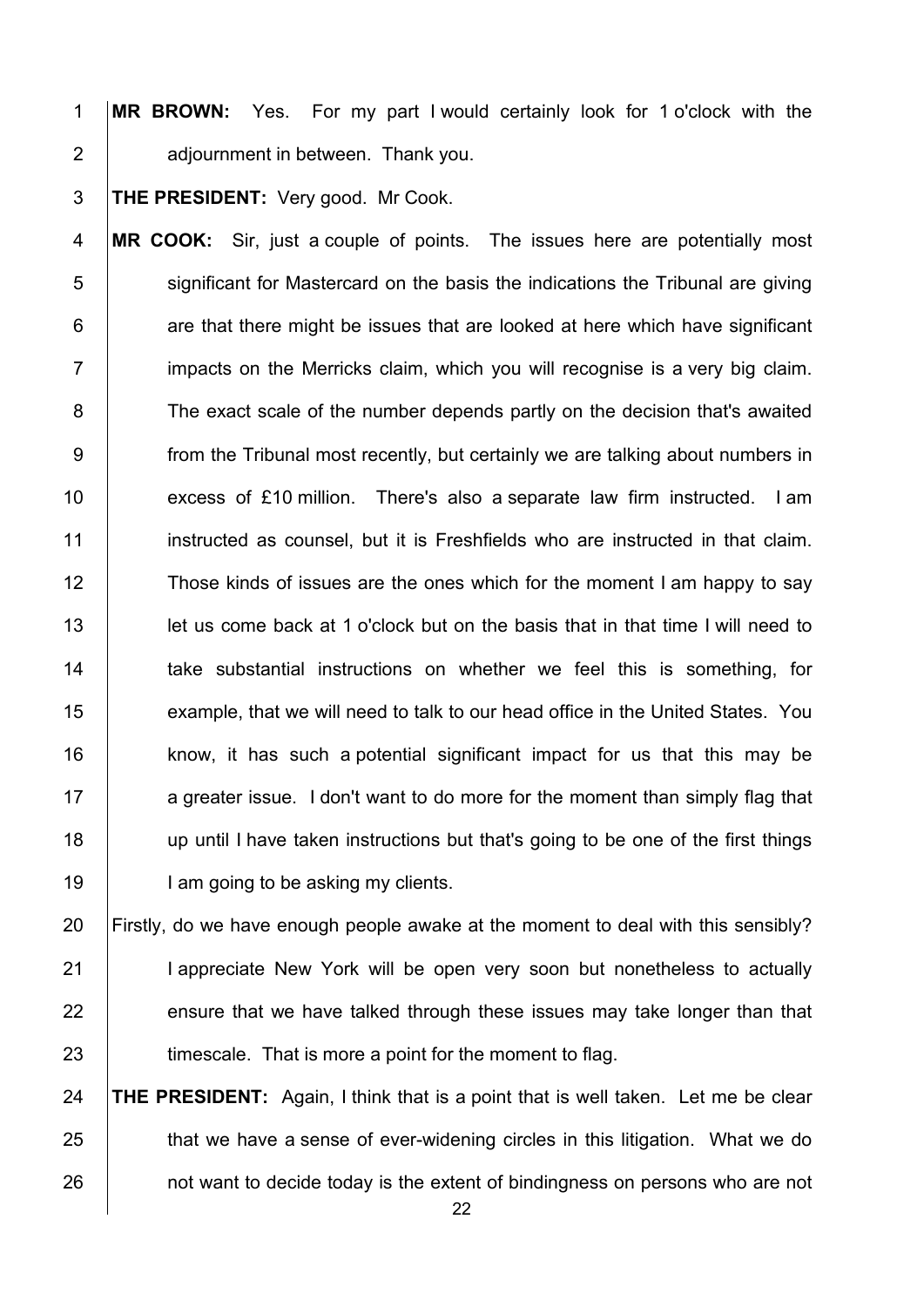formally before the Tribunal as constituted today. What we are doing today **hopefully is deciding how we resolve the issues that are formally before the** 3 Tribunal, *i.e.* the parties actually there. So, we are not today dealing with  $\parallel$  either the interchange fee claims that are in the pipeline, nor the other claims **that are before other constituted tribunals here or indeed other courts**  | generally, but we do want the process to be sufficiently robust to enable 7 | a degree of cross-fertilisation to be possible if that is considered to be desirable.

 Now we absolutely acknowledge that there are enormous difficulties in doing that 10 | and it may not, to be clear, be possible. We have doctrines of issue estoppel 11 and res judicata that are limited to cases of identity of parties for a very explicit reason and cases like *Henderson v Henderson* and *Ashmore* are 13 exceptional for very, very good reason. So, I don't think you should worry 14 about raising this with your partners in New York today. I absolutely would **lick** we use it in the coming days and weeks, because we do have as **16** an underlying concern the importance of articulating and resolving these **ignosum** issues consistently, but to repeat what I said at the outset, that is absolutely **not on the agenda today.** What I want to do is, I want to ensure that it is **possible to have it on the agenda at some future date.** So, I don't want a process that is explicitly antithetical to having a wider involvement, if that is 21 possible.

## **MR COOK:** Sir, that is very helpful. What I take away from that is that all you are **let is uponly in the idea of trying to define common issues without at the** 24 moment expecting me or any of the parties to sort of pre-judge whether or not 25 there might be any issues in the context of passing-on, which is going to be 26 the point that's perhaps most problematic in terms of the way historically this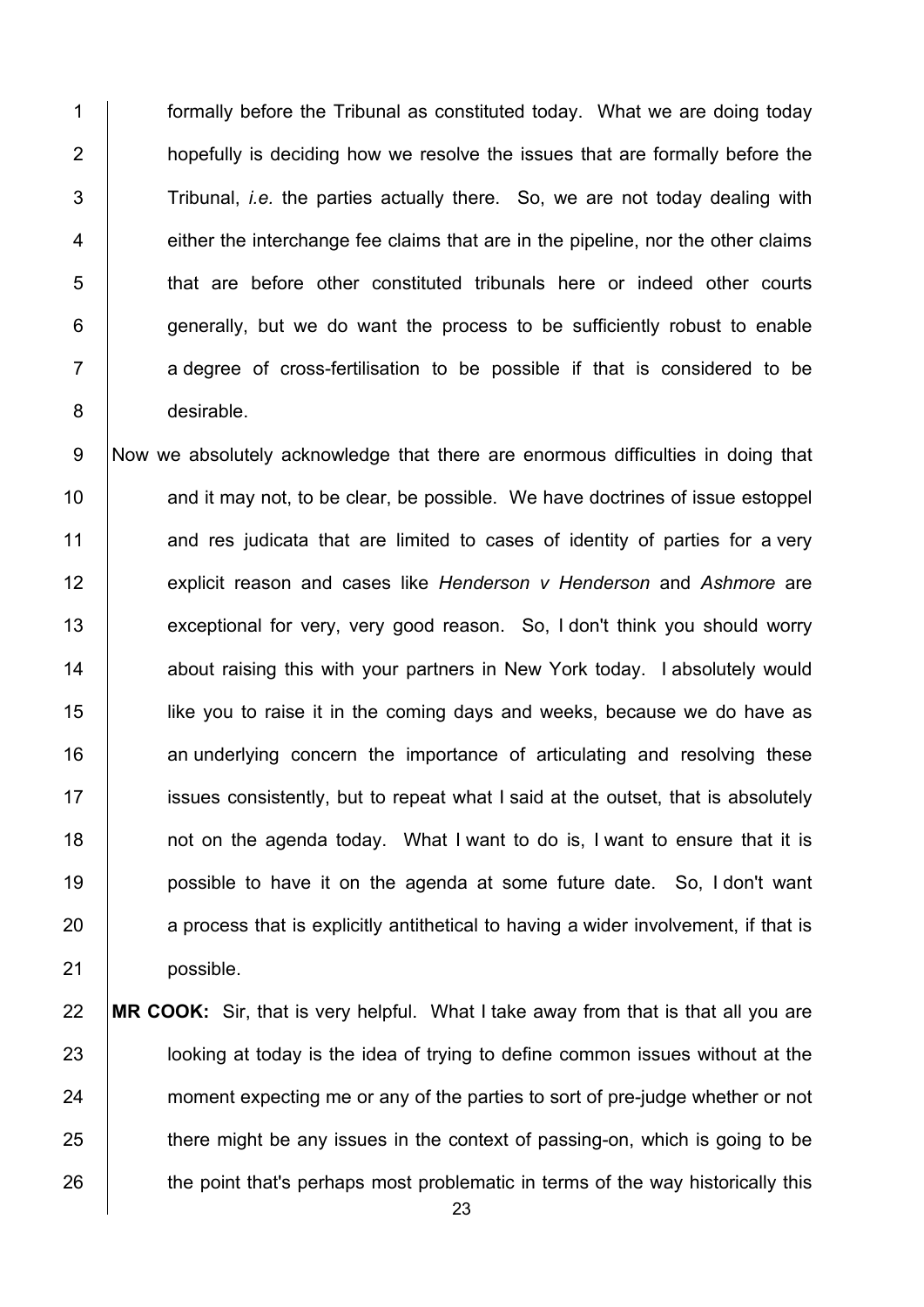1 has been approached, that it hasn't been seen in those kind of terms, and in  $2 \mid$  terms of obviously as soon as you recognise or accept that there are common issues that has a potential impact or wider. I think that is helpful, sir.

 **THE PRESIDENT:** Again, we have said a lot of things about passing-on and our view of it. Obviously, we have said so simply drawing on our experience of  $\vert$  other cases, and those experiences have informed the way we see the  $7 \mid$  process going forward, but obviously we are not making -- we are not going to 8 make, we can't properly make any kind of decision as to how pass-on is, in fact, going to be resolved in the future. That is going to be a matter for the 10 evidence, and if we are wrong and pass-through is not generic but **individuated, what that I think means is that the process we have described nevertheless works, but there will have to be a point rather earlier than we Alter** anticipate where there is a divergence of cases.

14 So, I gave the example earlier of differentiating between expensive products and **non-expensive products.** I was hypothesising that pass-through might be 16 different in those two cases. Now that would inform the sort of exercise that the economists would do, but if that's wrong and if pass-through is actually 18 different for each and every person who is claiming, then the process will **have to be re-invented at that point in time.** 

 $\parallel$  All I am trying to achieve at this stage is a situation where we are not pre-deciding **that individuation at this stage, which is what sampling does.** Sampling **proceeds on the basis that you have got 780 different claims which need to be** 23 considered individually. You can't consider them individually, so what you do **is you pick samples which are hopefully representative, and which will then persuade the parties not before the court to settle on roughly those terms.** 

Now that may very well be where we end up, but we don't think that that should be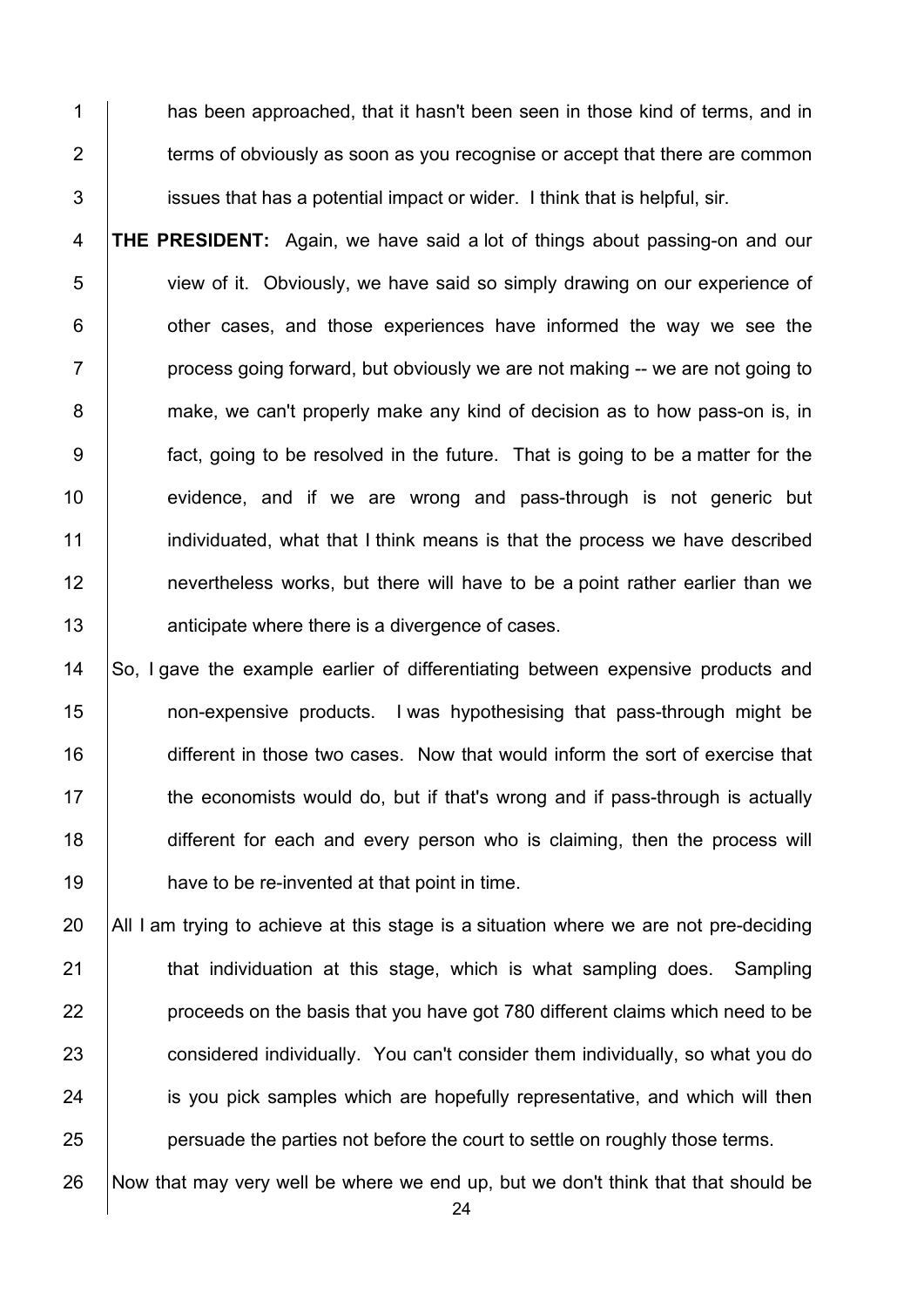1 Something that we decide today, because it closes out the possibility, we think 2 | probability, that these are actually generic issues. So, if down the line the 3 economists instructed say, "*Look, we can't formulate a general approach to*  4 *pass-through. We need to know the following specific details about each and*  5 *every party*", well, then that is where the economists take us, and it will have 6 **than** to inform both the evidence that is produced and the manner in which that  $7$   $\vert$  evidence is heard. I don't want there to be any pre-judgment of that point 8 beyond achieving a flexibility of process that enables a generic issue, if it is 9 generic, to be tried in that way, and that I think was the mischief of the agenda 10 | that we framed. It immediately created a situation where we were seeing 11 claims which could be tried generically as distinct, so not of general binding 12 effect.

13 **MR COOK:** Sir, thank you. That's helpful.

14 The only other point I was going to make now -- I know it is the Tribunal's practice to **produce a transcript.** I don't know whether it would be possible practically --16 whether the transcript of essentially the 45-minute introduction you gave this morning, sir, could be made available essentially as soon as it is available on  $\parallel$  the basis that, while we have all taken a note as we are going along, my **Experience of these things is that one goes away and realises that people's notes contradict each other.** I appreciate nothing you have said, sir, is | intended to be a statute or (inaudible) --

22 **THE PRESIDENT:** No.

23 **MR COOK:** -- or anything else, but nevertheless to have that document in front of us 24 electronically sooner rather than later might assist the process.

25 **THE PRESIDENT:** What we will produce -- it will come as no surprise to you that 26 I l made a speaking note for this morning. We will get that copied and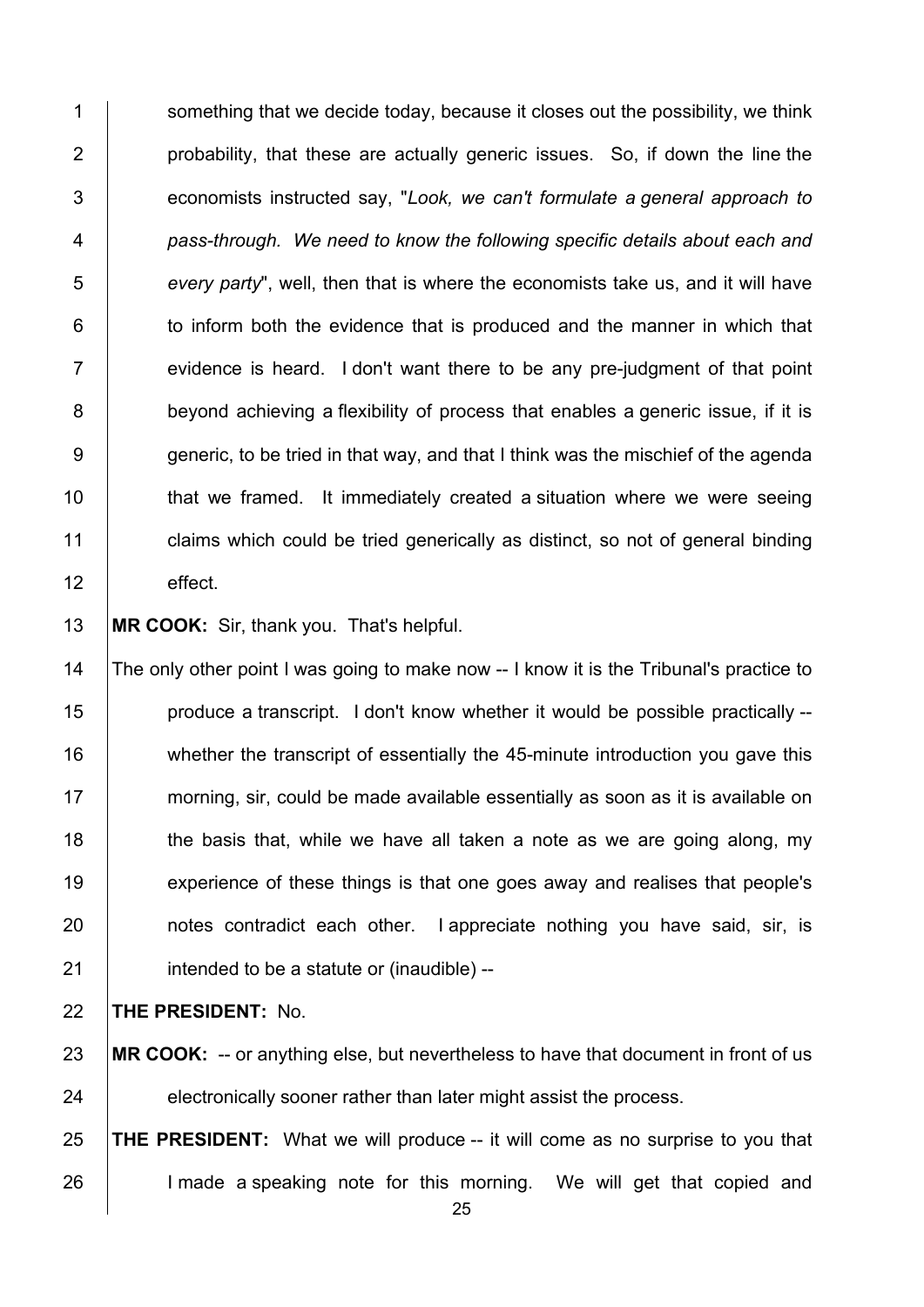delivered to the parties so that you can see what I said. I departed from the 2 | script in certain respects, but I think not inconsistently with it. I just expanded  $\vert$  on it. So, we will make that available, because I don't think the transcript will **Fig. 2** come sufficiently quickly to be of assistance, but there's no reason why you **can't have my speaking note. MR COOK:** Thank you, sir. **MR KENNELLY:** Sir -- **THE PRESIDENT:** Mr Kennelly. **MR KENNELLY:** -- we don't have any clarification at this stage. I may come back 10 with some questions at 1 o'clock, but for the moment I don't have anything at 11 | this stage. **THE PRESIDENT:** I am quite sure. I would be very disappointed, Mr Kennelly, if 13 there were not questions at 1 o'clock, but thank you for that. In that case we 14 will adjourn for two hours, just under, and we will resume at 1 o'clock. **(11.03 pm) (Short break) (1.15 pm) Submissions by MS SMITH MS SMITH:** Sir, thank you for the time you have given us. We have had 21 an opportunity on the claimant's side to discuss with Mr Brown, so all the claimants have had a detailed discussion about the position. Mr Brown will no 23 doubt add anything that he wants to say to what I say, but I think we are pretty aligned as to our approach, our response to your suggestion, sir. We have **had a two-minute exchange with counsel for Visa and Mastercard and I think** 26 we understand where the others are coming from, but I will let them say what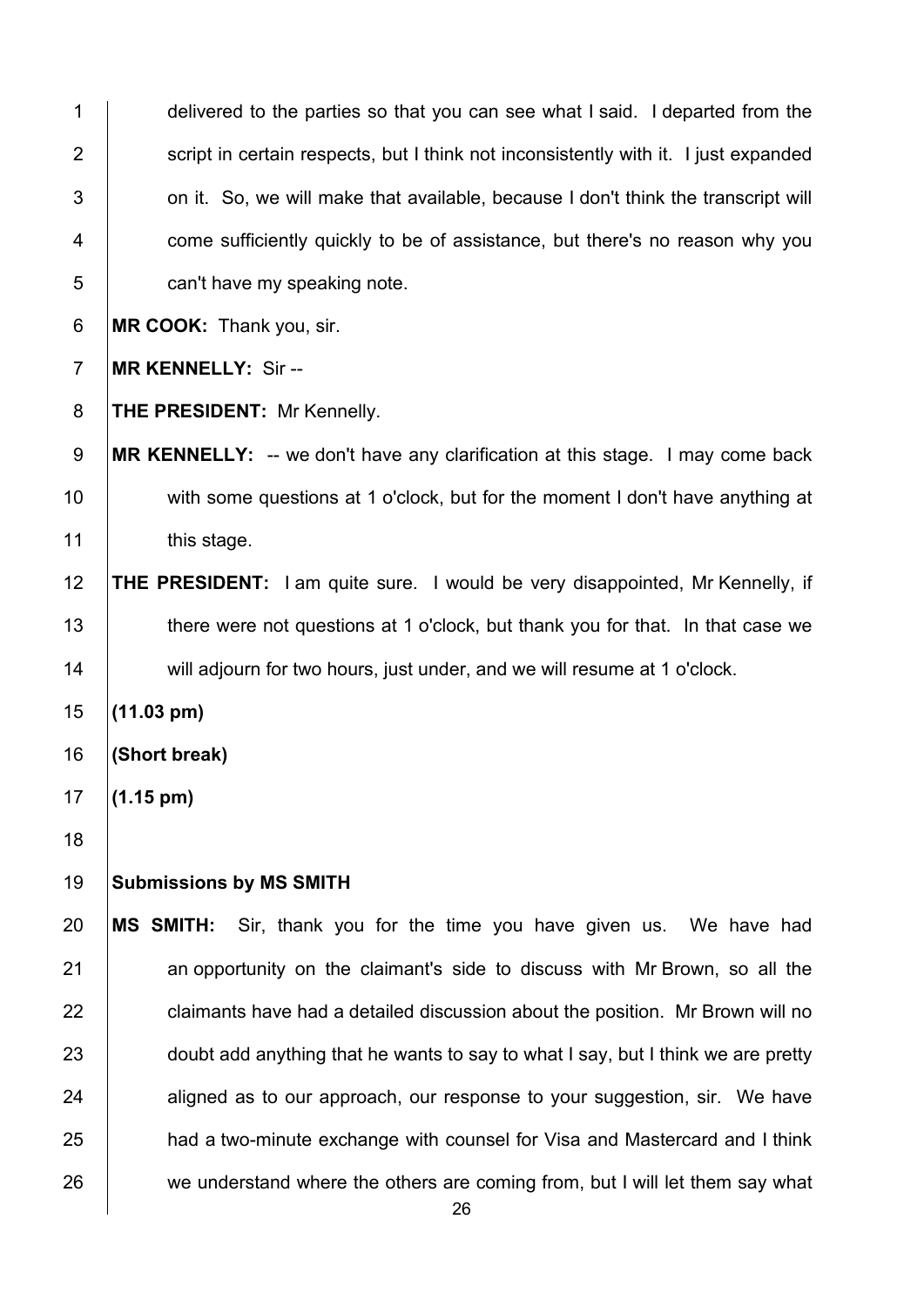1 their views are. We have not agreed a detailed timetable to deal with the 2 **whole of the rest of everything.** 

 $3$  From the point of view of the claimants we think that approaching this on an issue by 4 issue basis is a very good idea, and we agree with that process. Our  $5$   $\vert$  thoughts are the following and perhaps I can do this by taking you to some of  $6 \mid$  the material we have before you at the moment.

7 We already have I think and can already put together in very short order -- I should 8 Start by saying the list of issues approach is a good idea. However, we on the 9 **claimants'** side are extremely keen that the move from the sample exercise  $10$  set out by the Tribunal last year is not taken as a move away from the focus 11 that the Tribunal had at that stage of ensuring that what we did was practical 12 **and manageable.** We are extremely keen, and we think it is extremely 13 | important, that the focus needs to remain on what's practical and 14  $\parallel$  manageable. It may be we now do it in a different way, but that must be, in 15 **J** our submission, at the heart of what the Tribunal's approach should be. We 16 do not think, and we put a warning light, a big flashing red warning light, that 17 **this should not be seen as an opportunity for the defendants or for ourselves** 18 to rip everything up, start again and try and make this much more detailed and 19 much more complicated than it would have been on the sampling process. 20 This is not an opportunity, in our submission, for Visa and Mastercard to say 21 "*Now the sampling has gone we are going to start from scratch. We want*  22 *everything. We want you to provide us with everything and we want more*  23 *than we were going to get and we want to litigate in effect 900-odd claims*". 24 So that's my starting point.

25 Then my reaction to the proposals that you made, sir, practical proposals, is as 26 **follows**.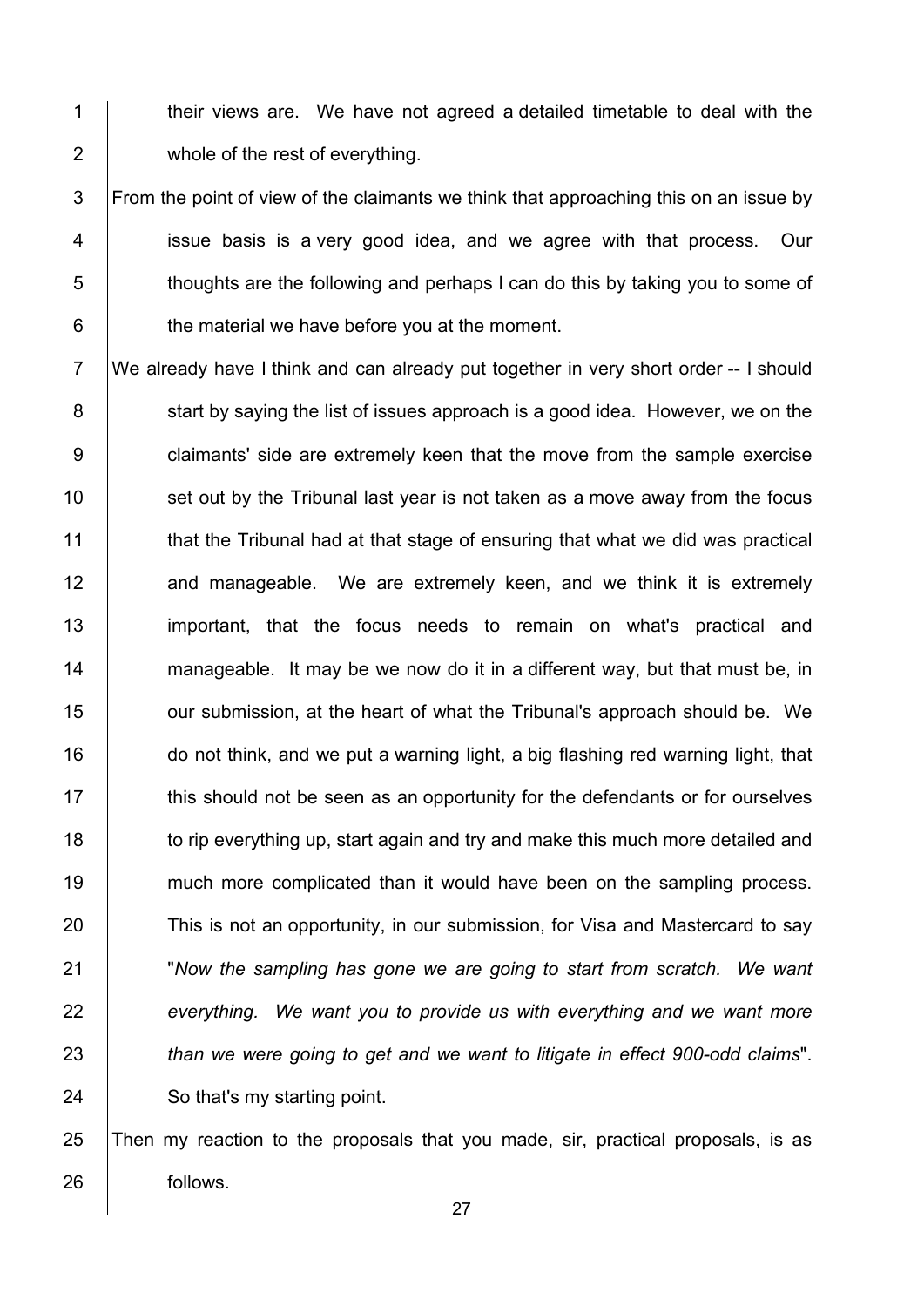1 As regards lists of issues, I think it is already pretty clear between the parties as to 2 what the issues are at a level of relative generality, a high level. If I could ask  $3$   $\vert$  vou to look very usefully in Visa's skeleton argument for today's hearing. In 4 **paragraph 3 of Visa's skeleton argument for today's hearing they set out at**  $\overline{5}$  a high level what they see the issues as being that remain to be determined.

6 **THE PRESIDENT:** (Inaudible).

7 **MS SMITH:** As a starting point that is agreeable. What our initial proposal would be 8 is that it would be helpful to set a structure for the subsequent steps in the  $9 \mid$  proceedings for the parties to agree this high level -- a high level list of issues 10 at this sort of level. In our submission that can be done very quickly. Visa 11 **has put forward this proposal in its skeleton.** The claimants can respond to 12 **that within 14 days, the defendants can come back within 14 days and then** 13 the Tribunal can decide and set in stone. Perhaps we don't need a hearing. 14 We can have a decision on the papers setting the high level list of issues.

15 We think from our position we would need to take instructions. We would need to 16 consider, but we think we would be somewhere along the lines of the high 17 **level of issues being set out here in paragraph 3 of Visa's skeleton.** 

18 You can see from that there are a number of issues that arise at (a) to (d) under 19  $\vert$  101(1). (e) is 101(3), (f) is 101(3) and (g) is quantum. Addressing how one 20 should proceed with the case for each of those sets of issues, 101(1) issues, 21 a number of those issues you will be aware are currently in front of the Court 22 **of Appeal on the summary judgment application.** 

23 **THE PRESIDENT:** Yes.

24 **MS SMITH:** So, sub-paragraph (a) and the post 2015 UK consumer MIFs, and 25 I I should say intra EEA MIFs, whether they restrict competition within the 26 **meaning of 101(1), is before the Court of Appeal. The commercial MIFs is not**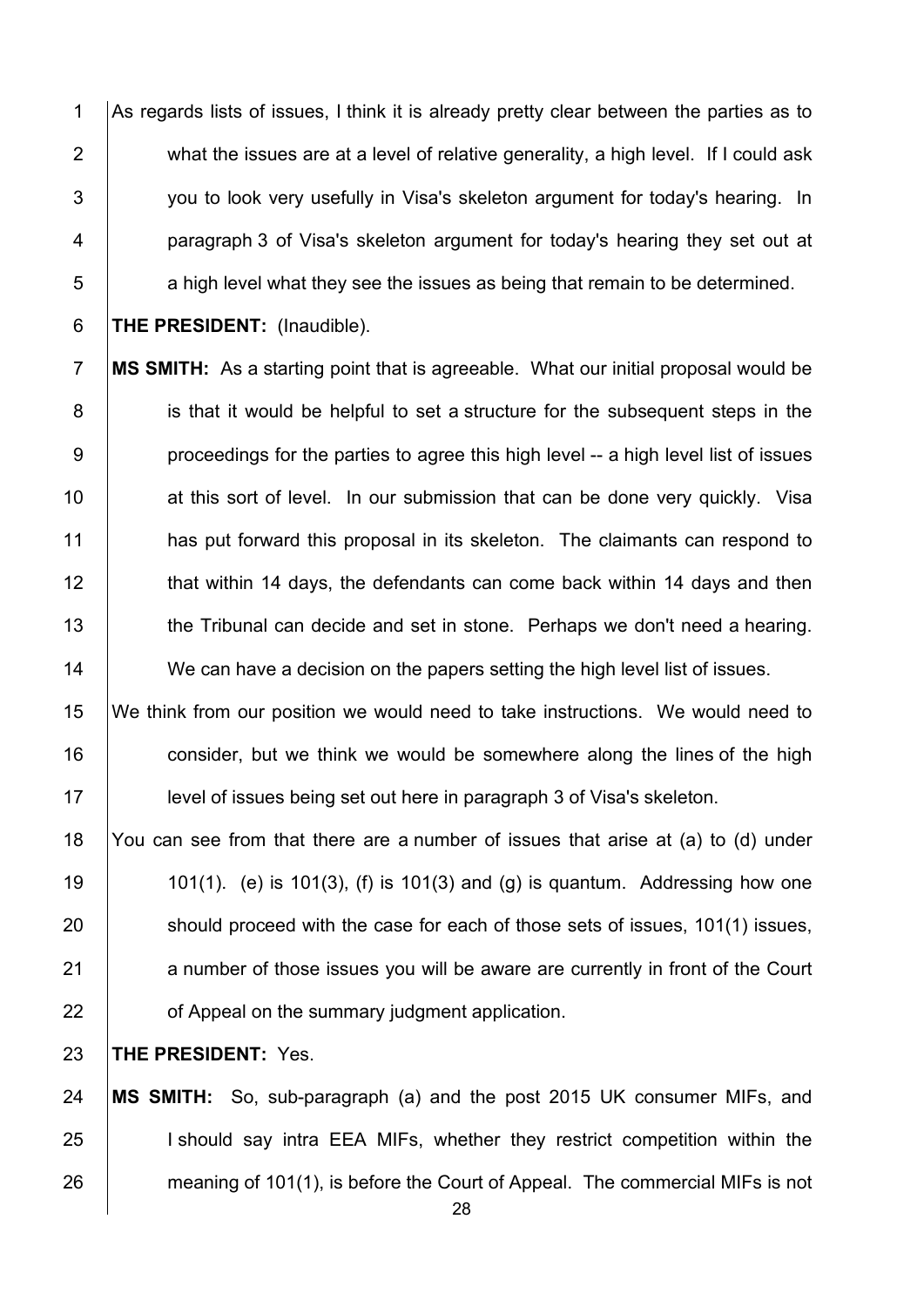1 before the Court of Appeal. It is not the subiect of our appeal. The 2 inter-regional is the subject of our appeal to the Court of Appeal for which we **got permission. The non-UK MIFs, domestic MIFs in Italy and other countries**  $4 \mid$  are not before the Court of Appeal. So those 101(1) issues should -- how one **goes about dealing with these subsequently for the purposes of the proceedings in front of this Tribunal will be informed by the Court of Appeal's**  judgment. If we get summary judgment on (a) and (c), then that's the end of **b** the matter on 101(1). **THE PRESIDENT:** It may be my understanding, Ms Smith, but I got the sense, and 10 | I think it was from Visa's written submissions, that the summary judgment **All application didn't determine every aspect of these issues. MS SMITH:** No. **THE PRESIDENT:** I may be wrong about that. **MS SMITH:** The summary judgment application did address -- our summary **judgment application did address each of these (a) through to (d). THE PRESIDENT:** Right. **MS SMITH:** The Tribunal found against us, or did not order summary judgment, on  $\parallel$  any of these (a) through to (d). We have appealed the Tribunal's decision on (a) and (c). We have not appealed the Tribunal's decision on summary judgment on (b) and (d). **THE PRESIDENT:** I see. **MS SMITH:** So (b) and (d) are still to be determined at trial on 101(1). **THE PRESIDENT:** But I suppose what one can take from this is that there is a degree, and quite a high degree, of difficulty in framing what issues the 25 court should deal with in these proceedings because the appeal may go any 26 one of whatever ways.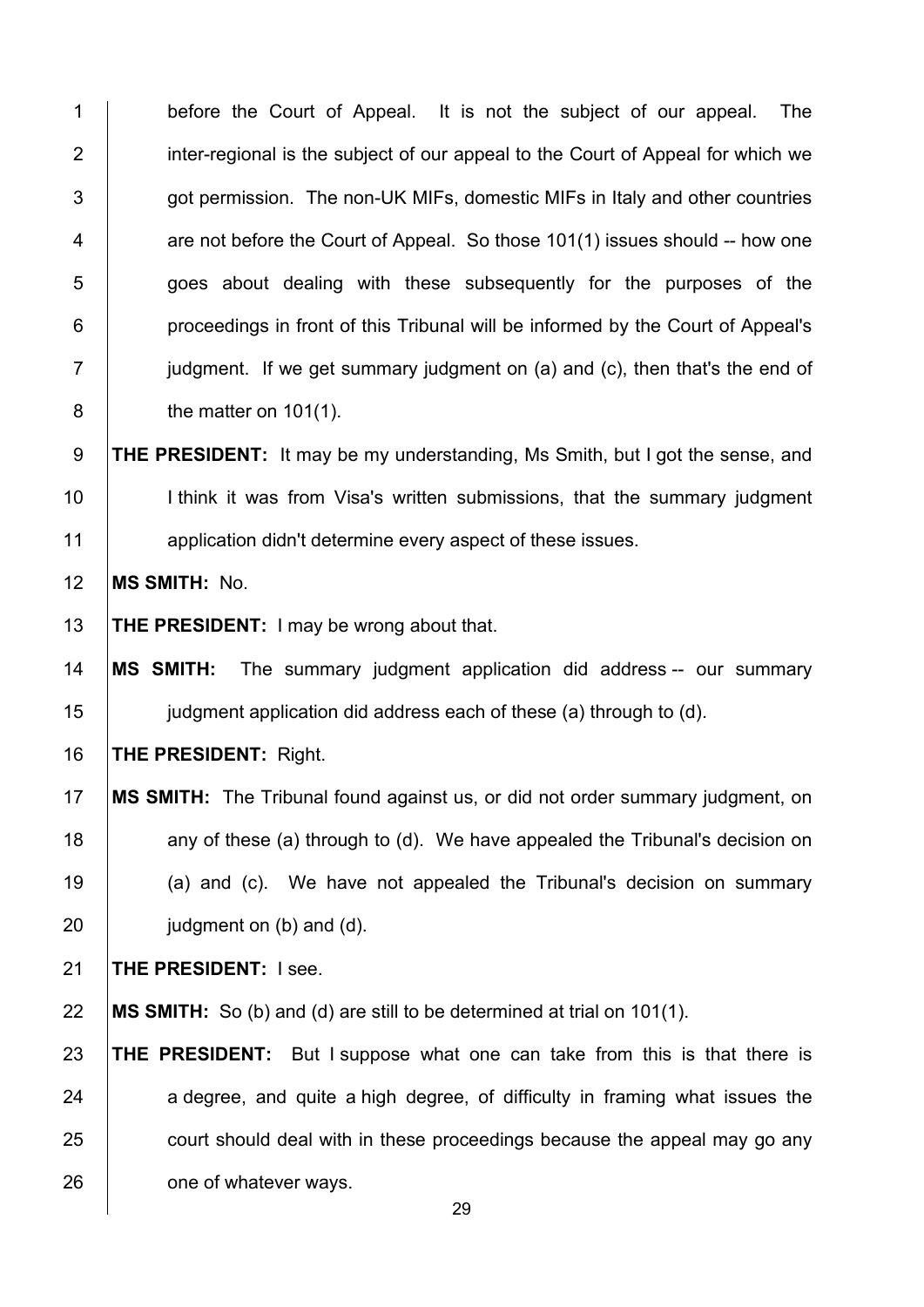**MS SMITH:** For 101(1) yes, that's the case. For the sub-issues set out at (a) 2  $\parallel$  through to (d), the Court of Appeal hearing has now been set down for 26th  $\vert$  and 27th July and we would hope to get a judgment in Michaelmas term on 4 that. So it may be that we leave -- at least we leave -- that's the position on 101(1).

 The position on 101(3) is that our submission is that, regardless of how the Court of 7 Appeal comes out on the summary judgment issues, there will still be 8 exemption under 101(3) that will need to be determined at the very least as **Figure 2** regards the pre-IFR domestic and intra EEA MIFs. Then there will still need **to be a determination of quantum issues.** 

**THE PRESIDENT:** Yes.

 **MS SMITH:** So, what we from the claimants' point of view envisaged was that **following this high level agreement** -- agreement of the high level list of issues, **one would then move to what I think your Lordship had in mind, a more** 15 granular list of issues which is informed effectively by the experts, where the experts say "*Okay. Taking these high level list of issues, we will now tell you what granular issues need to be proven for each of those points and we will also tell you what we need by way of data and disclosure to prove those issues*". We had envisaged that the best way of doing that would be by the experts producing in effect reports that say, "*These are the granular issues that we think you need to prove under each of these high level issues and this is the data we need and why*".

 **THE PRESIDENT:** Yes. Essentially what we would have is, one must not call them pleadings and one must call them theories apart, but they are a kind of, "*This is our thesis as to how we will establish these particular points. In order to establish this thesis, we need to see the following material which we think you*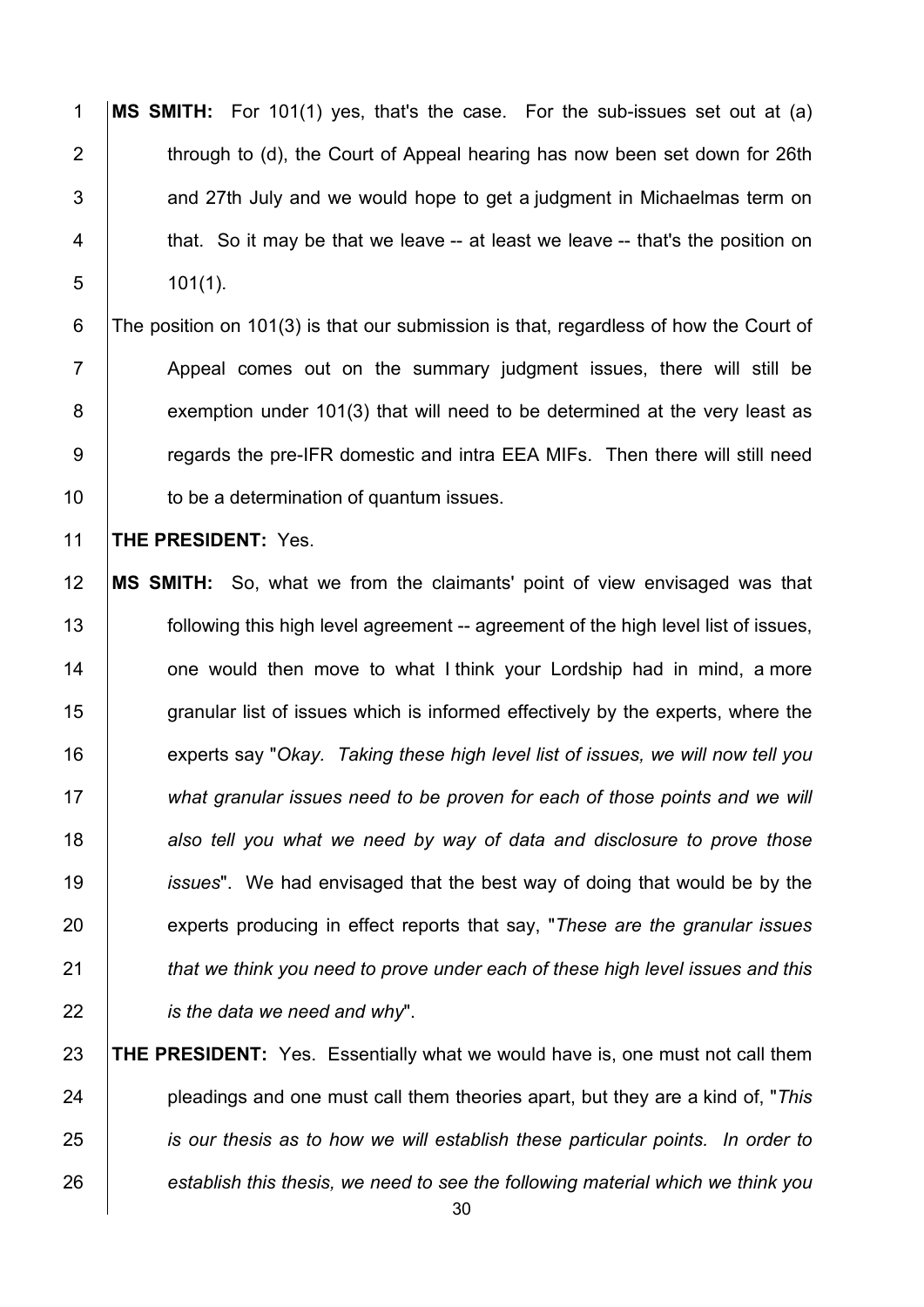*have*".

**MS SMITH:** Yes.

 **THE PRESIDENT:** One then has a debate, which could operate at several levels. One debate would be, "*Look, this is oppressive. We can't give proportionately the material that you are looking for*".

**MS SMITH:** Uh-huh.

 **THE PRESIDENT:** And to be clear, we said that there would be close Tribunal 8 Supervision of the process. So, if a methodology was objected to on the 9 g or ounds that it was a disproportionate use of party resource, then we would **be sympathetic to that, because we are not trying 780 or however many claims.** We are trying common themes across them. So, we certainly expect 12 that debate to take place, but equally there might be a response which would **say, "Look, we would love to help you on this but actually the data you are**  *seeking does not exist in the form you think it does and you are going to have to think again, not because we don't want to provide data but because we can't*".

 There may be a third class of objection, which would be to say, "*We can give you this data and it is not a problem giving it, but it won't establish what you think it will*". Now that's an objection I think we would be less inclined to give **houseroom to, because if a party on either side wants to run a duff case, they**  are welcome to do so. We are not going to police the merits. We retain, as it 22 were, the adversarial system to that extent. I am sure there will not be duff **points, of course.** I make that clear. It is not a control that we would be 24 minded to take.

**MS SMITH:** Can I then make some practical suggestions?

**THE PRESIDENT:** Sure.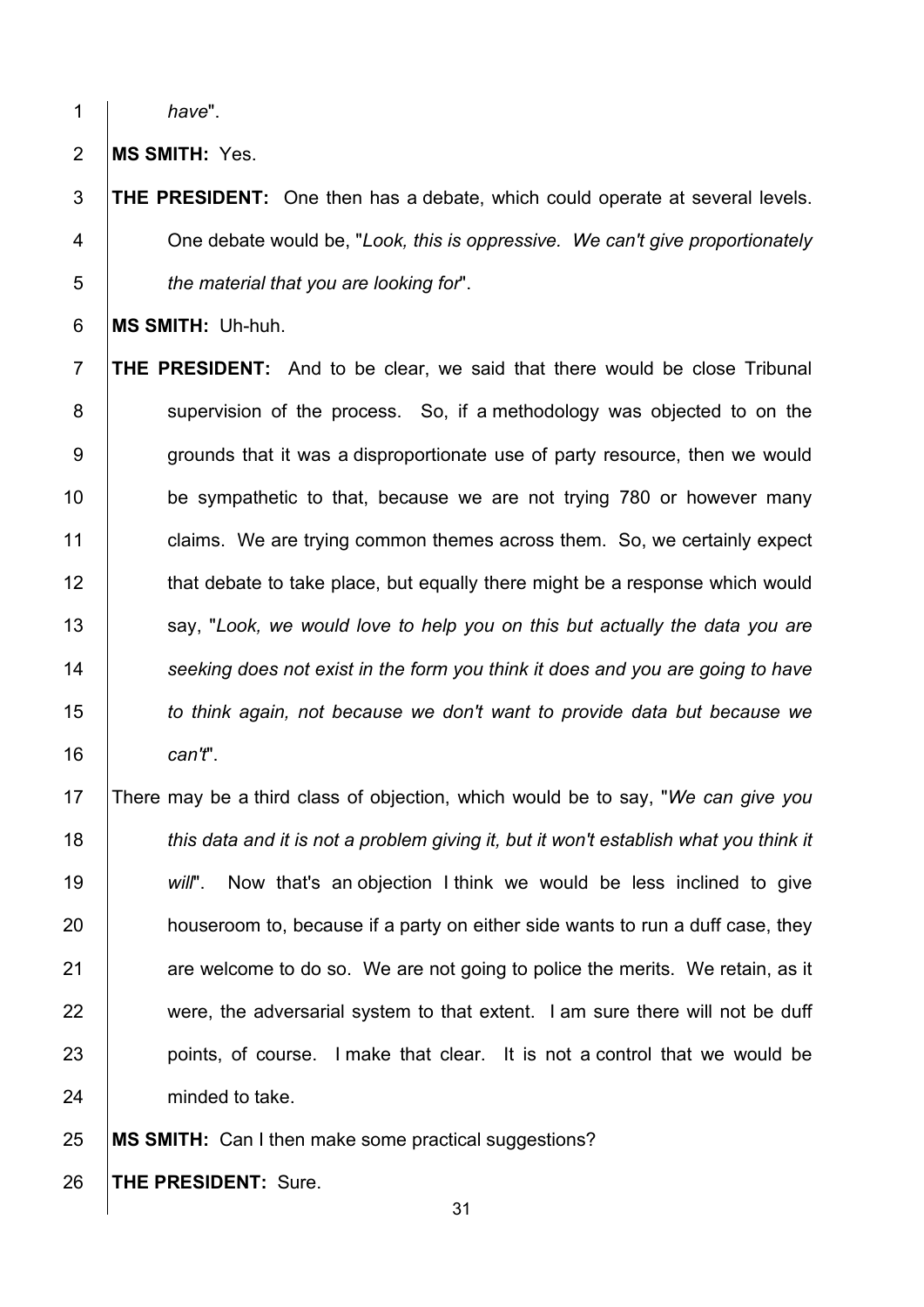1 **MS SMITH:** We have made the first practical suggestion, which is that to get the 2 matters moving that we exchange lists of high level issues and that we do that 3 within the 14 days that I have proposed.

4 My next practical suggestion is, I have already indicated why I think for the moment  $5$  | con the broad issues that are encapsulated as the 101(1) issues, we need to 6 wait and see what the Court of Appeal says.

7 My practical proposal I will make separately for 101(3) and for quantum. For 101(3) 8 | I have already said, and I hope this is correct, that we can progress this issue 9 and should progress this issue whilst we are still waiting for the Court of 10 Appeal judgment on 101(1) and that we can progress this issue by having 11 agreed the high level list of issues. We then take the process that I think was 12 **in the Tribunal's mind of exchanging in effect these expert lists or reports or** 13 whatever you want of the granular issues and what the experts need to see.

 Now the burden of proof on 101(3), as you will be aware, is on the defendants. So 15 we would propose that they produce first their expert report or list and that we  $\parallel$  then respond. However, we do -- I am still on 101(3) but before I get to quantum. On 101(3) we cannot emphasise strongly enough that the parties **have already been considering 101(3)** in the context of this sampling exercise **for a year and we have already had two expert reports from Mr Holt on what** 20 he needs to produce a MIT, Merchant Indifference Test, MIF. We have had **July 21** our expert report in response from Mr Falcon.

22 Now we made the point in our skeleton, and it is in our submission important, that 23 a MIT MIF is not the only issue that will need to be considered for the 24 **purposes of 101(3).** We are likely to say it is a very minor issue. There are 25 **Fig. 25** other issues that will need to be considered in order to establish the Supreme 26 Court test for exemption, which is that merchants should get a fair share of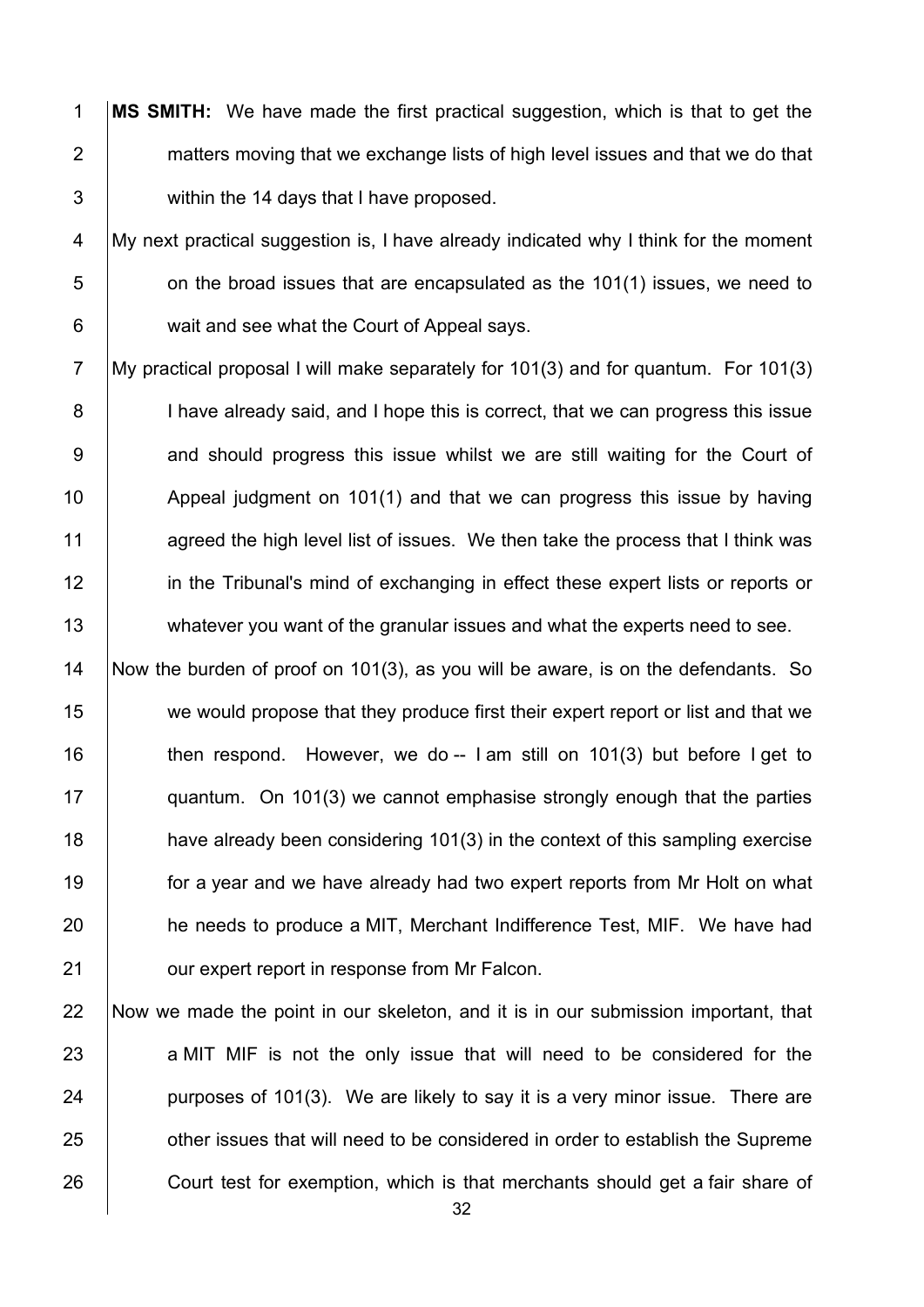1 the benefits that arise from the restriction and that the benefits that merchants  $2 \mid$  get from the restriction outweigh the negative impacts of the restriction. There 3 is a lot more that the Supreme Court has said than just looking at the MIT 4 MIF.

 A lot of work has already been done. Although we accept that work was done in the **context of a sampling exercise, which the schemes will say was imposed on**   $\parallel$  them that they didn't want to do, but it was done in that context, we do have 8 evidence from Mr Holt saying that in his view, taking 37 -- an RFI from 37 9 | claimants plus the publicly available information means he can produce **an adequate estimate of the MIT MIF.** We say it can be done on the basis of 11 ten sample claimants responding to the RFI and the publicly available **information and that it is better done in that way.** 

13 There is already that issue between the parties which we were coming today ready 14 to argue. In our submission we should not have to do all that work all over 15 **15** again. We should use the significant amount of work the parties have already 16 done on that issue in order to see, for example, what type of evidence might 17 be available or might be adequate for looking at the 101(3) issues or, at the 18 very least, the MIT MIF issue within 101(3).

19 So, we say don't lose sight of the fact that work has already been done and we could  $20$  argue today whether that is adequate, and we came prepared to do so.

21 **THE PRESIDENT:** Yes. I think, Ms Smith --

 **MS SMITH:** So, what we are saying -- it may be this is a debate to be had once the 23 experts have produced their detailed report. It is merely me putting down a marker saying what we don't want to see is the schemes' experts turning round and saying, "*Now you have given us an opportunity to come back we want everything*".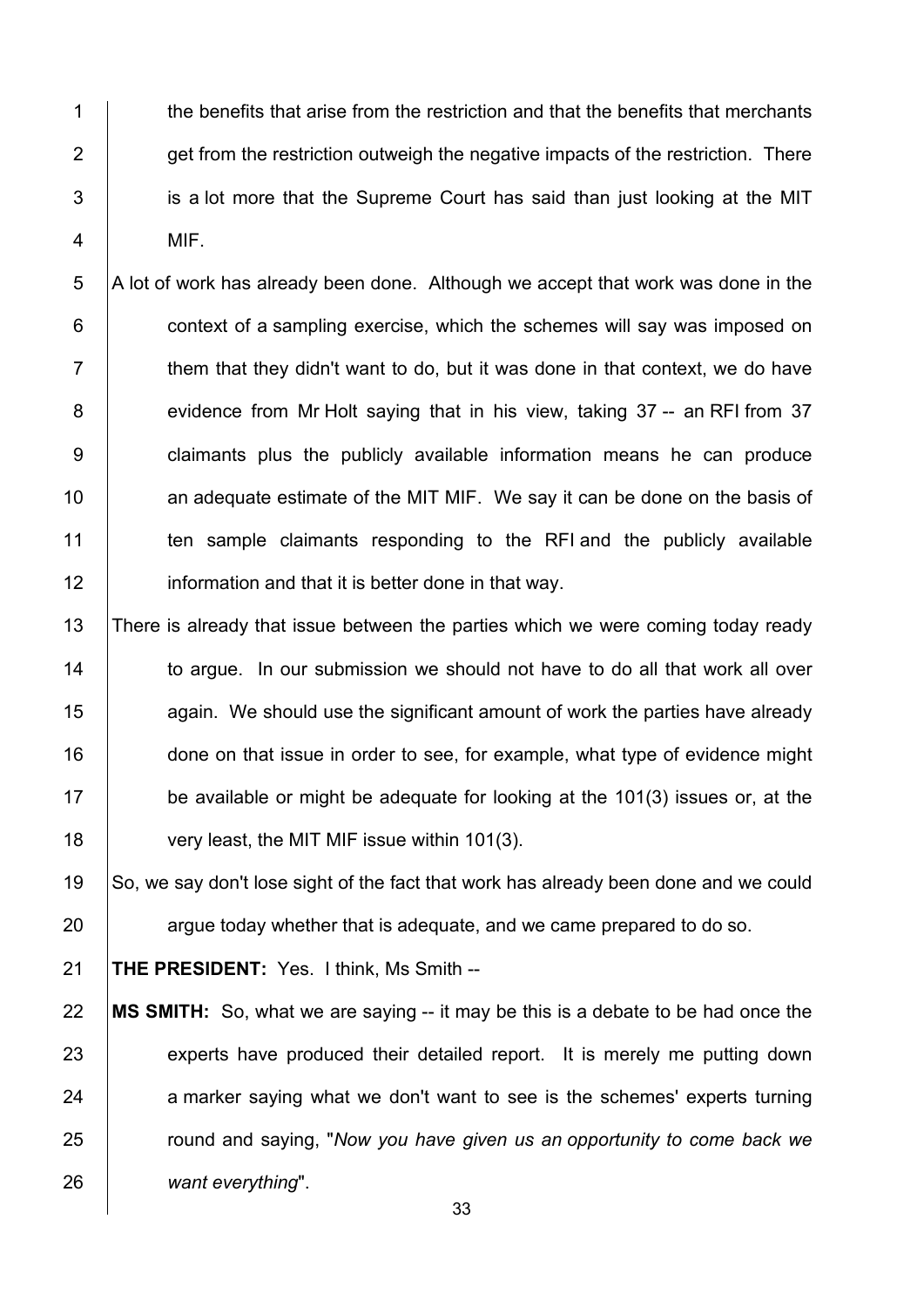**THE PRESIDENT:** I understand. In a way what you have said cuts across the **Figure** reason we implemented a three-chair Tribunal and didn't carry forward the 3 Tribunal as constituted under Mr Justice Roth. In a way it informs my initial 4 Surprise when I was reading the skeleton arguments about how few skeleton arguments there were, because the reason we constituted the Tribunal in this  $\vert$  way was because we were expecting far more claimants' groupings than  $\parallel$  actually there are before us. On one level, of course, I am delighted that the **claimant groupings are as few as they are.** On the other hand, what I think we 9 are hearing is that the claimant groupings are few simply because there are  $\parallel$  an awful lot of matters in the pipeline, either because they are being 11 Transferred to the Tribunal or because they have been transferred to the 12 Tribunal, but where there is no representation in those cases before us today. 13 The reason I am raising this now as a concern is because if we are just carrying on

**under a slightly differently constituted Tribunal an old case, then a change of**  direction I think is undesirable for the reasons you have articulated. If, on the  $\parallel$  other hand, there is an additional accumulation of cases that can be dealt with **in the course of these proceedings, then they jolly well should be.** 

18 So, my question really, and it may be one you can't answer, is why aren't there more **claimant groupings?** 

 **MS SMITH:** I am not sure I can answer that. What I can answer is that I am **instructed by -- the original proposals for sampling were made in the context of the proceedings being litigated by one firm of solicitors, Humphries** 23 Kerstetter, which have led to now four groups of claims being litigated by 24 | Humphries Kerstetter, the Dune, Westover, and I can't remember the other **ones.** I think they are groupings one, two, three and four.

**THE PRESIDENT:** Yes.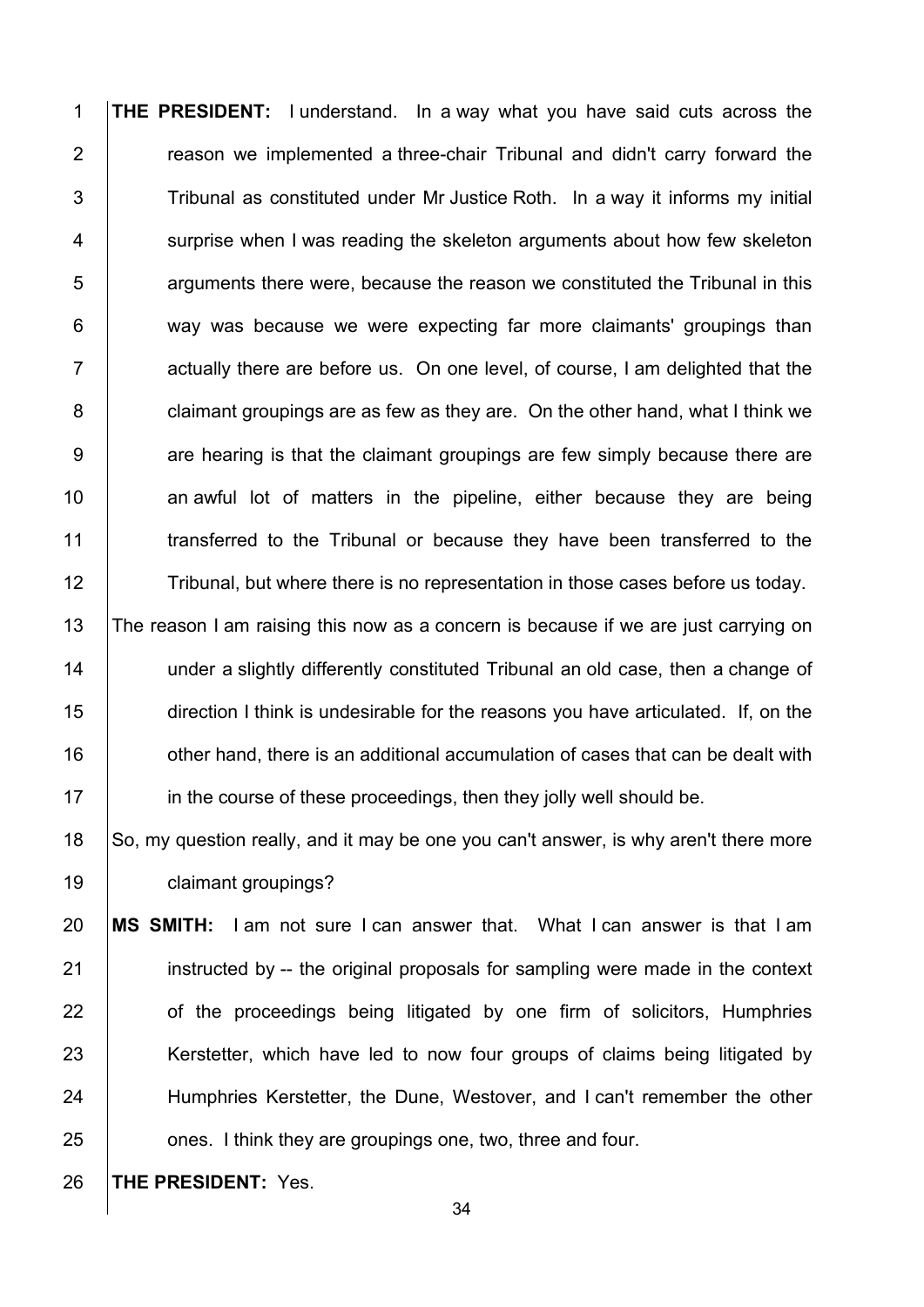1 **MS SMITH:** I am also instructed by Scott+Scott, who represent the various other 2 **claimants in groups.** 

## 3 **THE PRESIDENT:** (Overtalking).

 **MS SMITH:** Then there is Mr Brown's client, which is one claimant. Now I again might have misunderstood. I don't know what the position is as regards -- I do | know that there are a number of other claims either waiting in the wings or 7 | that have already been issued in front of the High Court and not yet **transferred to the CAT, or have been issued and stayed in the High Court, not** 9 yet served. I know that there are a number of -- hundreds of other claims that **are in that situation.** I do not know if those claims are yet in front of the CAT. 11 I had assumed, maybe wrongly, that they were not and that's why it is only our **claims that are in front of the CAT today.** 

13 I had assumed that my claims, as it were, those being litigated by Humphries 14 | Kerstetter and Scott+Scott and MrBrown's claims being litigated by 15 **Penningtons were the only claims that are live in front of the CAT.** That's 16 an assumption.

17 **THE PRESIDENT:** I think my assumption when I looked at this in preparation for 18 this hearing was that there had been an expansion of the claimants but since 19 the matter was decided by Mr Justice Roth, but very sensibly they had gone 20 **into the same solicitor firm in order to conduct those proceedings.** 

21 **MS SMITH:** There has been some expansion. There have been a number of claims 22 that have been added to the Humphries Kerstetter claims. The Scott+Scott 23 claims are again not an insignificant 200 odd claims that are being 24 **The Stude of the Scott-Scott and those were not before Mr Justice Roth.** 

25 I suppose the point is that our claims, particularly the Humphries Kerstetter claims, 26 **have been going on for years and they have been in front of the CAT for**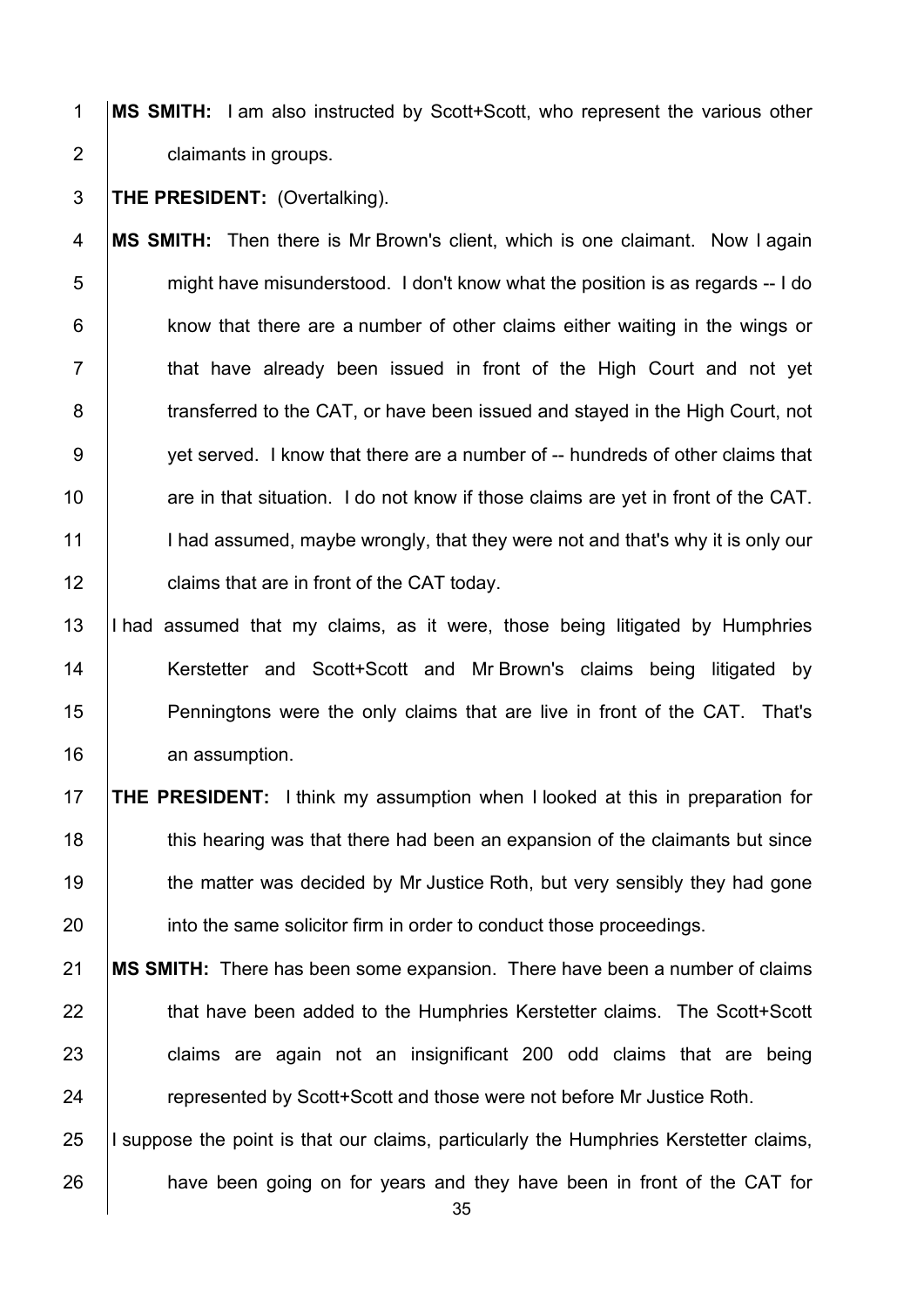1 a number of vears and were staved initially because of the Supreme Court 2 **judgment and then were in front of Mr Justice Roth a year ago and then were**  $3$  held up by the summary judgment. What we don't want is for those claims to 4 be delayed -- for all the other claims that are not currently in front of the CAT 5 **b** to catch up with them.

6 The claims that are before you are set out in footnotes 1 and 2 of our skeleton  $7$   $\parallel$  argument. I think most of the other claims that are not before you today have 8 been stayed in one way or another and the defendants' counsel are probably 9 in a better position to answer this than I am, because they face all these 10 **claims, but I understand other claims are either stayed in the High Court** 11 waiting to see what happens with our claims. I am not sure if any have even 12 **got to the CAT yet.** 

 **THE PRESIDENT:** Yes. It may be that we need to do a further audit. When we in 14 the CAT were planning the need for this case management conference, what 15 we envisaged was that there would be an awful lot more claimants than those 16 who were before Mr Justice Roth. Now it may be that actually the number 17 was just the 200 odd that you have mentioned who are new arrivals. Obviously the exercise that we are contemplating, if we are right on, as it were, generic formulation, needs to be as broad bush in terms of bound **persons that it can be.** That said, we are very conscious that justice delayed **ignosing is guilged.** So, your point about delaying proceedings that have already  $\parallel$  taken a while is well made, and equally we don't propose unless the 23 composition of the claimant groupings is so different as to justify a clean slate approach to re-invent the wheel. So, work that is done ought to have its due value attributed.

26  $\vert$  So, it is actually quite an important question who is going to be coming down the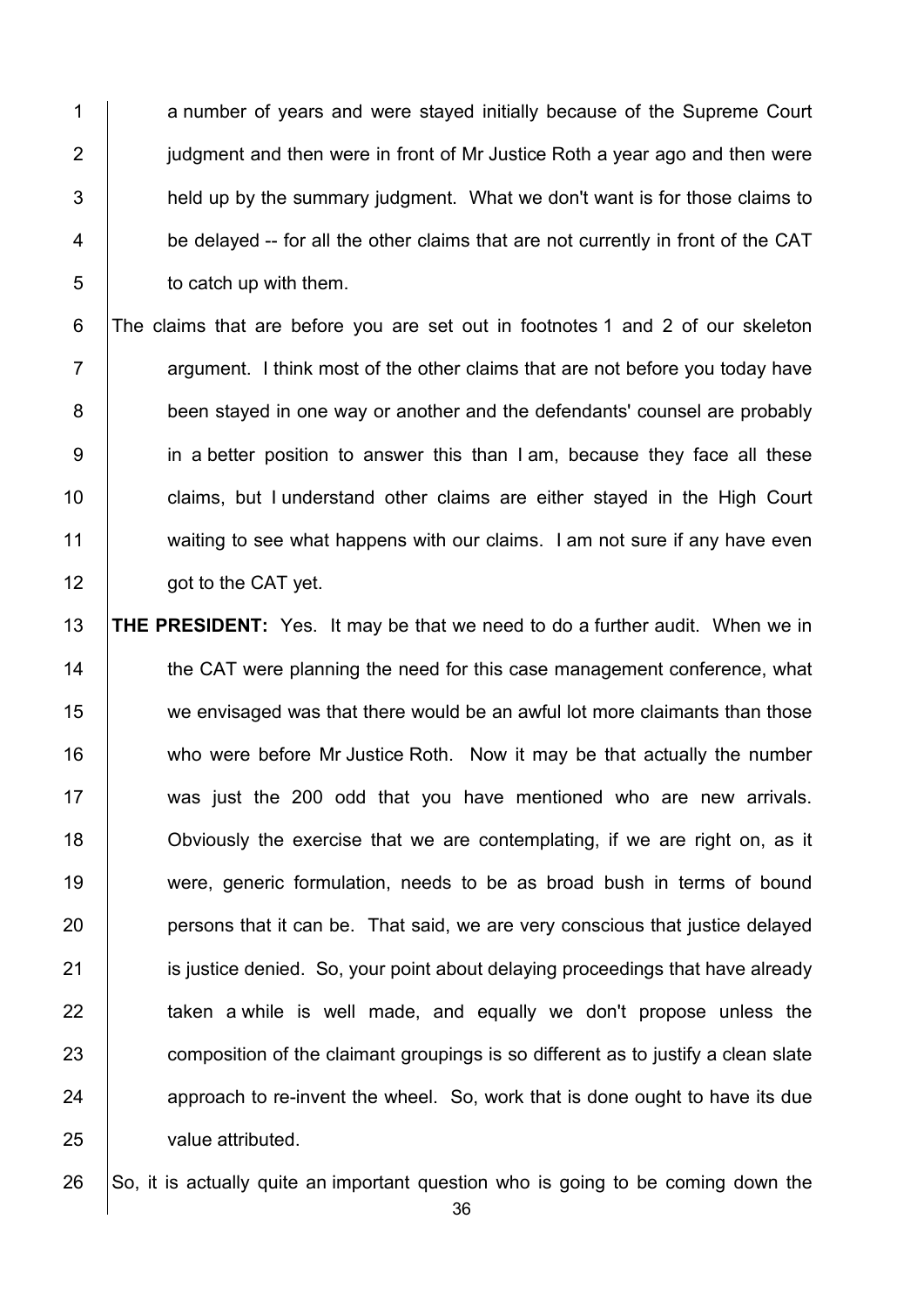- 1 | line and when, which does affect the way we see the proceedings going forward.
- **MS SMITH:** Just for clarity if I could ask you to look at our skeleton, it explains who **ignous currently in front of the Tribunal. Our skeleton argument, paragraph 3,** footnotes 1 and 2.

**THE PRESIDENT:** Yes.

- **MS SMITH:** You can see that there are 704 claimants comprised of four waves of **claims brought by Humphries Kerstetter.** In footnote 1, the Dune Group, the 9 Adventure Forest claimants and the Westover claimants were all in front of 10 Mr Justice Roth a year ago. The wave four Alan Howard claimants were not 11 and none of the SSU claimants, the 254 SSU claimants, were in front of 12 | Mr Justice Roth a year ago.
- 13 | Of course, Richer Sounds, Mr Brown's client, was not in front of Mr Justice Roth 14 a year ago. The difference is about 600-odd claimants were in front of Mr Justice Roth and about 900-odd are now in front of this Tribunal.
- There is also the situation that you may also be aware, just to further complicate matters, there are a number of additional -- there are additional claims that 18 are likely to be issued in the near future by Vodafone and Ideal Shopping **against Visa that are not currently in front of the CAT, who are helped by** 20 Scott+Scott. They have been held up in the High Court.

**THE PRESIDENT:** Why have they been held up?

 **MS SMITH:** Because of service issues which have been up to the Court of Appeal 23 and back. Completely unrelated issues but totally related cases, procedural **ignor** issues as to service and whether service was adequately done. That has **been up to the Court of Appeal and back**, but now the claims are about to **commence or to proceed against Visa by Ideal Shopping and Vodafone and**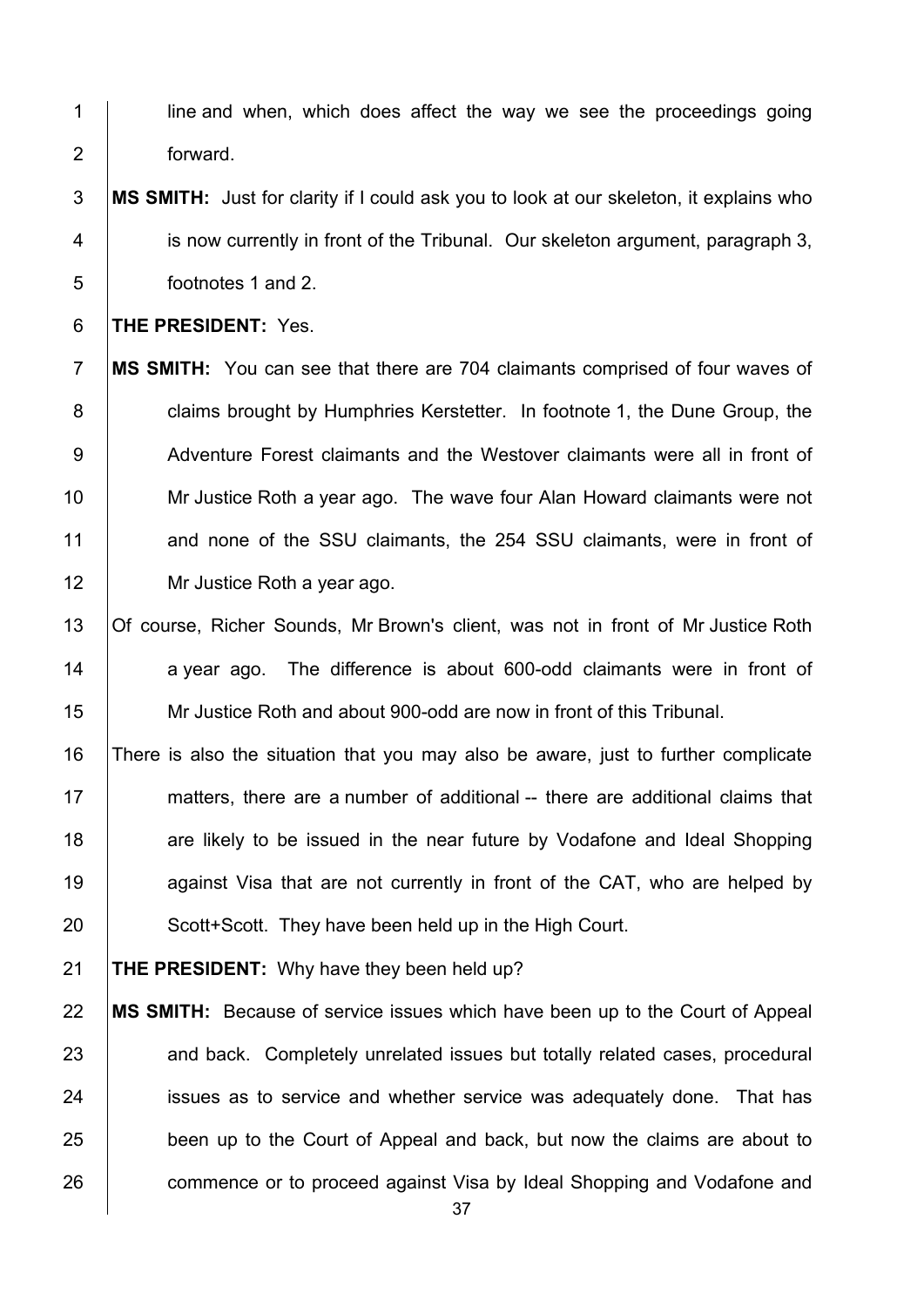1  $\vert$  one of the issues under the agenda item 8 was to deal with this. Obviously, 2 Visa and Mastercard are aware of this, or Visa is aware of this, and they were 3 happy for those to be brought into these proceedings but not necessarily to be 4 in the sample.

5 **THE PRESIDENT:** Right.

6 **MS SMITH:** In any event, that is the position. What we are obviously not at all keen  $7 \mid$  to do is in some way to wait for anyone else who might want to bring a claim 8 who has either issued or served or not yet issued but is thinking about it and 9 is in correspondence with Visa and Mastercard, because there are probably 10 large numbers of claimants in each of those categories in pre-action 11 **correspondence with Visa and Mastercard threatening claims, issued claims** 12 but stayed before service, agreed a stay before service or have served claims 13 and agreed a stay. I understand there are hundreds of claimants in just those 14 **positions against Visa and Mastercard. What we cannot do, I say, is wait for** 15 15 any of those in some way to catch up or in some way to be brought into these 16 **proceedings.** We have 900-odd claimants here in front of the Tribunal today 17 efficiently only represented by the three of us, but there are 900 claimants in 18 **front of the Tribunal today.** 

 **THE PRESIDENT:** I understand. In a sense what you are articulating very clearly is 20 the point that I said I would park this morning, which is how far the **hypothetical day that would be left over for other parties would be needed.**  The question you are articulating is the extent to which we can allow these **proceedings to proceed expeditiously whilst ensuring that we maintain a degree of consistency of outcome and a degree of bindingness with regard to people who are not formally before the court.** That does raise a series of very 26 interesting and difficult questions. I don't think that we can do more than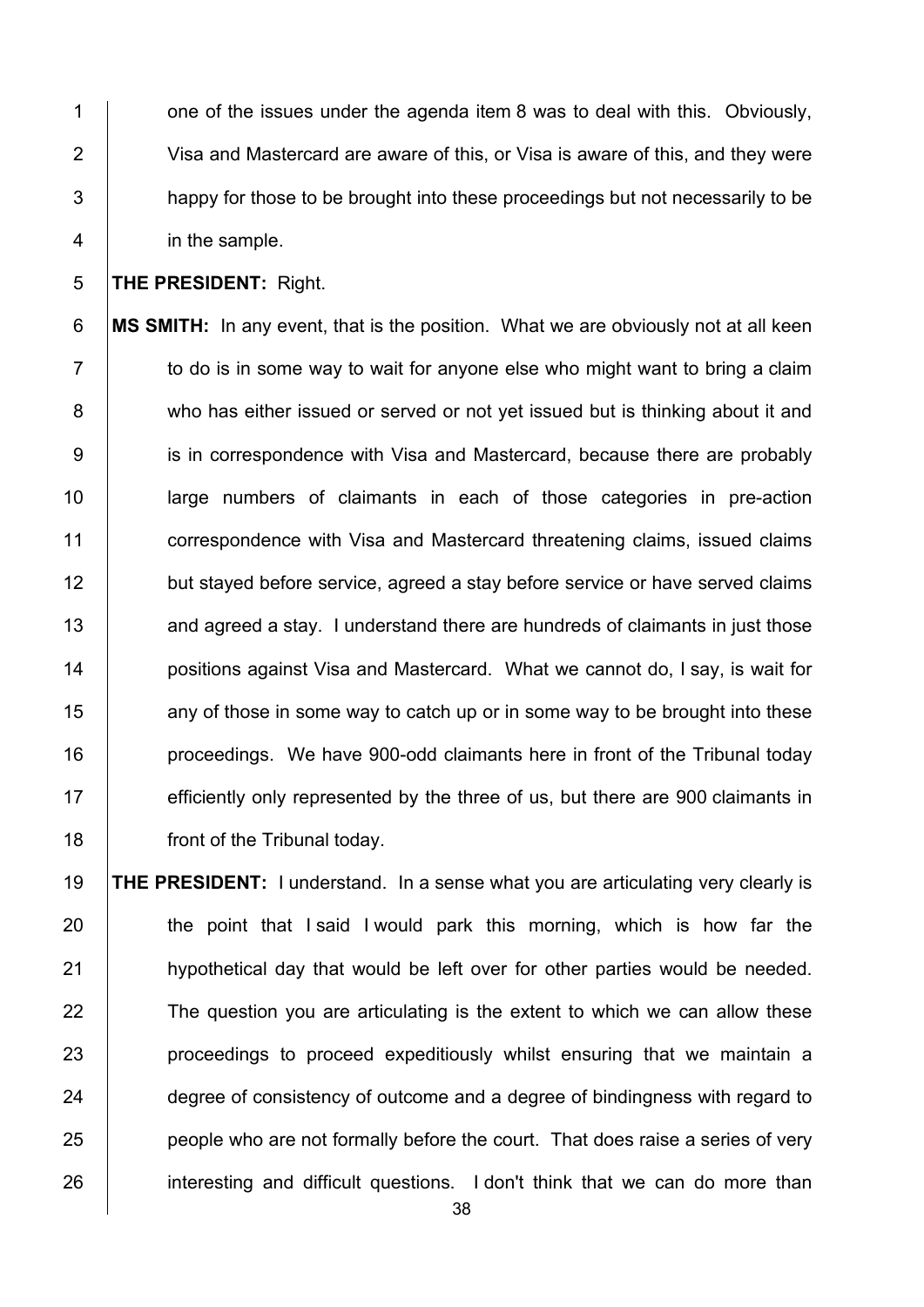1 1 articulate the problem and proceed on the basis that we are unwilling to allow  $\parallel$  the tail to wag the dog in the most literal sense. We know that there are tails  $\vert$  to this litigation and if claims are not brought, then they should not unduly **prejudice the claims that are brought.** Our function primarily has to be to **Fig.** resolve the issues that are before us.

 That said, it is in the nature of the process that there's inevitably going to be  $7 \mid$  a degree of delay in the framing of a complete set of issues until the Court of 8 Appeal has handed down its judgment. So, if we budget for an October hand **down of the Court of Appeal's decision in Dune, we actually have got a period f** of unfortunate fat in the procedural timetable, which might allow this blockage **Figure 1** regarding the tail to be examined further.

12 **MS SMITH:** Sir.

13 **THE PRESIDENT:** Do go on.

14 **MS SMITH:** Not wanting to interrupt. What we can say certainly is that we have 15 a huge pool of claimants represented in front of you today, over 900 16 **claimants.** We can also say they come from a vast range of different parts of 17 The economy, unlike the previous claims brought by Sainsbury's, Asda and 18 Morrisons, which tended to be large supermarket retailers, large retailers. We 19 **have a huge wide range of types of claimant in front of the Tribunal, 900-odd.** 20 What we can say for certainty is that those claims date back to 2016 at the 21 earliest and have been stayed since 2016 for various reasons and it is time to 22 **get on with them.** 

23 What I can also say with some certainty is that the other claims that we know exist, 24 but which we also know have been stayed, may not be bound by what is held 25 in these claims, these 900 claims, but they will certainly be waiting to see 26 what is said and they will certainly be, one hopes, realistic negotiations as to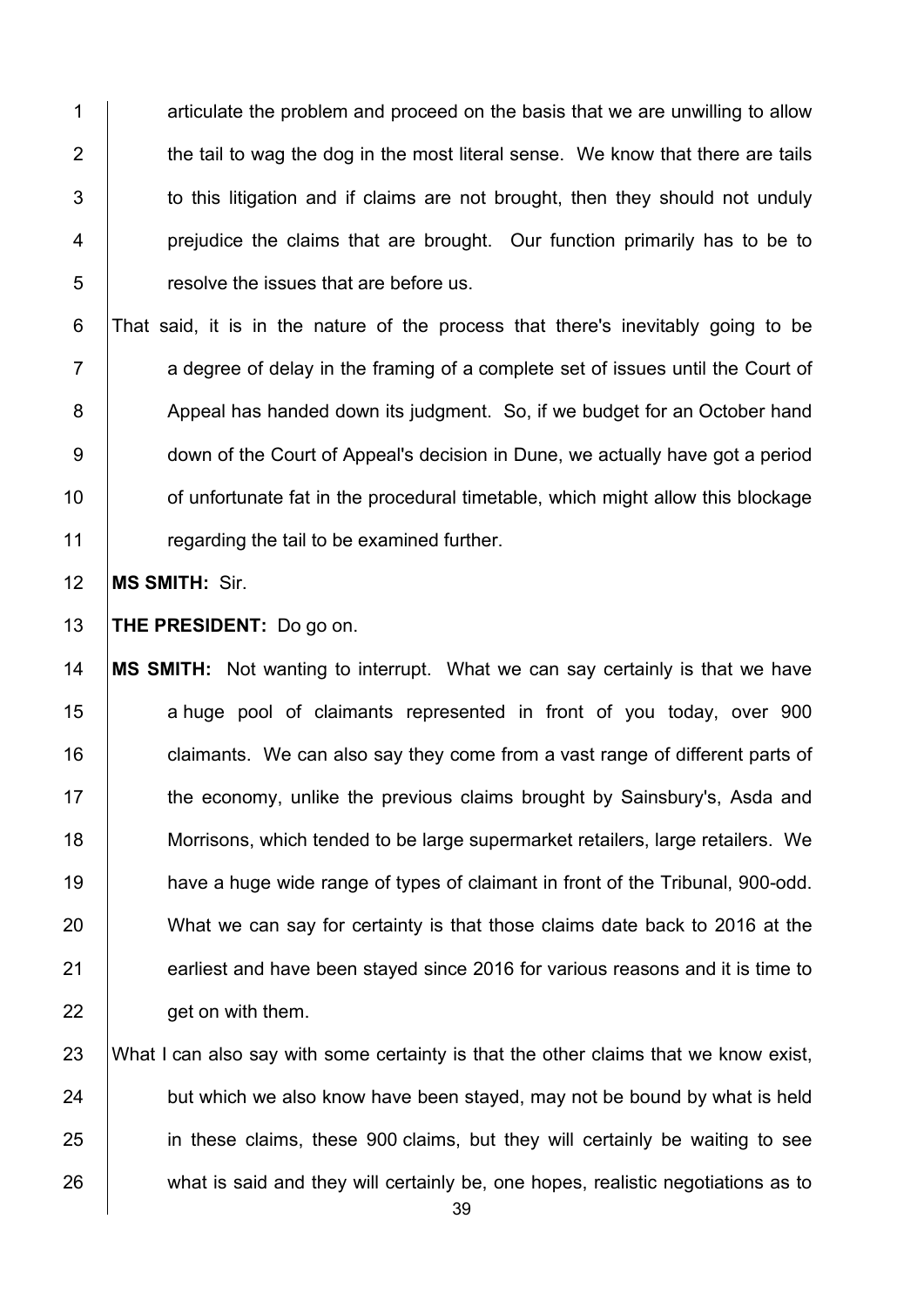1 Settlement in the light of what has been decided in these cases.

 $\vert$  As to using the time we have between now and the Court of Appeal judgment on the summary judgment issues, in my submission that would not be efficient to in 4 Some way try to encourage or force other people to put their heads above the **b** parapet. It is far more efficient that they are stayed and wait and see what | happens in our claims. The answer is to use the time as I have proposed to, first of all, agree within the next couple of weeks the high level list of issues 8 and then, secondly, to use that time to proceed with the granular issue setting 9 through the expert reports for 101(3), because, as I said, 101(3) is going to **happen regardless of the outcome in the Court of Appeal, because we are** 11 going to need to consider 101(3) for the purposes of, at the very least, the **pre-IFR period MIFs, which are not -- which Mastercard at the very least has agreed -- has conceded do breach 101(1)** and Visa is seeking to appeal their **14** asymmetrical counterfactual, but don't have permission for that yet.

 So, we are going to have to consider, exemption one way or the other. We say we 16 can use that time between now, 1st March and October to proceed quite well **down the road on 101(3)**.

18 So, our proposal is that we have the high level list of issues agreed within the next four weeks. Then we move to the granular list of issues, expert reports, what 20 the experts see to be the granular issues on 101(3), what they want to prove and how they are going to prove it, that the defendants put their expert reports **on those issues in first, because they have the burden and then we have an adequate time to respond.** 

24  $\parallel$  I have made my submissions as to the amount of work that has already been done  $\parallel$  that we think can very efficiently be used, but we could have the argument today and I am ready to have that argument, but it may be that the Tribunal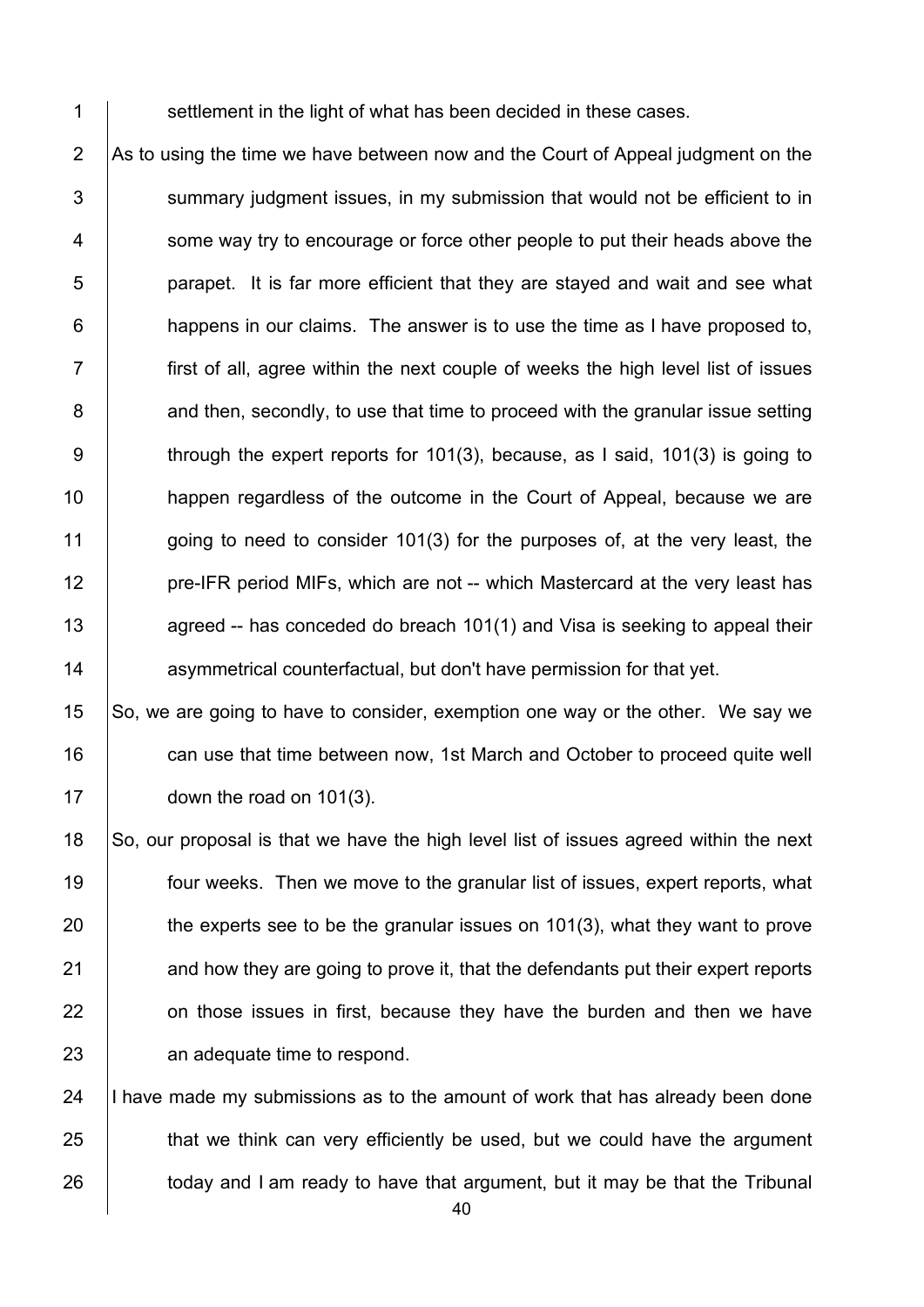- 1 thinks that's an argument to be had once we have seen the detailed expert 2  $\vert$  reports on the 101(3) granular issues.
- $\overline{\phantom{a}}$  Can I just, before we go to open this up to the more general discussion, make some 4 | submissions on the third category of issues?

**THE PRESIDENT:** Yes.

 **MS SMITH:** Which is the quantum and pass-on. We think this is the one that is  $7 \mid$  going to be the most difficult, because there may be some generic issues that  $\vert$  one can look at for the question of quantum and pass-on, but we think there 9 may also be issues that are very fact and claimant specific, or at the very least **claimant type specific, so if not an individual hotel, at the very least hotels** 11 The rather than a wider category of hospitality, but we think that -- we do not yet 12 know -- we think before one gets to the stage or before one's experts get to 13 the stage of determining what the granular issues might be for pass-on and **quantum -- pass-on specifically, there is a legal issue that is still not clarified, has still not yet been clarified, and definitely is not agreed between the parties**, as we understand it.

 That is this one discrete legal issue on pass-on, which is what exactly has to be **proved** -- what actually is meant by paragraph 215 of the Supreme Court judgment? Does the approach that the CAT took in the *Sainsbury's* judgment as to a legal nexus, a direct causal link -- I will take you through it, if I may. 21 Can I take you through it step by step? If we start with the authorities **bundle 1, tab 3, which is the CAT judgment.** Sainsbury's you will be familiar with, sir.

**THE PRESIDENT:** Yes.

 **MS SMITH:** Etched upon your heart. If I could ask you to go to paragraph 484, which is paragraph 313 of the bundle numbering.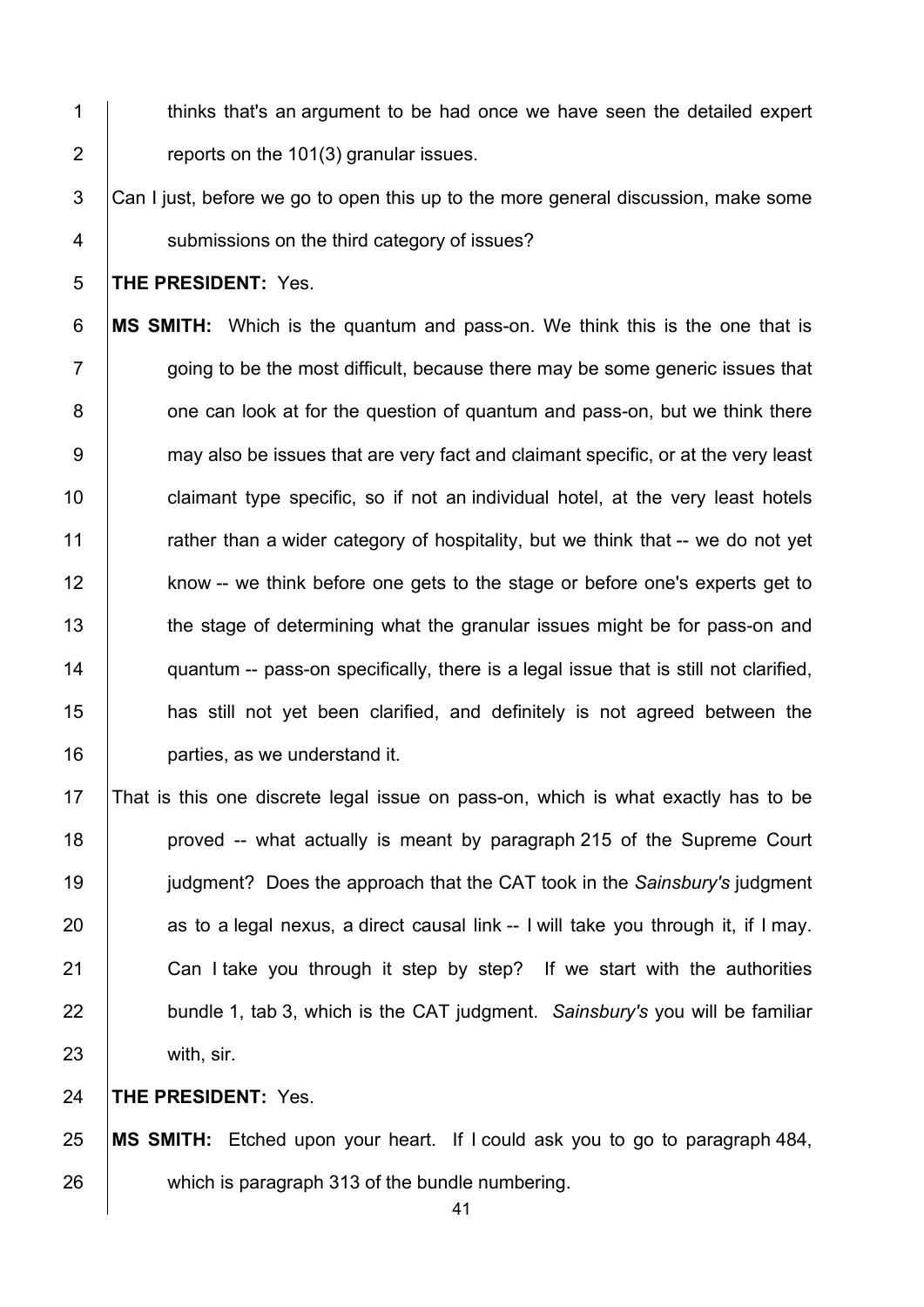**THE PRESIDENT:** 484.

**MS SMITH:** Right towards the back. Page 313 of the bundle numbering.

**THE PRESIDENT:** Yes.

 **MS SMITH:** At 484(4) this is where the CAT draws a distinction between **b** an economist's perception of pass-on of a cost and what was presented as a legal definition of a passed-on cost, which may differ from that of the economist.

**THE PRESIDENT:** Yes.

 **MS SMITH:** In two respects. Those two respects are set out in (i) and (ii) on the **next page, in particular I would focus on (ii), which is:** 

#### "*The increase in price must be causally connected with the overcharge, and demonstrably so*."

 This is what in the jargon we found ourselves referring to as a sort of direct causal 14 | link or nexus being required between the increase in price and the **overcharge.** The overcharge has to lead directly to an increase in price. You 16 have to be able to, as a matter of fact, trace it through, find this direct causal link.

 This was not a question that was considered explicitly by the Supreme Court and in **19** our understanding there is still an issue between the schemes and claimants 20 generally as to whether or not that direct causal link is required or whether it is 21 Sufficient for more of an economist's view of pass-on of costs, that if you have **covered your costs, you have passed on the loss.** 

23 | If I could ask you to have a look at the Supreme Court judgment.

**THE PRESIDENT:** Yes.

 **MS SMITH:** Which is in authorities bundle 2, tab 8, page 455 of the **bundle numbering**.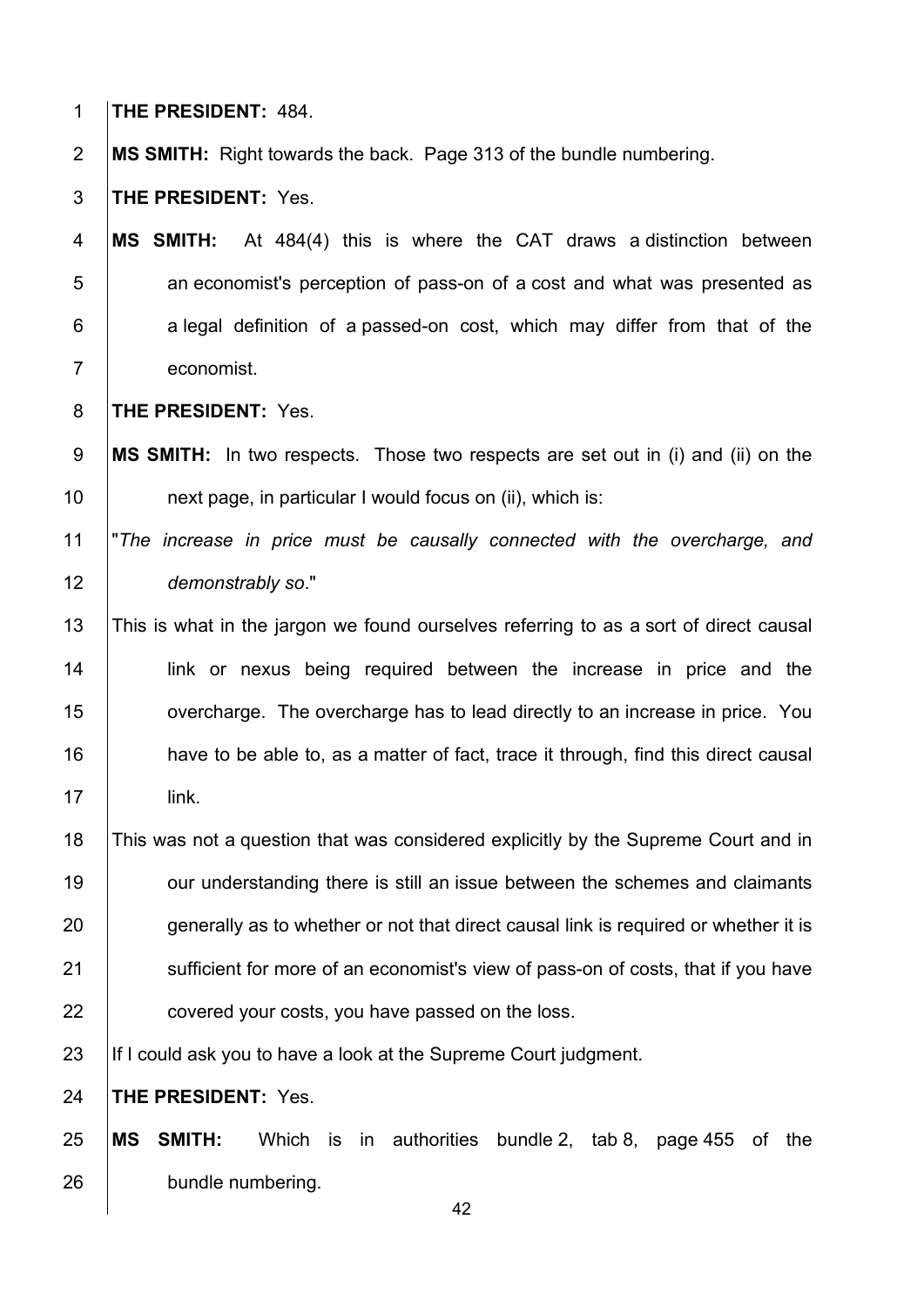**MR JUSTICE MARCUS SMITH:** Yes.

 **MS SMITH:** You referred, sir, earlier to what effectively is set out there in paragraph 205?

**THE PRESIDENT:** Exactly.

 **MS SMITH:** The four options -- the four ways in which a merchant might respond to 6 a cost increase.

**THE PRESIDENT:** Yes.

 **MS SMITH:** Or to an overcharge. Obviously that is set out, but what is not answered there is whether there has to be a direct causal link or a nexus **between the overcharge and a price.** Our argument will be, and has been, **that the Supreme Court did still implicitly accept that there has to be this direct causal link or nexus between the overcharge and increase in price which has to be proved in order to prove pass-on.** 

14 I am not going to develop my arguments extensively for those purposes today, but **effectively they turn on what is in the two pages on, paragraph 215 of the** 16 Supreme Court's judgment, where you might recall the Supreme Court **Fig.** referred to the *Westinghouse* case and mitigation and the fact that mitigation as characterised in the *Westinghouse* case says that there has to be the **19** action that the claimant has taken, the mitigation -- the action in mitigation that 20 the claimant has taken has to arise out of the transaction. There has to be, we would argue -- there is there a recognition of having to be a direct causal link.

**THE PRESIDENT:** Yes.

**MS SMITH:** As the underlying words show, the Supreme Court says.

**THE PRESIDENT:** Yes.

**MS SMITH:** So that is an issue that we say is still live, a legal issue that is still live.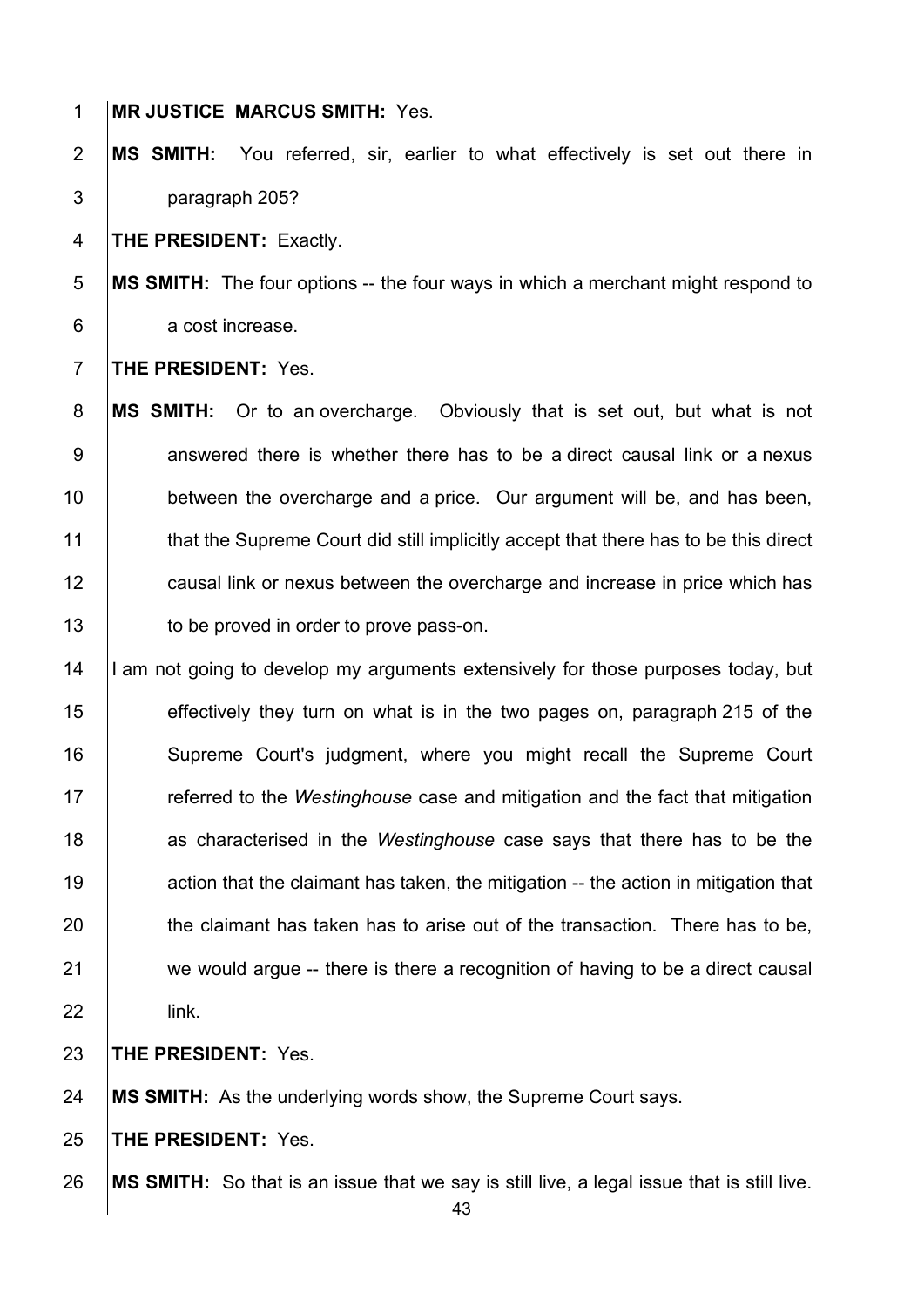**1** Of course, in our submission, that legal issue whether for the purposes of **pass-on a direct causal link has to be proven or established, as the CAT**  decided in the *Sainsbury's* judgment, or whether there is a less direct link, it is 4 enough from an economist's point of view for a merchant to cover its costs, what is the correct approach as a matter of law we say needs to be **determined before one can determine what material is required to prove** 7 **bass-on.** 

8 Now it would be potentially extremely wasteful to go through the process of the 9 experts setting out their granular issues on pass-on without knowing the 10 **correct legal test which is to be applied.** So our proposal -- again everyone is 11 dealing with this on the hoof -- would be -- and again this does not need to 12 be -- this could again be an issue that is dealt with in relatively short order 13 within the next few months -- that there should be a short hearing, a day or 14 two hearing to address that legal issue so that we know what the answer to 15 that is before we go to the experts and say, "*Tell us what you need to prove*", 16 **because we need to establish, as a matter of law, what they need to prove**  $17$  before we can ask them to tell us what, as a matter of economic fact, they 18 **1** need to identify, particularly if we are talking about having to establish a direct 19 **causal link, a direct nexus.** That then gives rise to the issue that this may be 20 more of a factual, claimant specific question and we need to then determine 21 **how to deal with that.** 

## 22 **THE PRESIDENT:** You have unpacked an extremely interesting question, which 23 has been troubling me for some time in another matter, and because I have 24 yet to hand down judgment in it, I will not say too much about that.

25 **MS SMITH:** Sorry. I should have said it has been considered, and again I am 26 speaking off the top of my head here, this issue has been considered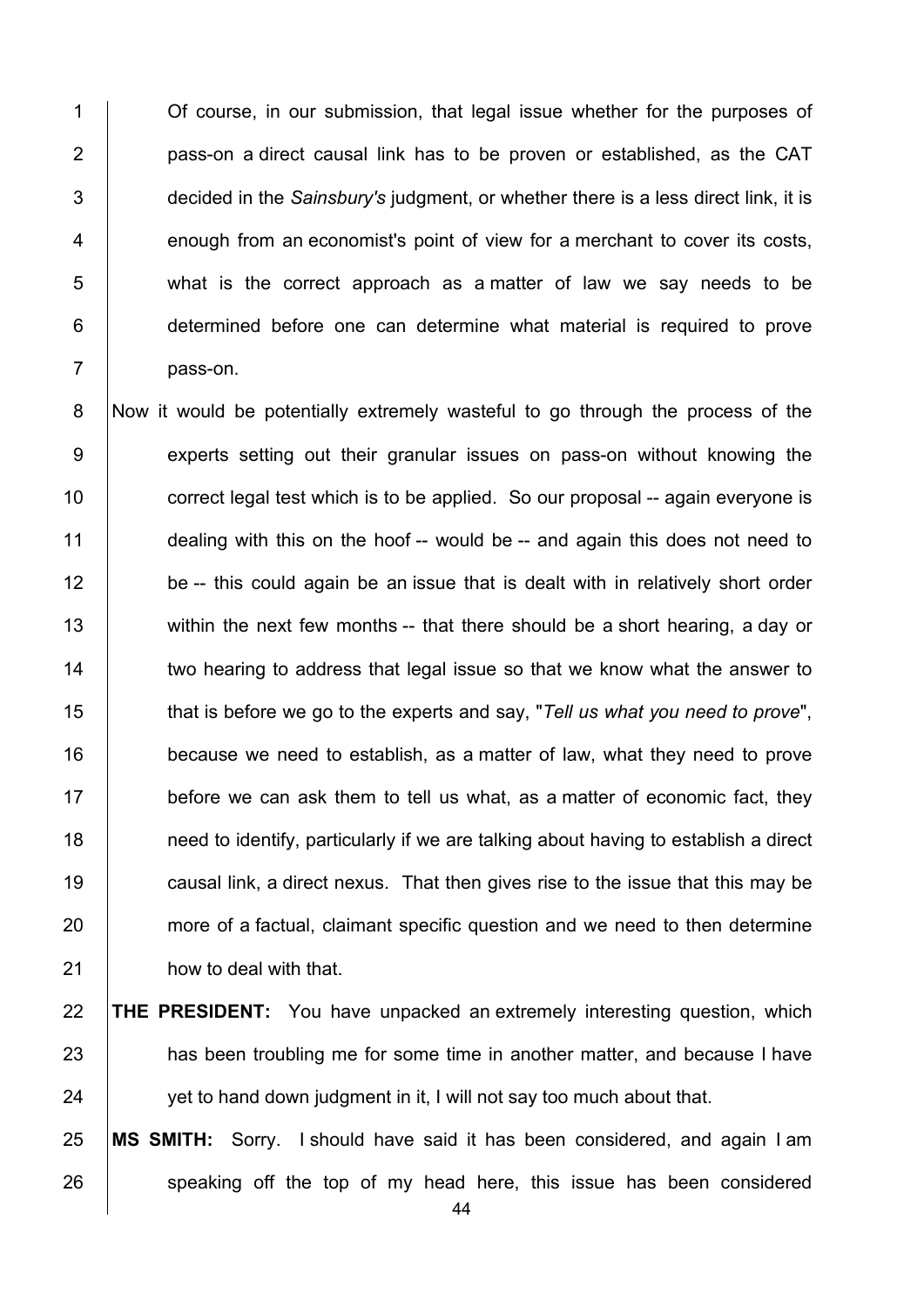specifically by Mr Justice Roth in one of the *Trucks* judgments. Of course, 2  $\parallel$  that's just a tribunal judgment. Still there is an argument as to what the Court **Supers** of Appeal judgment actually means.

 **THE PRESIDENT:** If it was as simple as articulating what the correct legal test was, you would be pushing at a pretty open door that one needs to resolve the | nature of the issue that is to be proved before one goes about proving it. That 7 I ithink is so obvious that it doesn't really need stating. The problem is that 8 | I am not sure it is as simple as that. We have a number of competing values **here.** We have the broad axe that applies in quantification cases such that 10 | where there is a properly articulated claim, and of course in these cases 11 infringement is usually taken as read, but that's because of other findings in **| other decisions.** So, you are immediately into broad axe territory.

 That means that the claimants are entitled to a considerable degree of latitude in 14 Terms of how they prove their loss, but there must not be overall **compensation.** So, it does seem to me there has to be some kind of test for 16 working out that which has been passed on versus that which has not been **passed on, because if you don't have a test that is capable of application in** 18 general terms, you are inevitably going to result in over won compensation 19 Somewhere, because the proper level of compensation will become a matter **b** of coincidence rather than anything else.

 So, the question then is not *do you need to demonstrate a causal connection?* It **becomes really a question of how you articulate or proffer that causal** connection.

 Now the interchange cases are actually a good example of how easy that can be, **because it is often forgotten, although I am sure not by Mr Cook, that the** *Sainsbury's* case was, in fact, an indirect claim. It is just that the cost was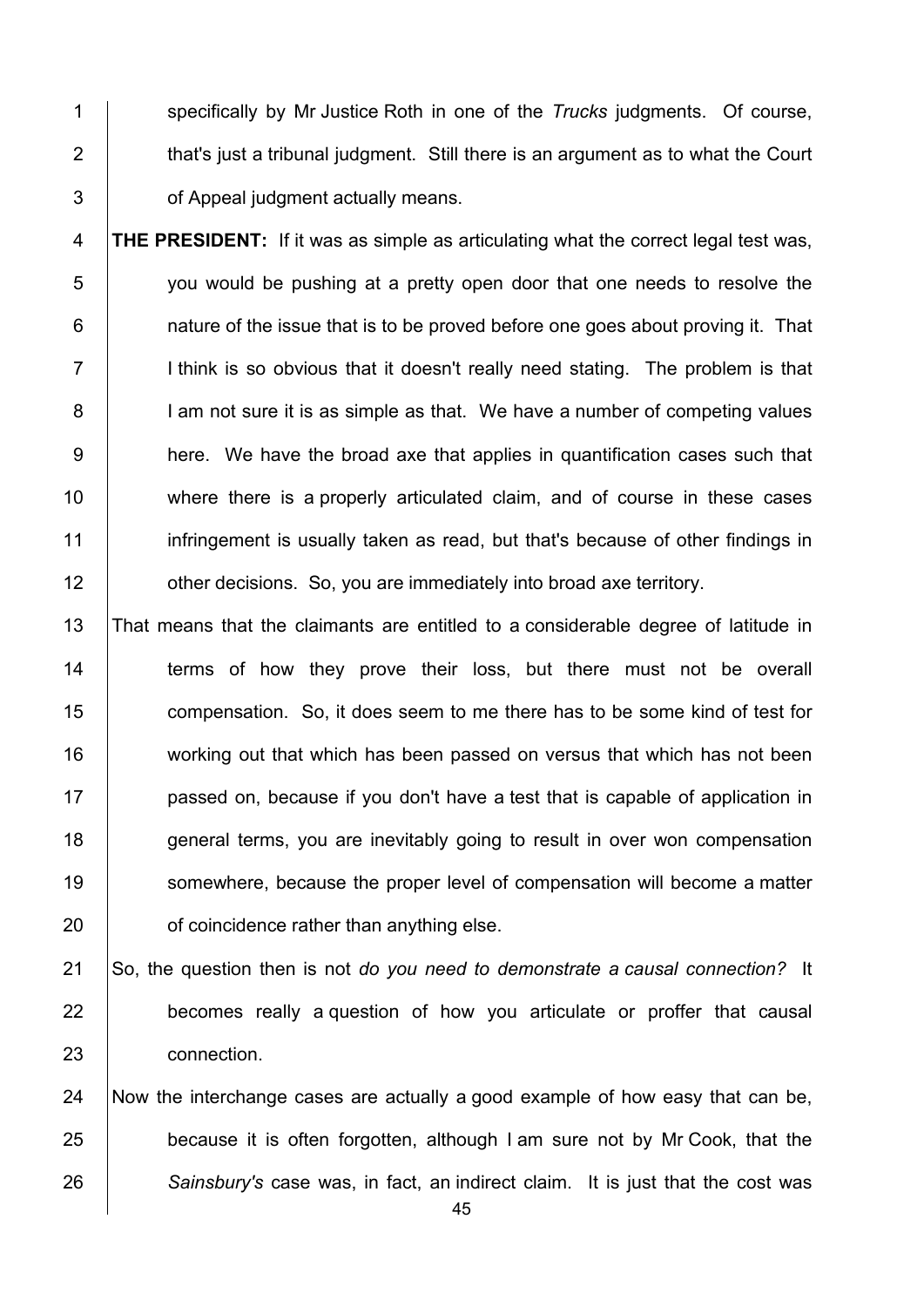1 **passed 100% and transparently so from the acquirer to the supermarket, to** 2 the merchant. That was so clear that no-one sought to contend to the 3 contrary. So, you get the nasty sense that actually *Sainsbury's* was a direct 4 | claim when, in fact, it wasn't. The question is how far do you establish what 5 **has demonstrably been shifted down the line?** 

 $6$  |I am wondering whether the legal question you have been articulating is not so much  $7 \mid$  a legal question as how one demonstrates the passing down of the costs, and 8 that's why I am so interested in the question of whether this is or whether this 9 **juliers** is not a generic question.

10 So, to go back to my example earlier of whether the pass-on is affected by the value 11 of the goods, I can see an argument for saying that if you have something 12 which is quite pricey, a marginal increase, even if it is calculated as a 13 percentage of the price, is going to be less significant and easier to pass 14 **down the line than a situation where you have a cheaper commodity where** 15 a percentage increase in price, even if it is the same percentage, looks bigger 16 **in absolute terms.** That may be something which an economist would 17 **Fig. 2** articulate in saying "*When I am computing what has been passed through* 18 *versus what has not been passed through, I take it into account*".

19 Another factor that might be relevant would be the level of asymmetry in cost base. 20 Let me unpack that. Suppose you have a market which is competitive, but 21 where one part of the market actually uses credit cards and so it is affected by  $22$  the illegal MIF, but another part of the market doesn't, they pay in other ways. 23 That would mean that, if you had a highly elastic demand curve between 24 those two segments of the same market, it would be much harder to pass 25 down into the prices the overcharge than if you were in a market where the 26 **overcharge affected everybody.** So, one of the things in *Sainsbury's* was that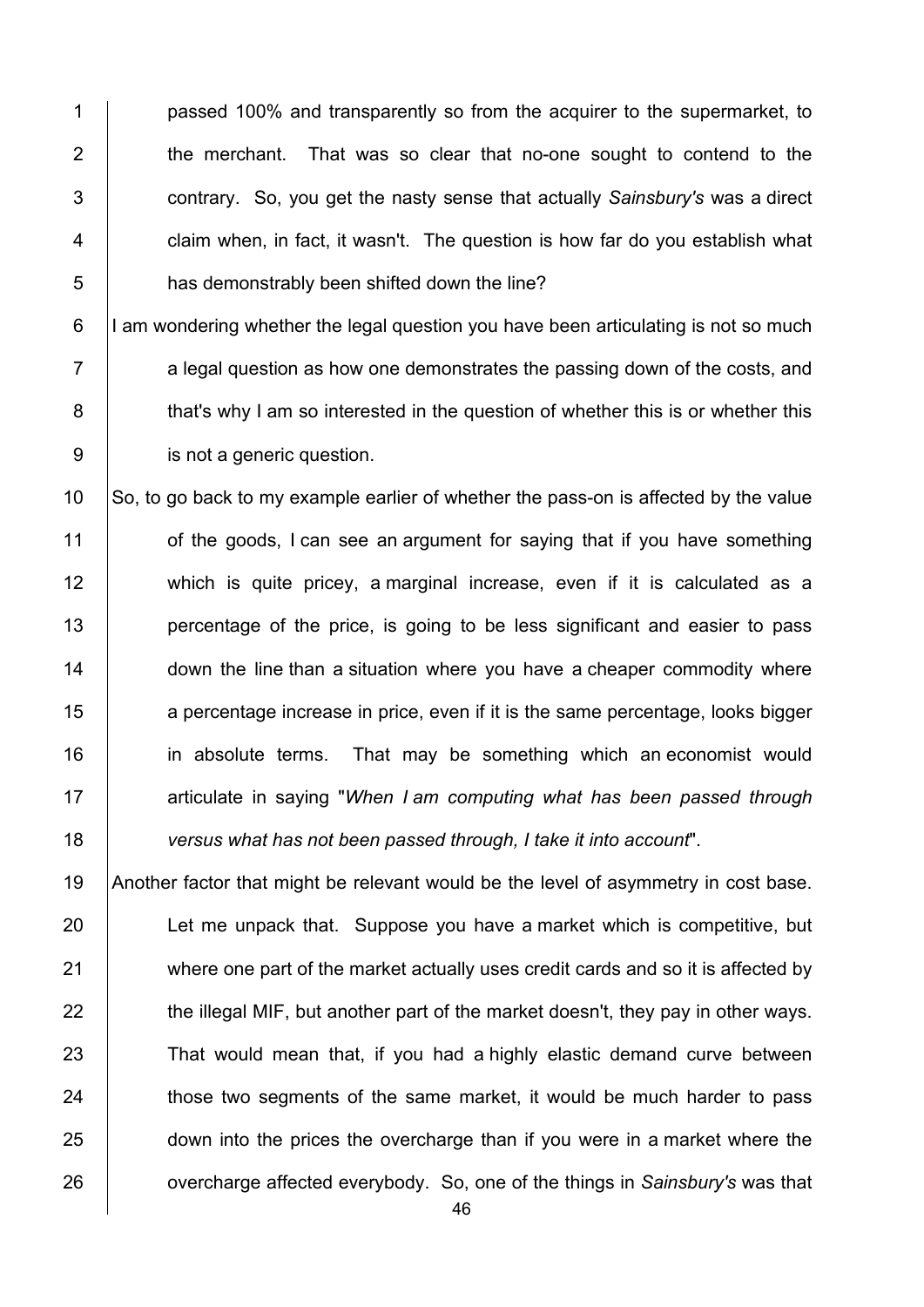1 you could reckon that there was an ease of passing down the prices because | all of the supermarkets were affected by the overcharge in broadly speaking  $3 \mid$  the same way.

 Now that is me talking. I don't know what an economist would say about that, but it struck me as pretty clear that that would be the case here. You can imagine **that the pass-through would be very different if, let's say, that Sainsbury's and** 7 Tesco on the one side use credit cards and Morrisons and Asda and Waitrose don't.

 Now the question is, does one feed these factors and other factors into the **Fig. 3** articulation of what is pass-through and do it at an ungranular broad axe level, or does one say "*No, we have to look at a sample set of bodies*" -- hotels, he **took an example of -- "and work out how in that specific case, which can then**  *be read across to other hotels it works*". The question I have, and it may not **be capable of resolution, is what actually would you want to have produced**  from the specific hotel in order to demonstrate pass-through, because I think in *Sainsbury's,* if we had ordered the widest disclosure in the world, we still would not have been able to work out whether the overcharged MIF had **Fig.** resulted in an increase in the price of bananas or a decrease in the salary of **Shelf stackers.** I just don't think you would be able to find that out.

20  $\vert$  So, the question I think is not a legal one. It is a question of translating into provable **|** language a concept that an economist is enormously familiar with. I mean,  $\parallel$  an economist sees pass-through completely differently to the way a lawyer 23 does, and frankly I think the economists think the lawyers are pretty mad in 24 the way they frame pass-through, because an economist sees pass-through 25 as the way of doing business. You have costs. You have to recover them. 26 The lawyers see pass-on as a particularly intrinsic evil that needs to be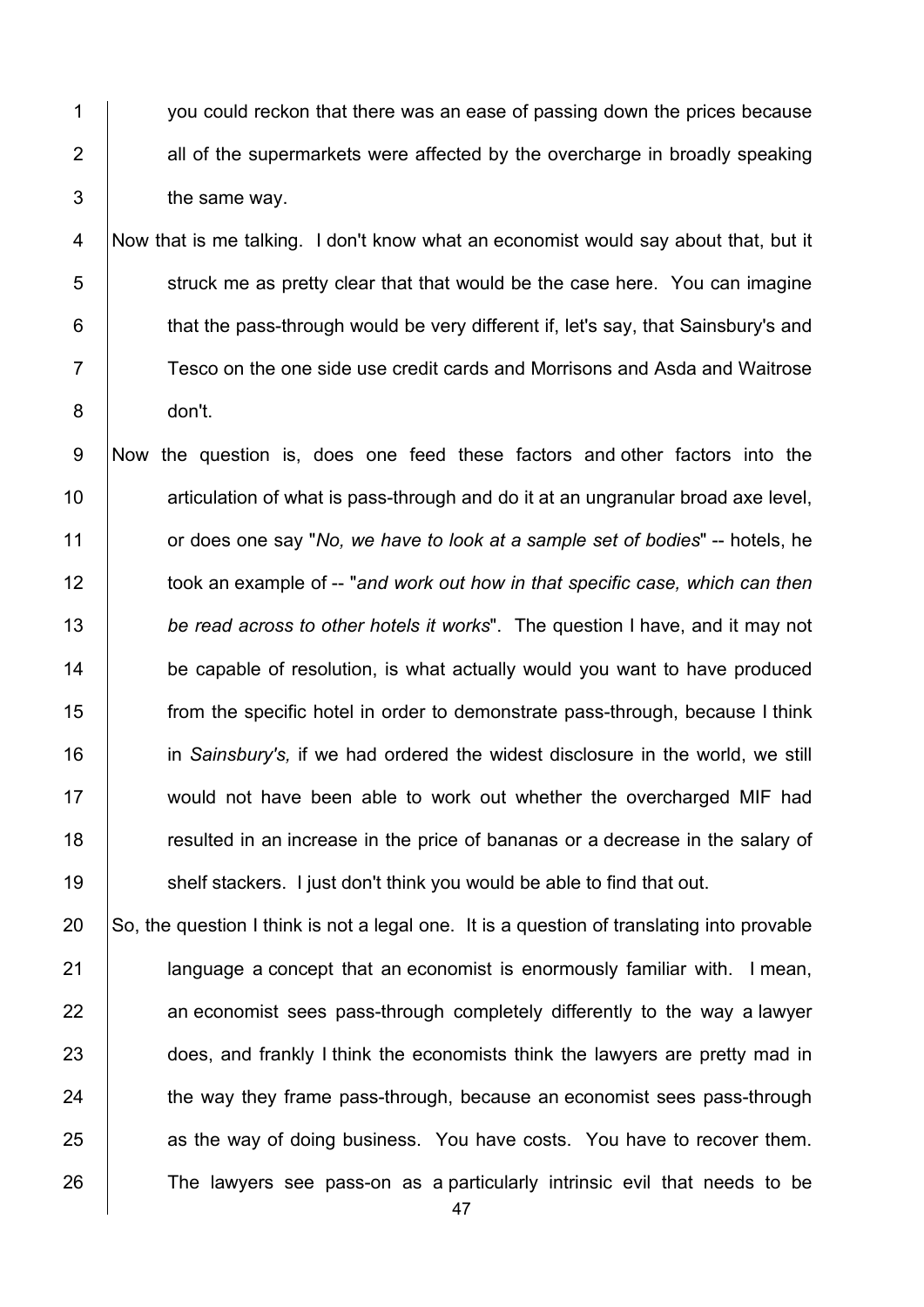compensated for. It is translating the two.

 **MS SMITH:** Yes, sir. We still do think there is an issue that needs to be determined 3 by the court, because on your characterisation and my characterisation of 4 what an economist's view of pass-on would be, any profitable business has  $5 \mid$  not passed on and would not be -- so if we take -- if I take the example of the | test that was set out in the CAT, if you have that open, the test that was set  $\vert$  out in the CAT at 484(4)(i) and (ii), say we have an extremely expensive car **that's being sold at a price of 100 or whatever.** The costs of producing that 9 car are 10. The costs are increased by an increase in the MIF or an **overcharge of 0.2.** So, the costs are now 10.2, but the price remains 100. From the economist's point of view as defined in sub-paragraph (i) of the CAT's judgment, the economist would hold that that was still pass-on, 13 because there's no -- it's been subsumed into the margin. The costs are still **covered whereas there is no demonstrable increase in price as a result of the overcharge, because the price remains 100.** Which test are we applying?

 It seems to me that is a question which needs to be determined before we can -- 17 Whether that is the test I understand the CAT to be setting out, and we need 18 to determine that before we can determine what we are asking the **economists to look at or what material they need in order to prove pass-on.** 

 **THE PRESIDENT:** I am very reluctant to say that a legal issue that one party has 21 articulated shouldn't be decided before one delves in, but I have to say I do  $\parallel$  think that we are going to need a coherent statement.

**MS SMITH:** I think so.

 **THE PRESIDENT:** From your side I think -- I am pretty confident I know where 25 Mr Cook is going to be coming from -- I think we need a pretty clear statement **from your side as to how you are going to demonstrate pass-through in**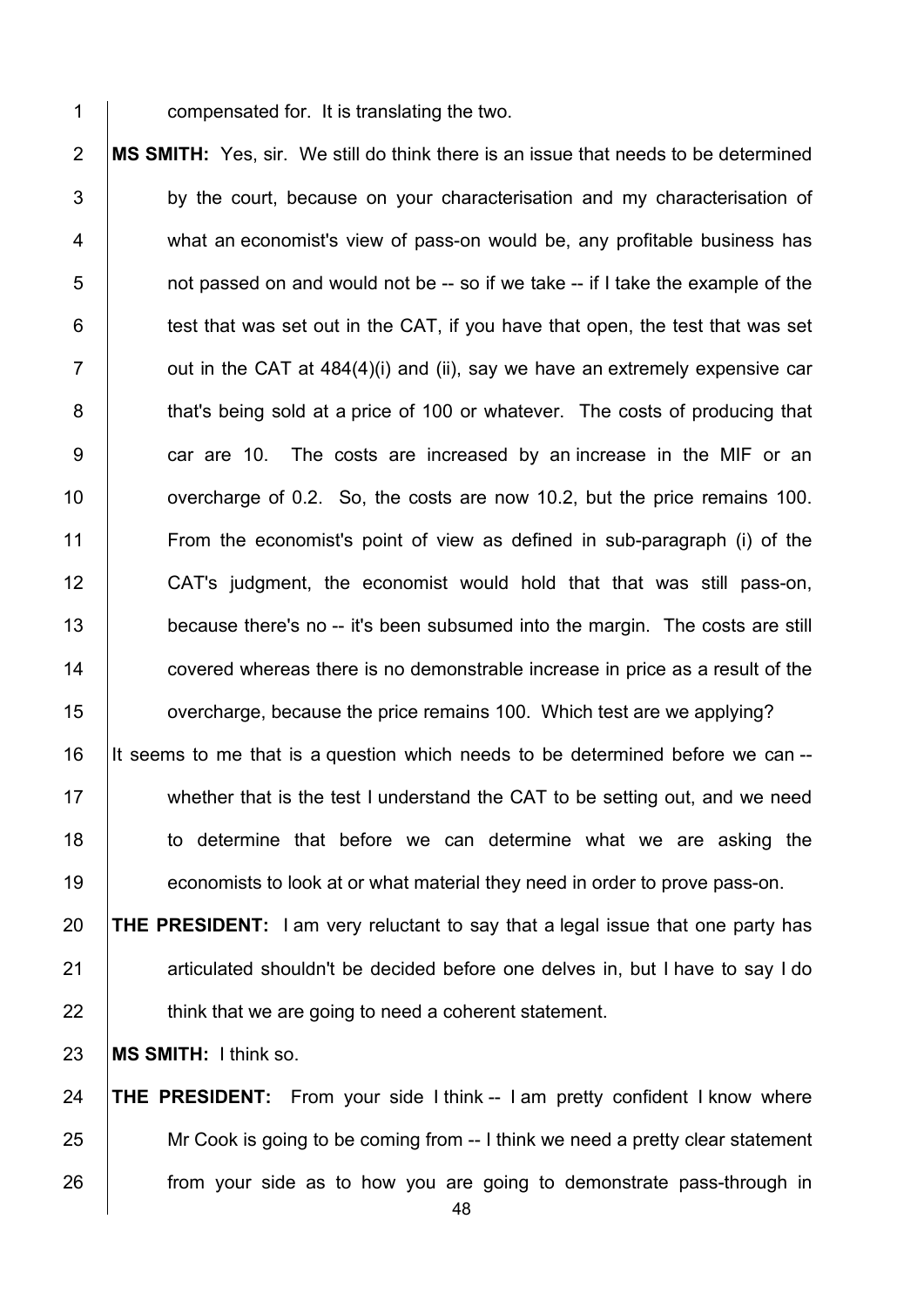1 a specific case. I don't necessarily need the full granularity, but I do think that 2 we are going to need a very clear articulation of how a court is going to decide  $\parallel$  the issue in a reliably predictable and consistent manner, because I have to say I find your test, and it may just be me being dense, I find your test very **hard to fit into the four principal options from the Court of Appeal, because the**   $\vert$  thing is it is perfectly possible for an undertaking, a firm to do several of these | principal options and do them indeed at different times. So, if you have 8 an undertaking that negotiates a reduction in its wage bill or less of 9 an increase than it would otherwise be inclined, but at the same time **increases its prices of the goods it's selling, you would say that is always pass-on to be not compensated for by a direct claim, but by an indirect claim.** 12 | Have I got that right?

 **MS SMITH:** No. We would say that, unless it can be proven that prices were put up as a result of the overcharge or prices were increased as a result of the **overcharge, there is no pass-on.** 

**THE PRESIDENT:** Right. So you need a consciousness.

 **MS SMITH:** A direct causal link between the -- the point is that the -- in our 18 Submission, the Supreme Court held that there is a prima facie claim. The **overcharge itself is the loss.** It's not a loss of profit claim. The overcharge is 20 the loss which is prima facie to be compensated. Then it is a question of 21 mitigation. It is not enough to say if the claimants have covered their costs, that's enough. We say that the overcharge is the loss unless it can be shown  $\parallel$  that the claimants have -- there's a direct causal link between the claimants 24 being given the overcharge and they have then passed it on by increasing **heir prices**.

26 I think the most important thing is we say the defendants need to show that one of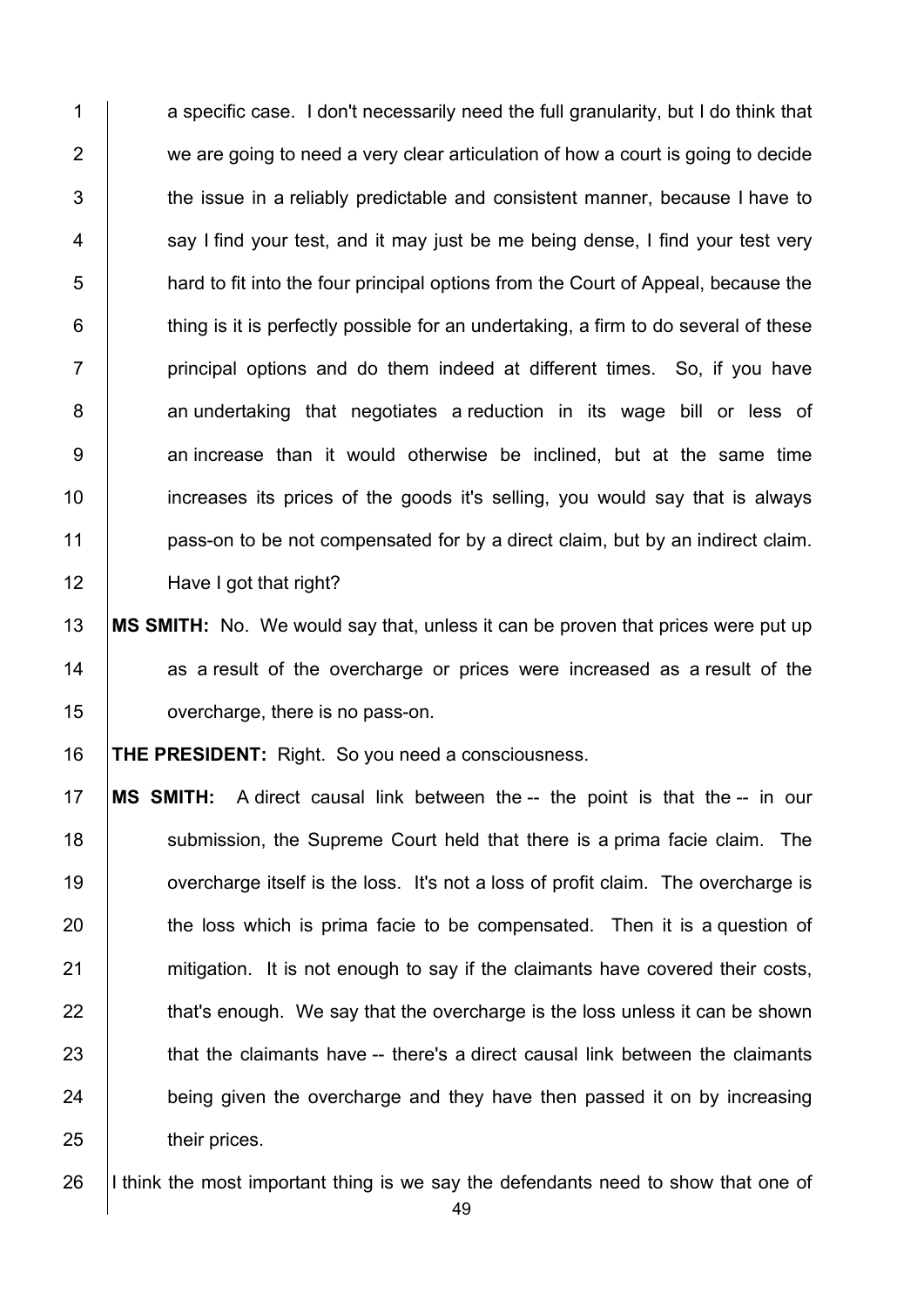1 the four principal options that the Supreme Court set out in paragraph 205,  $2 \mid$  they need to have been -- they need to have happened as a result of, 3 because of, in response to, the overcharge in order to prove pass-on. 4 The point is that it is only option 3 or option 4 in the Supreme Court's paragraph 205 5 **that can, as the Supreme Court put it, reduce the merchant's loss, but it can**  $6$  | only reduce that loss, that is the loss arising from the overcharge -- the loss is

 $7 \mid$  the overcharge -- if option 3 or option 4 occurs as a result of the overcharge.

8 **THE PRESIDENT:** Yes.

 **MS SMITH:** Sorry. I didn't come to present that argument today so I have not **possibly presented it as clearly as I could have done, but we do think there** 11 are issues which we understand have been -- there are issues between us **and the card schemes as to how one interprets 205.** 

13 **THE PRESIDENT:** I completely agree, with respect. Also, I think there is  $14$  an enormous danger in reading 205 as a statute rather than as an articulation 15 **15** of an argument that was taking place in the absence of the facts. So, I think 16 this has been a very helpful discussion. We will obviously take it away to 17 discuss, but my initial reaction is that, if we try to resolve this by an abstract 18 discussion, we are going to end in tricky waters, because the problem with 19 both the *Sainsbury's* judgment by the Tribunal and the *Sainsbury's* judgment 20 by the Supreme Court is that they are an abstract formulation of what is going 21 **on.** I think what we need, and frankly I don't care whether it is done through 22 the experts or the lawyers, probably both, I think we need an absolutely clear 23 articulation as to what needs to be shown in order to successfully have  $24$  a claim of a loss that has been borne, or additional cost that has been borne 25 by a claimant in order to work out whether that loss has remained or whether 26 **ignor** it has gone down the chain to a more indirect consumer.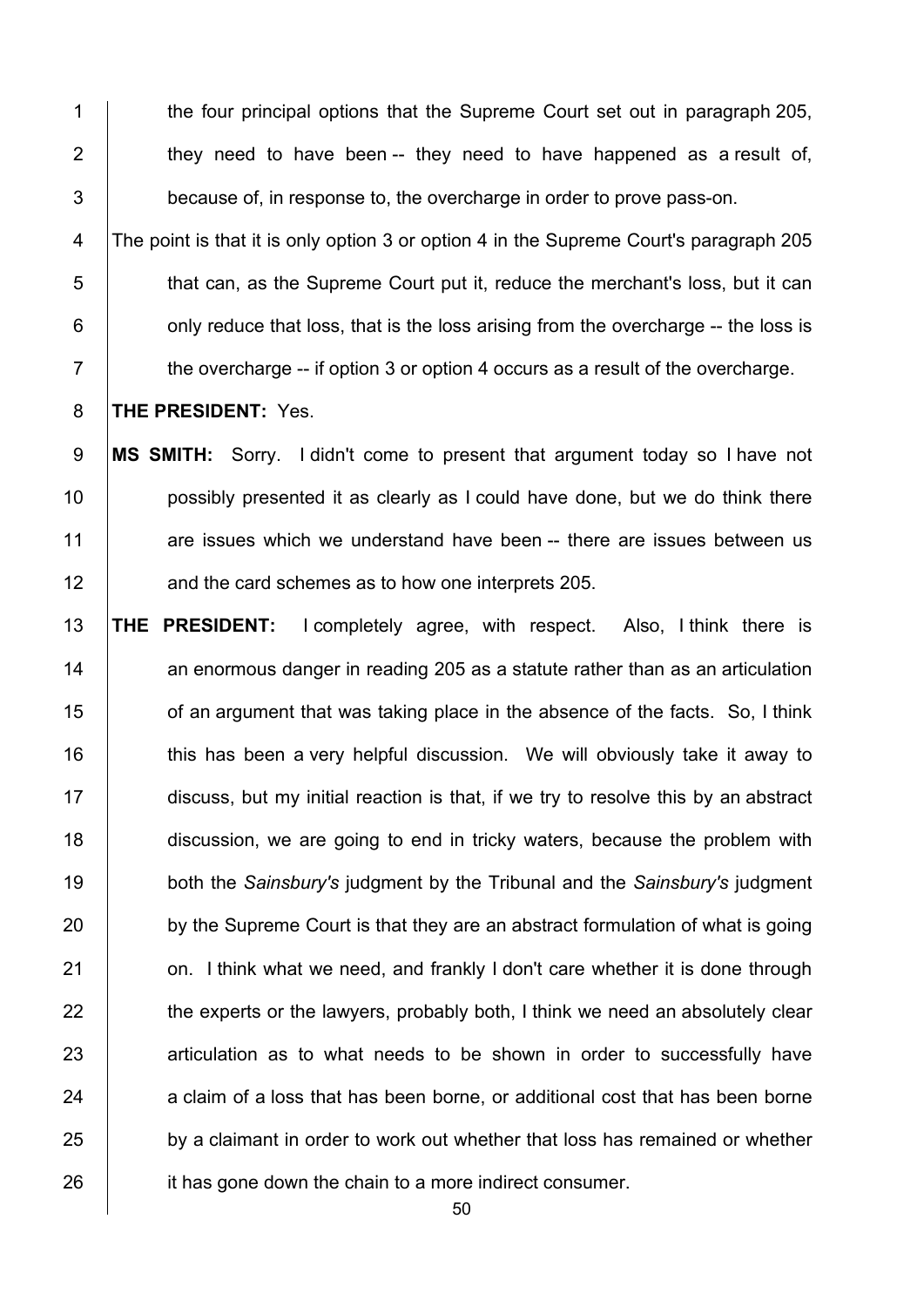Now the reason I have thrown economists into this and the reason that I think it is 2 important that we have economic input into the way this is framed is because 3 I do think that the way in which one articulates the claim as a matter of law is 4 | overlaid or underpinned -- I am not sure which -- but is related to the way in which you prove the claim, because it may well be that actually you are wrong | on the law but right on the facts; in other words you can show by reference to  $\parallel$  other factors that, in fact, a loss has been retained by your client and it is **Fig.** really just a question of unpacking the facts that you need to show in order to make that good.

10 The point that we made this morning in relation to those factual questions is for our 11 **part we consider that they are generic points, not individual points; in other** 12 words, what you are doing is you are articulating the factors which inform 13 a reasoned decision as to whether the loss stays or moves down the chain,  $14$  and for my part I would be hugely reluctant to decide that matter in the 15 **abstract and without some form of packaging as to how it is going to work in** 16 **the specific case.** 

17 So it may be that for pass-on we need to have a slightly more recondite process 18 where each party sets out, using whatever material they wish, how they 19 **propose that the Tribunal decide the question of pass-through and we then** 20 consider the general correctness of those two approaches and resolve at a 21 **hearing any collisions of law that may occur.** So it may be we decide you are  $22$   $\parallel$  right on the law and therefore decide to bin large tracts of, let us say, 23 Mastercard's theory of how one computes this and we then proceed on the 24 basis that facts are fewer, but I wouldn't want to have that argument without 25 Something fairly concrete which shows the issues we are grappling with, 26 because the more we have this conversation, the more I feel that an abstract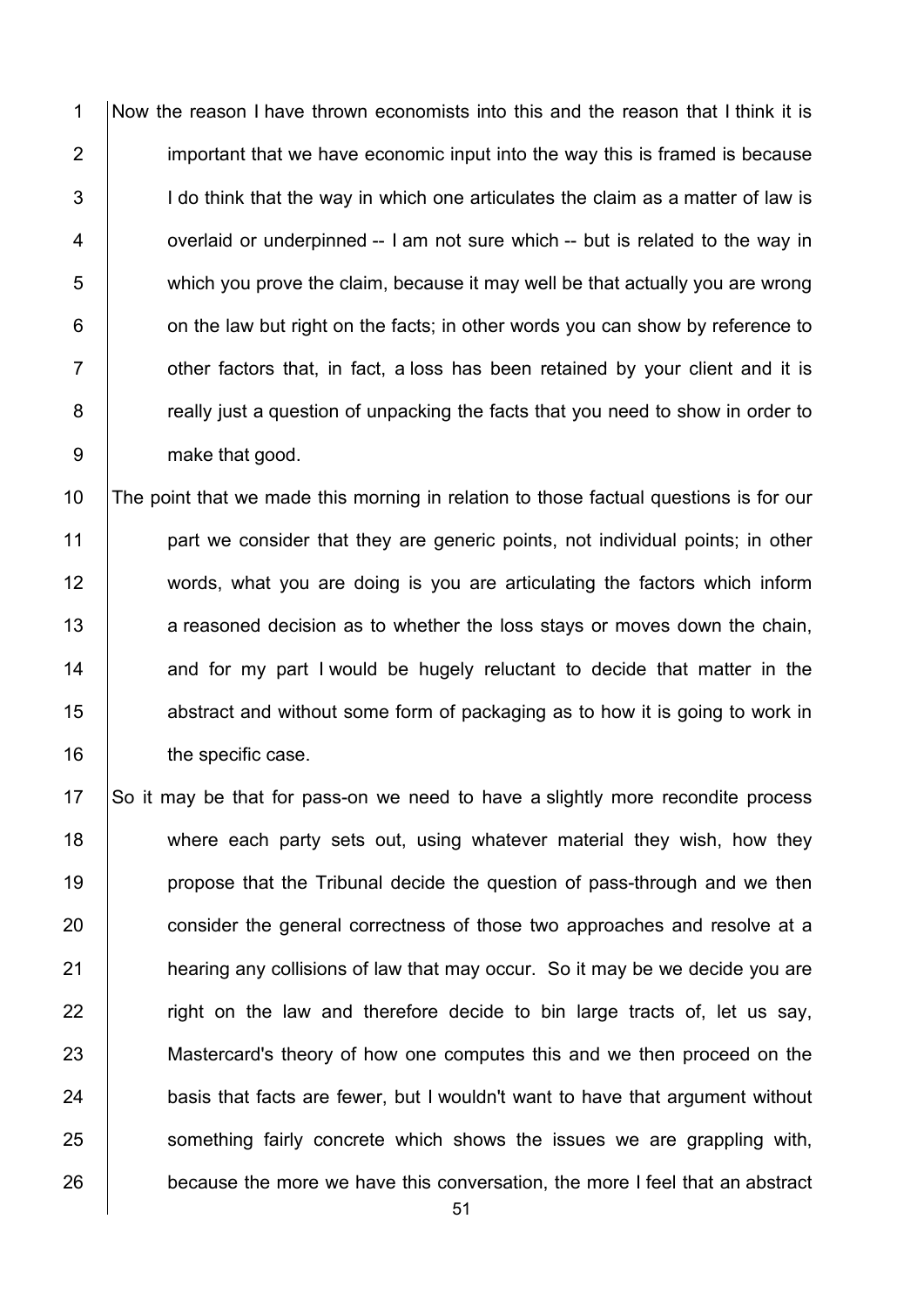1 debate is going to result in a complete car cash decision from this Tribunal **and I want to avoid that.** 

 **MS SMITH:** Sir, as do I. Three points, if I may, sir. The first point we emphasise the 4 burden of proving passing on is with the defendants.

 The second point is what we are absolutely, very keen to avoid is a situation where | the economists put in their view as to what they think they need to prove to | prove pass-on and we have ships passing in the night because they are 8 applying completely different tests or looking at things from a completely 9 different point of view. That's my third point. That's what we really want to **a**void on pass-on. That's why we say we suggested tentatively the question 11 of perhaps a preliminary issue on the law on what needs to be proved for **pass-on.** That's really where our concern arises, that there are going to be **Ships passing in the night and we are not going to get anywhere.** 

14 The third point, which has just gone completely out of my head -- the third point on **pass-on I am going to have to come back on, because it has completely gone**  $\parallel$  out of my head. Yes. It may be that we need a further -- it was about whether or not it is likely that the pass-on issues will be generic. This I think may be **18** again informed by what our understanding is of pass-on. When we were **talking, Mr Brown gave a very good example of a merchant, say Dune, selling** 20 shoes. On day one Dune are selling shoes at a certain price and they give a promise, a price promise out in the market that says "*We will not increase our prices for the next six months or we will match the lowest price out in the market*". The next day they are faced with an increased overcharge, for 24 example, or an increase in their costs. Normally from an economic point of view the economist would say "*Well, the response to that would be, looking at how this market works, it is an extremely competitive market, etc, etc, from*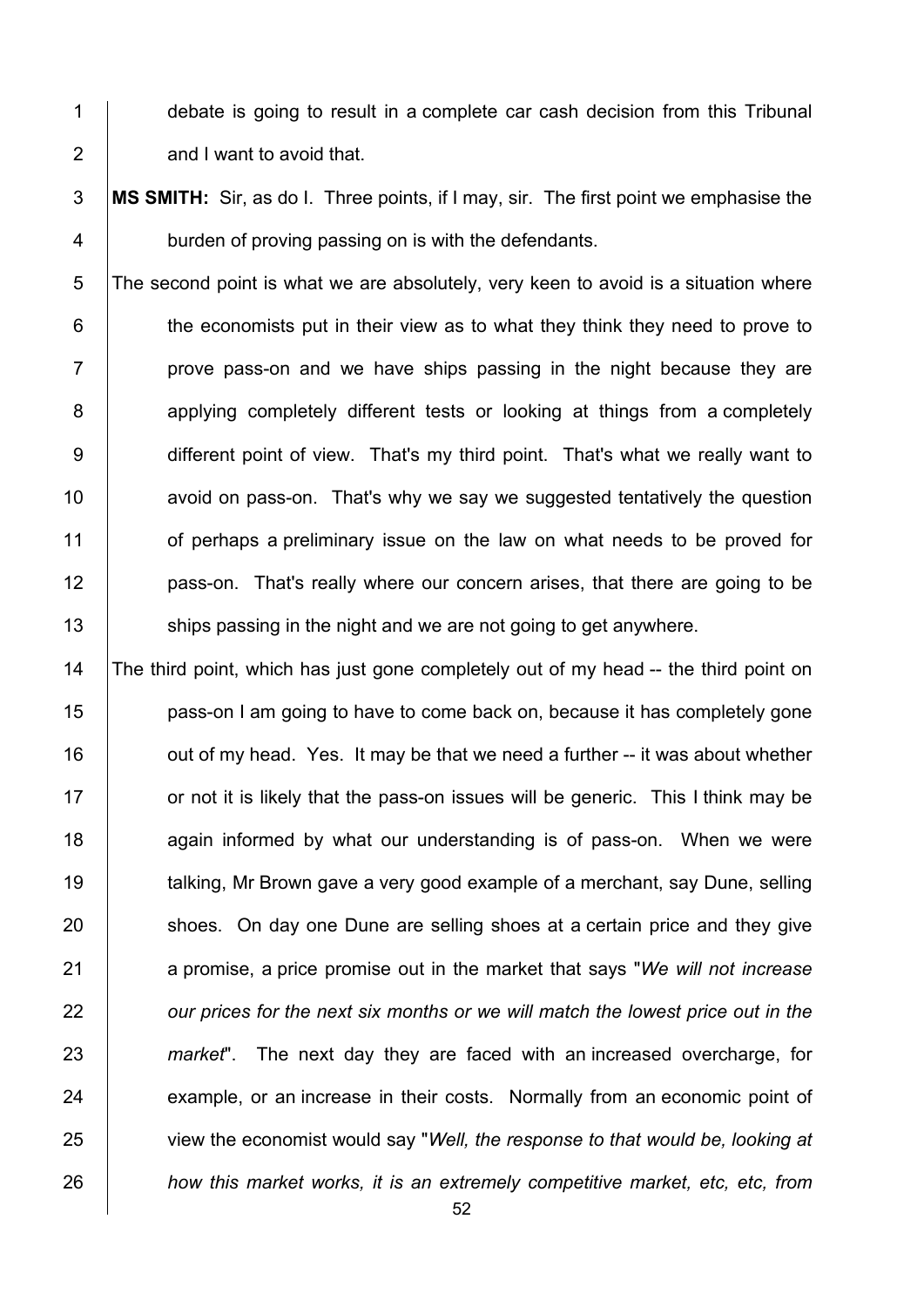1 *an economic point of view we would ...*", obviously they would put their prices  $2 \mid$  up in response to that, but they don't because, as a matter of fact, they have 3 made a price promise on the market, for example.

 So, we are very concerned that, one, these issues of pass-on may very well not be  $\overline{5}$  generic. They may be fact-specific, and it may be fact-specific at the level of a type of retailer. They may even be fact-specific at the level of a specific **individual retailer.** 

8 Secondly, we are concerned that they cannot be determined by reference to 9 economic evidence alone, because facts may very much impact on whether 10 **compared fracts** or not pass-on happens.

11 I give that example, and I think that example is informed by my understanding and 12 my argument as to what needs to be proven under the Supreme Court 13 | judgment and under the CAT judgment of pass-on. You need to have 14 an increase in price in response to the overcharge and in that case the 15 **overcharge was imposed.** There was no responsive direct causal link to  $16$  an increase in price. So, in that case we would say there is no pass-on, but 17 **that is very fact specific and also it is not possibly what an expert economic** 18 **evidence would have said would happen.** 

19 So that just gives you an example of why we, one, think it might be useful to try to 20 determine this what we have said to be a legal issue, but also why we are 21  $\vert$  concerned that this may not at the end at the day -- there may not be many 22 generic issues. We may need to go to, for example, a sampling type exercise 23 **for quantum and pass-on.** 

24 **THE PRESIDENT:** You may well be right about that. I hope one of the points that 25 we made this morning was that we were not committed to resolving all of the 26 issues on a generic basis. What we wanted to do was to preserve the ability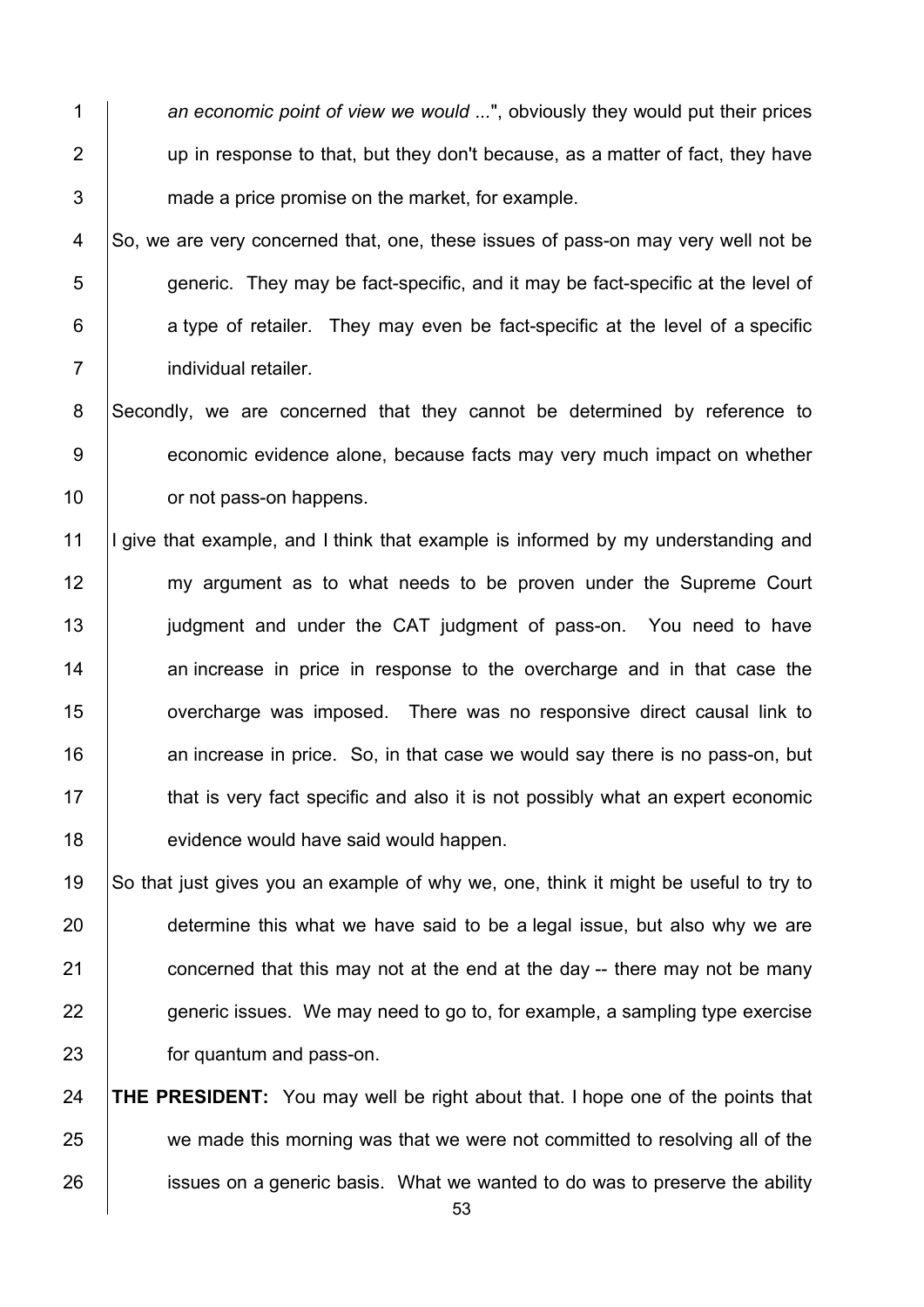1 to do so, and it may be that when one has articulated what actually **pass-through means, and I don't think any court has come close to doing that frankly**, once you have articulated what pass-through means as a legal 4 | concept, then one can work out how to resolve it, but I think that if, having worked out what it is and how one resolves it, sampling becomes the answer,  $\parallel$  then sampling is what we will do. It is just I don't feel that at this stage we are **Fig. 2** at the position of resolving that rather difficult question.

 **MS SMITH:** I think for the moment, sir, that's helpful. It rather leaves everything up 9 in the air a little bit. I hope it makes clear that in our view, just to sort of **conclude where we are for the purposes of today, because we are extremely keen for orders to be made today to start the ball rolling, because we had** 12 thought we were -- the ball had rolled a little way and now we don't want it just 13 to roll back and nothing to happen. We do make the proposal for the high **level lists of issues to be exchanged and to be agreed.** 

 We do make the proposals on 101(3) that there be an exchange of -- not 16 an exchange but a sequential production of expert reports setting out the **i** issues that need to be -- granular issues that need to be determined for the **purposes of 101(3)** and what data material will be needed by the experts to **prove that.** So, as I have said, we would propose that that be produced by the 20 defendants first and then, within a reasonable period, our experts to respond.

 We also propose that there should be a CMC in Michaelmas term, probably towards **the end of Michaelmas term, October/November time, so that we can** 23 determine the points that are to be in issue for the purposes of 101(3) and to 24 deal with any disputes -- determine any disputes on what those issues need to be and what data needs to be, and hopefully by then we will also have 26 a position on 101(1) and be able to decide how to take that forward in light of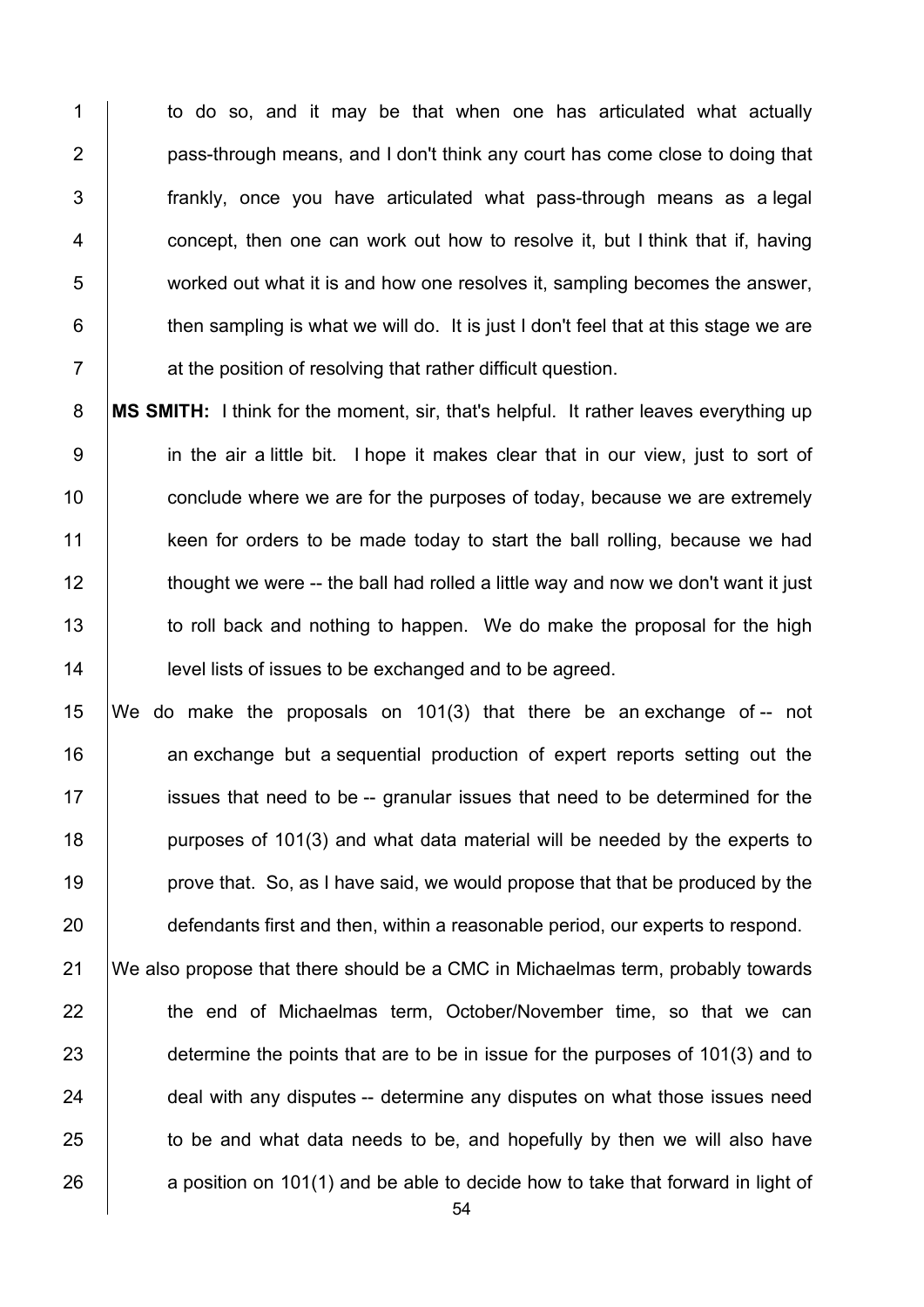1 the Court of Appeal judgment. So those are my proposals.

 $\vert$ I am afraid on quantum I do still think that there are some very complicated issues to be determined how we best deal with that, but what we want to avoid is 4 a simple production of expert reports where both parties just miss the boat and we totally are ships that pass in the night, because we do think there are some preliminary issues in the real meaning of preliminary issues that need to be determined on pass-on.

- 8
- 

#### 9 **Submissions by MR BROWN**

10 **MR BROWN:** Sir, may it please the Tribunal, I am not going to repeat much of what 11 Ms Smith has submitted to you already. I adopt gratefully her submissions on 12 the suggestion of a high level list of issues and for the issues then to be 13 developed in more granular fashion by the experts setting out their views on 14 what the sub-issues are, what needs to be proved, what sort of disclosure will 15 go to that. It seems to me at least provisionally that it would be helpful for the 16 **Experts to identify disclosure, coming not only on what they would wish to** 17 Seek from the other side in terms of disclosure, but at least in broad terms 18 what sort of documents and data will go to those issues more generally, 19 including from their own side. That seems to me to be a helpful and 20 **constructive way for the experts to proceed.** 

21 In my submission it is sensible and appropriate for that process to be sequential, for 22 it to be iterative. The burden, of course, is on the schemes when it comes to 23 exemption. In my submission it makes sense for the defendants' experts to  $24$   $\Box$  go first and for the claimants' experts to respond to that, to add to it and, if 25 **need be, there can be a further round.** 

26  $\vert$  So, sir, those points are essentially where we are all in agreement on this side of the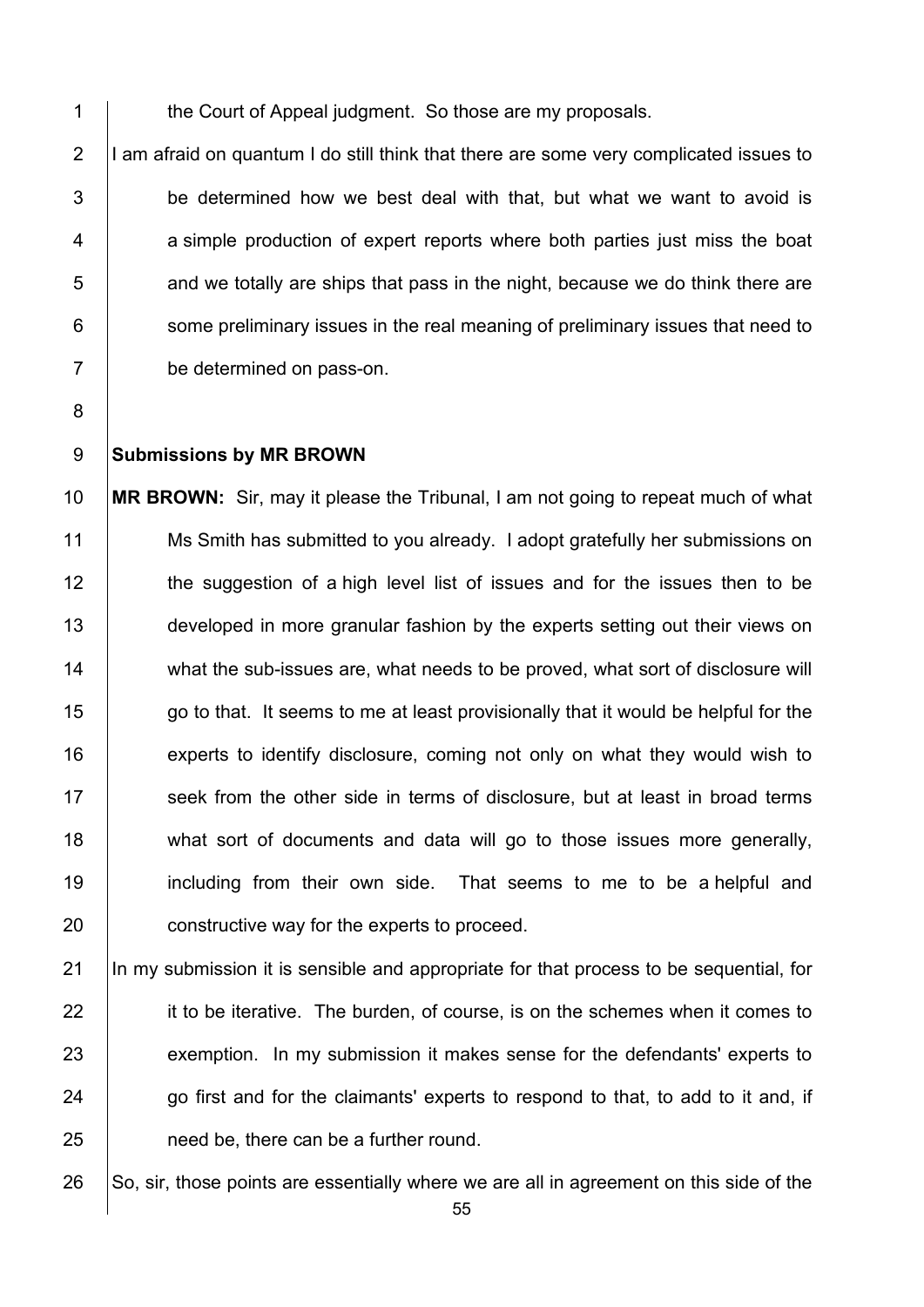- 
- 1 bar.

 What I wanted to touch on really was the question of whether quantum is or may be 3 a generic issue.

**THE PRESIDENT:** Yes.

 **MR BROWN:** Along the lines proposed before the short adjournment and in the **course of Ms Smith's submissions.** 

 These are necessarily tentative and provisional views, so I just put down that marker, 8 but it seems to us that the quantum analysis will inevitably require at least  $9 \mid$  a good measure of individuated analysis. It seems to us that it is doubtful that  $\parallel$  one can get very far by looking at matters on a generic basis. I say that in **part in reliance on what the Supreme Court said in its interchange judgment.** 

12 It may be worth just touching on one or two of the paragraphs in the course of my 13 Submissions. So, if the Tribunal could have that to hand. It is in bundle 2 of **the authorities, tab 8.** We have already looked at the pertinent paragraphs. **I** am going to concentrate on paragraphs 205, 215 and 216. We have the four ways in which merchants can respond to the imposition of a cost, two of which 17 would count as pass-on and two of which wouldn't. The first two don't. 18 There's no pass-on. That includes the second:

 "*The merchant can respond by reducing discretionary expenditure on its business such as by reducing marketing and advertising budgets*", and so on. Then we **have the third and fourth categories, which would count as a form of pass-on.** 22 So, supplier pass-on and downstream pass-on, if I can put it in that way.

We see just over half way down paragraph 205 the Supreme Court saying:

 "*Which option or combination of options a merchant will adopt will depend on the markets in which it operates and its response may be*" -- I stress the words may be --"*may be influenced by whether the cost was one to which it alone*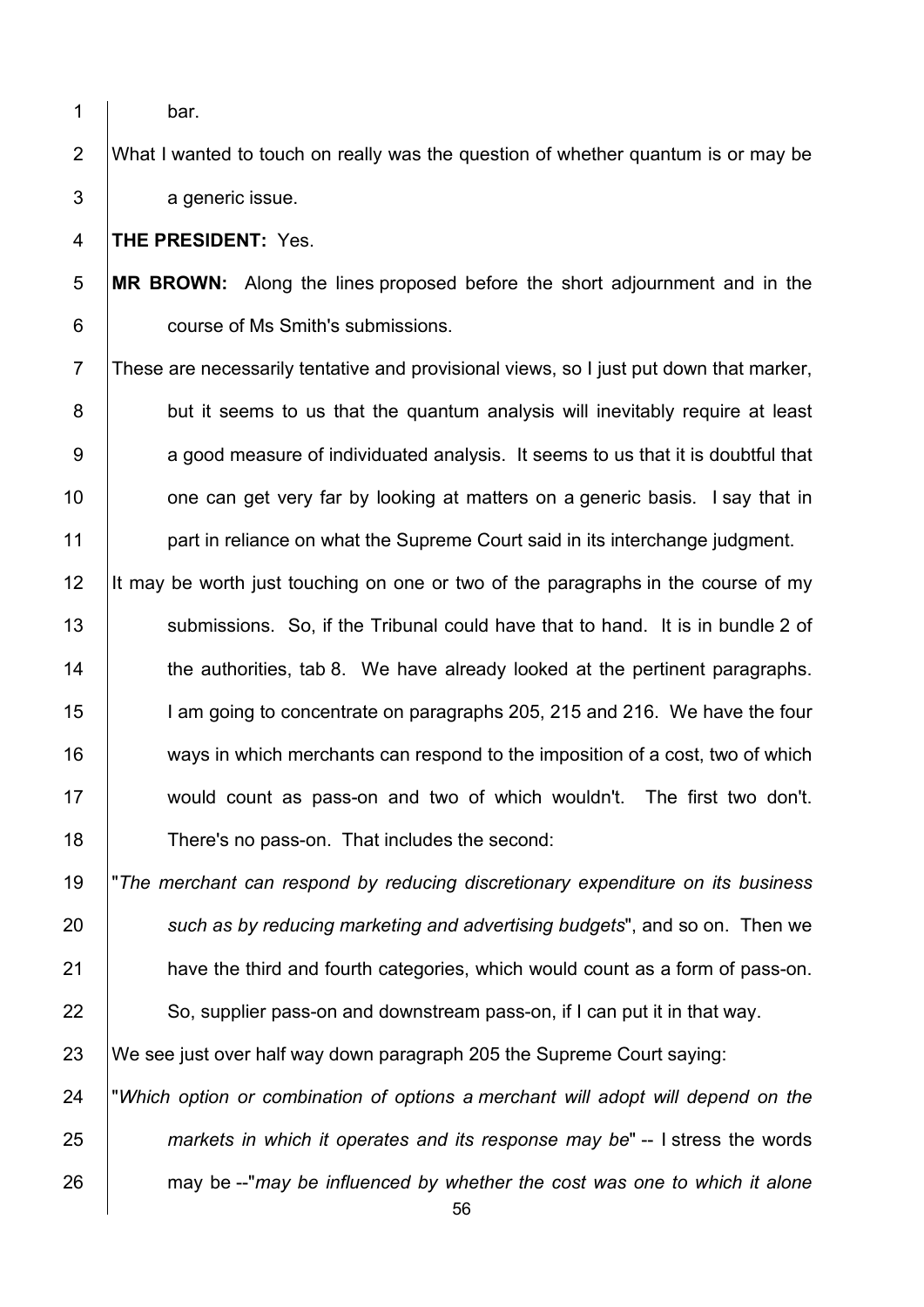*was subjected or was one which was shared by its competitors.*"

2  $\vert$  Sir, I think that goes to a point you were putting to Ms Smith that there may be 3 decript asymmetries in cost base and so on. The Supreme Court recognises that that 4 may have an influence, but I stress the tentative language, and in my submission the reason the language is tentative is because the facts will 6 | matter.

 We come on at -- if we turn over to paragraph 215 and 216, we see below the **quotation from** *British Westinghouse*, the Supreme Court saying that:

 "*The relevant question is a factual question: has the claimant in the course of its business recovered from others the costs of the MSC, including the overcharge contained therein?*"

- At paragraph 216, the point where the Supreme Court are saying, "*Yes, the legal burden is on the defendants, but there is a heavy evidential burden on the merchants to provide evidence as to how they have dealt with the recovery of costs in their business*".
- "*Most of the relevant information about what a merchant actually has done to cover his costs… will be exclusively in the hands of the merchant itself.*"

 In my submission that is the Supreme Court recognising that there is an intense factual investigation which has to take place in relation to the claims of any particular claimant.

21 | Ms Smith has stolen -- I put it pejoratively -- she has adopted the example I put to her in the short adiournment of a hypothetical claimant which does something 23 which is specific to it and then we have the imposition of a cost such as a MIF or an increase in that cost the next day. The merchant has, as it were, 25 committed itself to its course of conduct. It does not wish to upset consumers 26 by going against his promise to freeze prices. So even if we were in the world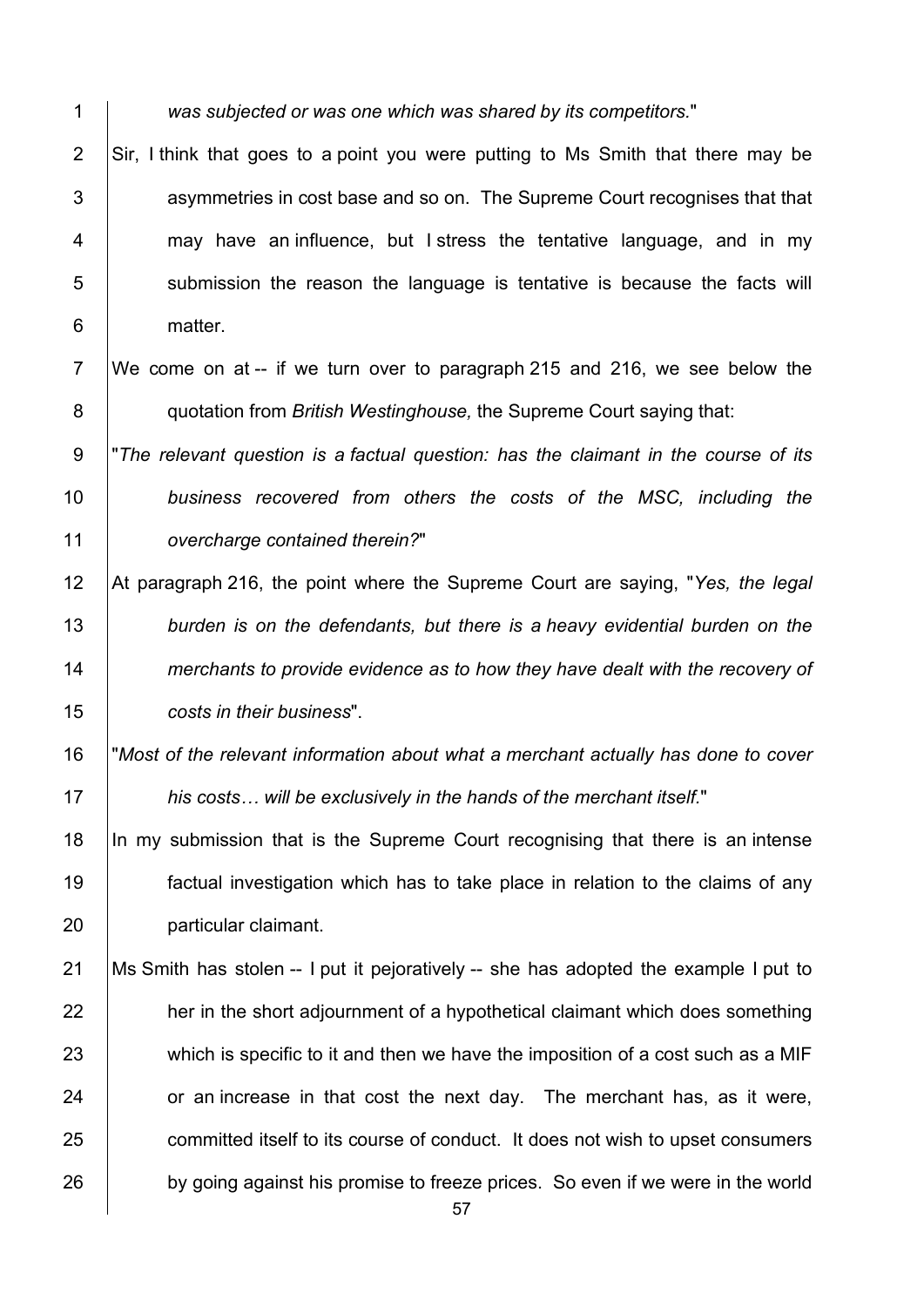**1** of Rolls Royces or some other product which is not quite as high value -- let's **just say I am an economist. I am not making any submissions about whether**  it is right as a matter of economics, but imagine that it is right as a matter of  $\parallel$  theory a high value product would -- in the situation of a high value product **b** one would expect there to be pass-on of a small input cost. If the facts are  $\vert$  that the retailer has made a price promise, then that will tend in the case of  $\parallel$  that particular merchant to indicate that economic theory is contradicted by 8 the facts. It just doesn't -- it collides with the facts and the facts have to take precedent.

10 So that is a stylised example.

 **THE PRESIDENT:** It is, but it is actually a very helpful one, because one might say "*Why haven't you pleaded this?*" You see, there's one way of resolving this. 13 | I am not particularly inclined to take it, because I think it is going to be **procedurally unhelpful, but one view one could take of 205 and 206 is that the economists are right and that, generally speaking, a merchant will seek to Fig.** recover its recoverable costs and, therefore, in a normal market any cost will 17 be passed down to its customers and that, therefore, for that reason the prima facie test in 206 of the Supreme Court's judgment is articulated and it is **incumbent upon the claimant to explain why that prima facie position is wrong** 20 by pleading the sort of example that you have set out.

 Now that is not, I think, a practical course in these cases, because we have too 22 many of them, and equally it is presuming that the economic evidence -- the 23 economic theory is enough to satisfy the reversal of the prima facie measure **of loss articulated in 206, but I think that all just goes to show that I'm not sure that articulations at this stage of burden of proof helps the Tribunal.** 

26 I think what is more important is to work out how each side is inclined to demonstrate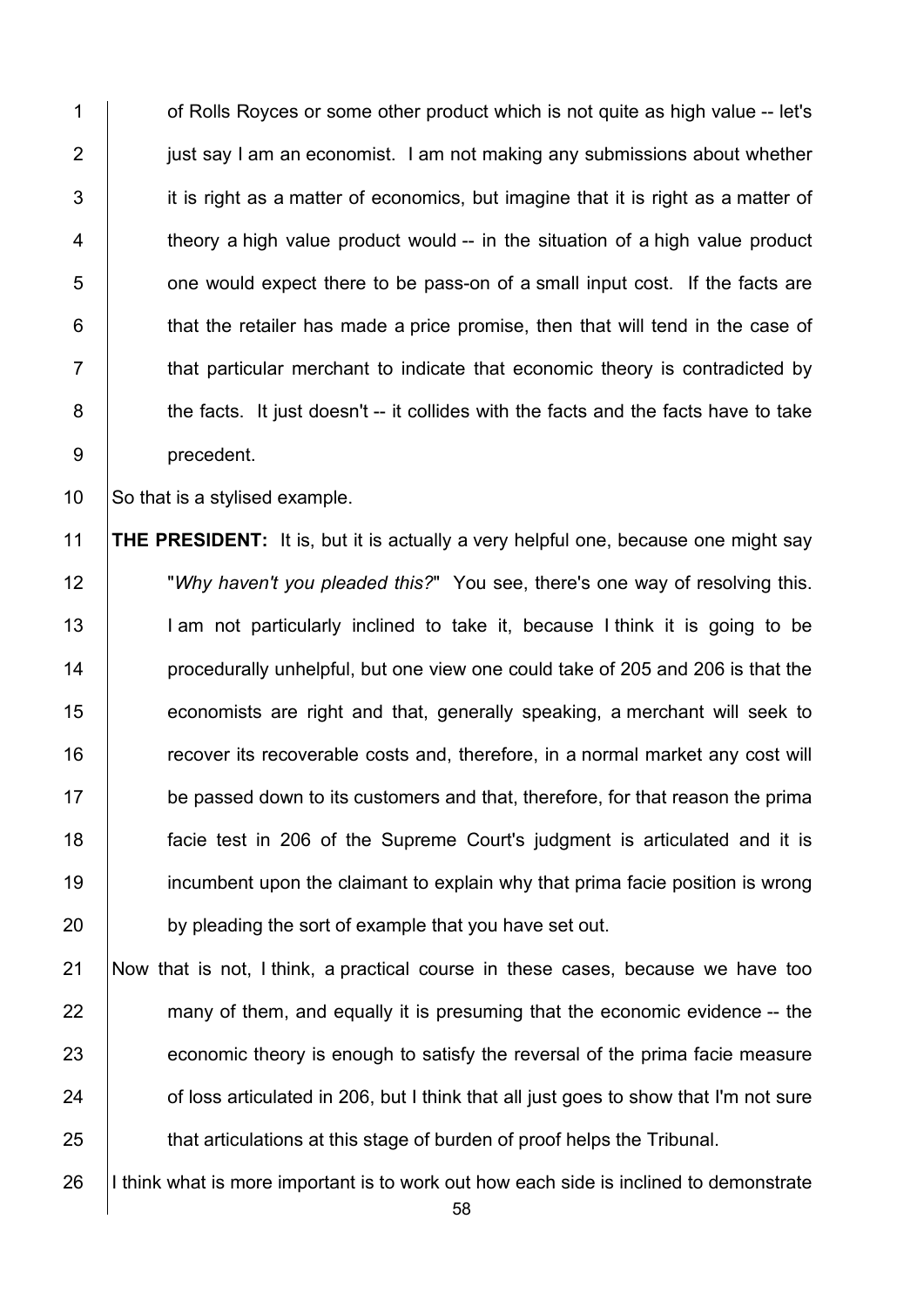1 at trial the loss it says it has suffered. At trial we will clearly take into account 2 whose burden it is, but we don't think, speaking entirely for myself, that we 3 Should allow the burden of proof to influence the obligation of each party to 4 say, "*This is the issue that needs to be tried*".

 The reason I say that is because, absent such an articulation, we are going to result **in a hearing, a trial that is actually not capable of properly taking place,**  because the issues have not been articulated enough. So, somehow, we have to get from a position of "*We have been forced to accept an illegal cost, but we may have passed it on*", we have to move from that level of generality 10 to a process where we can actually get to grips with the facts. Now what **those facts are I don't know, but that's what we need to get to.** 

12 Now normally those would be front and centre in the pleadings.

 **MS SMITH:** Sir, we have actually pleaded this, and I should have referred you to it, **but it was your comment just then that made me suddenly think we have pleaded this.** Could I just take you to CMC bundle 3. It is our replies, 16 because the pass-on only came in the defendants' defence. Can I take you to 17 two examples of how it is developed and to make good this point that actually it is a matter of fact that we have pleaded differently for two different **claimants.** These are the Scott+Scott claimants.

20 If I can take you first to tab 55 in CMC bundle 3. Tab 55 is the reply in Soho House. 21 Is tab 55 the reply in Soho House? I am sorry. 52 and then I want to take you 22 **to 55. 52 first, which is Soho House. This is a reply on behalf of Soho House** 23 and other Soho House entries, that particular claimant group, all of the Soho 24 House operating companies.

25  $\parallel$  If you turn to page 1003 of the bundle numbering.

26 **THE PRESIDENT:** Yes.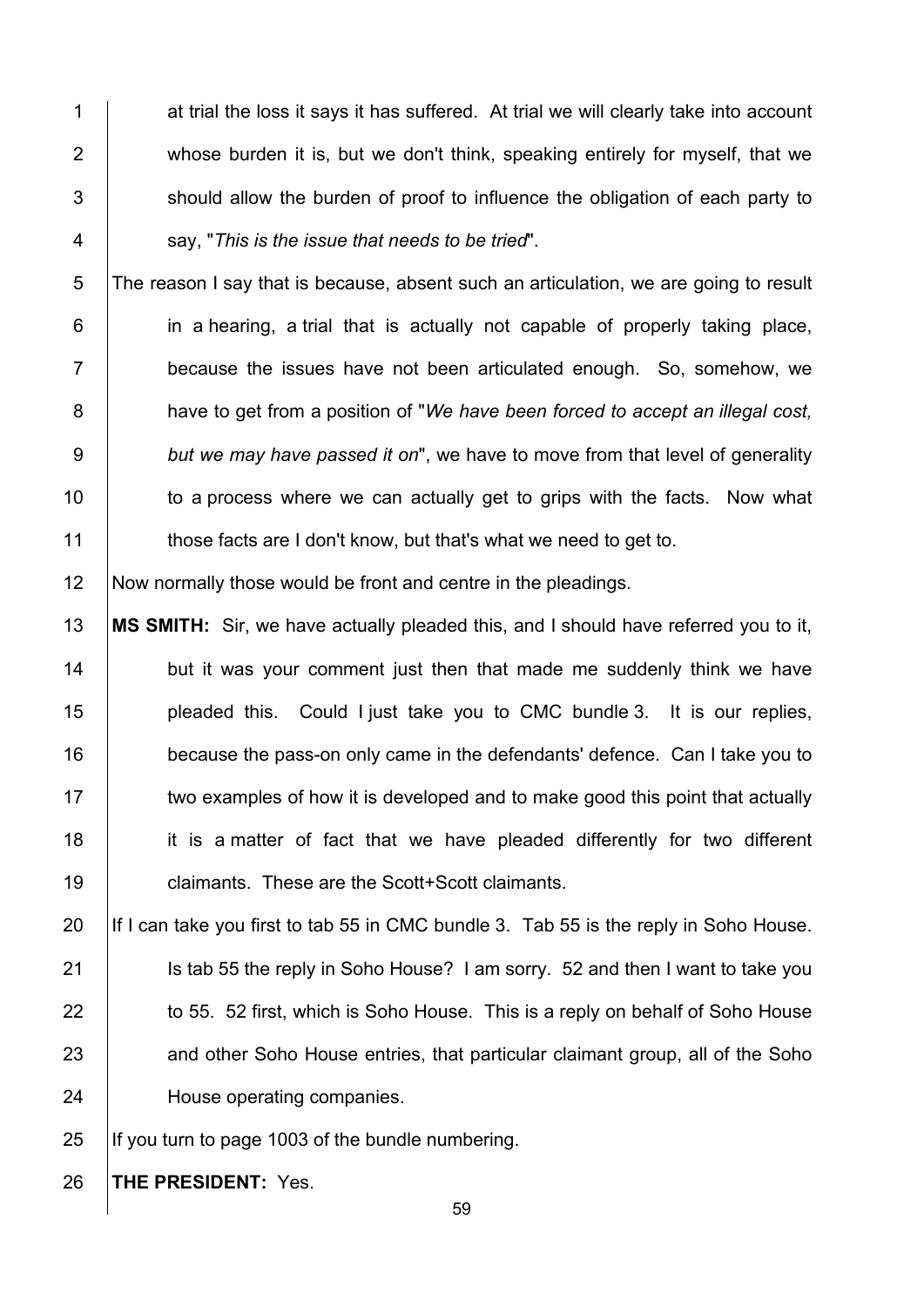1 **MS SMITH:** Paragraph 61, if I could ask you to read through paragraphs 61 to 63. 2 (Pause.)

3 You will see in 63 can I emphasise:

4 "*The Claimants will develop their case in this regard in due course in evidence.*  5 *However ...*"

6 And the claimants there set out fact-specific issues that they rely on, issues that are 7 Specific to the type of business that Soho House operates. They are food and 8 beverage prices, the hotel room prices, etc, and how the prices are set and 9 how the costs are reflected in those prices.

10 So that is a specific factual pleading that is relevant just to those claimants as 11 | regards pass-on.

12 If you compare that to the pleading in the Furniture Village case, which is a furniture 13 **Fig. 3** retailer unsurprisingly, at tab 56.

14 **THE PRESIDENT:** Yes.

15 **MS SMITH:** Page 1143 of the bundle. If I can ask you to read paragraphs 80 16 through to 82, you will see that there is there a different factual pleading as 17 **Figure 2** regards how that particular claimant engaged in that particular type of 18 business, sets its prices and will develop its case in this regard in due course 19 in evidence, but it will rely upon in order to say that there has been no pass-on 20 by that particular business.

 $21$  So, it is factual we say. It is claimant-specific and we have pleaded different factual 22 cases for the different claimants, but those factual cases also do turn upon 23 **J** our understanding of what pass-on requires that I outlined not particularly 24 well, and Mr Brown outlined much better from the Supreme Court judgment 25 **and the CAT judgment.** 

26 **MR BROWN:** The Supreme Court says that there is a heavy evidential burden on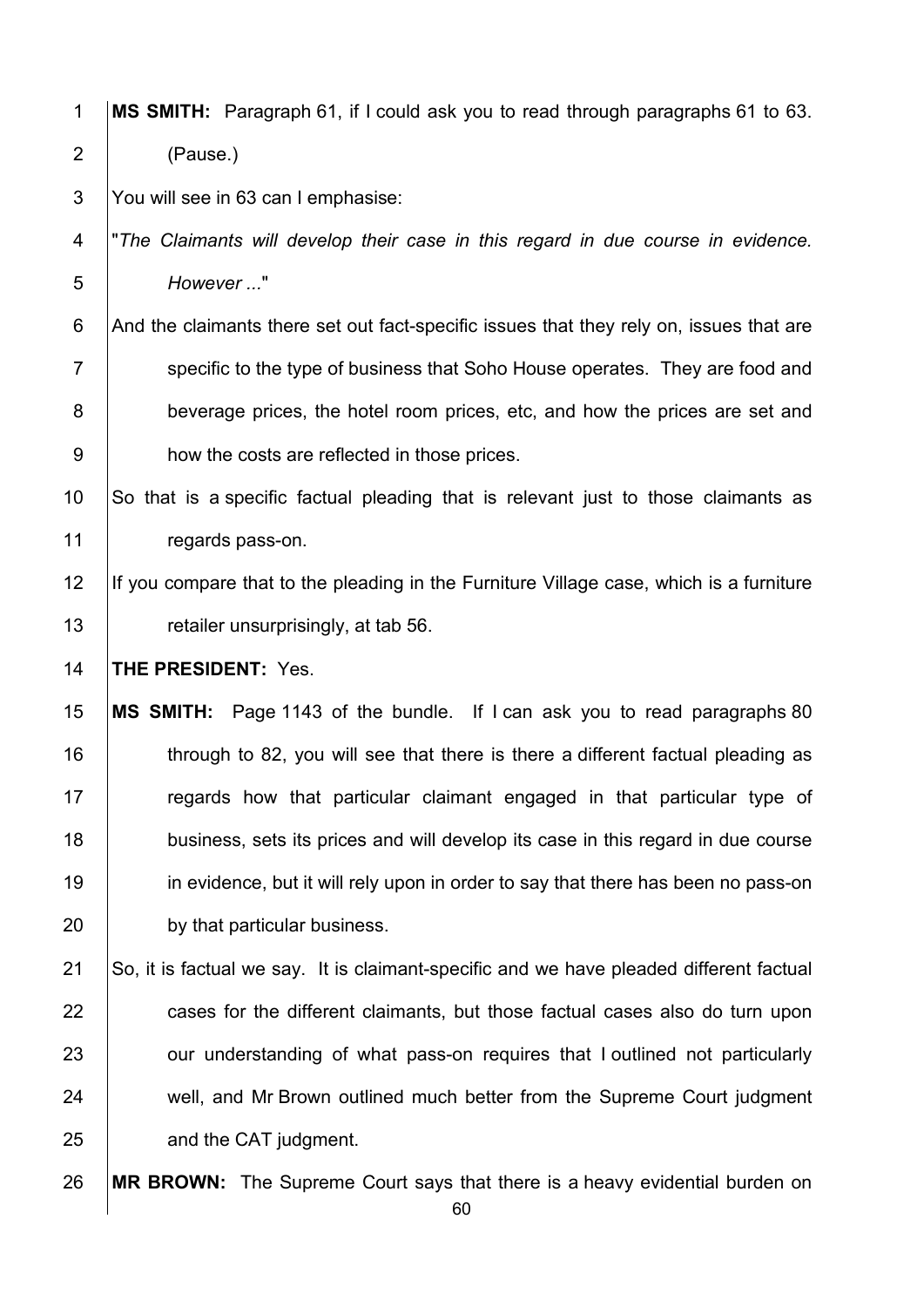1 the merchants. We understand that. We accept that. It will obviously be for 2  $\parallel$  the merchants to make disclosure and to set out their stall in their evidence. 3 The Supreme Court judgment does not say there is, as it were, an onerous 4 **pleading burden on the merchants and the claimants here.** It is an evidential  $5$   $\vert$  burden and that's something we will obviously be well alive to down the line.

6  $\mid$  My simple point for today -- as I say, these are provisional submissions, as it were -- $7$  my simple point for today is the quantum exercise is bound to require 8 a measure, possibly a very significant measure, of individuated analysis. At 9 this stage it is far from clear to us that the quantum aspects of these claims 10 | will be suitable for a generic approach.

11 Now it may be the appropriate way of proceeding is to, as it were, park this question 12 of what to do with quantum, not least because for the time being there is 13 **plenty enough to be getting on with in terms of the exemption** --

14 **THE PRESIDENT:** What do you mean by "park"? You mean do nothing in relation  $15$  to it?

16 **MR BROWN:** Well, first of all, the parties will probably wish to address you, having 17 given the matter further thought following today, but my simple point was that 18 over the course of the coming weeks, possibly coming months, pending 19 Ms Smith's clients' appeal against the summary judgment application, there 20 are matters which can be progressed in relation, in particular, to exemption 21 along the lines Ms Smith indicated. It may be that, rather than have a further 22 CMC in four weeks', six weeks' time to debate this question of pass-on and  $23$  the extent to which there may be a quantum trial along generic lines, rather  $24$   $\parallel$  than have a CMC on that in the near future, that that be wrapped up into 25 a wider CMC in the Michaelmas term once we have made some progress with 26 **the exemption issues.**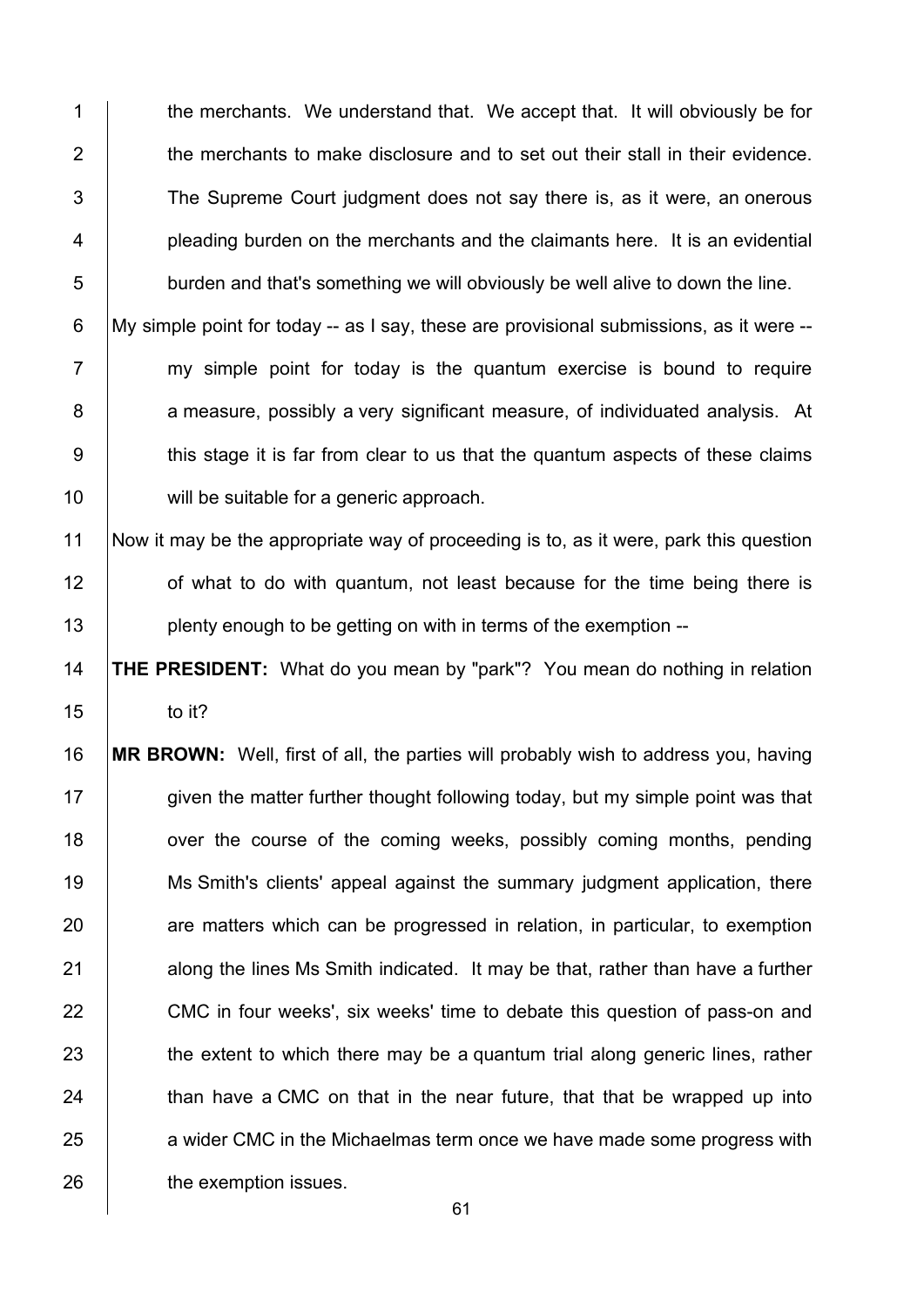| $\mathbf{1}$   | <b>THE PRESIDENT:</b> So, your suggestion is that we progress non-quantum issues in      |
|----------------|------------------------------------------------------------------------------------------|
| $\overline{2}$ | the broad manner that we have been discussing but we park, as you say, do                |
| 3              | nothing, in relation to the quantum issues? We just let them rest.                       |
| 4              | MR BROWN: My primary position is it is difficult to see how quantum can be dealt         |
| 5              | with on this generic basis.                                                              |
| 6              | <b>THE PRESIDENT:</b> So, is your primary position we should do the sampling today?      |
| $\overline{7}$ | <b>MR BROWN:</b><br>My primary position is that the exemption issues can be taken        |
| $\bf 8$        | forward.                                                                                 |
| $9\,$          | <b>THE PRESIDENT: Right.</b>                                                             |
| 10             | <b>MR BROWN:</b><br>And that when it comes to quantum, yes, that we should have          |
| 11             | a limited number of claims going forward on quantum, and not least because               |
| 12             | that process, which hopefully will result in judgments of the Tribunal on the            |
| 13             | quantum issues, will be informative and will help the rump of the cases to take          |
| 14             | a more informed view on settlement.                                                      |
| 15             | <b>THE PRESIDENT:</b> Right. Mr Brown, I am just trying to understand what exactly it is |
| 16             | you are asking the Tribunal to make by way of orders and I think, to be clear,           |
| 17             | what you are saying is that as far as quantum is concerned we should order               |
| 18             | today or tomorrow the sampling that you say shouldn't be put off, because it's           |
| 19             | so clear that sampling is going to be necessary because we have individuated             |
| 20             | claims.                                                                                  |
| 21             | MR BROWN: Yes, sir.                                                                      |
| 22             | <b>THE PRESIDENT:</b> I just want to understand.                                         |
| 23             | MR BROWN: Subject to the point that these submissions are made at very short             |
| 24             | notice and the parties, including my client, may wish to come back to you with           |
| 25             | more considered submissions. It may be that -- subject to what I hear from               |
| 26             | my learned friends, it may be appropriate for the parties to come back to you            |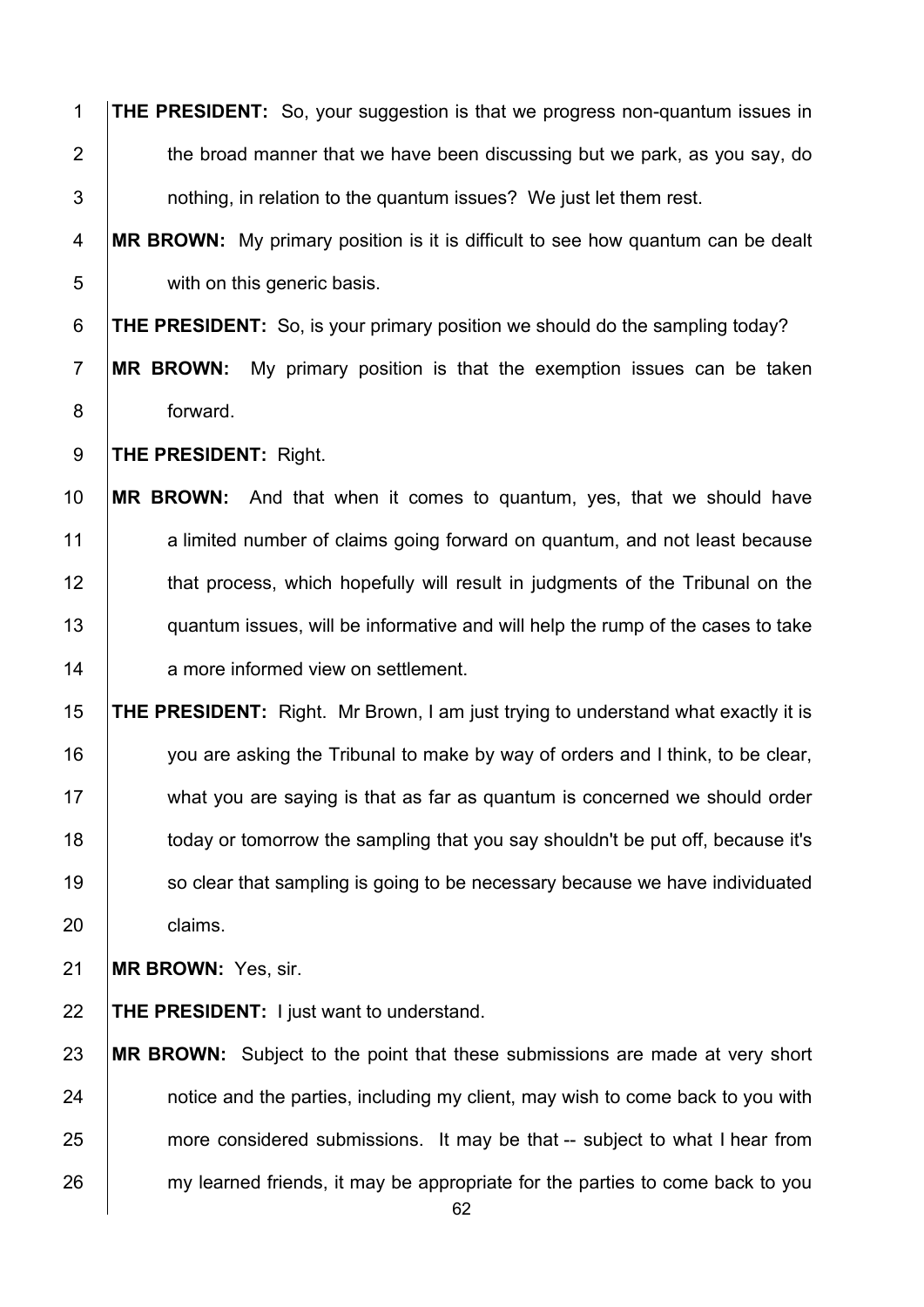1 with further submissions on that, particularly on the quantum point, but subject  $2 \quad$  to that, yes. 3 **THE PRESIDENT:** Thank you. That's very helpful. 4 **MR BROWN:** Thank you. 5 **THE PRESIDENT:** Mr Kennelly. 6 7 **Submission by MR KENNELLY** 8 **MR KENNELLY:** Sir, members of the Tribunal, Visa respectfully agrees with the 9 Tribunal's proposal, which hopefully will give us finality on all the pleaded 10 issues, and we respectfully agree that the issues should be taken in turn, all of 11 the issues. 12 Now having heard Ms Smith and Mr Brown, they are suggesting that all or the 13 Substance of the 101(1) or the initial liability issues are before the Court of 14 Appeal and therefore you should progress 101(3), but in our submission that's 15 the wrong way to do it. You ought to follow, as I think the Tribunal suggested, 16 the issues in the logical order, which is to begin where possible with the 17 101(1) issues, and there are stayed 101(1) issues on the pleaded case in 18 **these proceedings.** There is also a claim under Article 102 pleaded by 19 | Ms Smith which has been stayed. 20 On the Tribunal's proposed approach all these issues should be in play. It would

21 make no sense for this whole process to be developed, to have this series of | preliminary issues right through to quantum and at the very end to come back and have a further trial on 101(1) issues and a 102 trial on abuse of **dominance.** So, the stay ought to be lifted on those issues and they as initial **i** liability issues ought to be taken in their logical order before we get into  $26$  101(3).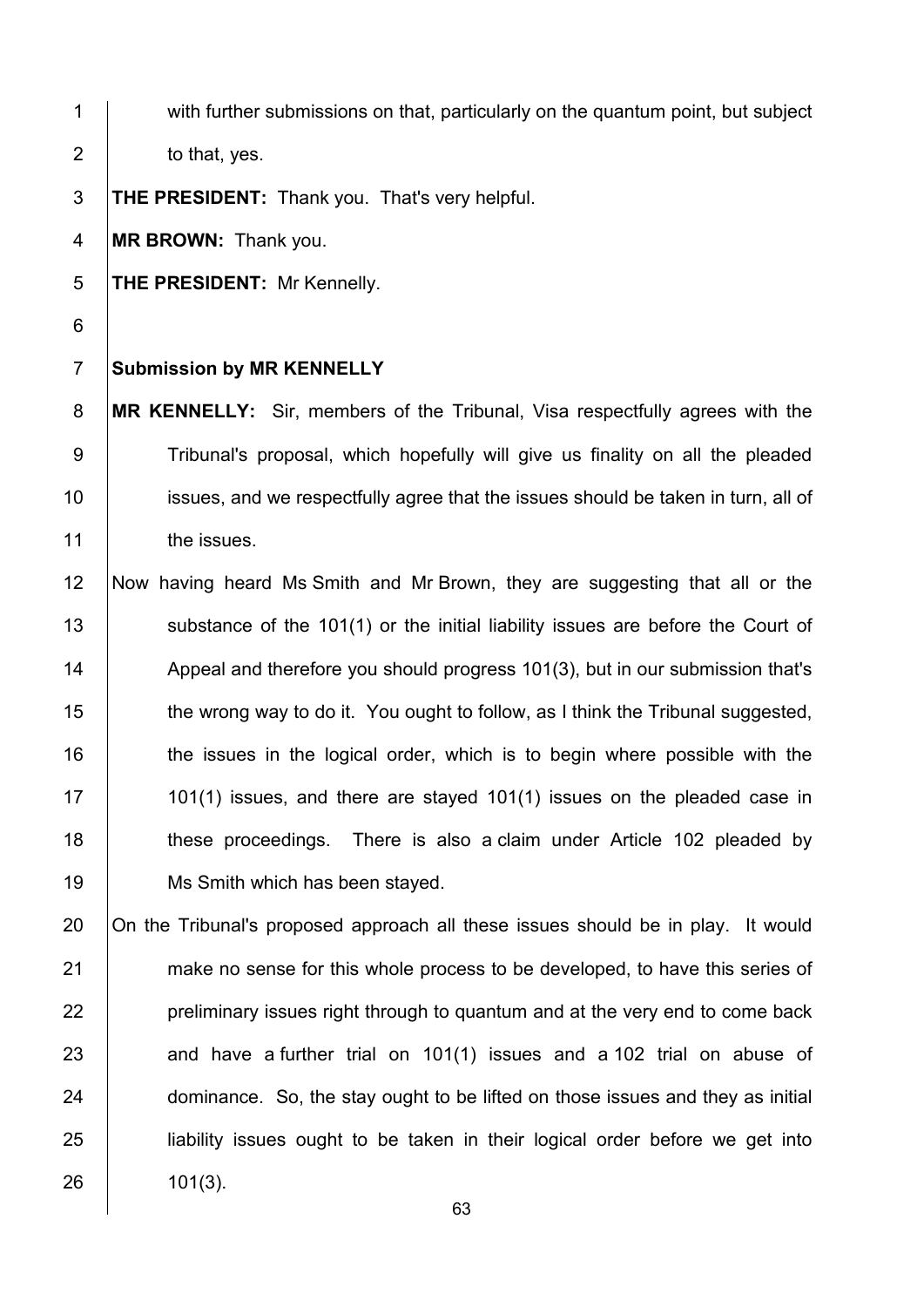1 I was pausing there, sir. I think you ...

2 **THE PRESIDENT:** Yes. I mean, I don't think -- I may have misread what Ms Smith  $3$   $\vert$  was saying -- I don't think she was suggesting that there be a hearing --4 Substantive set of hearings out of sequence. I think what she was saying was  $5$   $\parallel$  that so far as the granular articulation of what these issues actually are, the  $6$  | unpacking, that the unpacking of (a) through (d) ought to await the outcome of  $7 \mid$  the Court of Appeal decision, and therefore the heavy lifting in relation to (a) 8 **through (d) should take place in November and December of this year, but** 9 that there was no reason why one couldn't front load to this limited extent only 10  $\vert$  (e), (f) and (g) and, as it were, get the unpacking done to the extent it could be 11 before October.

12 Now for my part that seemed quite a sensible idea, given that the ball-park is 13 changing or potentially could change in relation to (a), (b), (c) and (d), but I did 14 | not read her saying that we should conduct the sequential series of 15 **preliminary issues in the order of (e), (f), (g), (a), (b), (c), (d). If that was your** 16 | submission, Ms Smith -- I see you shake your head. So, I think we are in 17 **Againg 17** agreement that the issues need to be dealt with substantively in pretty much 18 the logical order set out in your paragraph 3, but the anterior work probably 19 **19** ought to reflect the fact that certain issues are in play, as it were.

20 **MR KENNELLY:** Sir, I see. Of course, we agree that the experts can begin the 21 granular work on formulating the list of issues. What the Tribunal envisages is  $22$  that the experts will, or with their assistance the parties will, formulate a full list 23 **Fig. 3** of issues at a granular level. What you have before you in paragraph 3 of our 24 Skeleton is an extremely high level summary of only some of the issues.

25 My first point, though, is that that list is not comprehensive. May I take you -- 26 **I** I appreciate we have not got a huge amount of time -- very briefly to the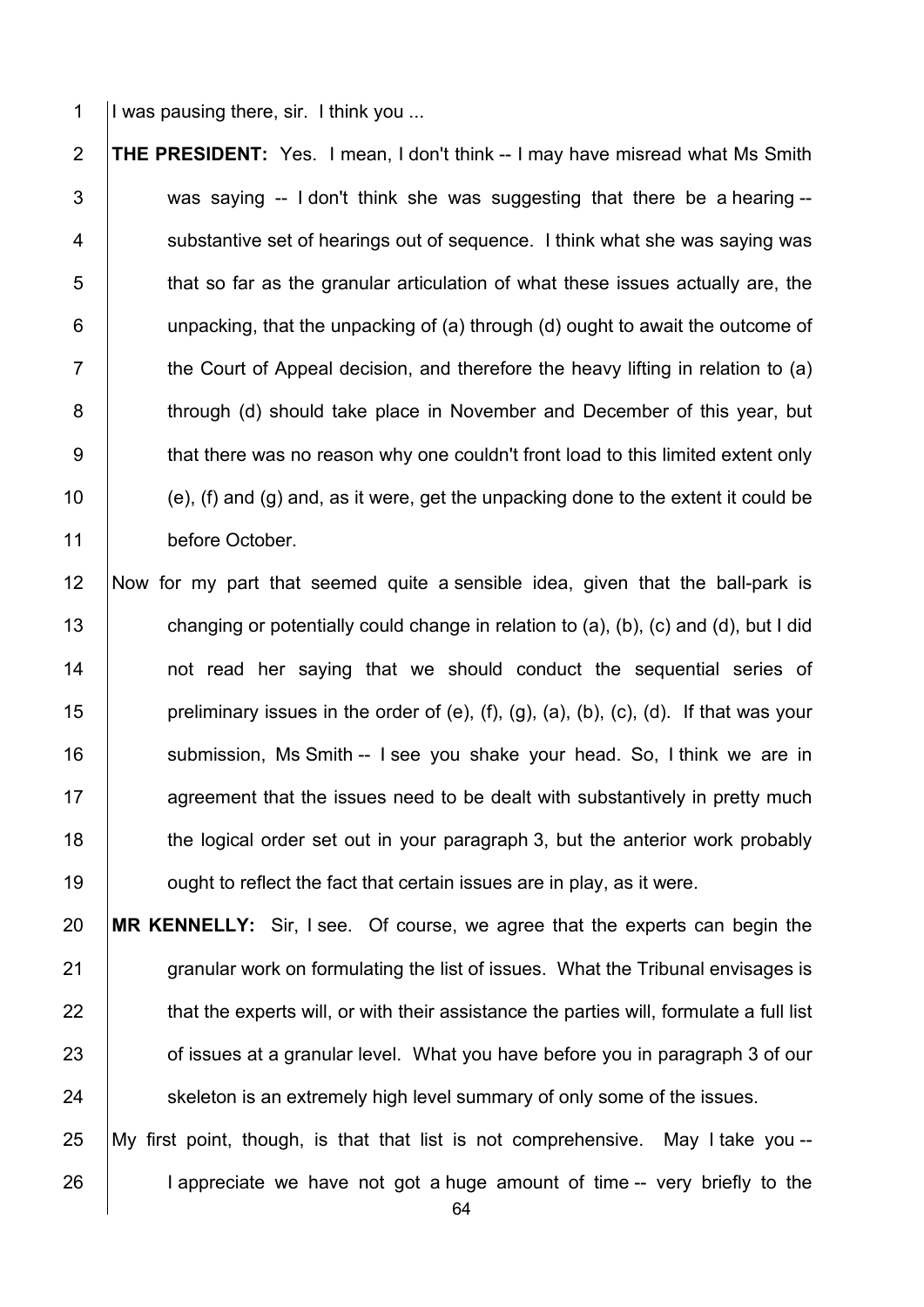**pleadings to show you the issues which are under article 101(1) and 102 and 102** 2 which are pleaded and ought to be in play also in the issues which this 3 Tribunal will now determine if we are to have a comprehensive series of **preliminary issues that will give us finality.** 

5 It is in bundle 2, behind tab 41. This is Ms Smith's pleading in Dune, page 531. It  $\vert$  refers there to the Visa rules. This is part of her case against us under article  $7 \mid$  101(1). If you go to paragraph 25 on page 532, you will see a reference to **certain rules which Visa applies and they are in bold: the honour all cards rule**  in (a); skipping down to (b), there is a reference to a surcharging rule; and (c) 10 a reference to the co-branding rule. The Tribunal should see that in bold. **Over the page at 533 at paragraph 26 you will see that these are collectively**  defined as "*anti-steering rules*". That's in bold at the very end of paragraph 26.

### 14 If you skip ahead, please, to paragraph 78 on page 552, you will see that Ms Smith **pleads that:**

 "*These anti-steering rules are Visa rules which are imposed on merchants as a result of a decision taken by an association of undertakings and/or agreements or concerted practices. These are particulars of the breach under article 101(1)*." **THE PRESIDENT:** Yes.

 **MR KENNELLY:** If you want to see the claim under article 102, please go back to **page 545, paragraph 59.** There Ms Smith has pleaded for her client 22 | a detailed claim of infringement of article 102, so a claim of unilateral 23 anti-competitive behaviour. You will see, skipping ahead, a reference to **dominance, where dominance is pleaded out, and at page 547 an allegation of abuse, which extends nearly to the bottom of page 550.** 

**THE PRESIDENT:** Yes.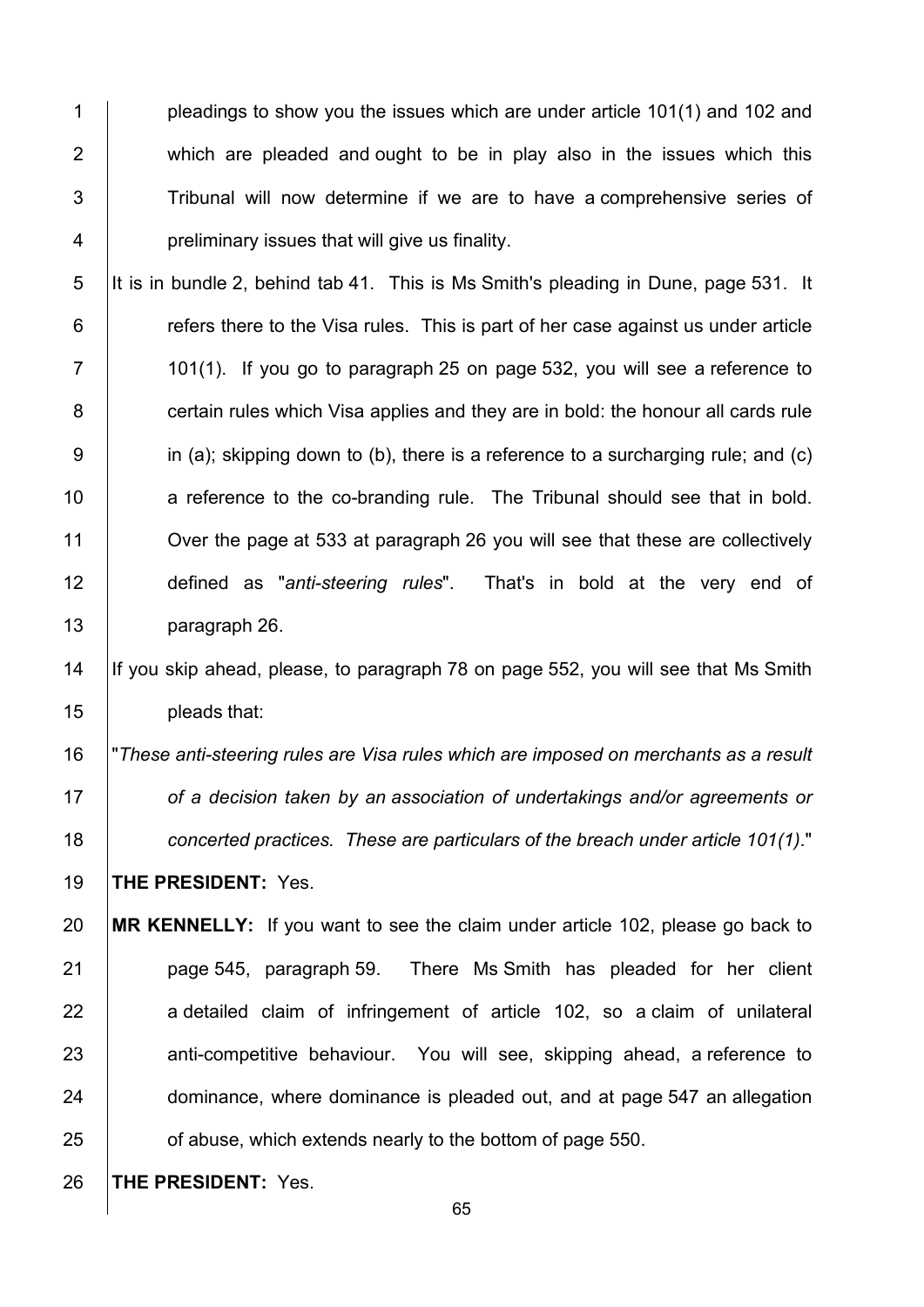**MR KENNELLY:** Now these parts of the claimant's case have been stayed. That **made sense in a way consistent with the prior position the Tribunal was**   $\vert$  taking. They were not staved pursuant to the sampling concept, but that was  $\parallel$  the direction of travel. The Tribunal is now taking a very different approach, **b** one which we respectfully endorse, which will give us finality. As I said, it **Fig.** makes sense for the stay to be lifted for these elements and for these to be in  $7 \vert$  play, because, as I said, it would make no sense at all for us to get to the end 8 of this process and then have to come back and have a 101(1) trial on the 9 Steering rules and a 102 trial on abuse of dominance.

 **THE PRESIDENT:** Yes. Just so that I absolutely understand what you are saying, 11 are you saying that there is benefit in doing work on these stayed issues in 12 terms of articulating them and unpacking them in advance of the hand-down **1** of the Court of Appeal's decision presumptively in October?

**MR KENNELLY:** Yes, indeed. They are not affected by the --

 **THE PRESIDENT:** No. They are related, of course, because in competition law 16 everything is connected to everything else, but you say, notwithstanding that **connection, there is an advantage in putting the shoulder to the wheel now Fig. 4** rather than in November or December.

 **MR KENNELLY:** Indeed. We are also anxious to progress this as much as we can 20 within the limits of practicability, and this seems like a useful step that we can **do in the interim.** 

22 There is a limit to what can be done on 101(3) until we get finality in the Court of 23 Appeal consistent with what the President has just said to me. It would make **ho sense to have hearings on the pre-IFR period 101(3) issues and then have**  to come back and do separate 101(3) trials, if required, following the appeals, 26 but I think the Tribunal has made that point to me already.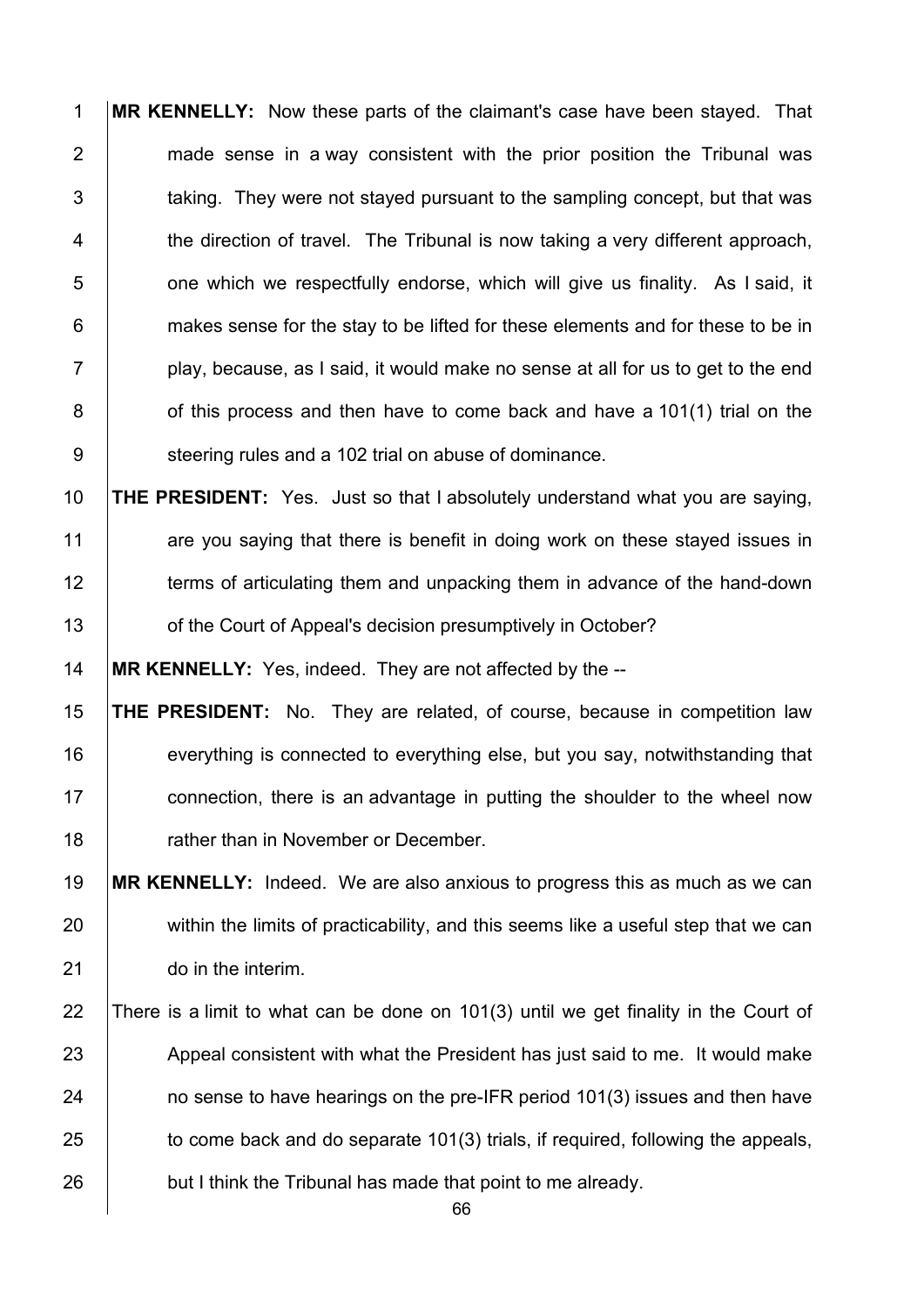1 Of course, the task before us is relatively substantial, because although Ms Smith 2  $\vert$  said the parties have done a lot of work as part of the sampling exercise, 3 which can be deployed for the purposes of the 101(3) issues, that's only partly 4 true. Of course, nothing will be wasted and the work that Mr Holt has done  $5$  can be recycled, but that was a very limited set of reports that he produced. 6 | He was not doing a full MIT analysis, as Ms Smith suggested. The Tribunal 7 T will recall he was focused on the merchant benefit test and specifically on the 8 cost of cash and cards, which is quite a limited focus. A much broader job 9 **has to be done in order to fight the broader 101(3) issues at trial.** 

 To take the point Ms Smith made and Mr Brown I think hinted at also, we are not 11 Suggesting that full disclosure should be given by all 950 claimants for that **purpose.** The proposal we endorse is the one the Tribunal made, which is **that the experts will drive the data and disclosure that is required in**  a proportionate way, but that we can only speculate now as to what that will involve. The experts need to liaise and produce proposals for the Tribunal.

16 It is not appropriate, I think, at this stage to say any more than that about the general 17 | approach the Tribunal is taking. We noted with interest the Tribunal's 18 Suggestion of a walk-in period where other parties who have issued claims but 19 who are not in these proceedings currently or not a part of this could become 20 involved, in order possibly to produce more likely prospects of finality. That's 21 **ultimately going to be something the Tribunal will consider on another day, but** 22 we can see the sense in it and no doubt that's something that will be 23 **developed further by the Tribunal.** 

24 **THE PRESIDENT:** Well, yes. I mean, if I can put down a marker, I think this is 25 Something on which I have already articulated to Ms Smith the point that 26 **justice delayed is justice denied and I think everyone subscribes to that.** On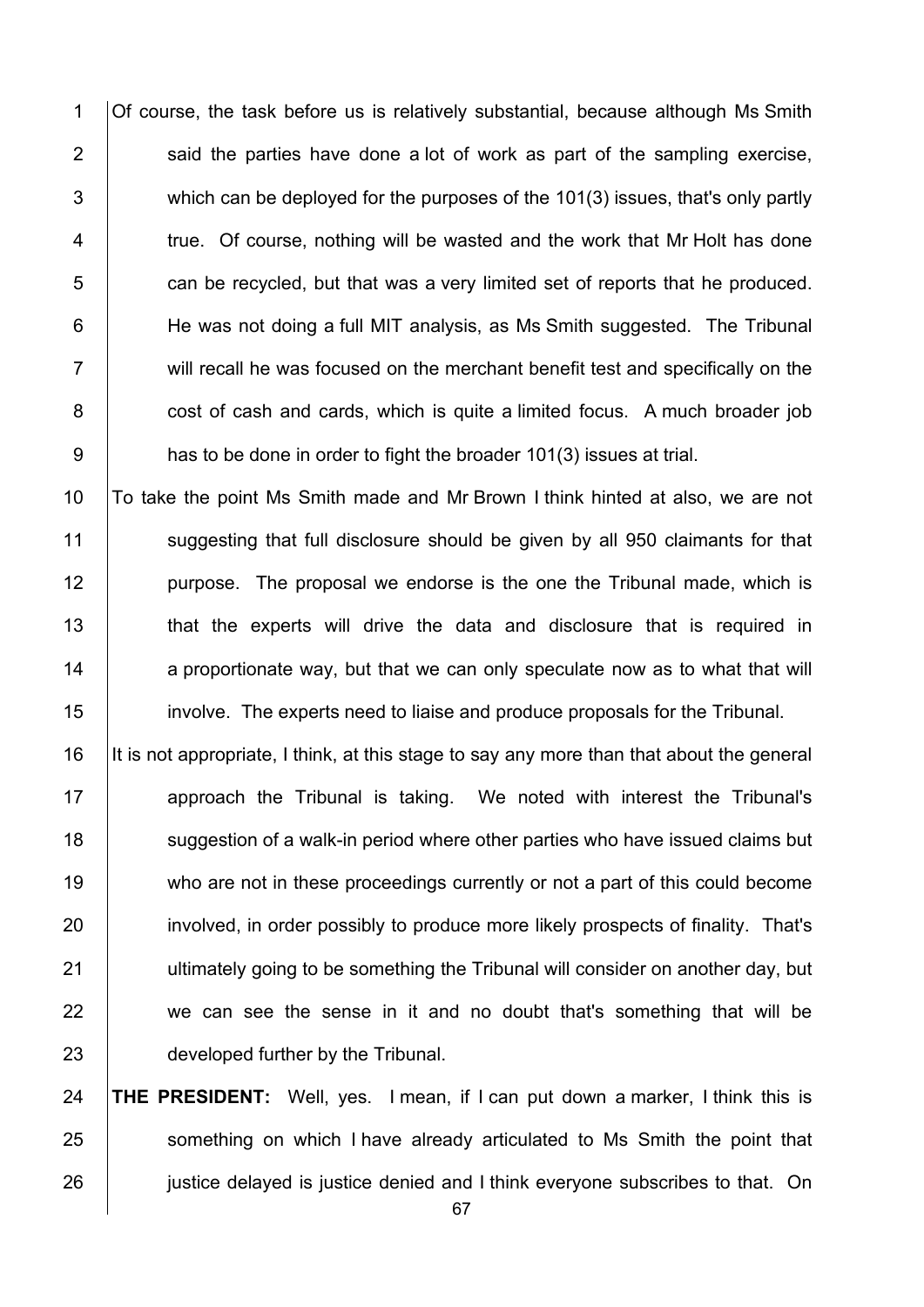1 the other hand. Visa and Mastercard will probably have a clearer idea of the 2  $\parallel$  status of claims that are in the pipeline, as it were, where in the pipeline they  $3$   $\parallel$  are and what particular blockages are preventing their articulation here.

4 Now it might be helpful not today or tomorrow but in the course of the next week or 5 Supersum So to have an articulation from Visa and Mastercard about just what there is in  $6$   $\vert$  the pipeline and what is delaying them so that we can consider the extent to 7 which, consistent with progressing these matters as expeditiously as possible, 8 we can draw other parties in if it is appropriate. I mean, we obviously can't 9 make any view as to the appropriateness until we have understood just what 10 the material in the pipeline actually is. So that is a request which I think we 11 are articulating in order to flesh out this part of the process.

12 It may be that we can't flesh it out anymore, because there is a disinclination to bring 13 claims into this Tribunal or there's a disinclination for good reason to progress 14 them, and if that's the case, that's the case, but our sense is we at least ought 15 to try to have as much resolved as possible on the basis, which may also be 16 invalidated, that there are generic issues which can be decided commonly.

17 Now if that proves to be wrong, then, you know, we go down the fragmentation route 18 and the sampling route. That is plain. If we can't try things generically, then 19 we can't try things generically, but much of what we are saying today is in the 20 spirit of keeping our options open so that if there is an opportunity to make 21 **binding decisions wider, then we want to seize it.** 

22 **MR KENNELLY:** Yes, indeed. That's entirely consistent with the idea of getting as 23 much finality as possible. Of course, Visa would be happy to give the 24 Tribunal, in conjunction with Mastercard, a note or an update on where the  $25$   $\Box$  other cases stand and, to the extent we can, explain why they are stayed. 26 **I** I think the summary you were given earlier by my learned friends is accurate.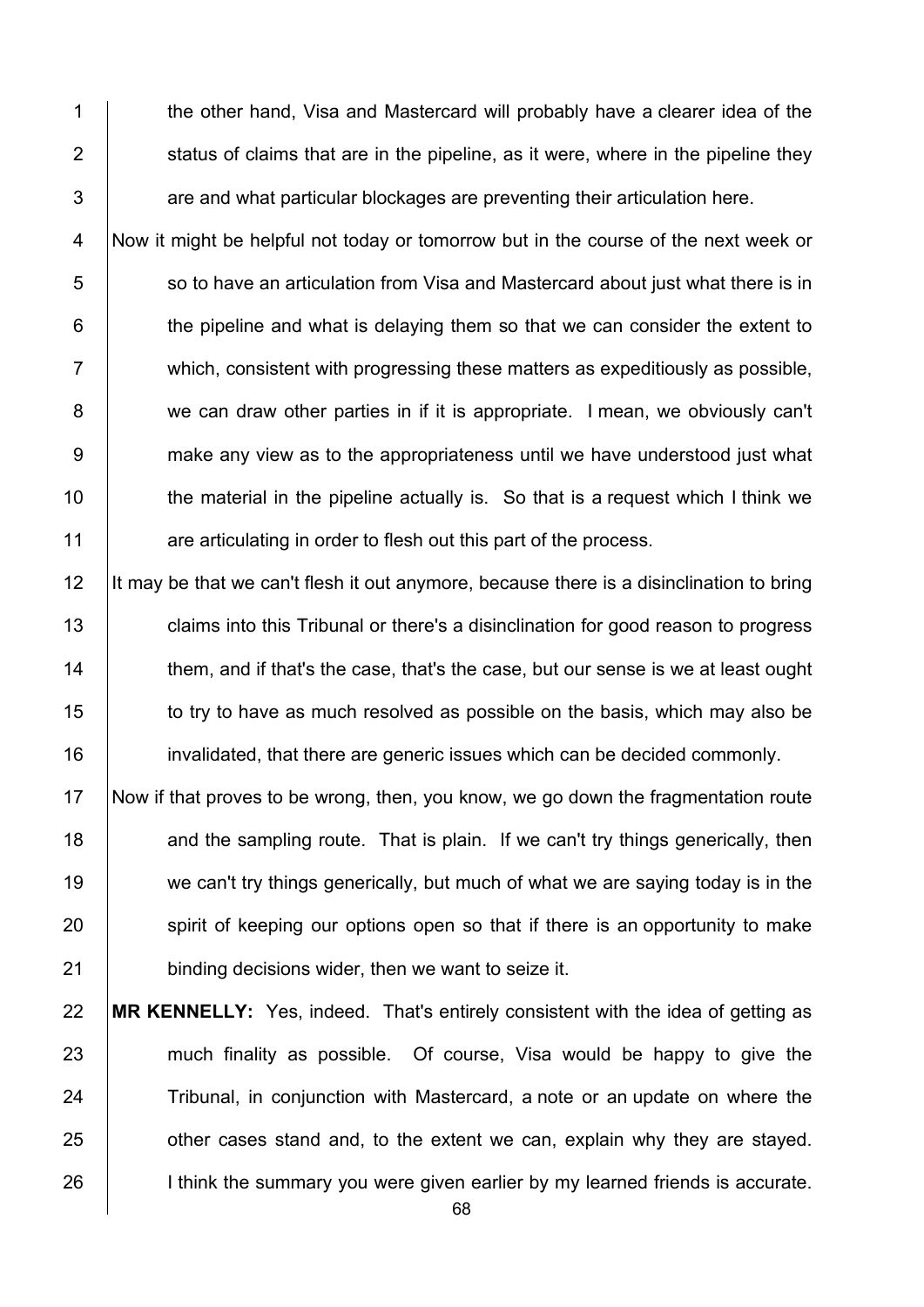1 There are a large number of claims against us staved in the High Court. I don't know why they are stayed, but I am sure we can find out why that is,  $\vert$  but there are certainly a large number of claims in the pipeline.

 **THE PRESIDENT:** Yes. There are -- and this is why I think information from all sides is going to be quite important -- I know that there are a large number of  $\vert$  claims which are in the process of coming across to the CAT, and I think they  $7 \mid$  are staved in the High Court at the moment, but, like you, I don't know exactly 8 what the position is, but I think it is in the form of the formalities of getting the **documentation moved across and ensuring that the systems and records in** 10 the High Court are appropriately translated so that the CAT can receive those 11 cases.

## That may be completely wrong, but what I propose, and I will say no more, that the 13 | Tribunal, Mastercard and Visa engage in a sort of collective **information-gathering exercise just so that we have a clear idea of the shape b** of the beast that we are talking about.

 **MR KENNELLY:** Certainly. Certainly. I am going to move on now, if I may, to the **points upon which the Tribunal specifically invited us to comment.** 

18 The first was the extent to which we agree that quantum issues may be generic. I 19 am afraid on this I will be very brief because it will depend ultimately on the evidence. That may well be right, but we can see how certain quantum issues 21 may well be determined on a market-wide basis, but beyond that I would be speculating, but it's something which now -- as we have been directed by the 23 Tribunal and consistent with the approach which you are now proposing, our experts will apply their minds to that question, and no doubt we will make **Submissions about it in due course.** 

**THE PRESIDENT:** If I can frame where you stand and perhaps do so in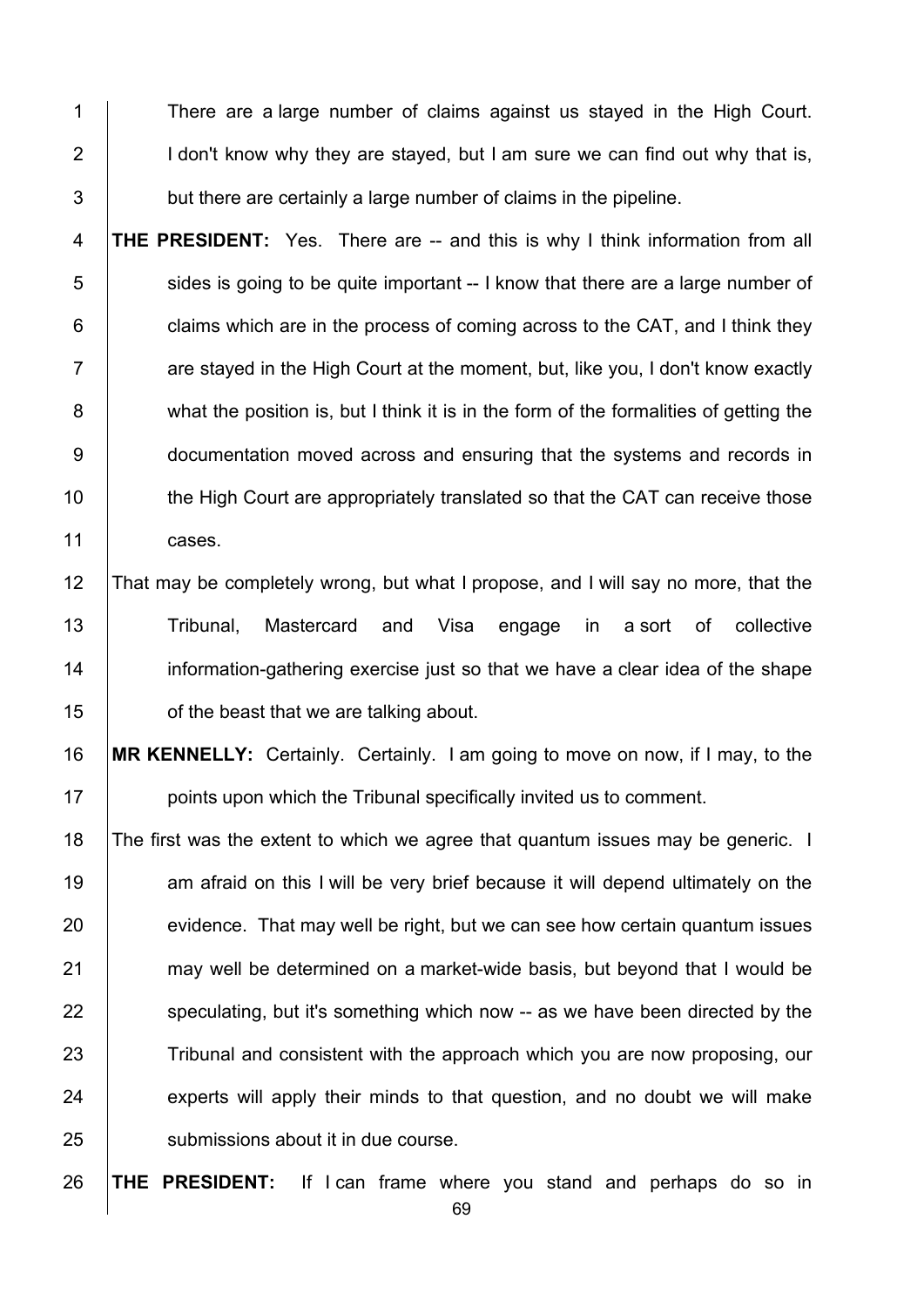contra-distinction to Mr Brown, Mr Brown's position is, "*Look, let's not beat around the bush. You are not going to be able to do this generically, so let's get on with sampling*". Your position is, "*Mr Brown may very well be right, but we don't know until we have done a little bit of unpacking about what exactly a quantum exercise entails. So can we at least pro tem proceed down the route that the Tribunal has articulated, always appreciating that we may have to about-turn if the issues fall in a particular way?*"

 **MR KENNELLY:** Indeed. That is exactly my submission. If I may say so, the merit 9 of that is that to the extent that these can be viewed or treated as generic **ignosing is in** issues, the more likely it is that we can resolve them proportionately and 11 expeditiously. We are attracted, if I may say so, respectfully, to the Tribunal's **idea of whittling down the issues so that in the end the quantum exercise becomes more straightforward.** That's plainly in everyone's interest.

14 The next point upon which we were asked to comment was whether infringement **and the various infringement issues should be treated as common issues.** 16 That has been our submission all along. We respectfully agree.

 The next point was on appeals. Again, we respectfully agree and see merit in **holding over to the end the various appeals which no doubt will seek to be brought or that will arise as these preliminary issues are determined by the** 20 Tribunal, subject, of course, to the Tribunal deciding some appeals may need **b** to progress in the interim.

 We used the short adjournment to see if that were particularly possible. The 23 Tribunal has already checked this. It is possible under Practice Direction 24  $\vert$  52(d), paragraph 8.1. So it can be done and we see merit in that.

25 On the question of appeals there is a further point that arises. The Tribunal will no 26 doubt be aware that the parties currently have appeals pending before the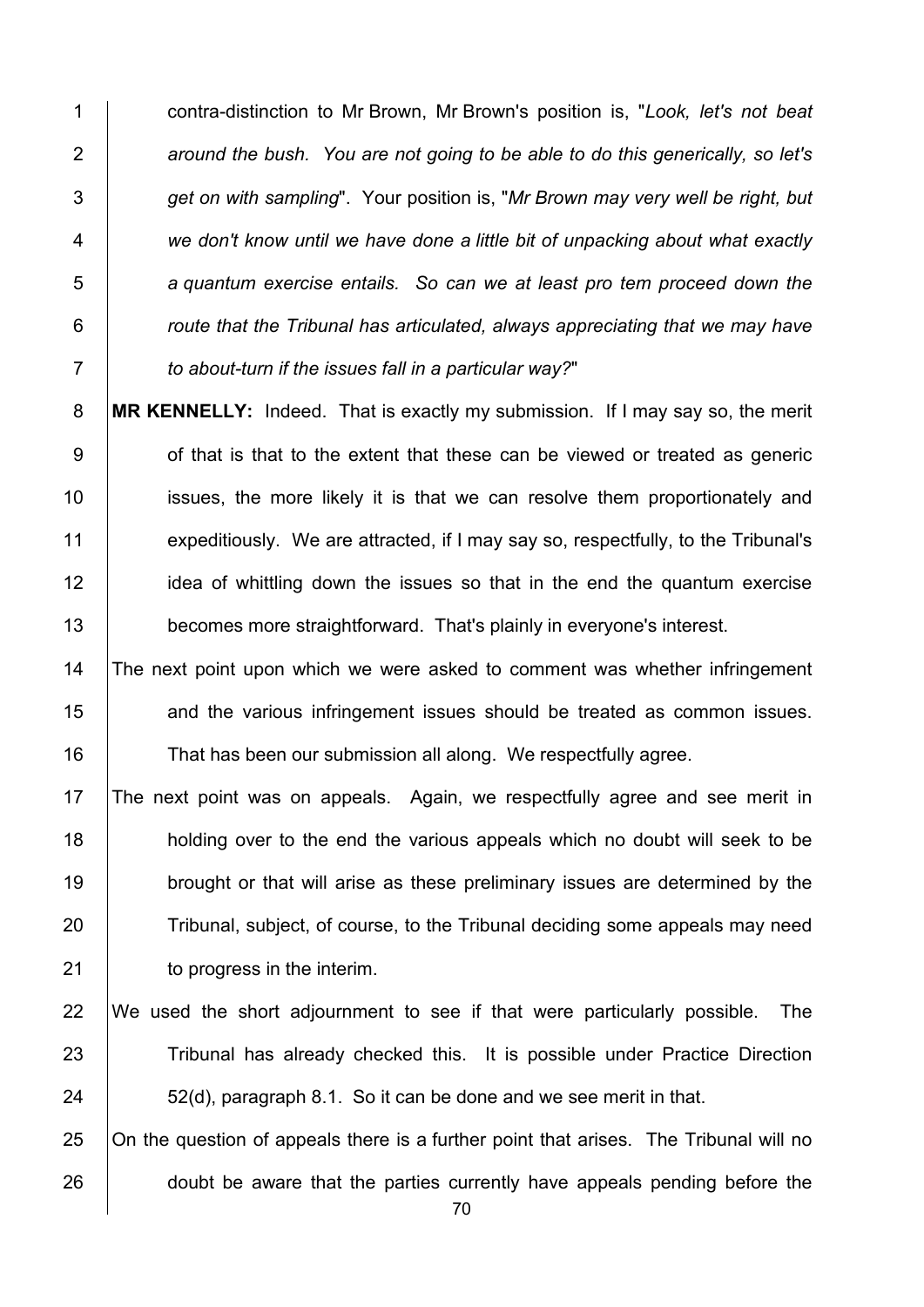1 Court of Appeal to be heard in July arising out of the summary judgment here, 2 **which my learned friends have referenced, and the Tribunal will know that in**  $3$   $\parallel$  that the claimants appeal against the finding that our new counterfactuals are  $4 \mid$  arguable and we have an appeal in relation to the treatment of the relationship 5 **between Visa Inc. and Visa Europe.** 

6 Had this process we discussed today been canvassed by the Tribunal earlier, those 7 applications for summary judgment may never have been brought, because 8 **|** logically we would simply have had them as preliminary issues. Now we are 9 in this odd situation that the arguability of these points is in issue in the Court 10 | of Appeal when, in reality, it would make more sense to have those issues 11 determined finally as preliminary issues by this Tribunal following the process 12 **that you have outlined today.** 

13 Now there's a limit to what can be done about that, because they are before the 14 Court of Appeal. It would probably require the parties to agree to stay their 15 **1** appeals or withdraw them, and that would no doubt involve some joint 16 **All approach from this Tribunal, but one can certainly see -- and there's little** 17 **a**ppetite on the side of the claimants to do that -- but following the logic of the 18 Tribunal, one can see how that would bring some real benefits to the process 19 **and would allow us to expedite the process and approach it consistently with** 20 the process that you have now outlined to us. That's a matter really for the 21 | parties.

# 22 **THE PRESIDENT:** I think that's absolutely right, Mr Kennelly. If the parties were to 23 **come with an agreement to that process, then if the Tribunal needed to assist**  $24$  it in any way, the Tribunal would, but at the end of the day I think if any party 25 to the appeal wanted to continue, then it would be ill-advised I think of the 26 Tribunal to intervene and to try to compel an outcome, no matter how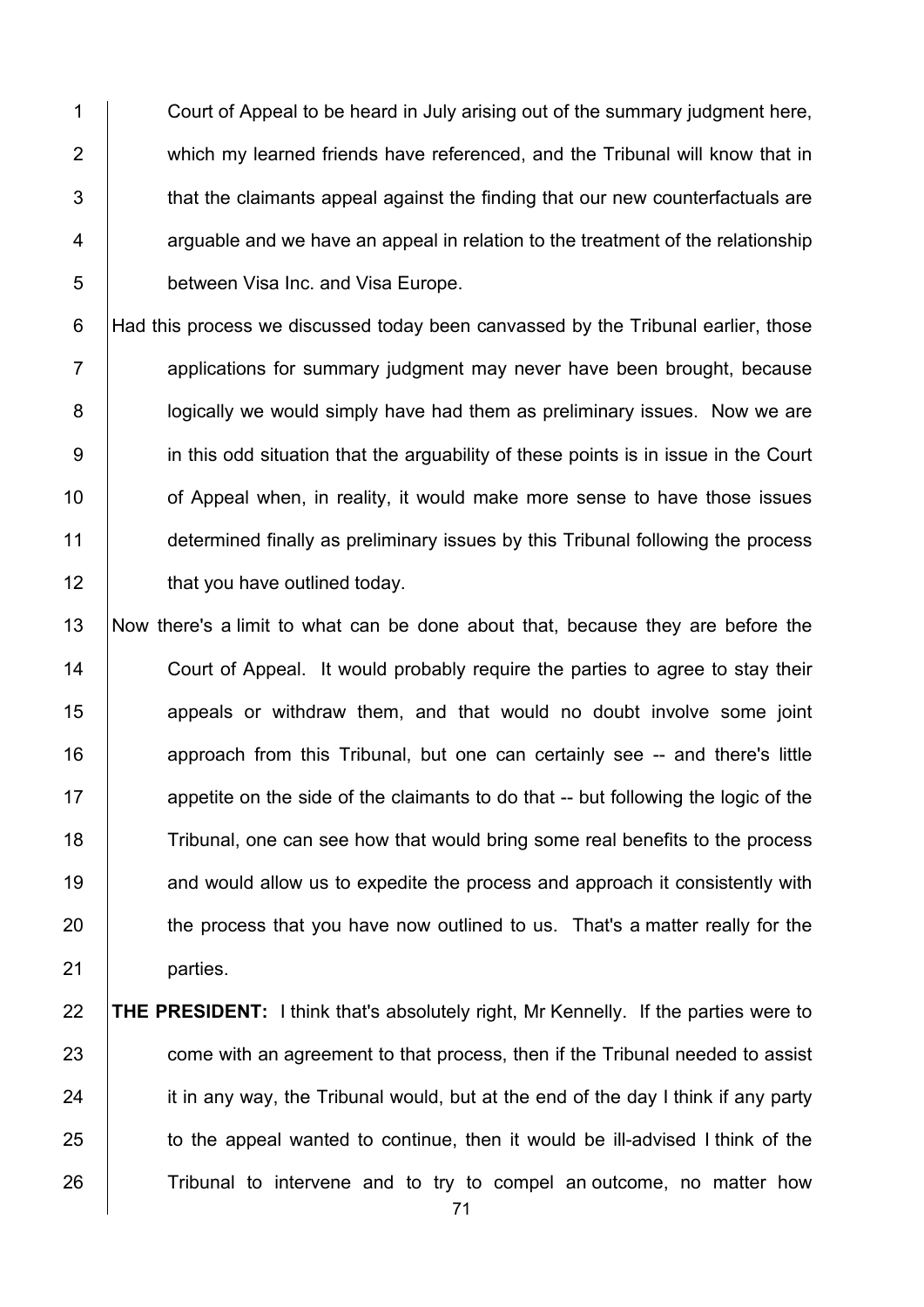1 sensible.

- **MR KENNELLY:** I understand. I raise the point only because it is unfortunate that  $\vert$  we have to wait for the outcome, because, of course, it is not just the Court of 4 Appeal, but any further appeal to the Supreme Court, which will bring, **b** potentially, delay and inconvenience to the progress of these preliminary **issues that we wish to advance.**
- **THE PRESIDENT:** Yes. That I see. The only silver lining is that it will enable us to 8 Shoehorn a few more claimants in the pipeline into these proceedings. So, 9 there is something of a silver lining, but I take your point.
- **MR KENNELLY:** Sir, the next issue was experts. It has been proposed that each of Visa and Mastercard have two experts each and the claimants have a total of four between them. Again, I respectfully agree, subject to this caveat, if 13 | I may. It may be necessary, and, of course, permission will have to be sought **from the Tribunal, for the defendants to have an industry expert in addition to the economist and the accountancy expert, because on pass-on it will be** 16 16 10 necessary not least because of the generic points we have been discussing **this morning to have a greater understanding of the industry and the market that's under investigation.** Of course, the claimants have the advantage of **operating in that market, hotels, for example, whereas we have no idea.** In **fact, we may well need the assistance of an industry expert down the line.**
- **THE PRESIDENT:** Again, that's helpful. Mr Kennelly, the reason I put numbers to it 22 was to give the parties a sense of what the Tribunal would like to see at the 23 end of the process, but clearly things like the experts you call will be the 24 Subject of specific orders made in due course regarding the number and 25 discipline of experts, and that will, of course, be informed by the unpacking of **the issues process, but let me say this.**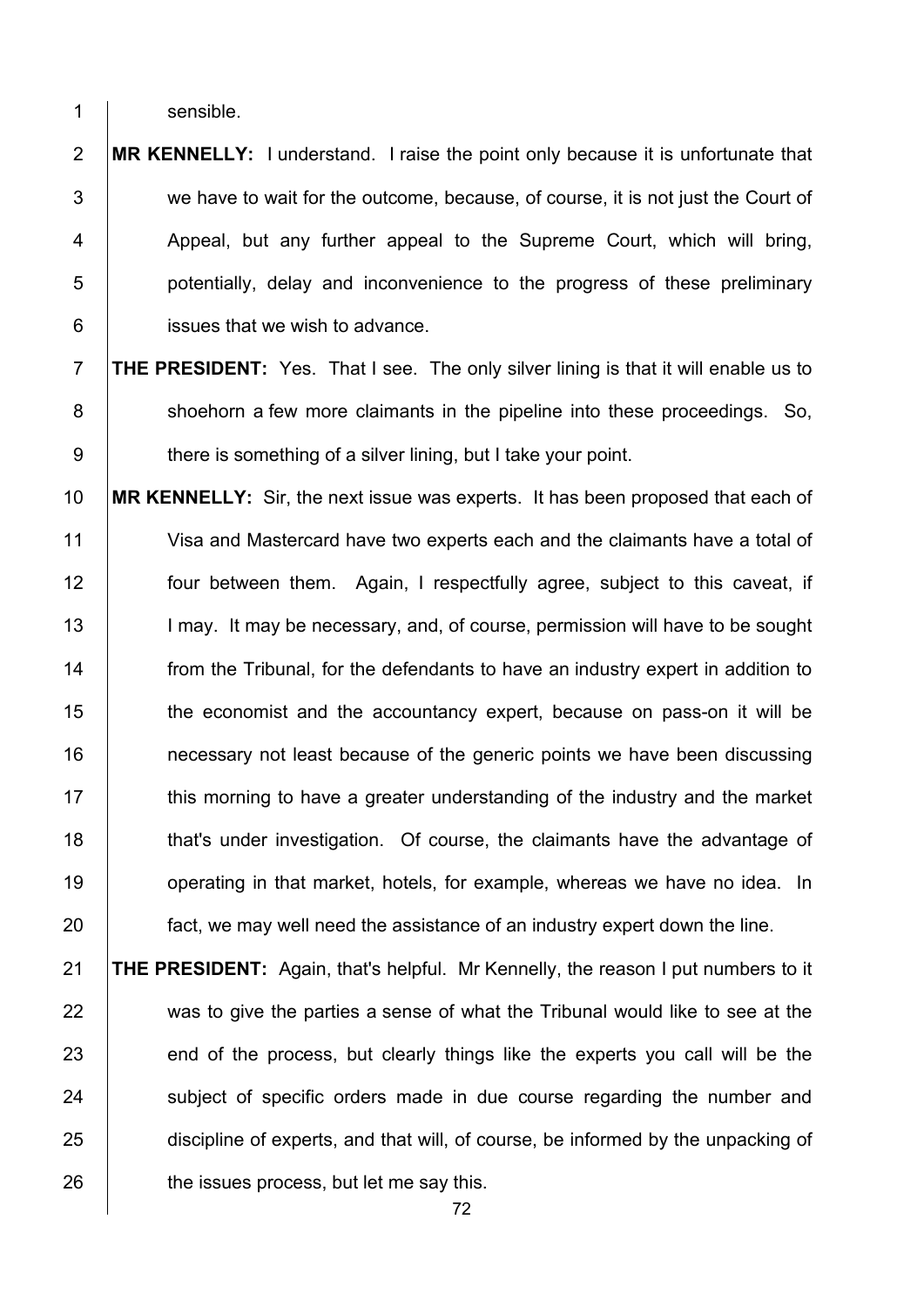If you or the claimants come up with reasoned arguments as to why one needs six, 2 | seven, eight experts, then, of course, we will apply our mind to it, but we  $\vert$  thought it was helpful to the parties to have some sense of how we see the **proceedings going forward.** So, to put it shortly, we don't intend to make an **b** order today about the number of experts, but we do want to manage the **parties'** expectations that we like the number four on each side. We don't | particularly like larger numbers than that, but it may be that we have to live **with that when the unpacking has occurred.** 

**MR KENNELLY:** That's well understood.

 The next short point that you raised, sir, was *GrandVision* and the point about the 11 stay by consent. The Tribunal is anxious for us to understand that that stay **12** now doesn't operate so as to allow the parties to relitigate issues, but if we do 13 get the order which we seek from the Tribunal by consent, we will still be **bound by the outcome of the preliminary issues which will progress, and we entirely understand and agree with that approach.** 

 The last point I had, and this again is just to put down a marker, is in relation to  $\sim$  costs. As a result of the approach which the Tribunal is outlining there will be **18** an impact on costs. One issue that arises is the extent to which the claimants 19 will be jointly and severally liable for the costs of this process to the extent 20 they have any costs' liabilities down the line. It is not for now. We don't ask 21 the Tribunal to make any ruling, but I raise it simply to put down a marker, and we will seek to raise that in correspondence at the first instance with the **claimants, but it is an issue which causes us some concern and we will address that with the claimants in correspondence.** 

 **THE PRESIDENT:** And just so that I understand the framework of that debate, you are saying that the costs position differs according to the process that the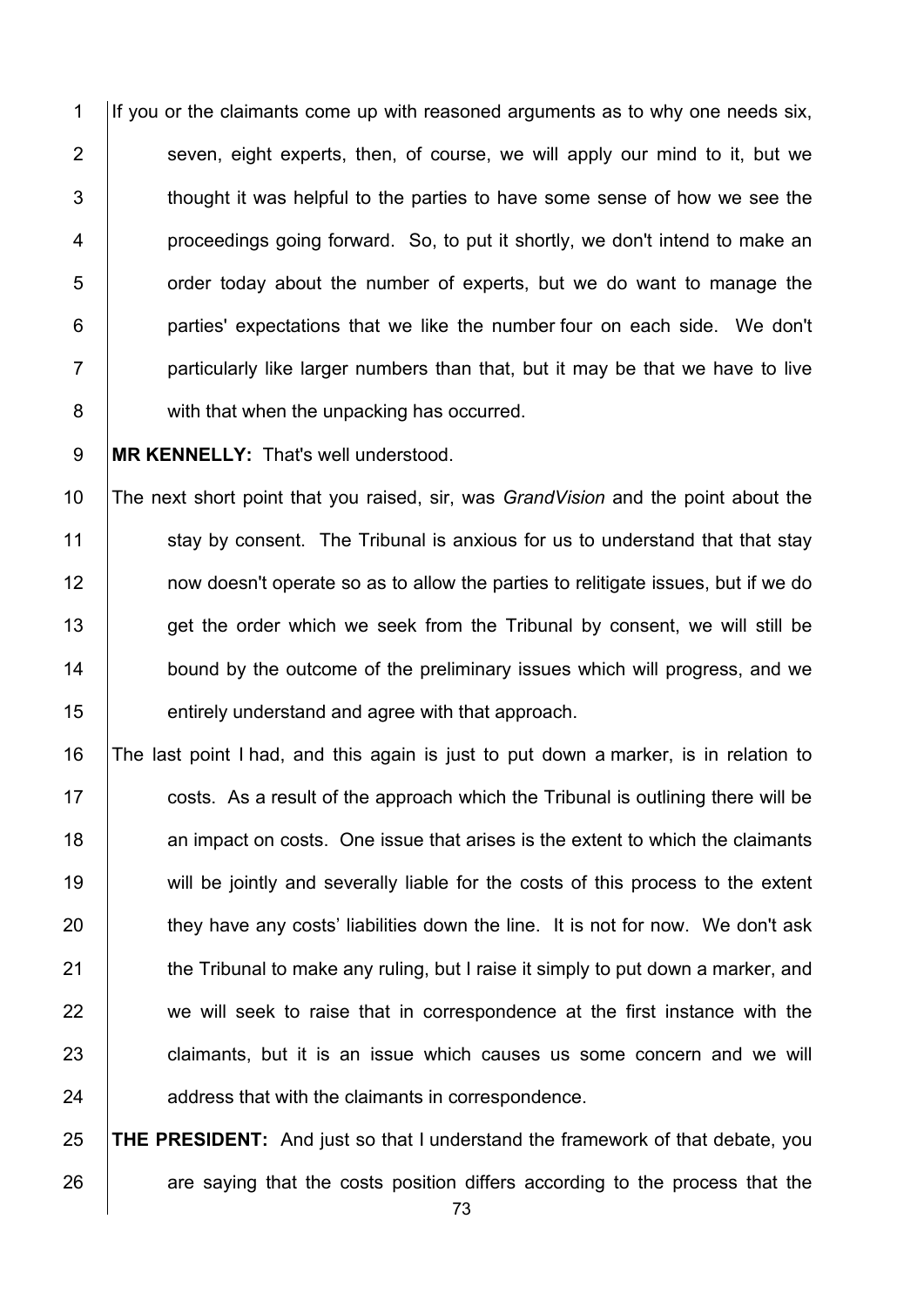1 Tribunal articulates. Is that because you expect this to be a more expensive 2 | process or because it in some way affects the costs regime as it has applied 3 hitherto?

- 4 **MR KENNELLY:** Both. It is going to be a more expensive process and it is going to 5 involve a greater number of the claimants more directly. It may be this issue 6 was around all the time, but it has crystallised in our minds now in view of the  $7 \mid$  new process that we are adopting. It may be there is an easy answer to it. It 8 may be that we are barking up the wrong tree but the claimants will point that 9 | out to us no doubt in correspondence. I simply raise it to alert them to that 10 fact.
- 11 **THE PRESIDENT:** That is helpful, and I think it gives me the opportunity to say that 12 we would be a little bit concerned if there was a presumption that the process 13 we have outlined would be more expensive than the process that was 14 envisaged by the parties. We say that just to give a little bit of flesh to the 15 | point that Ms Smith made earlier, namely that we don't want to have 16 **16** a process that involves throwing away good work that has been done -- I am 17 **not saying never, but (inaudible) to be used -- and also we are not framing this** 18 **process so that it becomes an over-managed and over-detailed process.**
- 19 So, I think a good rule of thumb might be that if the costs of this process are likely to 20 materially exceed what the costs might be of a sampling process and 21 **Fig. 21** resolving those, then something has gone wrong, and we will endeavour to 22 **rectify it.**
- 23 Now, of course, no-one actually knows what the costs of the sampling process would  $24$  be, so that's not as helpful an indicator as it might be, but we do very much 25 see this as a more efficient route to an outcome than a more expensive route 26 to an outcome, which can be justified because it achieves a better result. So,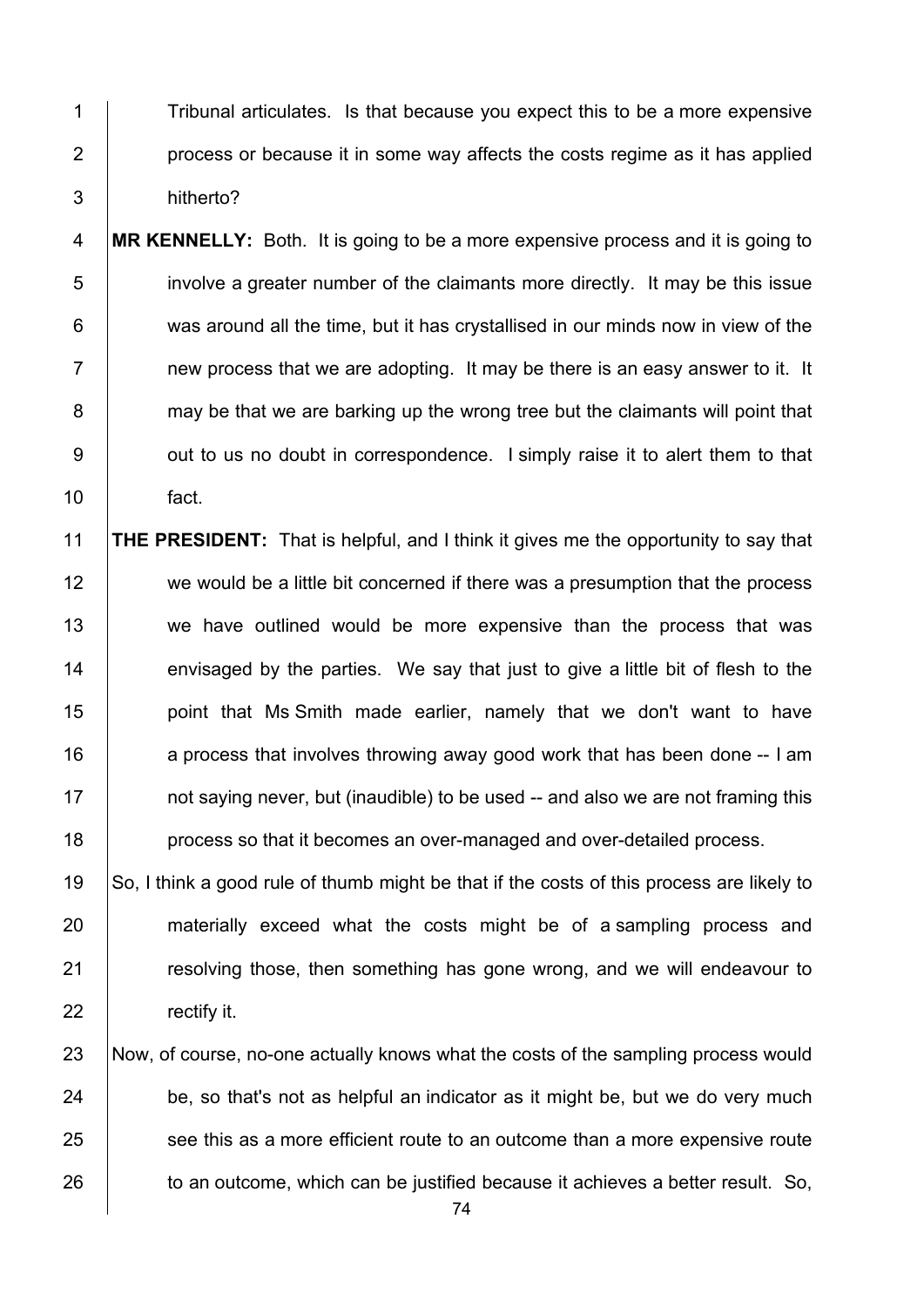1 we are talking indications here, putting down markers. That's mine.

 **MR KENNELLY:** Sir, I don't want to alarm the Tribunal with saying it is slightly more  $\vert$  expensive. It is, if I may say so, a less risky investment, because the process 4 the Tribunal is outlining will give us certainty and finality for sure, or at least as sure as we can be in this process, whereas the sampling process, as we pointed out, fell back on the *Ashmore* principle and the hope, if we are wrong about *Ashmore*, that somehow settlements would arise down the line. That 8 was a more risky investment. So even if this turns out to be slightly more 9 expensive, we cannot know, but at least it is more efficient and it is giving us 10 greater certainty. That's another reason why, even if it is more expensive, we **are happy to endorse it.** 

12 If I may just quickly check to see if I have missed anything before I sit down. No, 13 | I have nothing further. I am very much obliged. Thank you.

**THE PRESIDENT:** Mr Cook.

## **Submissions by MR COOK**

 **MR COOK:** Sir, thank you very much. As a starting point you will be pleased to 18 know that Mastercard also welcomes the general approach laid down today in your comments. We certainly see the advantages, considerable advantages, **b** of having trials or a trial which resolves the issues for 900 claimants and any **1** other claimants who can sensibly be brought within the umbrella of this **process rather than just a tiny sample relying upon common sense to settle**  $\parallel$  the others, which is a risky process in litigation.

24 In terms of the other claims, I do have some sort of general figures from my solicitors about what else is out there, but if the Tribunal is happy, I think the better **process is for me to actually get some proper numbers, firm figures and take**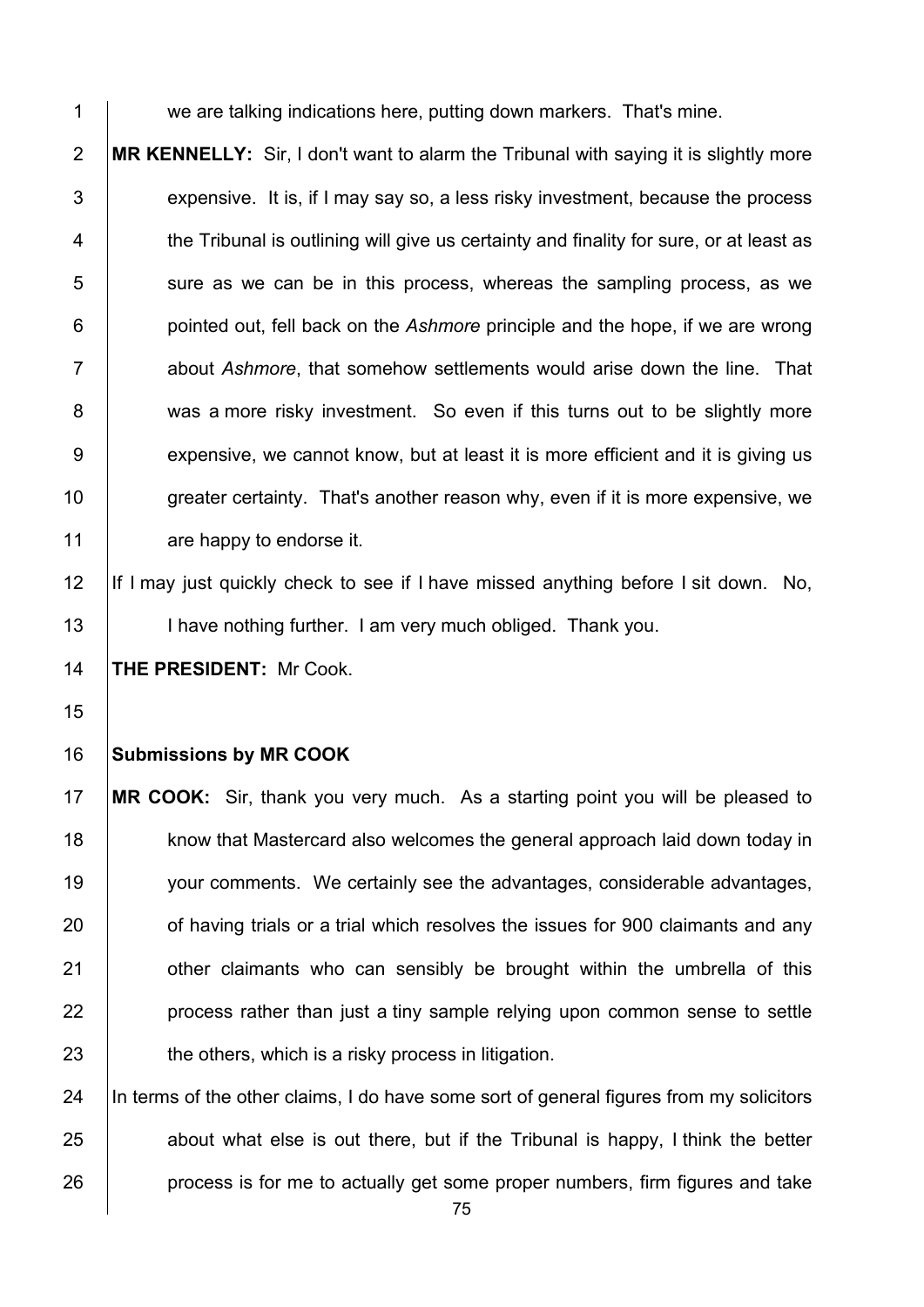1 the approach the Tribunal suggested of writing later this week with those **i** indications rather than giving you something which is necessarily going to be  $\vert$  rough and ready and produced essentially by those behind me while we are in  $\parallel$  the middle of the hearing. To the extent to which there are other claims that  $\vert$  are going to be actively pursued, clearly it is best to get them all brought 6 | within the process.

7 We also see the considerable advantages to having trials on more granular issues 8 **8** rather than having a giant bun fight at the end of the process, which resolves 9 absolutely everything in one single very expensive case for all sorts of 10 **Fig. 3** reasons, not least the potential for early issues to narrow the subsequent work 11 down the road and, you know, potentially assist settlement in any event.

12 It does also, as we see it, provide the opportunity for the parties and, of course, for 13 the Tribunal to try to be a little bit more creative and to try to identify issues, **that, you know, one does not simply follow necessarily the liability, causation,**  quantum line. If there are individual points -- and I will come back to Ms Smith's point about paragraph 215 of the Supreme Court -- but **nonetheless there may be points that we pick up in that process that will either** 18 Sort of allow the evidence to be focused on a very specific issue, or which **have the potential to knock out or narrow the issues between the parties in**  a way that, you know, promote the end of the case. So, again, this is 21 Something that does actually encourage the parties to be creative about how  $\parallel$  this case can be resolved rather than just resolve everything on a one-off **occasion**.

24  $\parallel$  We also see the considerable advantages that come from this of determining what is 25 the appropriate amount of data for each particular issue. The dangers we 26 always saw of the sample approach, with the greatest respect to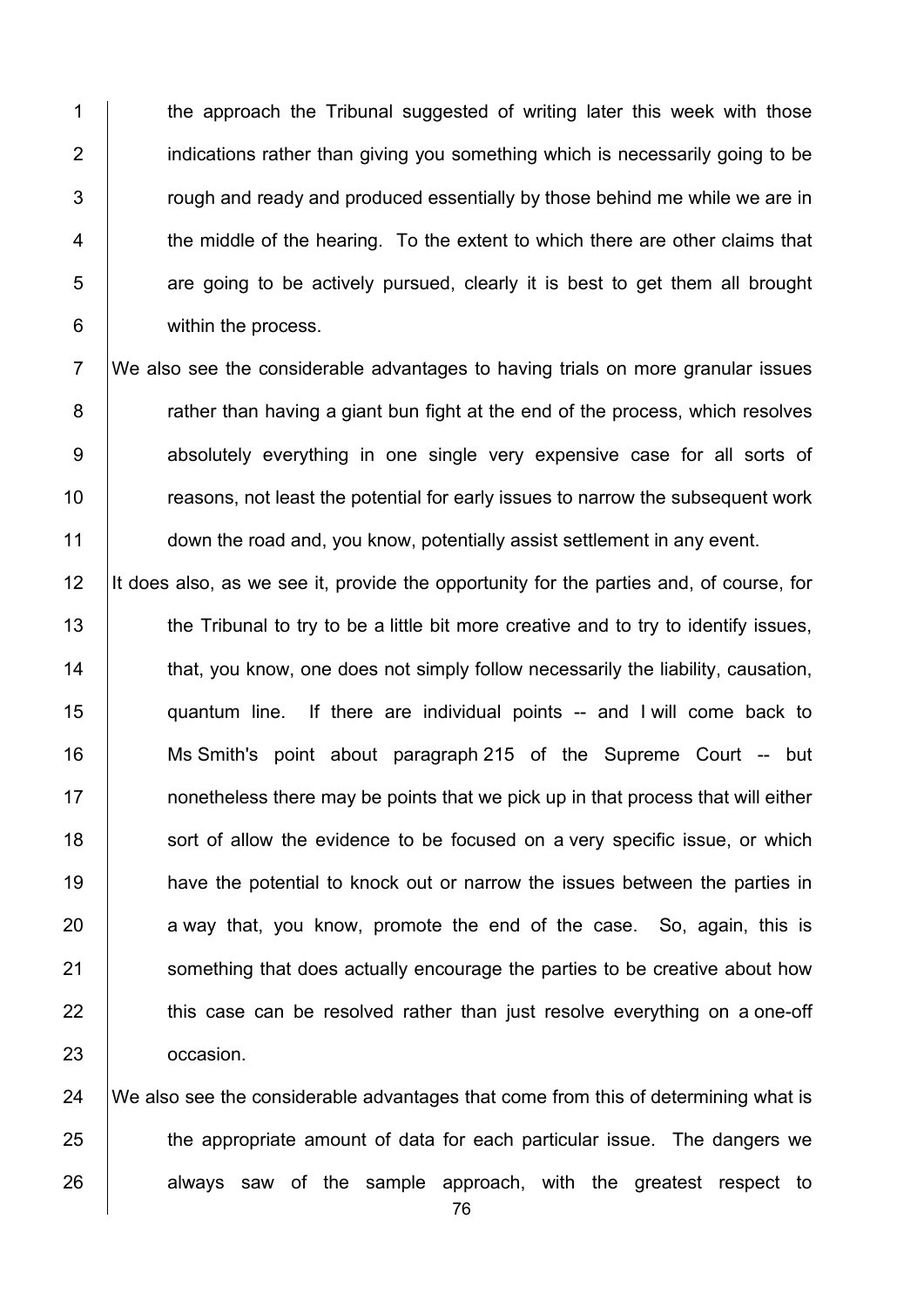1 Mr Justice Roth, who suggested it, was effectively that was almost a single 2 **1** one-off decision that this is the right number of parties to be involved in  $3$   $\vert$  resolving any particular issue, but it was a one-off for absolutely everything,  $4 \mid$  and there may well have been issues where for a particular piece of data it is 5 worth getting a slightly larger number of parties; for other parties less. So one  $6$   $\vert$  can actually be rather more sophisticated and flexible and in the end, of  $7 \mid$  course, that's cheaper and more proportionate to do that. So we do see there 8 being a lot of advantages to the general process the Tribunal has laid down, 9 which will obviously be developed over a period of time.

10 In terms of the specific issues that have arisen and were raised by the Tribunal, 11 an important starting point, of course, is to have what I might call a full list of 12 **ignor** issues, by which I mean what one might think of as being the Commercial 13 Court list of issues, a lawyer's preparation of a list of issues, paragraph 3 of 14 Visa's skeleton, and it will come as to no shock to Mr Kennelly that he was not 15 **intending to produce that kind of Commercial Court list of issues.** What it 16 does, in particular, is elides what actually are a significant number of quantum 17 issues into the final sub-paragraph  $(g)$ , because the focus of today has been 18 The rather more the liability exemption issues. There are, in fact, a lot more 19 **quantum issues.** Even at the level of as lawyers how we break down issues it 20 **needs** a lot more unpacking at that first stage before we then come to the 21 **process of experts putting more detailed flesh on how particular points will be** 22 **dealt with by way of evidence.** 

 **THE PRESIDENT:** Mr Cook, just pausing there, one of the pleasures and **peculiarities of the cases that come to this Tribunal is that they present to** 25 a greater or lesser extent an interesting fusion of economics. One of the **points** that was crossing my mind during the course of Ms Smith's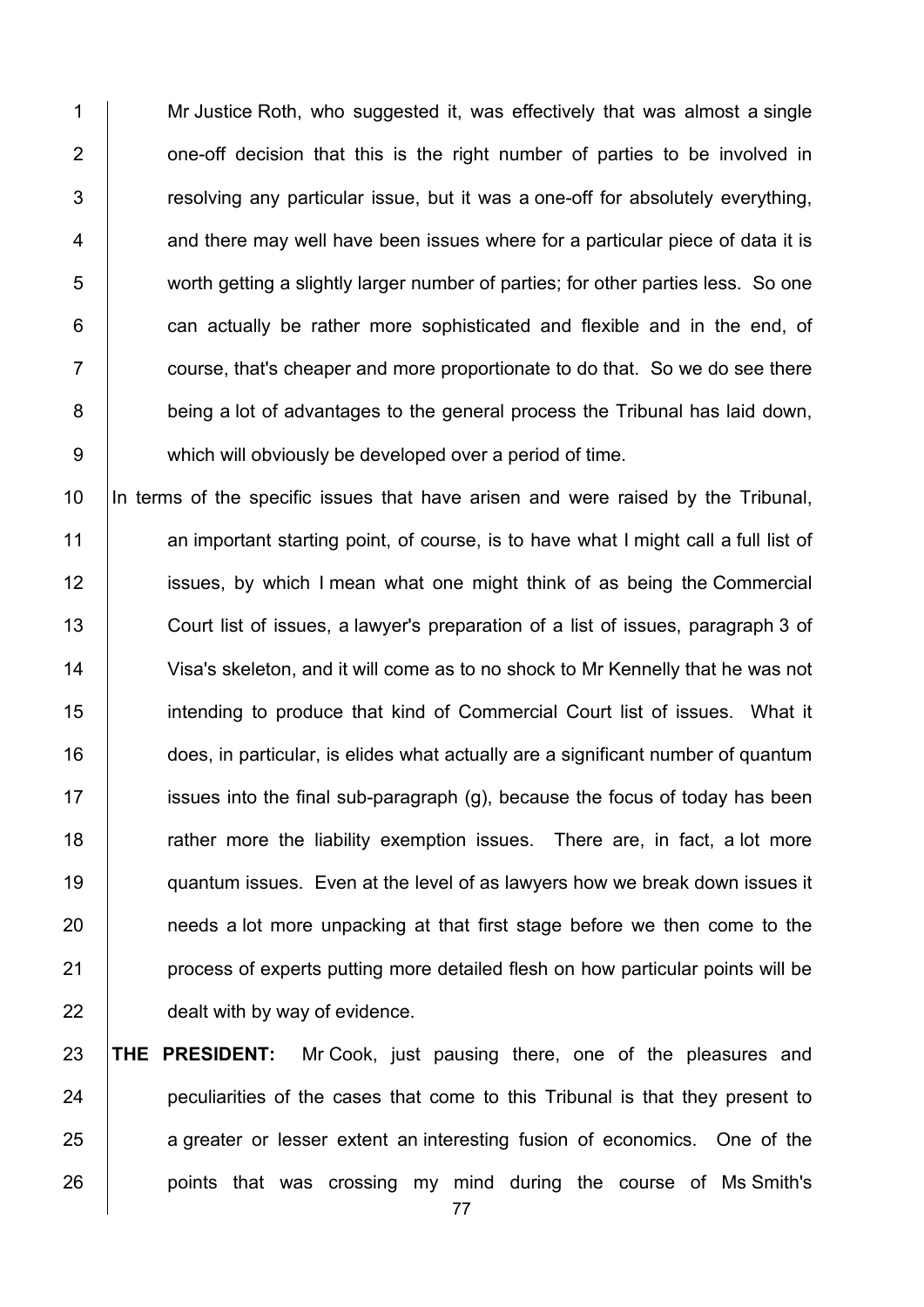1 Submissions was whether we didn't simply say the issues at very high level  $2$   $\vert$  are those articulated by Mr Kennelly at paragraph 3 and that we direct the  $3$  | parties then to move straight to the unpacking of those, but invite the parties 4 to involve in that unpacking process as appropriate economists as well as 5 lawyers -- I mean, some will be pure legal issues; some will be much more  $6$  | nuanced -- I have in mind particularly pass-through -- and, as it were, proceed  $7 \vert$  by way of having a sort of significant first cut at what needs to be established 8 and the sort of evidence that needs to be articulated in terms of proving the 9 **case, which is then exchanged between the parties and then further refined;** 10 **in other words, shortcut the pure lawyers' expansion and incorporate it into** 11 a lawyer/economist first cut, which then is expanded further in light of the 12 **issues there have been revealed by that process.** 

13 **MR COOK:** Sir, I had not given thought to that, but my initial instinct on that is that 14 there is an advantage to us as lawyers identifying what is in issue, properly in 15 issue, from the pleadings before having the economists -- because essentially 16 there is going to be a two-stage process of this is the issue which is properly  $17$  raised on the pleadings and then the economists breaking down the particular 18 evidence. I think if we wrap up the two, you know, there is potential for 19 a greater degree of confusion, but to some extent, sir, if the end result is going  $20$  to be the more detailed version, then how we jump to it may not matter that 21 much, sir. It is a matter of procedure.

22 In terms of those sort of quantum issues, I mean, once you actually break down how 23 many quantum issues there are, I think certainly our position is that there may 24 well be some issues which are -- some quantum issues which are common or 25 at least unlikely to be entirely specific to individual merchants, but I think, in 26 common with everyone on the front row, we think the question of passing on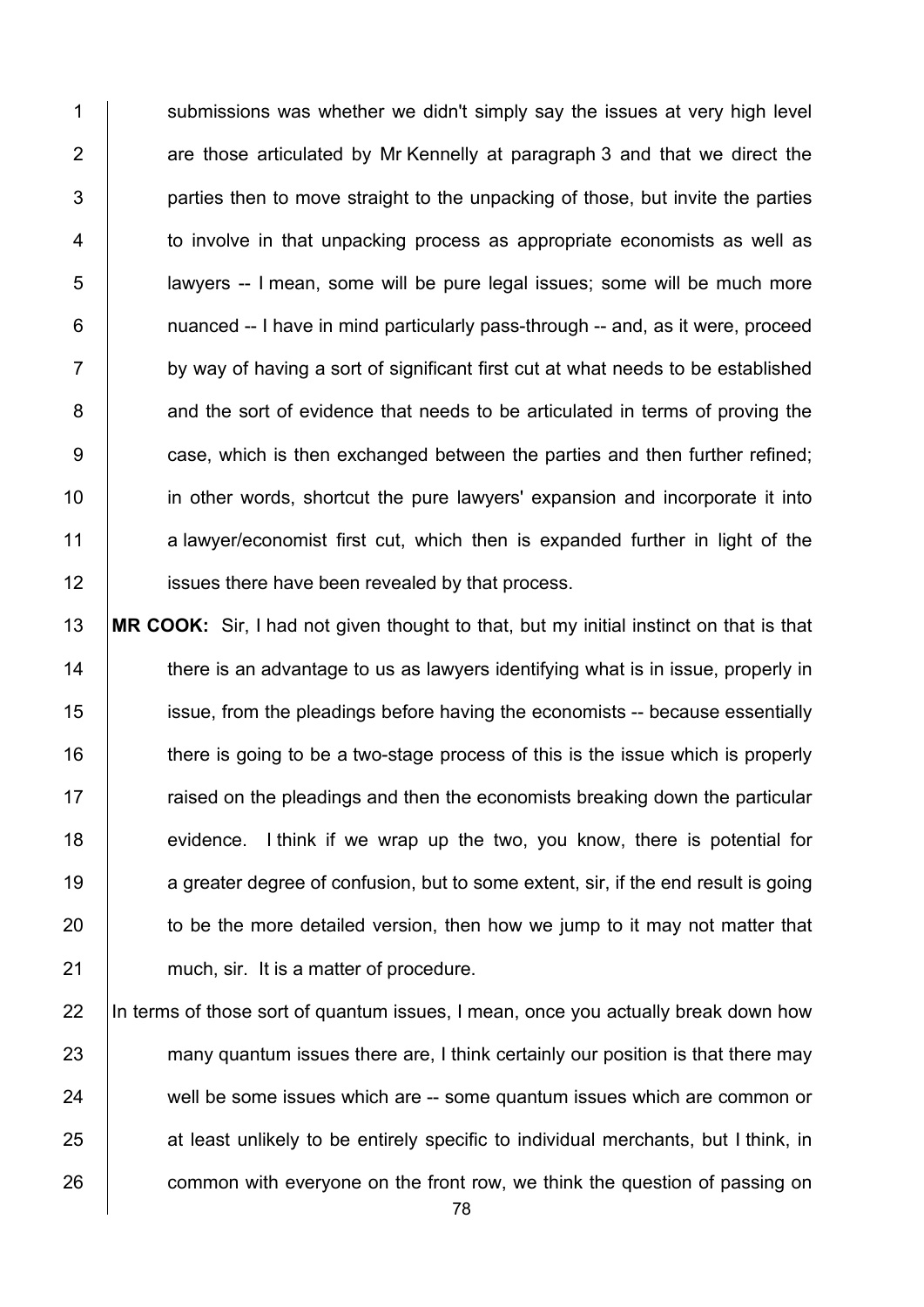1 by merchants to consumers is unlikely to be something that is going to be **capable of being resolved certainly as being a common issue, and we think**   $\parallel$  that is likely to be fairly time-specific, market-specific and in many cases quite **claimant-specific, but we do recognise, with respect, I say where the**   $\Box$  claimants were going wrong here is that there are quantum issues that could potentially be dealt with.

 I'll give you a couple of examples. One of which we plead is that Mastercard would **have changed its scheme rules, for example, in order to change things like**  fraud rules. Ultimately that is something which is dealing with the behaviour **of a single party, Mastercard.** Would it have done so? It is a point that **potentially feeds into exemption as well.** 

 Now the impact of that on individual claimants will be somewhat claimant-specific, 13 but certainly the question of whether we would have done it and, if so, to what extent, those may be points that may be resolvable without worrying about the position of individual claimants.

 The other matter that we do think that again has the potential to be something of 17 a significant issue in this case is the important prior issue of passing on by **dec** acquirers to merchants, and, as you refer to, sir, each of these claimants is 19 10 an individual purchaser, so it needs to show that any illegal overcharge was **passed on to it.** 

 Now, as you say, in *Sainsbury's* that sort of seems automatic. It was not in dispute. 22 The reason it was not in dispute was Sainsbury's was on what is known as 23 an interchange plus plus contract, by which essentially it was whatever the 24 MIF is, that will be charged, plus depending on how it is structured, plus 25 Scheme fees, plus a margin, and it can sometimes just be interchange plus, 26 which would be wrapped up into one addition rather than two, but in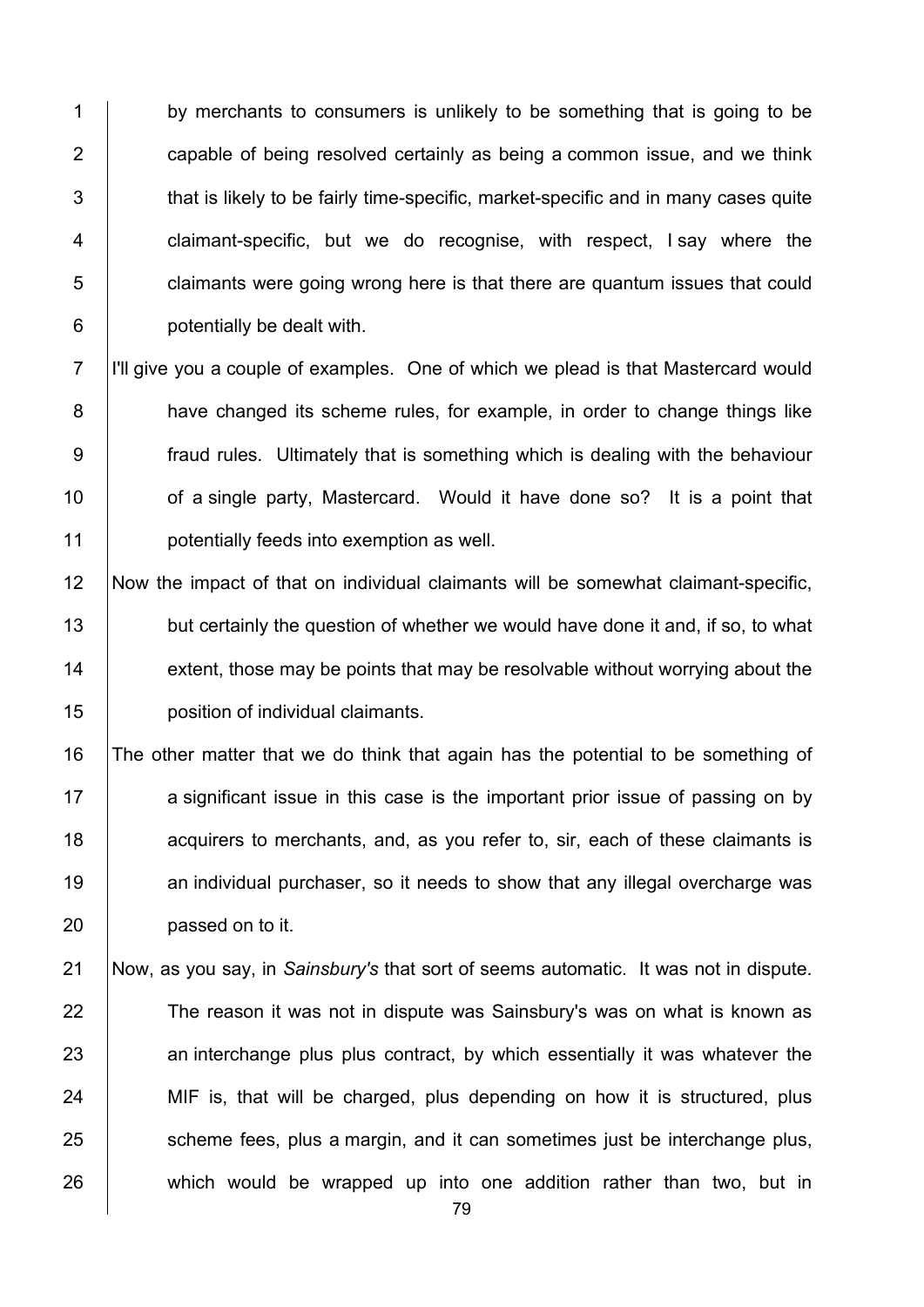*Sainsbury's* that was -- the contract contractually provided for essentially 2 | 100% pass-through.

 Now while we need evidence, my understanding at the moment is that a large **proportion of these claimants are going to be on what are normally referred to** 5 as blended contracts. So, they don't have that automatic contractual whatever the interchange fee is it gets passed on in total and 100%.

 The Payment Systems Regulator's final report, which has not made its way into the 8 bundle yet, and that was November 2021, concluded that for merchants that **had a turnover below 50 million, the vast majority, if not all, of which were on blended contracts, there was little or no passing on of MIFs by acquirers to** 11 merchants, but effectively the MSC was so large or the margin they could 12 make was so large -- I am sure there are differing views on whatever the **motivations were -- was such that the MIF was such a small proportion that the MSC didn't change based on changes in the level of the MIF.** 

15 So, again, that is an important issue which -- now my learned friend Ms Smith said 16 the burden of proving pass-on is with the defendants. Actually the first stage 17 is the claimants have to prove that, if there is an unlawful overcharge, it was **passed on to them.** They fully bear that burden, which is a significant issue in this litigation, which it was not in *Sainsbury's*.

 **THE PRESIDENT:** I had missed that, Mr Cook. I take it that's articulated in the 21 | pleadings.

## **MR COOK:** It is raised in the pleadings. We have asked them to prove it. The 23 evidence on it from our perspective has improved significantly with the fact  $\parallel$  that an external regulator has reached a conclusion, and I am sure my **learned friends will disagree about exactly the detail of what's said, and I am not trying to make any point today that says my point is clearly right or**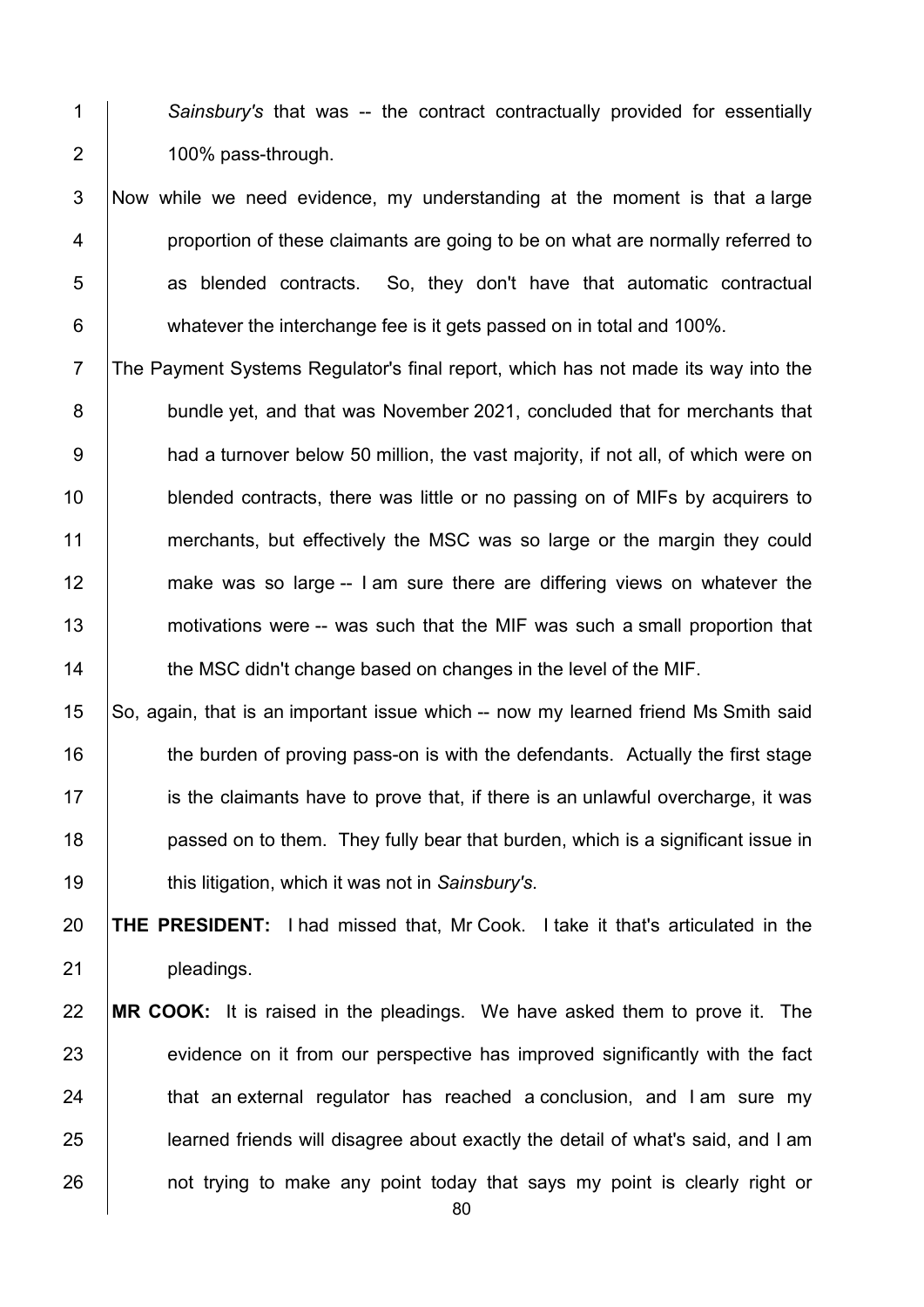$\vert$  anything else. I am simply saving that again there is a significant point we **have pleaded there that raises the first question.** The burden is on them to | prove that before we get into the issue, which I accept is one of mitigation,  $\vert$  and the burden is upon us, the legal burden, subject to what's said about **EXC** evidential burden by the Supreme Court, of whether or not the claimants **have, in fact, passed on the loss to consumers.** 

7 **THE PRESIDENT:** Yes.

8 **MR COOK:** In relation to that issue it may well be, because that's something the 9 Payments Systems Regulator has felt able to do, that that is something that 10 **can be looked at as more of a common issue ultimately, because we're** 11 **letch** looking at the behaviour of a relatively small number of acquirers rather than 12 the specific relationship of individual claimants, where that is an issue which is 13 more common and has the potential to have a significant impact on the claim. 14 | Ultimately if the pass-on is half, 50%, then the claim is 50%. If the Payment 15 Systems Regulator's conclusion is right that there is little or no pass-on, there 16 **is little or no claim.** 

17 So, with respect, we would say it is absolutely right to do the exercise of granularly 18 Setting out these issues, because it's all too easy to sort of focus on some of 19 the big ones that have been raised before and not actually go to some of the 20 more detailed points, some of which may be ones that are firstly resolvable in 21 a common way.

22 However, when it comes to the issue of whether or not it has been passed on by 23 individual claimants to consumers generally, you know, we absolutely agree  $24$  with what's largely being said around the room, which is we can see that that  $25$  is going to be something that is -- we are going to be saying, is very much 26 **claimant-specific.** That sort of arises in relation to the question that was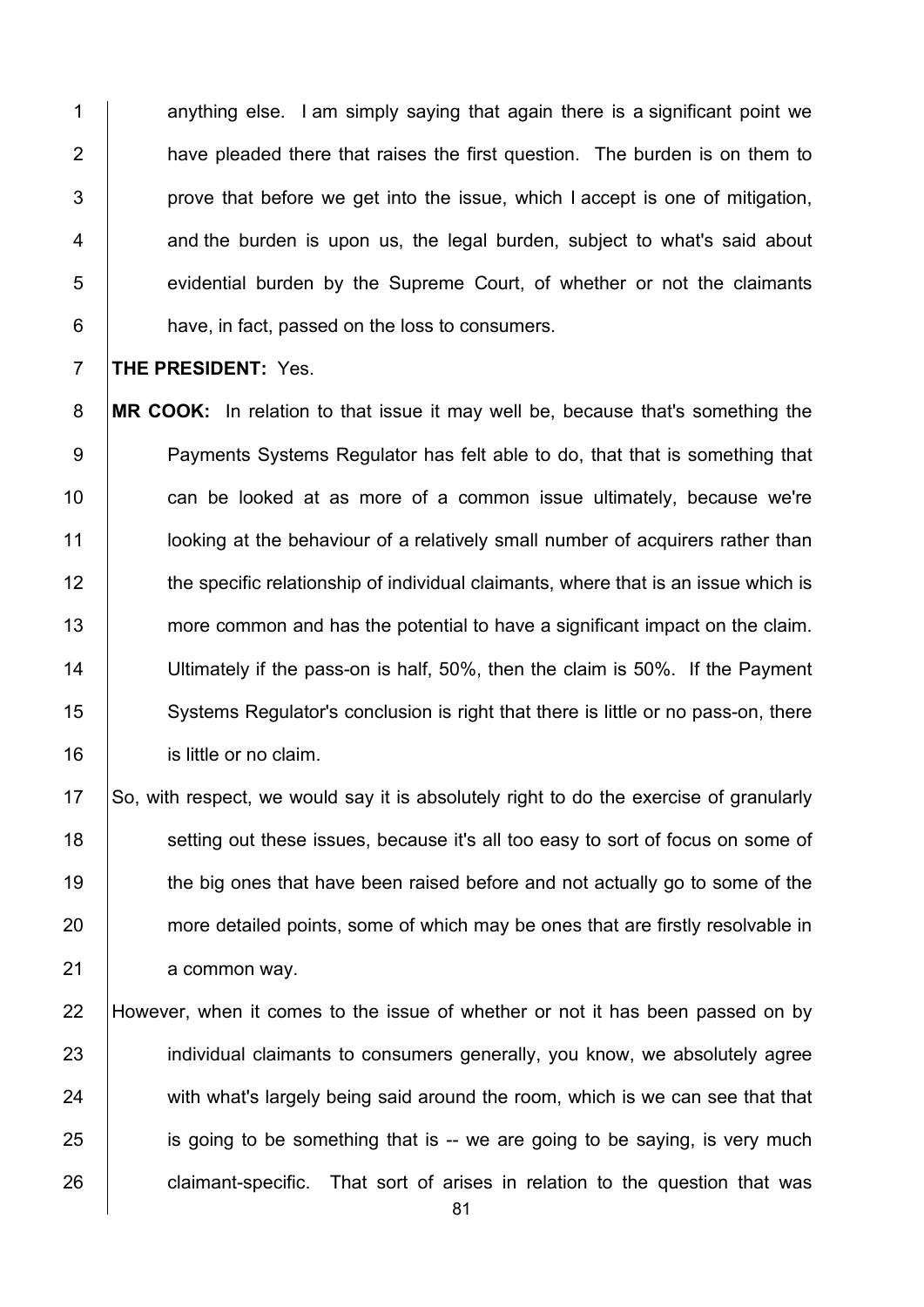1 asked about the connection between these claims and, of course, the 2 *Merricks* claim, which is the sort of very big claim that Mastercard faces.

3 Just in relation to that, and you alluded to it, sir, there is no temporal overlap 4 between this claim and the *Merricks* claim. The claim in *Merricks* relates to  $\overline{5}$   $\overline{5}$  the period from 1992, going back 30 years, to June 2008 --

6 **THE PRESIDENT:** Yes.

7 **MR COOK:** -- and the earliest claim in the present one, present claim, relates to 8 Some time in 2010 I think. Then obviously later claims are issued and they go 9 **back six years if it is covered by English law, five years if it's Italian or** 10 | whatever, based on the date of issue, but the absolutely earliest claim here is, 11 therefore, 2010. So, unlike some of the other claims like *Sainsbury's*, which 12 went back and had a short period of overlap, we are at the stage here where  $13$   $\parallel$  there was actually a gap between the claims.

14 So, while you might see that maybe 2008 and 2010 are not going to be that far apart, you know, we are dealing with issues ultimately going back to 1992 in *Merricks* and going up to today's date and ever onwards, in fact, because the  $\Box$  claims are ongoing claims essentially in the present proceedings.

18 So, in relation to that, you know, even if one is looking at elements of -- you know, 19 obviously *Merricks* at the moment is pleaded to cover all sectors of the UK 20 economy, which by definition covers all of these entities, all of these 21  $\vert$  claimants. The extent to which there is going to be any sensible way of trying  $22$   $\parallel$  to look at the evidence in any common way is going to be relatively difficult. 23 There is going to be very different issues largely relating to extremely different 24 time periods, and the payment market, of course, has radically changed over 25 **hat time period of 30 years.** 

26 **THE PRESIDENT:** I mean, the risk of overlap needs to postulate a rather sloth-like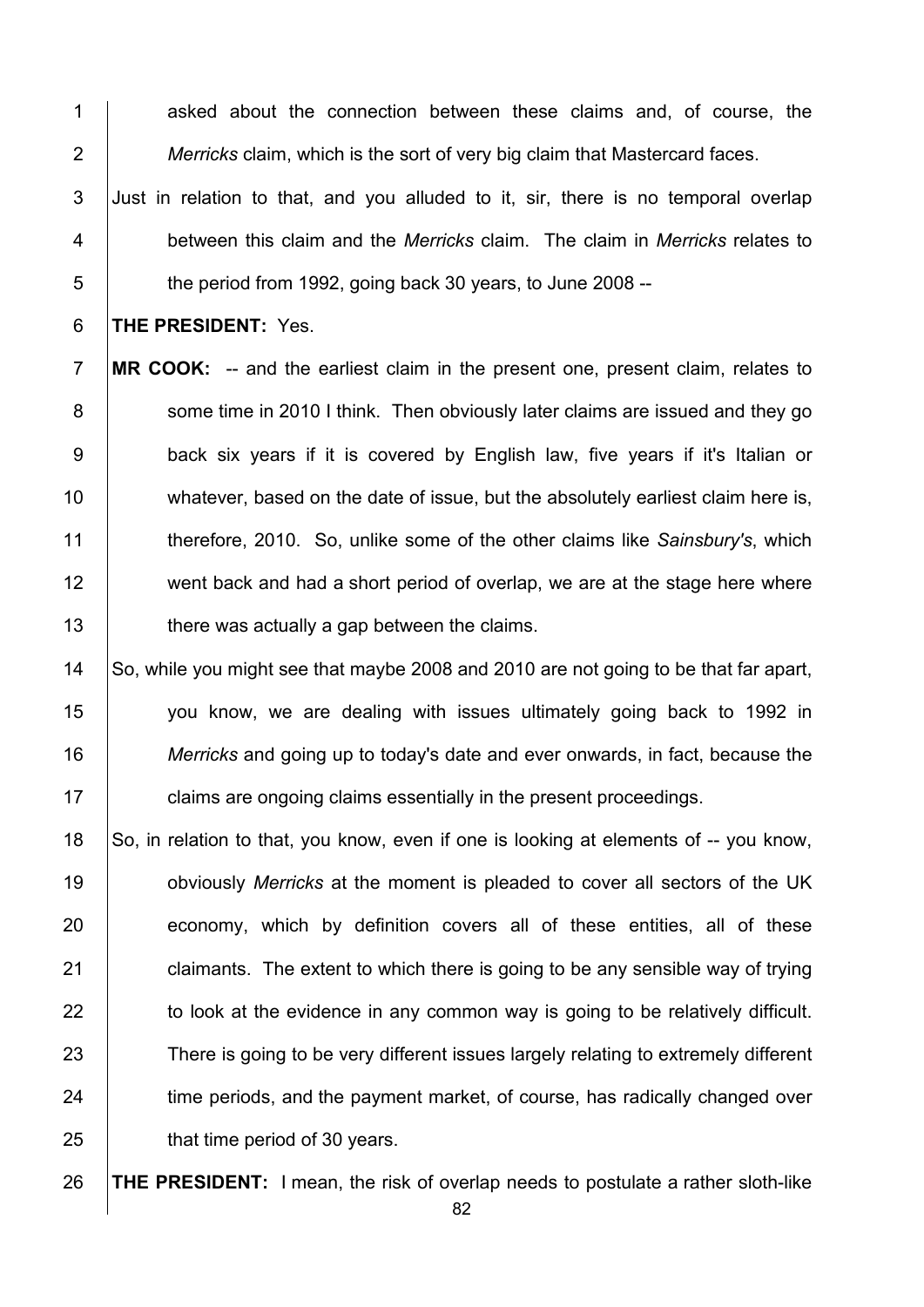**bass-on in 2008 in order to have any kind of connection with 2010.** 

 **MR COOK:** Well, no. As I understand it at the moment, there is no sort of attempt 3 to suggest in *Merricks* that it would have taken two vears for the loss to be **passed on -- you sometimes get that sort of claim that it takes some time to**  | be passed through -- at the moment at least. It may project forward a few **find in the months perhaps, but it is simply not going to overlap on time periods at all.** 

**THE PRESIDENT:** It is unlikely.

 **MR COOK:** But in relation to that certainly our position on *Merricks*, which we set  $9 \mid$  out very clearly, is we say pass-through is going to be geographic, time period 10 and merchant sector and to some extent merchant-specific. There will be a certain aspect of a broad axe in the context of *Merricks* within sectors **perhaps, but when it actually comes to an individual claimant saying it** 13 Suffered a particular loss because it hasn't passed on, a lot of that we say is 14 going to be focused on some of the points that were put by Ms Smith in terms **15** of what they have pleaded in relation to some of the cases. It is probably right 16 to point out that actually she showed you claims which were largely by **individual specific claimants. Of course, groups one to four (inaudible), which**  involve most of the 600 or 700 claimants, don't have that level of granularity for perhaps understandable reasons, given the number of claims, but **nonetheless that is a level of detail that at some point will need to be gone into** 21 and at that stage quite likely on some kind of sample basis.

 **THE PRESIDENT:** Yes. So if again I can put you on a spectrum with Mr Brown on 23 one end and Mr Kennelly on the other, you are closer to Mr Brown than 24 Mr Kennelly, but I think your position is the same as Mr Kennelly's, which is, **let's start by trying it on a generic issue by issue basis, unpack them, and as** and when we hit the brick wall of individual claims needing to be dealt with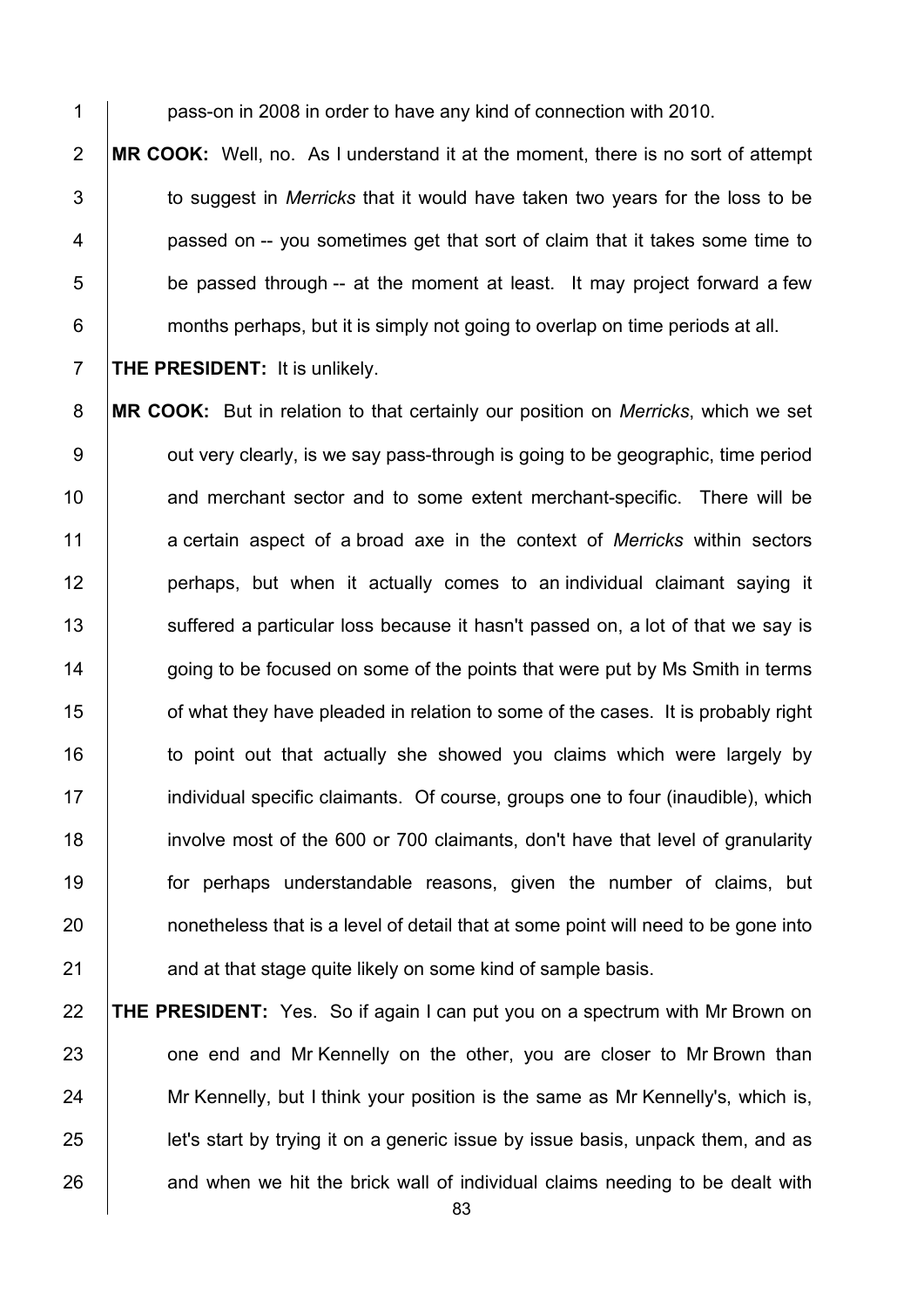1 individually, we deal with it in light of the data we know about how the issue is  $\parallel$  going to be argued and you are really putting down a marker in saying that for  $\vert$  vour money most of the issues on quantum are going to be not generic but individual.

 **MR COOK:** I am not sure I would say most of the issues, because somebody said -- fair enough. It depends on how you slice and dice them in terms of "*most*". What we are saying is for the moment what is certainly going to be one of the 8 big issues, which is pass on to consumers, is -- and I think that's something 9 | that all four counsel addressing you have largely accepted that those are **likely to be claimant-specific** -- what I am suggesting is there may be some **1** other issues which can be dealt with on a more communal basis whereas 12 Mr Brown is suggesting we should basically -- none of them possibly can be, **and I disagree with that.** 

14 **THE PRESIDENT:** I think Mr Brown is saying that, subject to late instruction, his 15 view is that we might as well do the sampling now on quantum. Your and 16 Mr Kennelly's view is it may well be necessary, but hold your horses, see how  $17$  the issues unpack and frame the sampling exercise in light of that unpacking.

18 **MR COOK:** Well, I would probably go further than that to say it is not simply 19 a question of how we unpack the issues. It may well be the case, for  $20$  example, you know, what the Tribunal is anticipating, and we would agree 21 with is that, you know, we get to a stage where we say, "*Right. Let's have* 22 *a trial on issue one and three now. Then we will have another trial on issues*  23 *two and four*". To some extent, if the decision is that something like passing 24 on to consumers is going to be one of the last issues, probably not quite the 25 **last, because there's always the issue of interest, which is complex and** 26 incredibly interesting, of course, but, you know, it is actually something that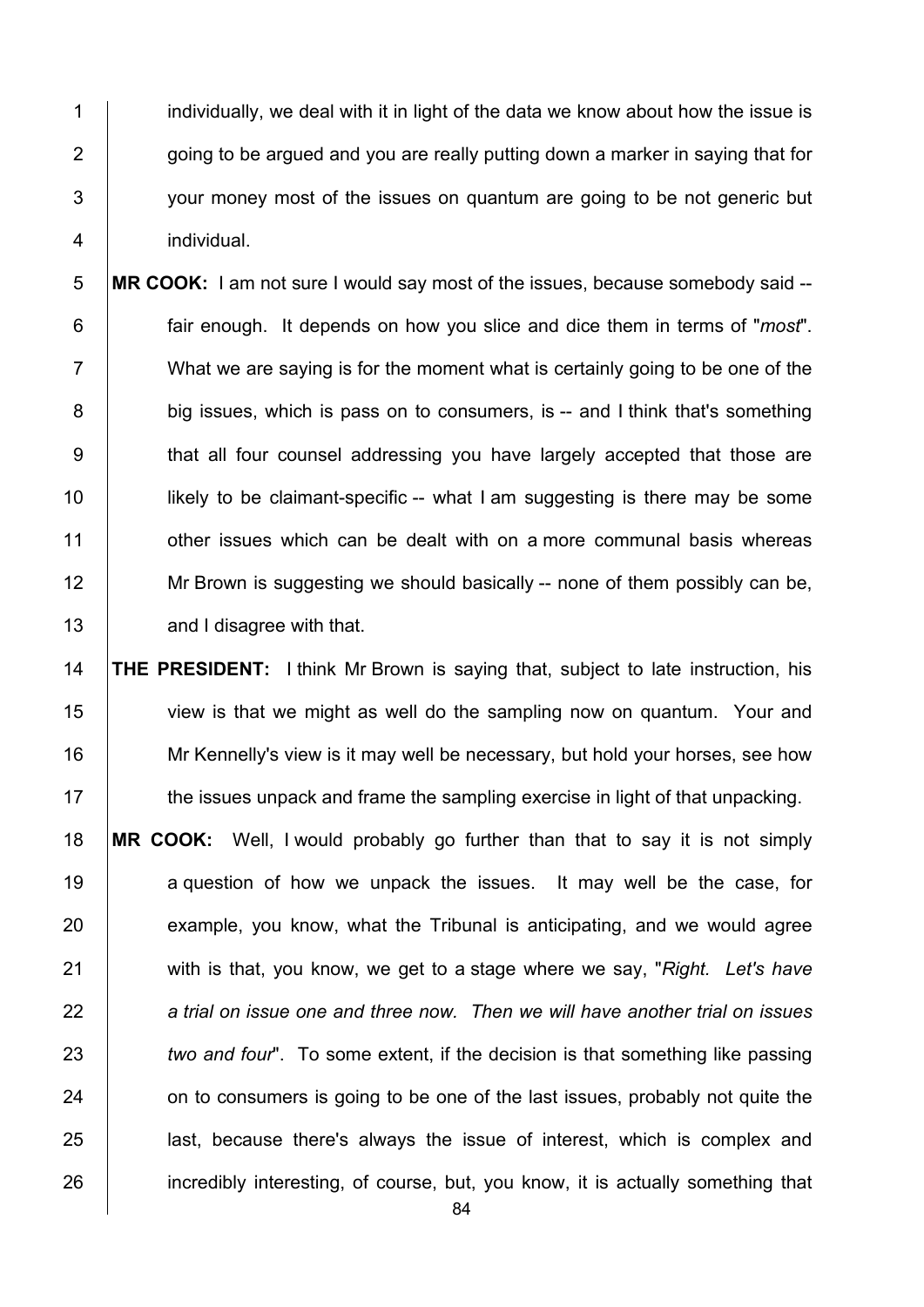**1** often comes last -- it will not be quite last, and that again gets into issues of waiting, costs of capital, which again is quite claimant-specific, but **1** nonetheless we are saving it might well be something that you will, not **1** necessarily at the next CMC, need to lay down how every single stage of the  $\overline{5}$  | process will be done over the next two, three years. You will simply lay down, "*Right. We will have that trial, then that one and other things can be dealt with in due course*".

8 |I appreciate the time, sir. Quickly on some of the particular points you asked or  $9 \mid$  raised, other parties having the ability to participate in hearings, I am afraid we  $10$  are concerned by this. We would like the judgments to bind as many parties 11 as possible. We see considerable concerns about the idea of essentially 12 a non-party turning up at a hearing. You will see issues of getting fair warning 13 of what their arguments will be, ensuring, if they are putting forward evidence, 14 it is properly tested, etc, but those are matters very much for another day, sir. 15 At the moment, we are concerned and find that problematic as an option, sir.

 Essentially, we really say parties either need to be in this process properly or they 17 shouldn't be, and the idea you can sort of stick your oar in a little bit, not be **bound but not participate properly and not, for example, be exposed to** disclosure we find is a problematic possibility.

20  $\vert$  On appeal, sir, we fall into the camp of saying we can see some sense, depending 21 what the issues are, that appeals will be rolled up and dealt with later on in the 22 | process.

23 Equally, we can see there might be a point where an issue is decided and has to be 24 dealt with straight away. I give you an example. If it is the case that we  $25$  actually end up with a preliminary issue trial on some of the -- or as a result of 26 the decisions made by the Court of Appeal there are points where bits of the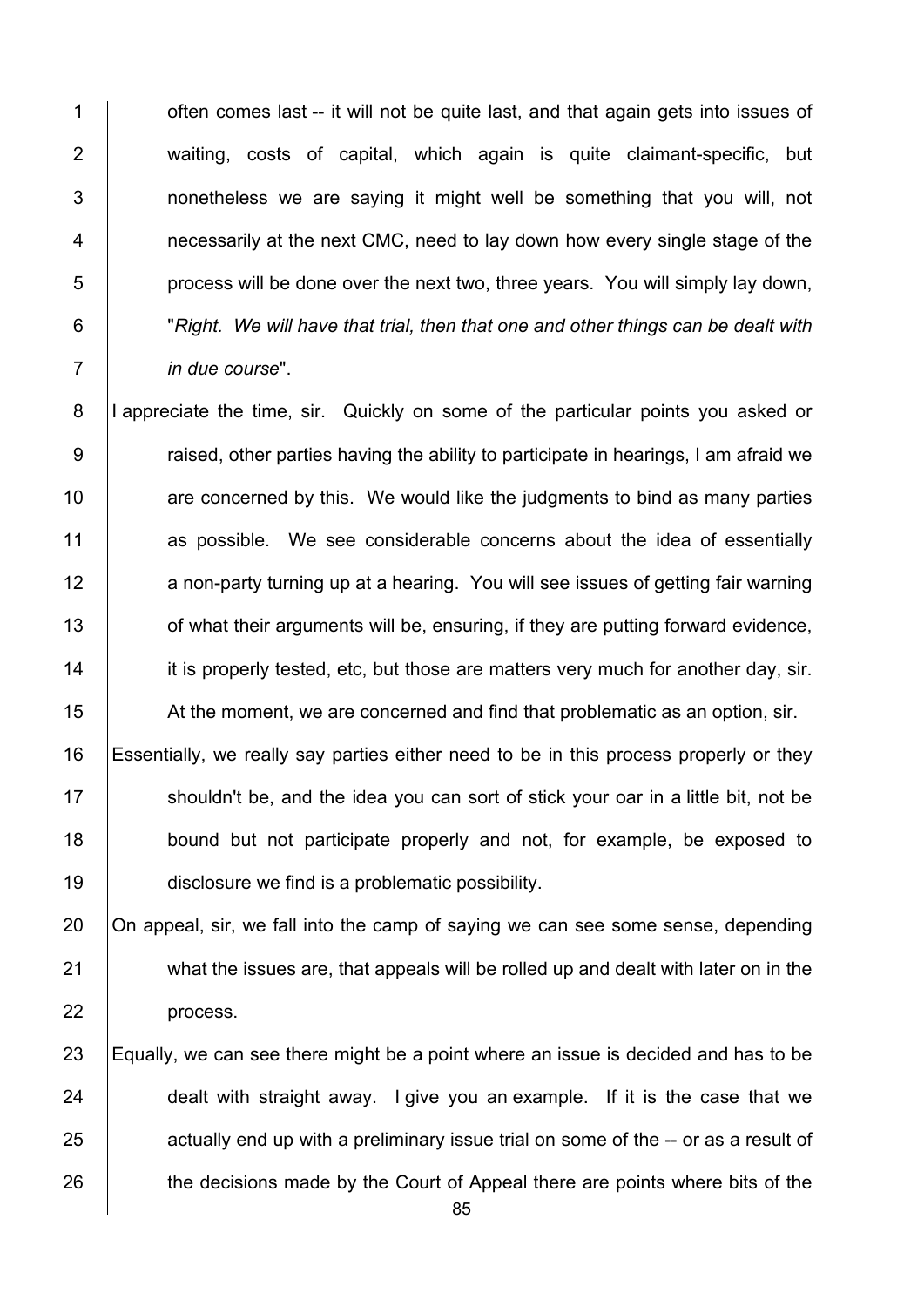1 claims don't continue or wouldn't continue, clearly it might make sense in  $\parallel$  those circumstances to have that heard sooner rather than later, because it | makes no sense to have a quantum trial which only deals with half the **potential quantum if the appeal subsequently overturns it and suddenly that**   $\vert$  quantum is back on the table. So, sir, essentially, we are saying we understand the idea. We are not opposed to it, but it might be a wait and see **Fig. 2** one in terms of exactly what happens.

8 **THE PRESIDENT:** I think the way I put it in exchange with Ms Smith was we wanted  $9 \mid$  to take out the unilateral right of a party to insist on an appeal after a given 10 Stage. Rather what we would envisage is a default that would be rolled-up 11 appeals, in other words, at the end of the entire process, but with the safety 12 valve of the parties making submissions as to whether the question of 13 permission to appeal should be considered in *media res*, and you are 14 **14** absolutely right. In some cases that might very well be appropriate; in other 15 **cases it might very well not be.** That process would itself be informed by how 16 we would be minded to run the later stages.

17 I mean, it is I suppose possible that we actually have separate stages, but hand 18 down a judgment for three stages at the end of stage three rather than after 19 each stage. It may be that we decided that even if, for instance, we have 20 decided one issue against a party, we nevertheless go on and consider a later  $21$  stage on the assumption that actually our decision is wrong, so that we can 22 cover everything. So there are any number of combinations, and all I think we 23 wanted to convey was that we would want the appeal process to be managed  $24$  between parties and the Tribunal in a way that didn't, absent good reason, 25 **distupt the flow of sequential hearings.** 

26 **MR COOK:** We are talking really about what the burden of proof is. As you said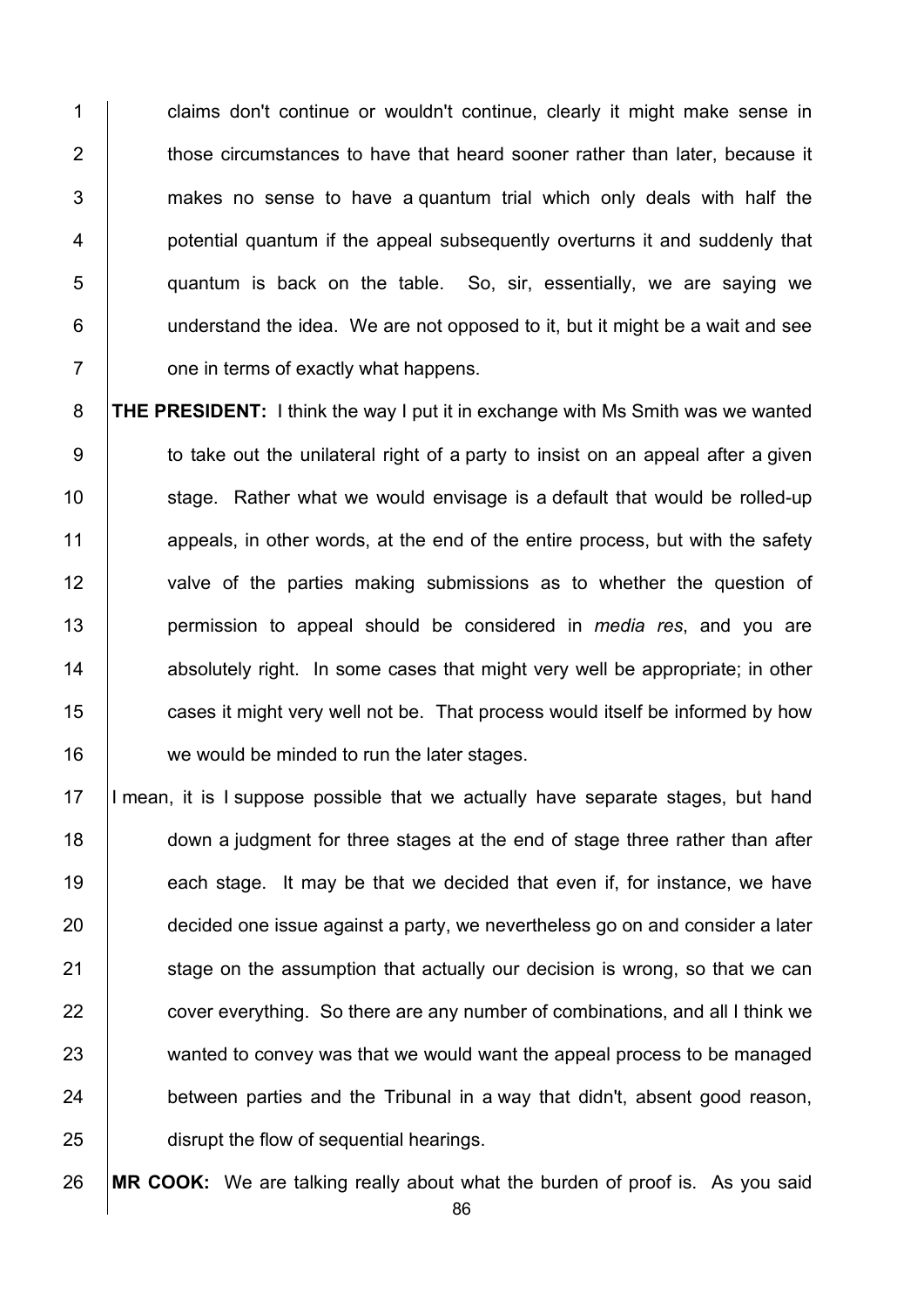1 earlier in relation to regards to where the burden of proof lies, quite often 2 **essentially the merits of the argument turn at the time.** So we have no 3 **particular concern about the burden of proof, sir.** 

 On experts, in relation to this, I mean, I understand, of course, the Tribunal -- suggestions of the kind -- that you are not making any decisions today and **what you are talking about is essentially illustrative in terms of what the parties and what the Tribunal might be expecting.** 

8 Just one point to lay down. We do have some concern that there is no justification 9 for saying Mastercard gets two experts, Visa gets two experts and the 10 **claimants get four experts.** As matters presently stand, you know, with the 11 **honourable mention of Mr Brown on the end, essentially there is one group of** 12 **claimants, represented admittedly by two law firms, but with one set of** 13 **counsel.** We wouldn't see a need for that group of claimants to split up and 14 Separately instruct two experts, an expert each essentially to deal with the 15 Same issues, and Mr Brown's clients may take their own position, but again 16 we would be surprised if they really wanted to instruct separate experts to  $17$  reflect their own individual position. This is not a case where, merely because 18 Mastercard has an economist and Visa has an economist, that the claimants 19 **need two to respond to that.** The economists will no doubt have as many 20 assistants as they need to ensure they can respond, but in the normal course 21 | unless there is a point at which it becomes clear that there are claimant 22 groups with entirely separate interests, which might be surprising, then there 23 **probably needs to be no more than the claimants getting the same number of** 24 experts as we do.

25 In terms of the number of experts, just to flag there is potential foreign law issues. It 26 is raised at paragraphs 25 to 28 of my skeleton. At the moment at least I think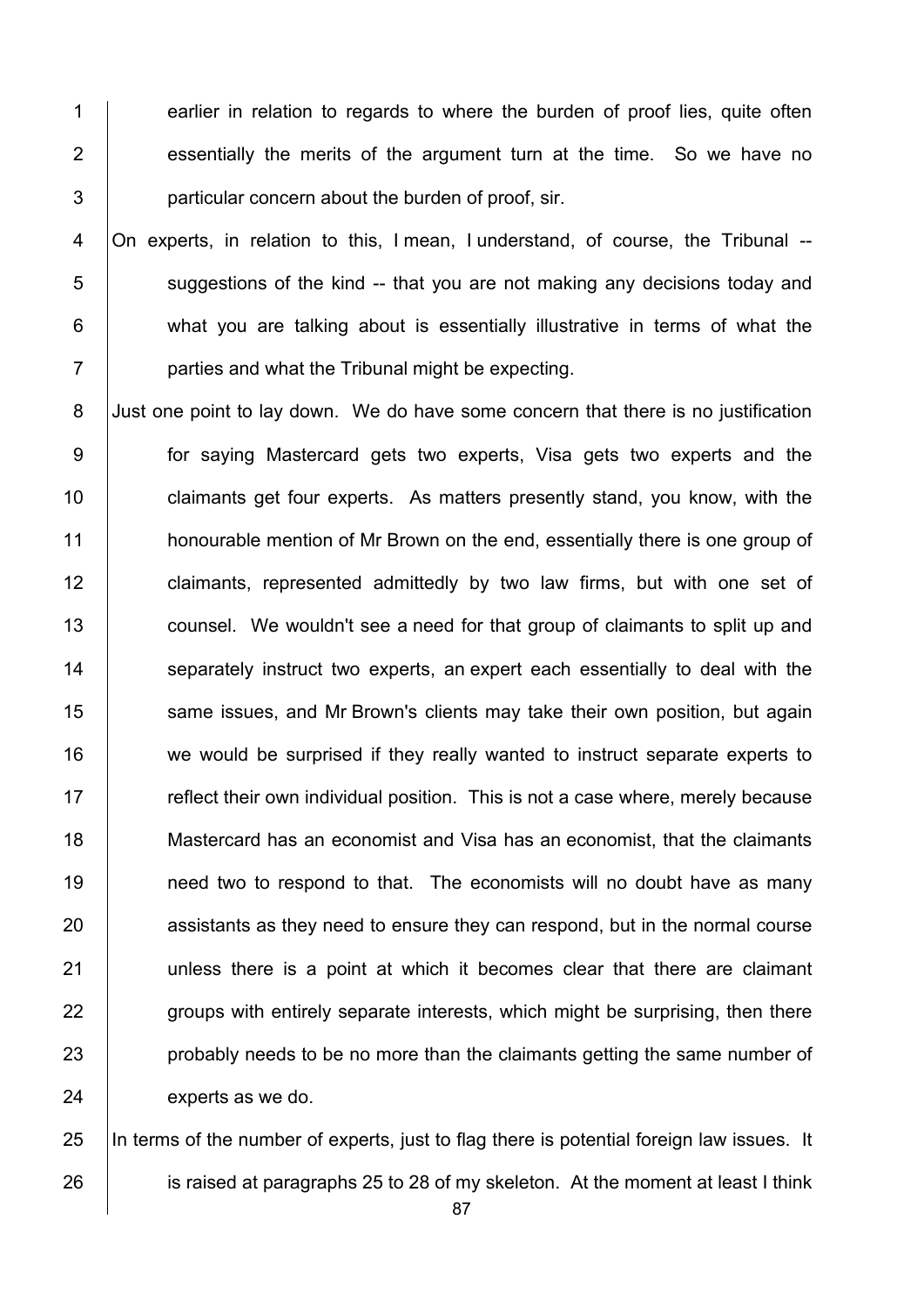1 it arises in relation to the Hermes Group, which I have probably mangled and 2 mispronounced, and where there are potential issues that their claims are  $3$   $\vert$  governed by, we say, multiple different foreign laws and different limitation 4 periods.

5 Again, we are keen that those issues should be  $-$  and they can be brought out of the 6 **i** list of issues process -- but those issues may again be something that needs  $7 \mid$  to be resolved sooner rather than later if there are going to be disagreements 8 about what are the proper law of those claims and what are the time periods 9 **covered by them as a result of the relevant limitation rules, but again that will** 10 **be something where we would need, therefore, a foreign law expert on** 11 **I** limitation if that turns out to be in dispute, which it must be said, sir, has been 12 **in the past.** The Deutsche Bahn set of claims where ultimately those cases 13 Settled, but there was going to be a preliminary issue trial raising a whole host 14 **14** of foreign law limitation issues. So potentially there may be significant points 15 on that.

16 |In terms then I think of the practical proposals, as Ms Smith put it, in terms of how to 17 deal with this, we are comfortable with the sort of an initial process to try to 18 agree high level issues, if, sir, you think that's the right route rather than 19 a more complicated one, and then moving to a more granular expert-based 20 | route.

21 With respect, we don't think it's sensible to try to sort of narrow down and progress 22 101(3) ahead of other issues. We think there are potentially other issues in 23 the case, like pass-on by acquirers, that may be something that inform the 24 **parties significantly.** Not least some of the quantum issues and some of the 25 exemption issues may well raise similar issues of evidence, and it would 26 make sense that the experts, you know, consider if they are going to want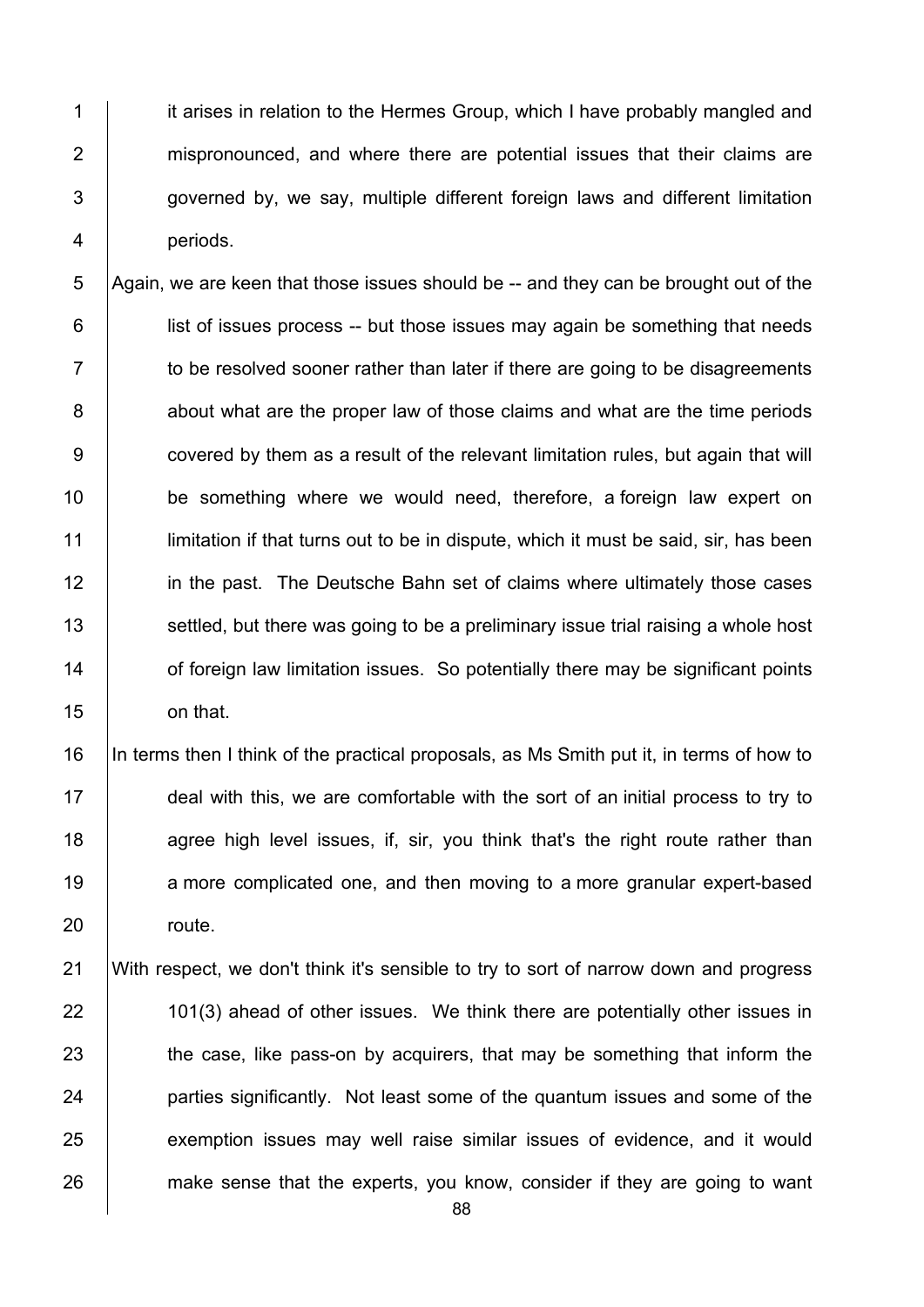1 evidence on one issue for exemption and something fairly similar on **passing-on or, you know, switching to Amex, for example, that they think**   $\vert$  about it once and ask the right set of questions once rather than sort of doing it, thinking about exemption now and then asking a different set of questions in a year's or 18 months' time. So we say that is a process that should be --  $\vert$  at this initial stage of scoping out the issues and thinking about how the case  $7 \mid$  might proceed, that is something that should be done once rather than trying **to sort of advance a particular sub-set of issues at this stage.** 

9 When it comes those points some of the quantum issues are undoubtedly going to **be ones where we say the claimants bear the burden. Others, like passing on** 11 to consumers, we bear the burden, but that's a process where it can be 12 divided up on who bears the burden to do a first draft. We see the sense in **that.** With respect in my learned friend's submissions, she didn't recognise 14 there are a number of points where her clients do indeed bear the burden.

15 Sir, I don't think there is anything else that ... No. Or from the Tribunal? That's what 16 | I wanted to say this afternoon.

 **THE PRESIDENT:** Thank you very much. We don't have any further points for you. Ms Smith, your reply will have to come tomorrow morning, because I have got to be in another place at 4 o'clock. That's why we started I think at 10.00 this 20 morning. I do apologise for that, because my inclination would otherwise **have been to press on and at least give you an indication of where we were going procedurally, but I am afraid it will have to be 10.30 tomorrow. Unless** 23 you have anything you want to say in a minute, I think we had better rise now. **MS SMITH:** No, sir.

**THE PRESIDENT:** Thank you very much. 10.30 tomorrow.

**(3.48 pm)**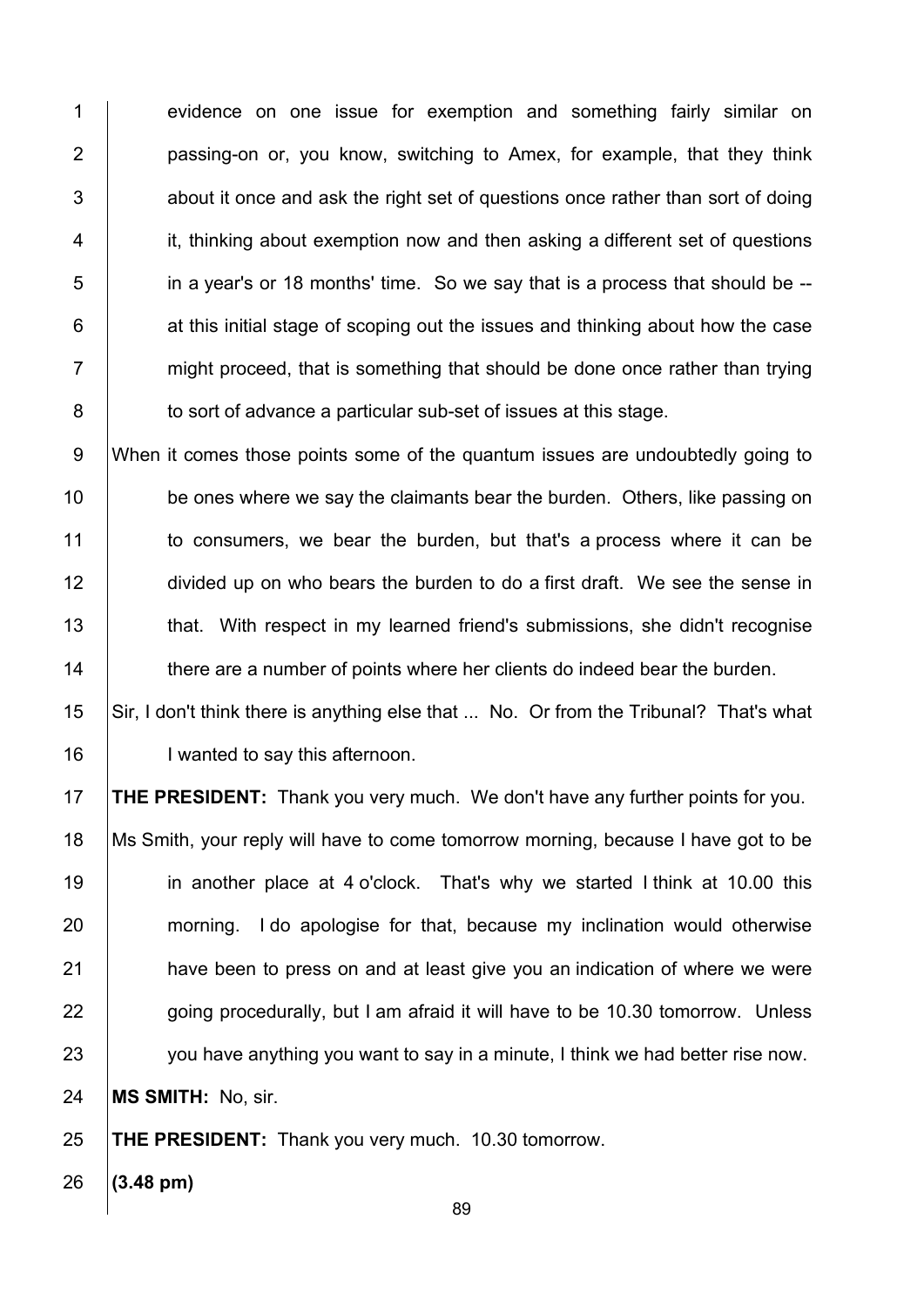| 1              | (Hearing adjourned until 10.30 am on Wednesday, 2nd March 2022) |
|----------------|-----------------------------------------------------------------|
| $\overline{2}$ |                                                                 |
| $\mathfrak{S}$ |                                                                 |
| $\overline{4}$ |                                                                 |
| 5              |                                                                 |
| $\,6$          |                                                                 |
| $\overline{7}$ |                                                                 |
| 8              |                                                                 |
| $9\,$          |                                                                 |
| 10             |                                                                 |
|                |                                                                 |